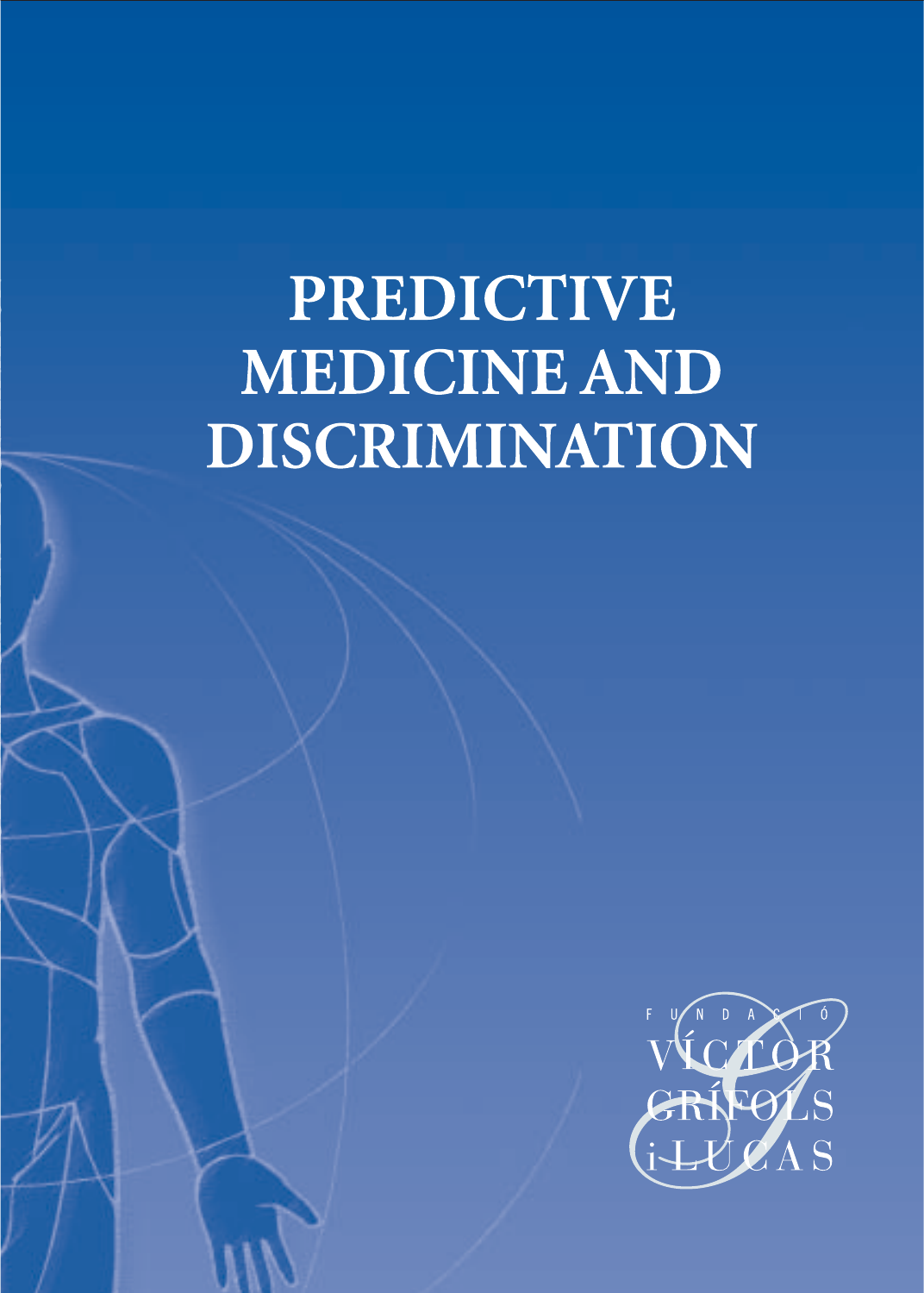Monographs of the Víctor Grífols i Lucas Foundation PREDICTIVE MEDICINE AND DISCRIMINATION –No 4– (2001)

Published by: Fundació Víctor Grífols i Lucas c/ Jesús i Maria, 6 - 08022 Barcelona - SPAIN

Translated by: Edmonds, S.L.

Imprime: Gráficas Gispert, S.A. - La Bisbal Depósito Legal: GI-904-1999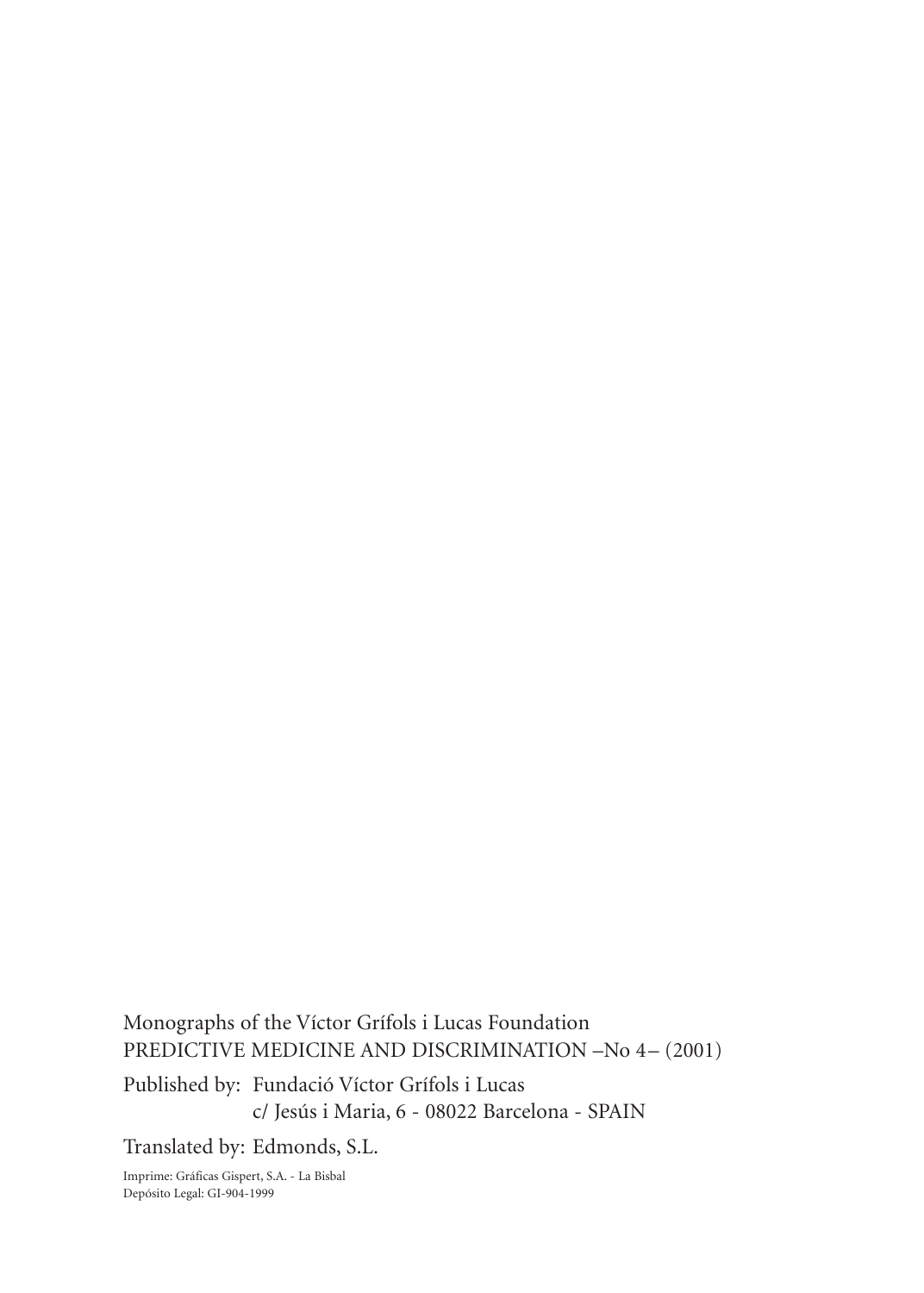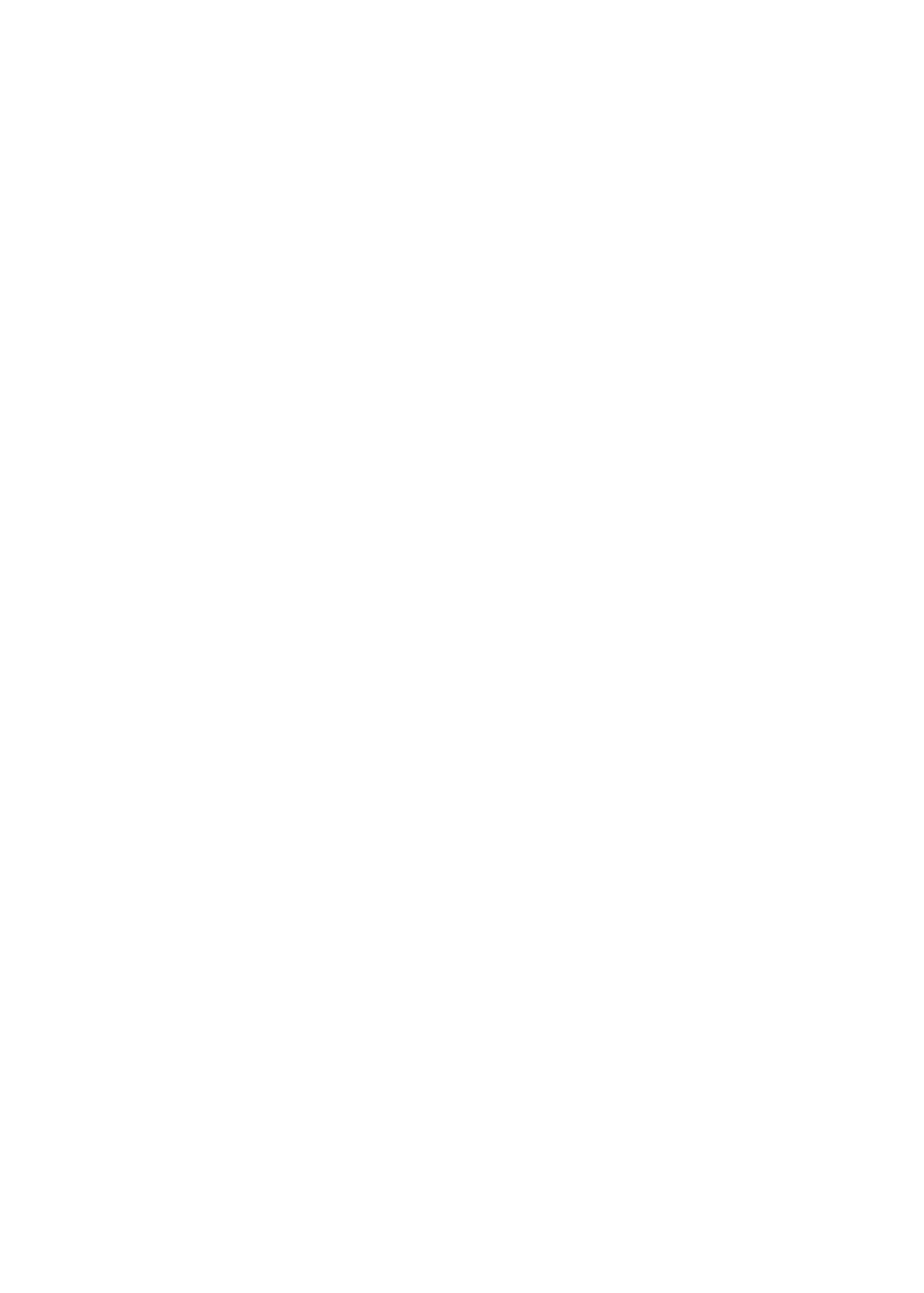## **CONTENTS**

| Introduction                                  |     |
|-----------------------------------------------|-----|
|                                               | 7   |
| On the road toward predictive medicine?       |     |
|                                               | 9   |
| <b>Predictive Medicine and Discrimination</b> |     |
|                                               | 17  |
| Contributions to the debate                   | 61  |
|                                               | 62  |
|                                               | 63  |
|                                               | 64  |
|                                               | 65  |
|                                               | 67  |
|                                               | 77  |
|                                               | 80  |
|                                               | 82  |
|                                               | 85  |
|                                               | 88  |
|                                               | 96  |
|                                               | 97  |
|                                               | 101 |
|                                               | 103 |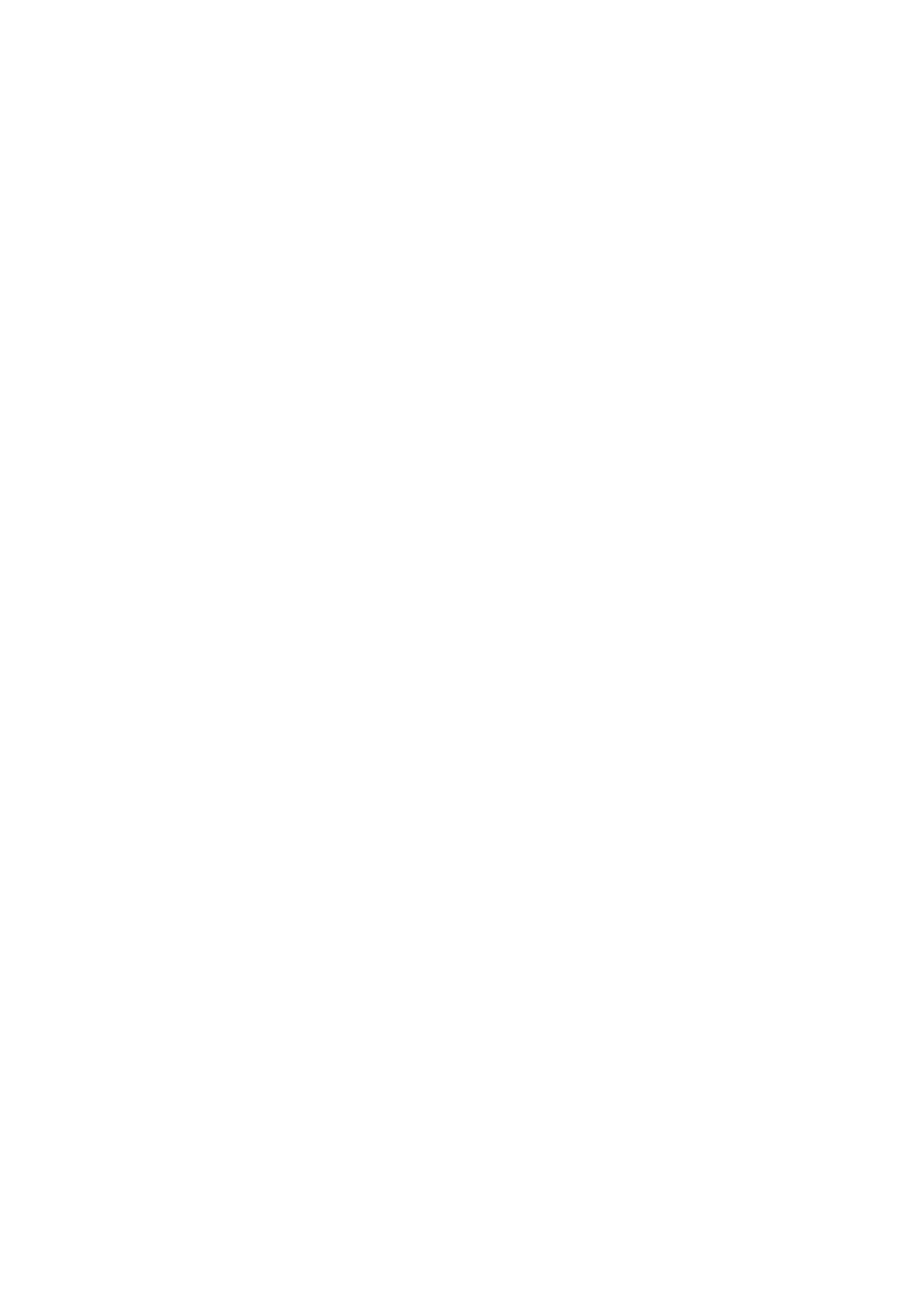## **INTRODUCTION**

On 26 February 2001, coinciding with the publication of the human genome sequence in *Nature* and *Science* journals, the Grífols Foundation brought together a panel of experts to discuss the bioethical issues raised by the advances in our understanding of the genome, namely the relationship between the benefits and potential dangers of predictive medicine.

In fact, the title of the seminar, "Predictive Medicine and Discrimination", highlights one of the basic problems that can arise from knowledge of our genetic make-up, of gene mutations, and of the diseases and predisposition to disease these changes can cause.

Some of the bioethical aspects of predictive medicine were addressed last year during the "Genetics, Ethics and Politics" course organised by the Grífols Foundation and the International University Menéndez Pelayo.

In the seminar now being published, the discussion is based on speeches given by Dr. Xavier Estivill, who analysed the possibilities and limitations of predictive medicine, and by Dr. Mirentxu Corcoy, who from the legal standpoint, provided a point-by-point review of the benefits and perils that could originate from the use of predictive medicine, as well as the aspects now covered by legislation and those that should be regulated. These talks were complemented with contributions from several experts, which are presented in the appendix.

The basic points on which both the speakers and the experts agree mainly concern the fine balance we must strike among the various facets of the issue: the ability to detect genes for a certain pathology or that indicate predisposition or susceptibility, the need to obtain informed consent from the individuals undergoing genetic testing, the problems resulting from the invasion of privacy and confidentiality, the right not to know, the potential dangers that concealing information could entail for third parties, and the discrimination that may result from the proper or improper use of the results obtained.

The discussion led to a number of conclusions, primarily of a precautionary nature, that were derived from the idea that predictive medicine may not be the cure-all some are dreaming of and others are heralding. It was even expressed that a linear interpretation of genetic data, ignoring both gene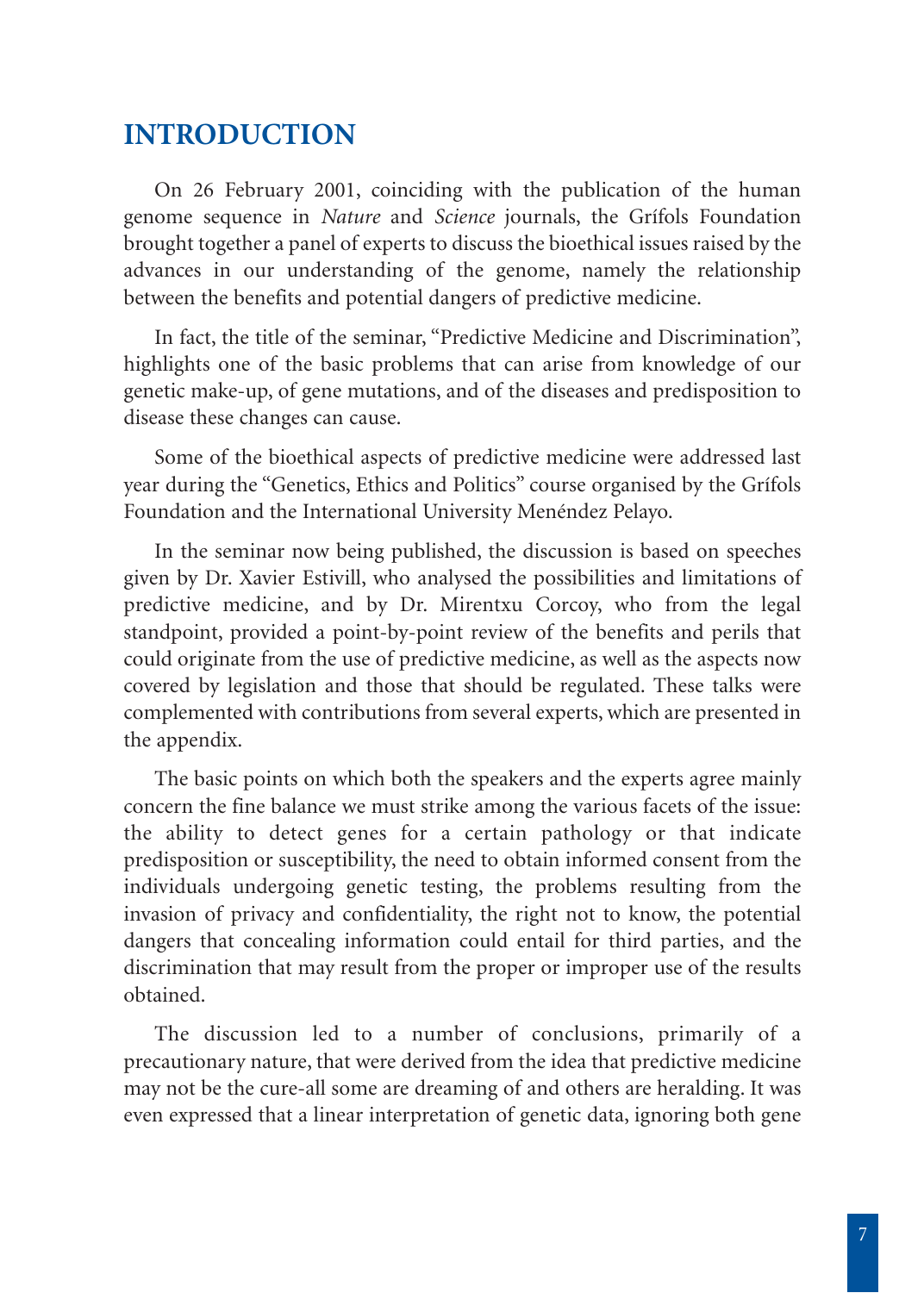interactions and the influence of the epigenetic factors, is completely inadmissible.

While allowing that some data could have collateral discriminatory effects, the discussion pointed out the falseness of what has erroneously been called eugenics, the possibility that abnormal genes can be eradicated or children produced *à la carte.* In real terms, when applied individually, this is actually aimed at promoting health.

As a whole, the talks presented and the experts' comments can be considered a key contribution to the debate that must take place between social players in response to the advances that will unquestionably lead to radical changes within medicine in the future. This debate must also consider the possibilities of coverage of these new medical advances by healthcare systems and the fact that they will require a hierarchy of services that will not be simple, always right or even accepted at all times.

> JOSEP EGOZCUE Vice President of the Grífols Foundation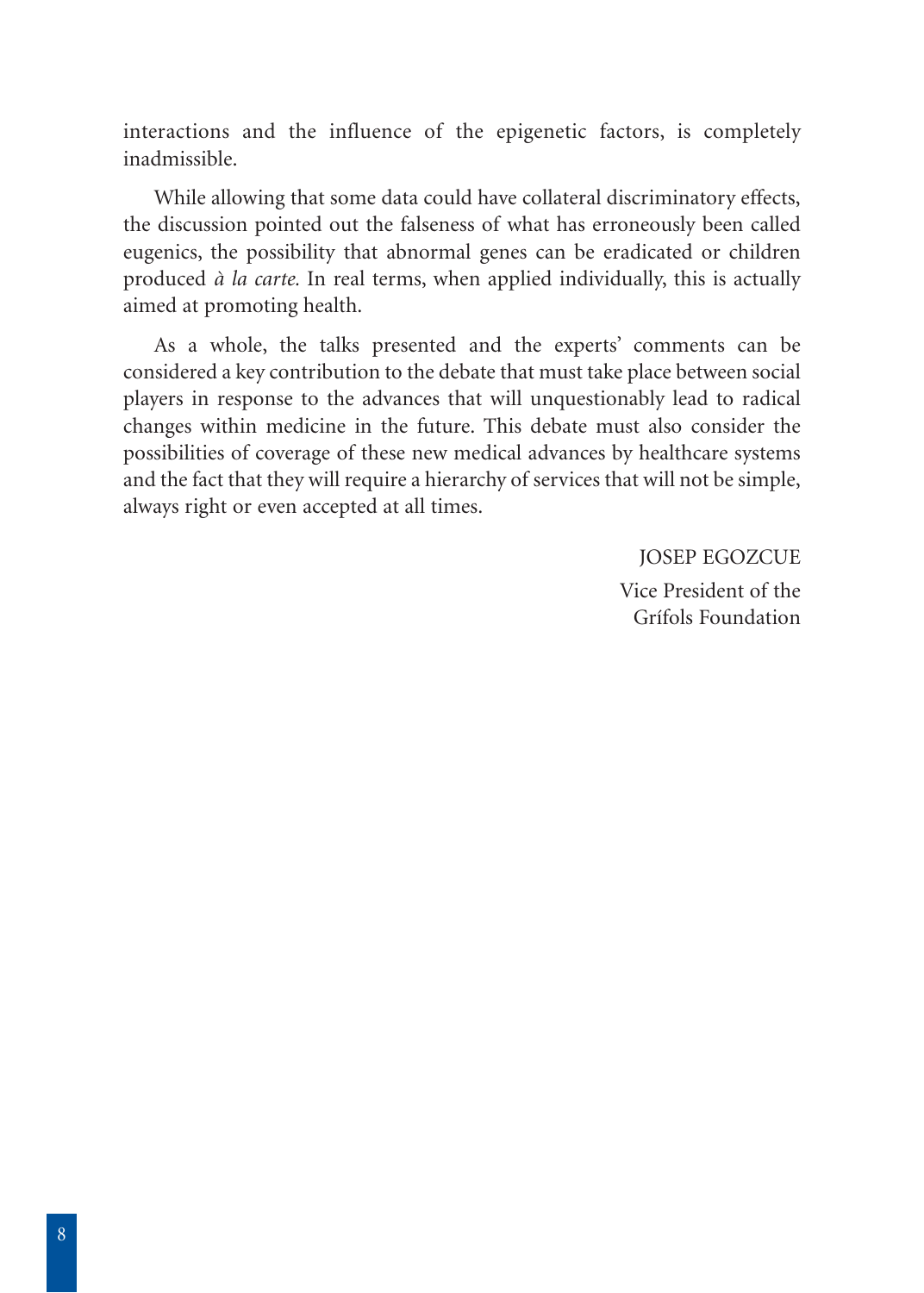## **ON THE ROAD TOWARD PREDICTIVE MEDICINE?**

Xavier Estivill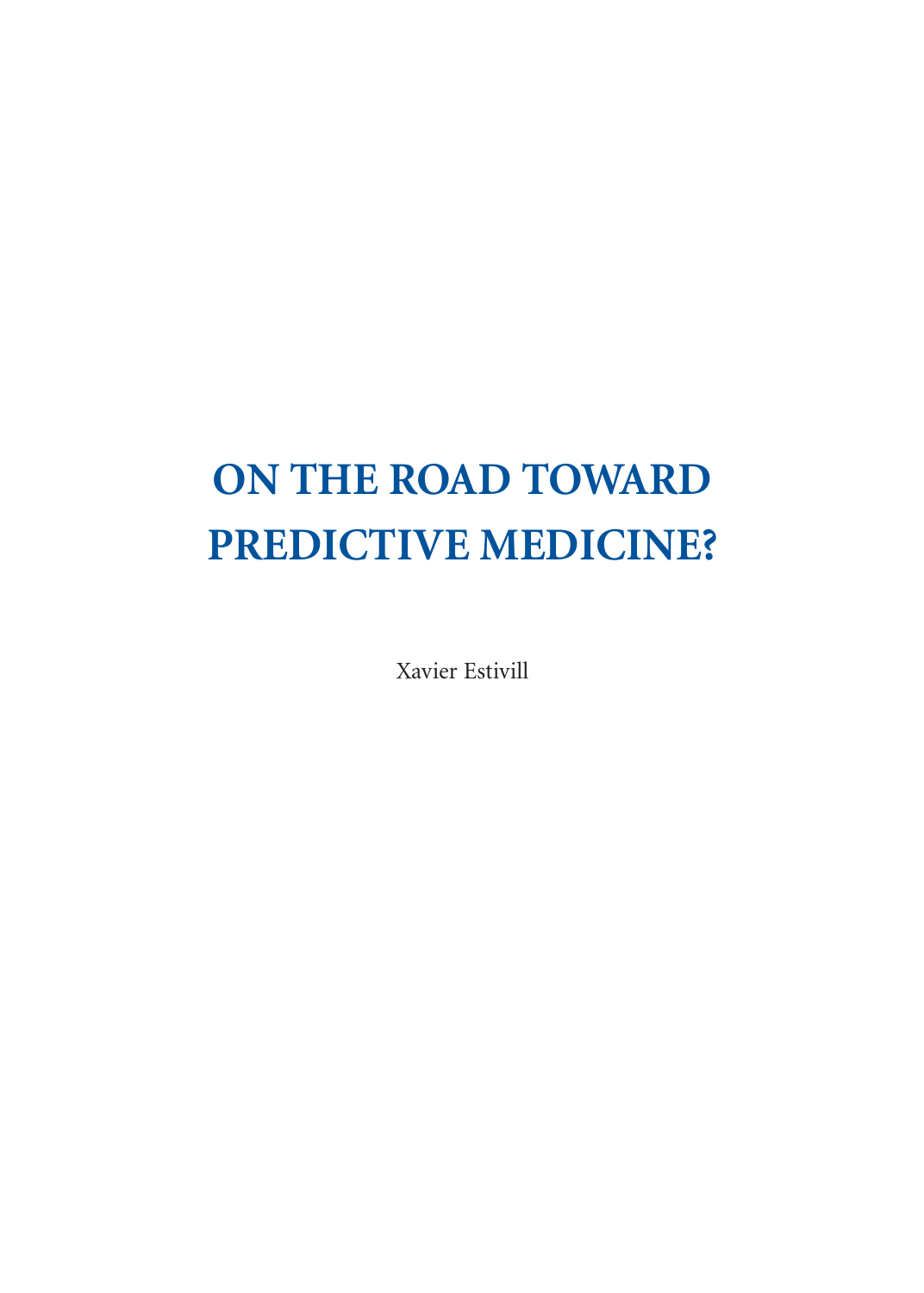Research on the genome of humans and other organisms has enabled us to identify the genes of the main hereditary diseases. In upcoming years we will obtain information on the genetic susceptibility of developing the most common diseases that affect us: asthma, cancer, diabetes, hypertension, psoriasis, schizophrenia, depression and anxiety, among others. This information will lead to further understanding and to the use of applications for the diagnosis, prevention, treatment (and cure) of diseases. Access to information on the risk of developing disease and the possibility to know more about an individual's character and personality involve trespassing the very depths of individual privacy. This new knowledge brings hope, while also creating suspicion and fear. Will we know how to properly use information on the genome sequence? Will predictive medicine be used to prevent, treat and cure disease or to discriminate against individuals with genomic weaknesses? For the time being, the lack of therapeutic measures for many diseases means that prediction is essentially a curse.

Genetic tests have a well-defined value in the clinical context. However, their use in nonclinical situations –for example, at the request of an insurance company or during the hiring process– pose an entirely different situation. Insurance companies would like to use genetic tests in the same way that they use data on medical or family history. Business owners want to be sure that their employees do not have risk factors or characteristics that could affect their capacity or ability in the workplace, endangering their safety or the safety of others. The technical aspects of genetic diagnosis are developing at a rapid pace and the related ethical and social aspects must be considered without delay. At present the accuracy of the predictive capacity of genetic testing is very difficult to establish and varies, depending on the type of disease and on the genetic test. In addition to the inherent problems of applying the information to the individuals directly involved, predictive tests also affect families and specific groups. Denial of employment or insurance on the basis of specific genetic traits could have very serious consequences and could affect families and groups of individuals already at a disadvantage with respect to the rest of society. Although there may be extremely radical initial attitudes toward this issue, considerable debate aimed at narrowing the distance between the various postures is needed. The debate becomes even more important when we consider that current health systems will experience progressive waves of restrictions on budgetary resources and on the services provided to users. The implementation of predictive medicine will require that society adapts its educational and healthcare structures to the new situation brought about by the scientific advances.

10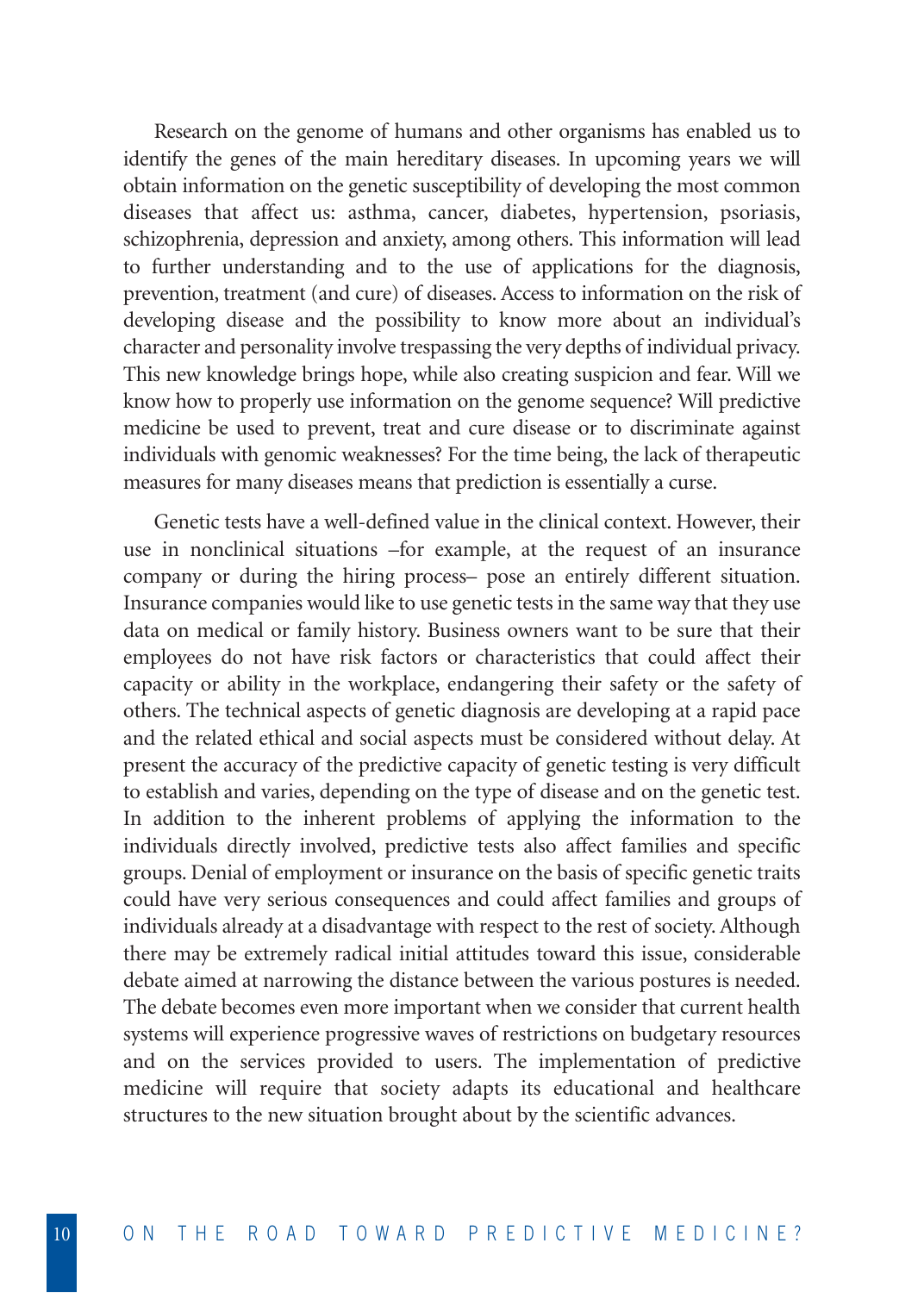#### **Human genome sequence: Why?**

We must recognise that our knowledge of the cause of disease is still extremely limited. In many cases treatment is limited to arresting the symptoms or treating the complications of a specific disease. As physicians, we still do not have adequate solutions for most diseases, particularly with regard to combating disease at its origins.

Our current biological understanding of the human organism is reduced to less than 5,000 proteins of the hundreds of thousands (if we consider their variants) estimated to be involved in the functioning of the body. Moreover, we still do not know everything about how proteins interact with each other to perform the various functions of cells, tissues and organs. In the light of this lack of knowledge, it is not surprising that we do not have proper tools to treat psychiatric diseases, hypertension, diabetes, Parkinson's disease, Alzheimer's disease, asthma, cancer, inflammatory skin diseases, etc.

The shortest route to accessing information on all the proteins of the human body is to identify the DNA sequence, which contains the instructions for each and every human gene and its respective proteins. In fact, obtaining the genome sequence of humans and other organisms, the so-called "Periodic Table of Human Biology" was the main objective of the Human Genome Project. This gateway provides access to the entire body of information related to the functioning of our organism and creates a branch of medicine grounded on scientific knowledge of humans and human biology. All biomedical research conducted in the future will be based on the data in the genome sequence. The information in the human genome constitutes a scientific cornerstone that will allow further developments in the fields of human physiology and pathology.

Recent years have seen numerous advances in the study of the human genome, and we have obtained extraordinary results in the identification of genes related to a number of hereditary diseases (cystic fibrosis, Huntington's chorea, neurofibromatosis, polycystic kidney disease, muscular dystrophies, hereditary breast and colon cancer, mental retardation, Alzheimer's disease, hereditary deafness and blindness). These breakthroughs have opened the door to the molecular diagnosis of a considerable number of genetically-based diseases, allowing the confirmation of these diseases, as well as early, prenatal or preimplant diagnosis and the identification of carriers.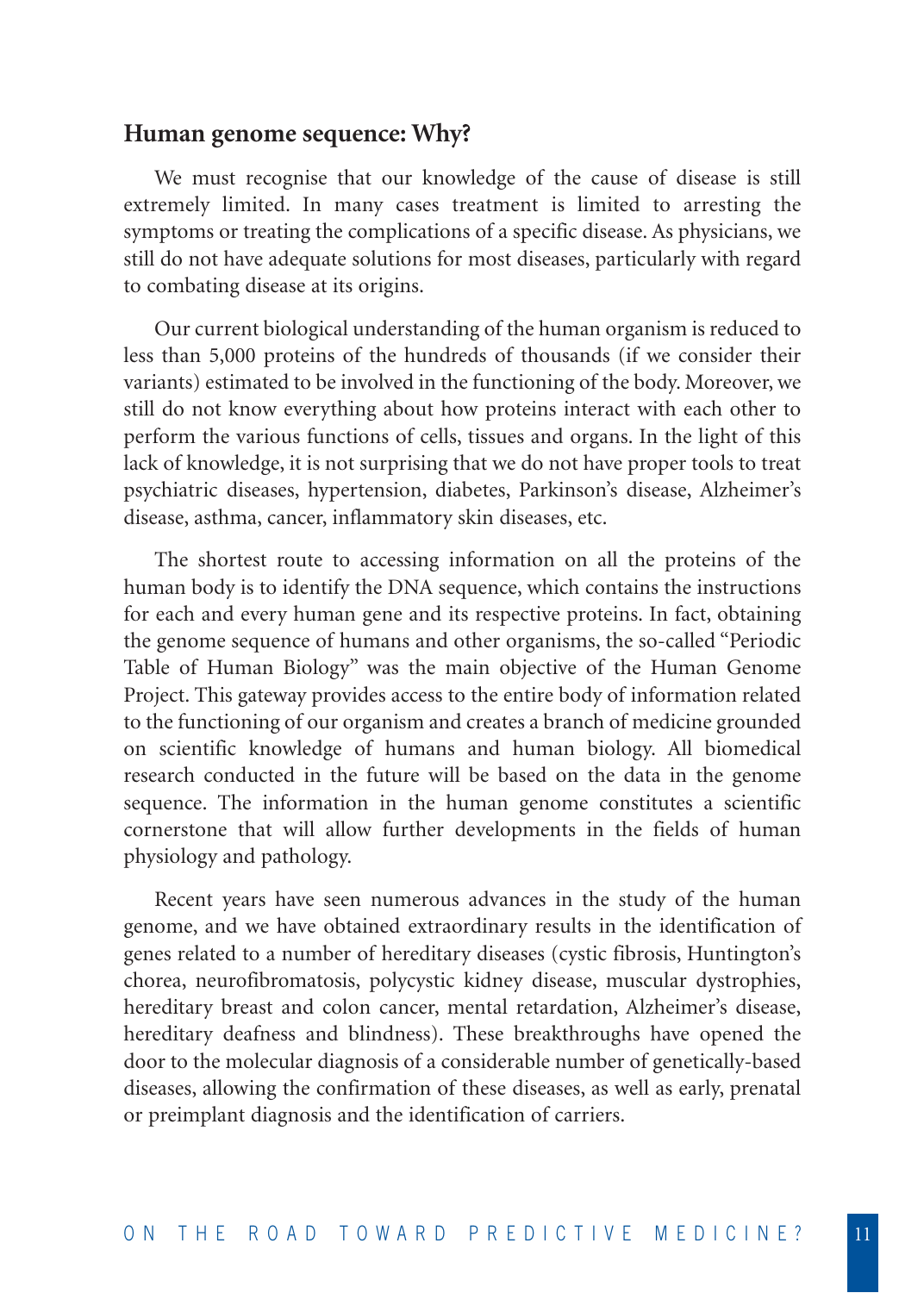#### **Human genome sequence: useful for what?**

When we look at the consequences of our knowledge of the genome, it seems clear that in upcoming years we will progressively develop a better use of medications on the basis of genetic determining factors. Comprehensive genetic testing that allows simultaneous detection of an extensive number of genetic defects will most certainly take more time. In the next ten years we will be able to analyse an individual's susceptibility to develop a dozen common diseases, and we will undoubtedly be able to take steps to reduce the risk that the disease will manifest. Broad diagnostic testing for several pathologies will be possible. When that time arrives, it will be necessary to have well-developed legislation that avoids genetic discrimination and guarantees the privacy of the individual's genetic information.

The new medicine derived from our knowledge of the genome –known as Genomic Medicine– will have enormous repercussions on health. However, its impact will depend on our capacity to modify the attitudes of individuals with risk factors for developing specific diseases. This may involve changes in diet, job and lifestyle, but it also implies the availability of therapies that will make it possible to modify the consequences of genetic susceptibility, or that effectively act on the disease once it develops. Within twenty years, the armamentarium will include drugs based on our knowledge of genes for a considerable number of common pathologies, including diabetes, hypertension, psychiatric disease, asthma, etc. Application of our knowledge of the genome to the use of medication will be standard practice for managing all pathologies. Gene therapy will be fully developed and constitute a basic tool in our effort to conquer disease.

### **Human genome sequence: useful for whom?**

What causes some individuals (and not others) to suffer from cardiovascular, respiratory, psychiatric and neurodegenerative diseases? For the most part, the answer is probably found in the variants existing in our genetic material. One out of every 1,000 nucleotides of our DNA is variable. Considering that human DNA is composed of 3,000 million nucleotides, we can expect that there are more than three million variable sites, with specific combinations for each person. These variants are mainly due to changes in the sequence of one or more nucleotides and are known as SNPs (single nucleotide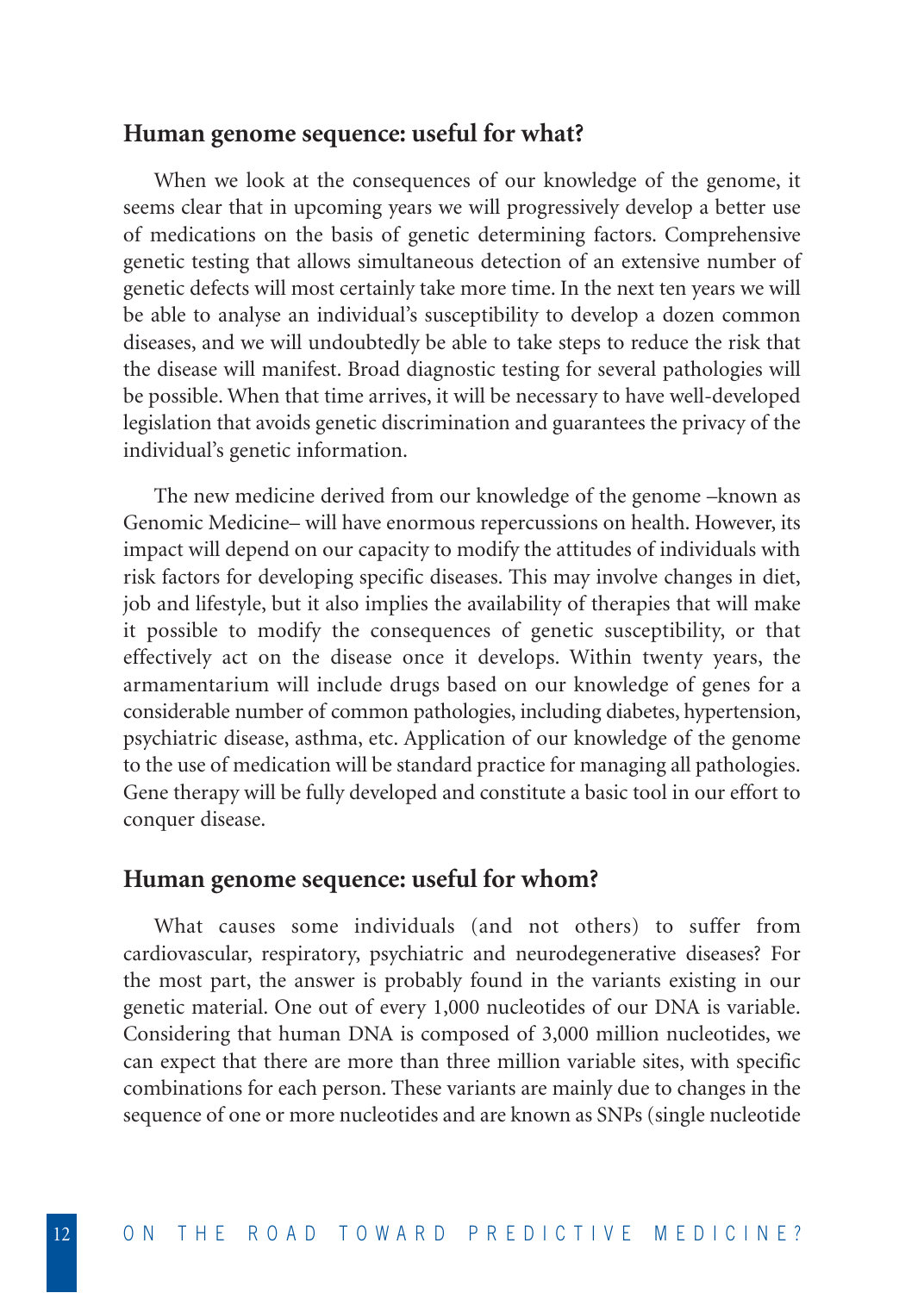polymorphisms). Some SNPs occur relatively frequently and can be studied on a population basis. Some SNPs involve functional changes for a specific protein (variations in its levels or characteristics). Single nucleotide polymorphisms can be used as markers to identify the genetic factors predisposing an individual to common diseases (asthma, diabetes, hypertension, schizophrenia, depression, anxiety, thrombosis, cancer, autoimmune diseases, etc.). The use of SNPs in the study of these diseases will make it possible to identify genetic susceptibility factors and facilitate our understanding of the main biochemical pathways involved in their development.

Genetic susceptibility studies using SNPs do not involve detecting an existing disease, but rather identifying risk factors for the development of a disease. Genetic variants resulting in a higher risk for developing certain diseases have already been identified. A variant in the gene for protein C, which inhibits coagulation, appears in 5% of individuals and represents an important risk factor for developing thrombosis. There is a mitochondrial DNA mutation that increases an individual's susceptibility to deafness, particularly in patients treated with certain antibiotics. Certain mutations in the haemochromatosis gene (present in one of every 500 individuals) facilitate the development of cirrhosis of the liver. One of every 40 individuals carries a mutation of the connexin 26 gene that is responsible for congenital deafness. A variant in the cystic fibrosis gene causes infertility in males. Individuals with allele 4 of the APOE gene have a greater risk of developing Alzheimer's disease.

In upcoming years more information will become available on the genetic factors involved in psychiatric diseases (depression, anxiety, anorexia, bulimia and schizophrenia). Genomic studies of these pathologies will have an enormous medical and social impact, allowing pharmacological and cognitive therapies to be applied well before the diseases develop fully. Nevertheless, until we have detailed information on the implications of genetic factors in the development of disease, genetic studies must be used only for diagnostic rather than predictive purposes. Significant ethical issues are raised in this setting, and must be tackled as soon as possible. Despite the major role of genes in the genesis of common diseases, environmental factors are also key components in their development. These factors can be modified, with examples including diet in hypertension, allergens in asthma, sugar in diabetes, etc. An understanding of genetic susceptibility factors will facilitate the introduction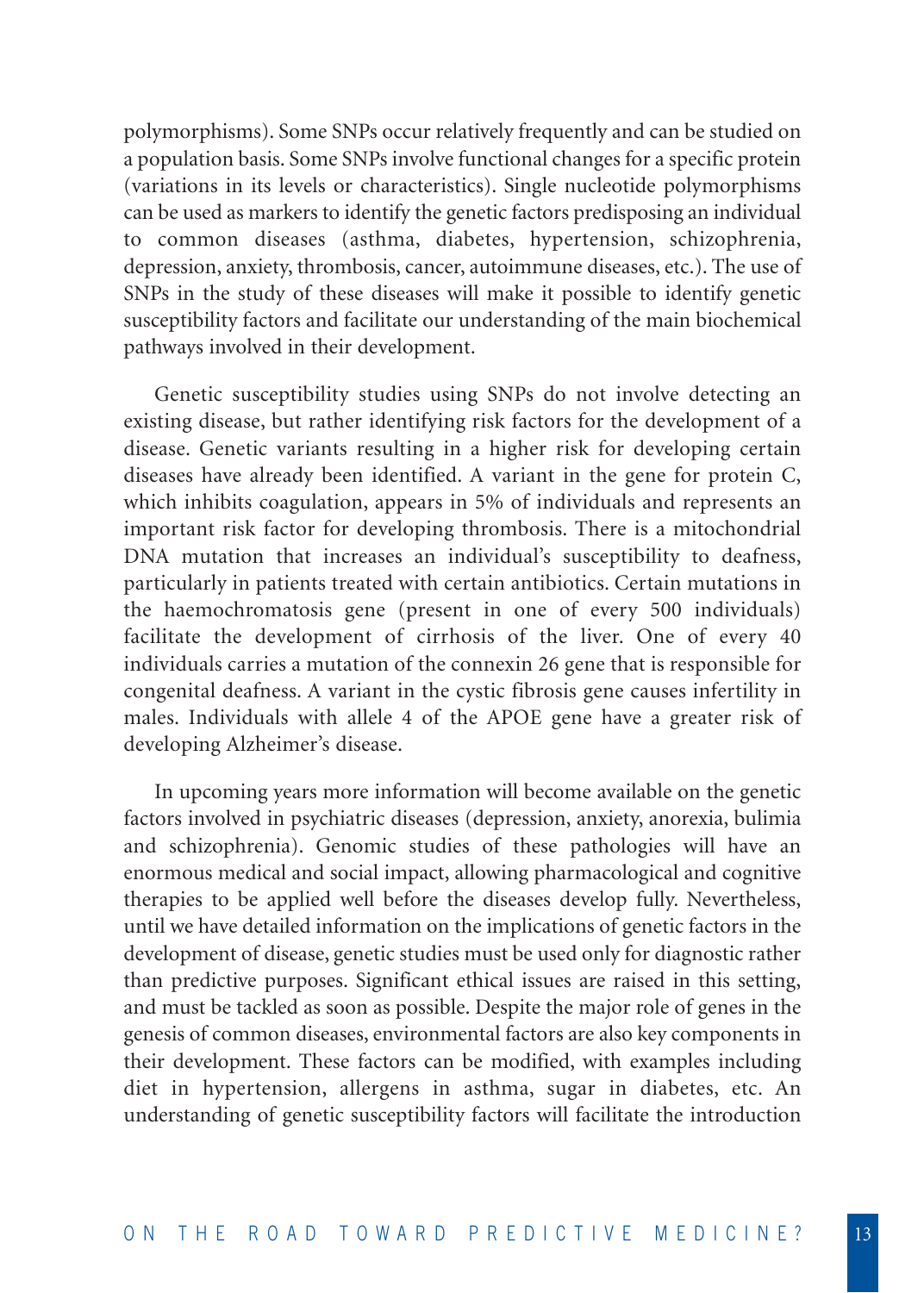of changes in a person's lifestyle, but will also make it possible to develop specific treatments that allow genetic susceptibility to be modified or that act effectively on the pathology.

## **Genetic testing in Spain: insurance companies and employment**

The information derived from knowledge of the human genome and the genomes of other organisms will result in sweeping changes in all medical specialties and will be a mainstay in the future diagnosis, prevention and treatment of disease. The new biomedical knowledge unquestionably affects the role played by medical genetics, a specialty that does not yet exist in Spain but is particularly relevant in developed countries. One of the main missions of medical genetics is genetic counselling, whereby an individual is informed about a disease, its mode of inheritance and the risks of developing it and/or transmitting it to one's offspring, and is offered solutions and support. This medical assistance must be provided solely by trained specialists in this field who can give patients up-to-date information on diseases having a genetic basis. Armed with better information on the genome and on genetic susceptibility factors, the geneticist will clearly play an increasingly important role in genetic counselling and in molecular biology studies related to disease.

Genetic analyses focus on two types of disease, namely monogenic diseases and multifactorial, or polygenic, diseases. The basic difference between the two categories resides in the greater importance of genetic factors in monogenic disease. In the case of monogenic diseases, individuals who have inherited the allele related to the disease will almost certainly develop the disease. Depending on the process, the disease will appear sooner or later and with greater or lesser severity, according to the mutation, the influence of environmental factors and the contribution of other genetic components. There are numerous monogenic diseases, but they occur infrequently as isolated cases. This means that genetic testing focuses on families or groups having a higher risk of developing these diseases (e.g., familial breast or colon cancer, rather than sporadic cases).

In multifactorial or polygenic diseases, the influence of the genetic alterations on the pathology is smaller than in monogenic diseases. In these cases, certain individuals have a greater risk of developing a given pathology,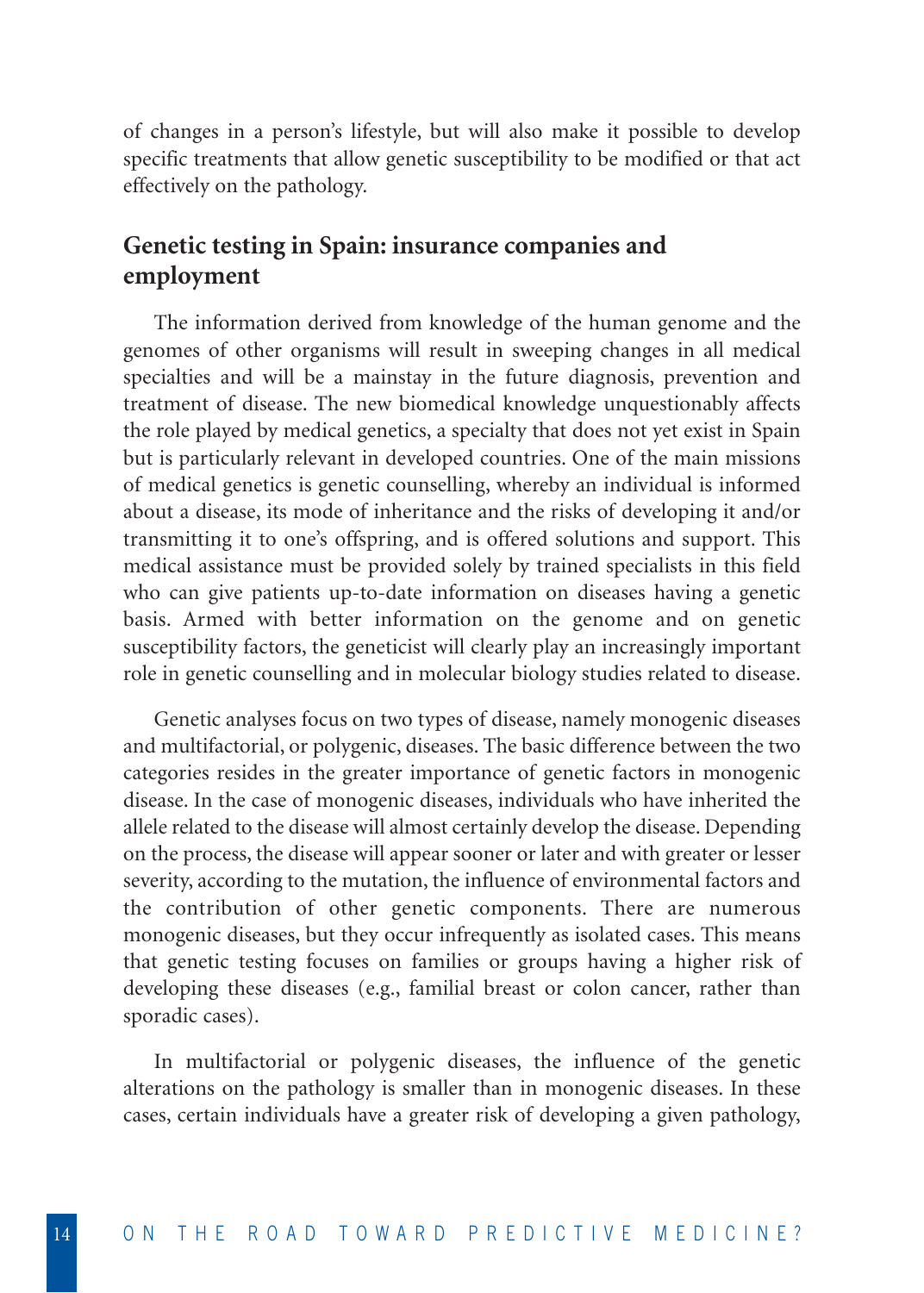but probably only under specific conditions. Whereas a considerable amount of molecular and clinical information has been gathered for monogenic diseases, we still lack data on the repercussions of genetic variants (most still unidentified) on the genesis of specific multifactorial diseases. On the other hand, due to the high prevalence of common diseases, it would be expected that the carrier status for genetic susceptibility variants would also imply a certain advantage in other situations. Comprehensive epidemiological studies are needed to determine the role of the genetic variants involved in multifactorial and polygenic diseases. Thus, the current debate on genetic testing and on the potential access of insurance firms and businesses to the results of these tests should focus mainly on monogenic diseases. In the case of multifactorial pathologies, we have still not reached the point where we can use genetic testing for predictive purposes.

When we look at genetic testing within the context of monogenic diseases, good medical practice in countries where this speciality is fully developed indicates that genetic testing must be prescribed and reported by geneticists (i.e., genetics experts with experience in this field of human biology and medicine). The fact that this medical speciality does not exist in Spain and the lack of specific training in this field in the university medicine career puts us at a disadvantage regarding the development and application of genetic testing. Under institutionally normalised conditions, the individual prescribing a genetic test should be a geneticist and not a company or insurance firm physician directly requesting this type of screening from a laboratory. It should be remembered that behind the results of a genetic test, there is a family composed of individuals who may or may not develop a specific disease. Each case and each disease must be handled individually within the clinical context of the family and the specific situation.

The healthcare systems of many European countries do not seem to be able to meet all the needs of their populations. There is enormous discord between pharmacy costs and the cost of specific patient care. This means that certain services are not adequately covered. In Spain there are no guidelines concerning the application of genetic diagnosis. For the greater part of the tenyear history of the genome revolution, there has been no effort on the part of our governments (state, autonomous community or local) to develop sufficient resources for the diagnostic applications most needed by the population or to co-ordinate the efforts of professionals. In all cases, the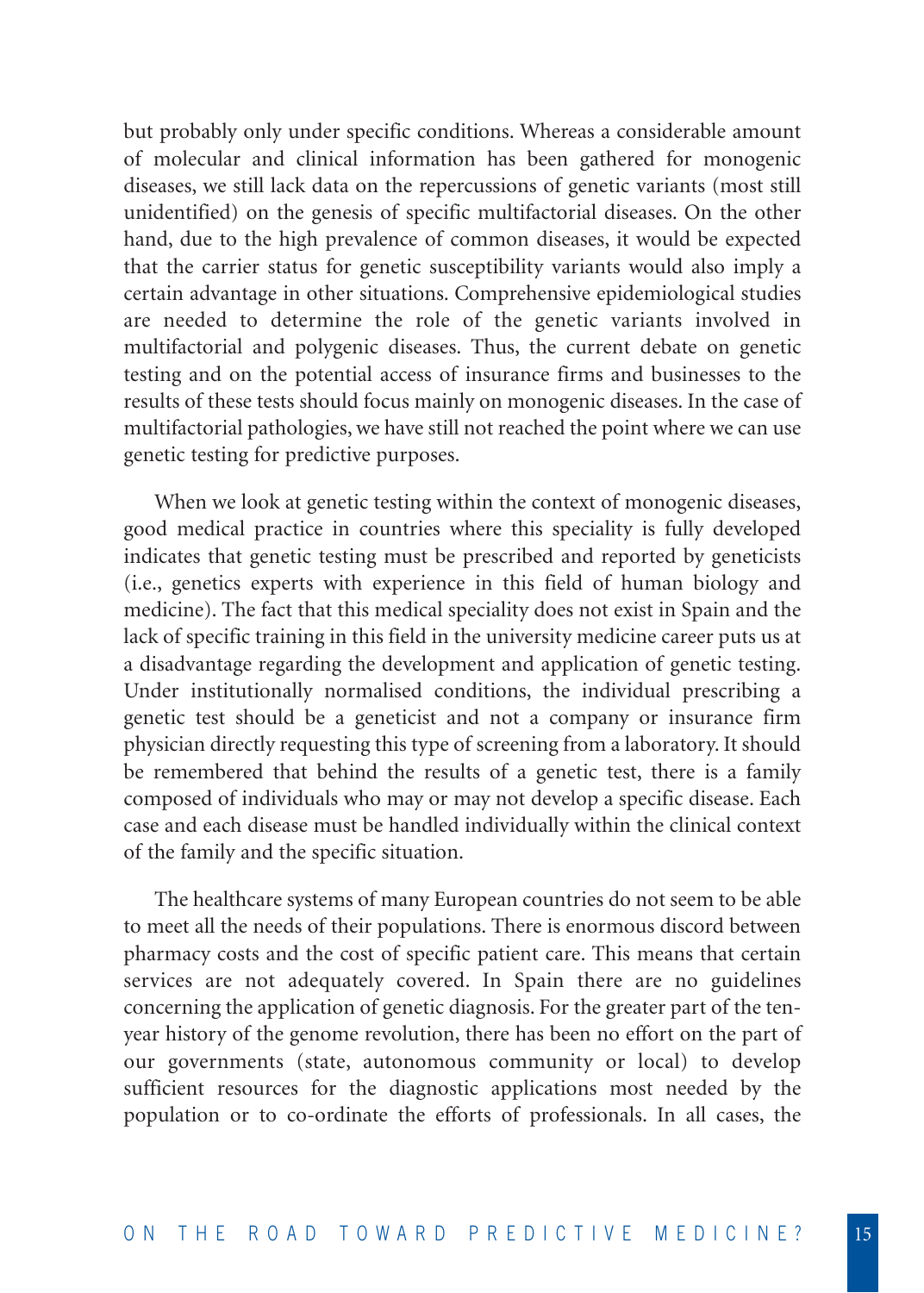investigators themselves have developed diagnostic tests for some of the main genetic diseases and have provided continuity with financing from their own research projects. For many diseases there are no laboratories offering necessary testing, and there are no logistics of any kind for implementation of such testing in Spain. In fact, in recent years the diagnostic efforts initiated by several investigators have been cut short by the change of direction required in their research or professional careers. In this chaotic context, with no medical specialty, no basic teaching for physicians in medical genetics and no coordination in the molecular diagnosis of genetic diseases, the prospects look extremely bleak. If this is the case for monogenic diseases, the situation is even more disturbing for polygenic or multifactorial diseases. We are certain to see clinical analytical laboratories spring up in the next few years to offer screening tests aimed at determining an individual's risk of developing certain diseases. We will be witness to a scenario characterised by medical ignorance regarding the influence of genetic factors in the genesis of disease. Moreover, individuals will suffer discrimination on the basis of ill-founded genetic risk factors.

The genome sequence will allow scientific advances scarcely imaginable even a few years ago. Socially, economically and scientifically developed societies will be the first to reap the benefits of this scientific advance. Limited Spanish investment in science and its products, the anachronism of healthcare and university institutions and the lack of foresight on the part of our politicians indicate that we will suffer the consequences of scientific advances rather than enjoy their benefits.

The future of predictive medicine can be summarised in a list of keywords, whose significance we must be able to define: confidentiality, reproduction, treatment, information, prediction, uncertainty, presymptomatic, susceptibility, age of onset, multifactorial, external factors, reliability, mutation, variant, disease, genetic defect, heredity, family, life insurance, health insurance, employment, safety, accuracy, prognosis, medical genetics, specialist, genetic risk, risk of disease, prevention, research, family history, benefit, risk group, medical history, genetic test, degree of risk, consent and many more. Will we be able to define the terms and set the stage for the consequences of our understanding of the genome, at both the individual and collective levels?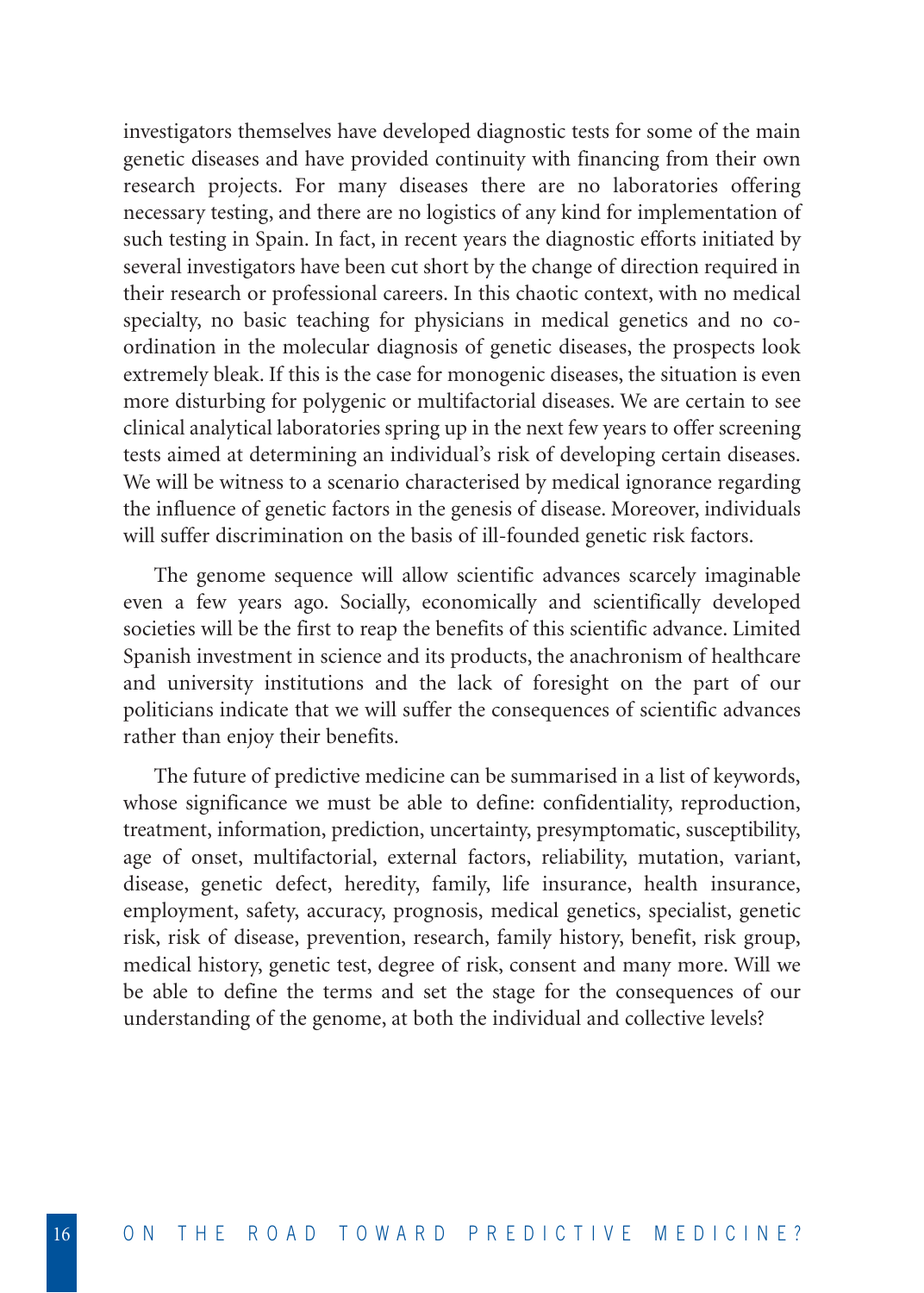## **PREDICTIVE MEDICINE AND DISCRIMINATION**

Mirentxu Corcoy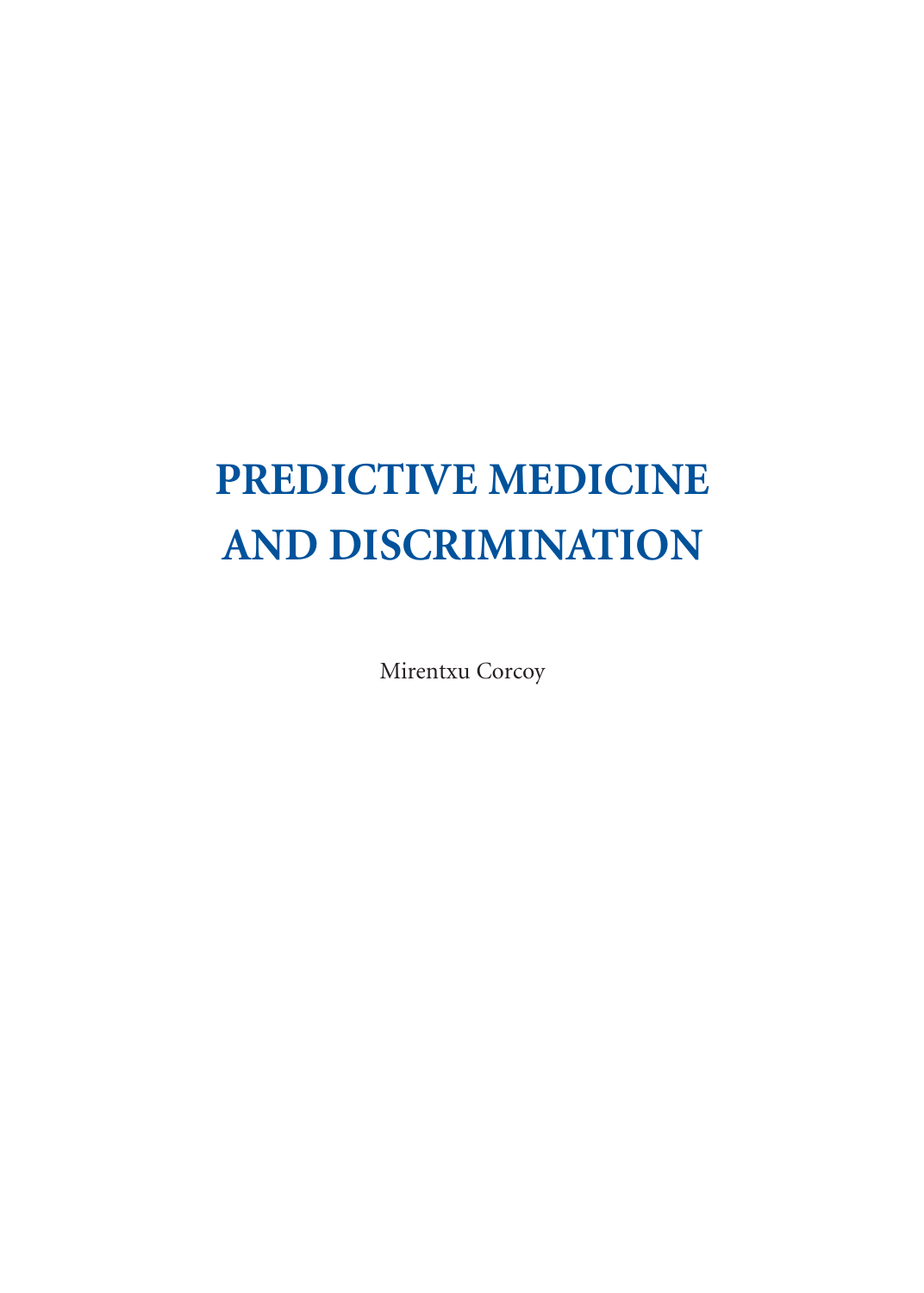#### **1. Social and legal prospects of predictive medicine**

#### **1. 1. Introduction**

18

With regard to scientific advances within the field of medicine and specifically to genetic advances, I feel that the start of this new century is witnessing a problem similar to the one raised by technological breakthroughs in the second half of the 20th century. Since the Enlightenment, the modern state has been prominent in fostering scientific and technological progress. From the onset of industrial development until well into the 20th century, no limits whatsoever were placed on advances. The initial controversies arose in response to the adverse consequences of continued growth in industrial production, with these consequences already appearing in the 19th century in countries where the industrial revolution took place. Among the various problems arising, the one most directly related to the problems resulting from genetic advances is the debate on the consequences for natural resources posed by technological growth. In the last quarter of a century, this discussion has acquired a new dimension, with the benefits of economic development being openly questioned and warnings being issued about the problems it causes. An analogous situation is now arising with respect to the scientific advances implied in genetic breakthroughs. Society has begun to consider what limitations should be placed in this area, based on the problems posed by certain applications of our new knowledge.

We cannot oppose these advances, even if only for pragmatic reasons. Regardless of the stance we take, science will continue advancing and mankind must face the new challenges it brings. As genetics is introduced in the treatment of disease, a complete turnaround will occur in traditional medicine. This is undeniably positive; however, the experience we have gathered in establishing limits on industrialisation and the application of nuclear energy must be used to advantage in this case as well, before it is too late (and we hope it is not already too late). Consequently, scientific advances must be accompanied by a social and legal analysis of the consequences thereof for society. Sounding the alarm about the problems and seeking legal and social solutions to counteract the adverse consequences of medical advances is the first limit –and perhaps the only one– that must be established in relation to the application of genetics to humans.

We must not forget that we do not know as much as we think. A clear example of this is illustrated in the problems posed by the introduction of genetic techniques in agriculture and stockbreeding. The danger to both the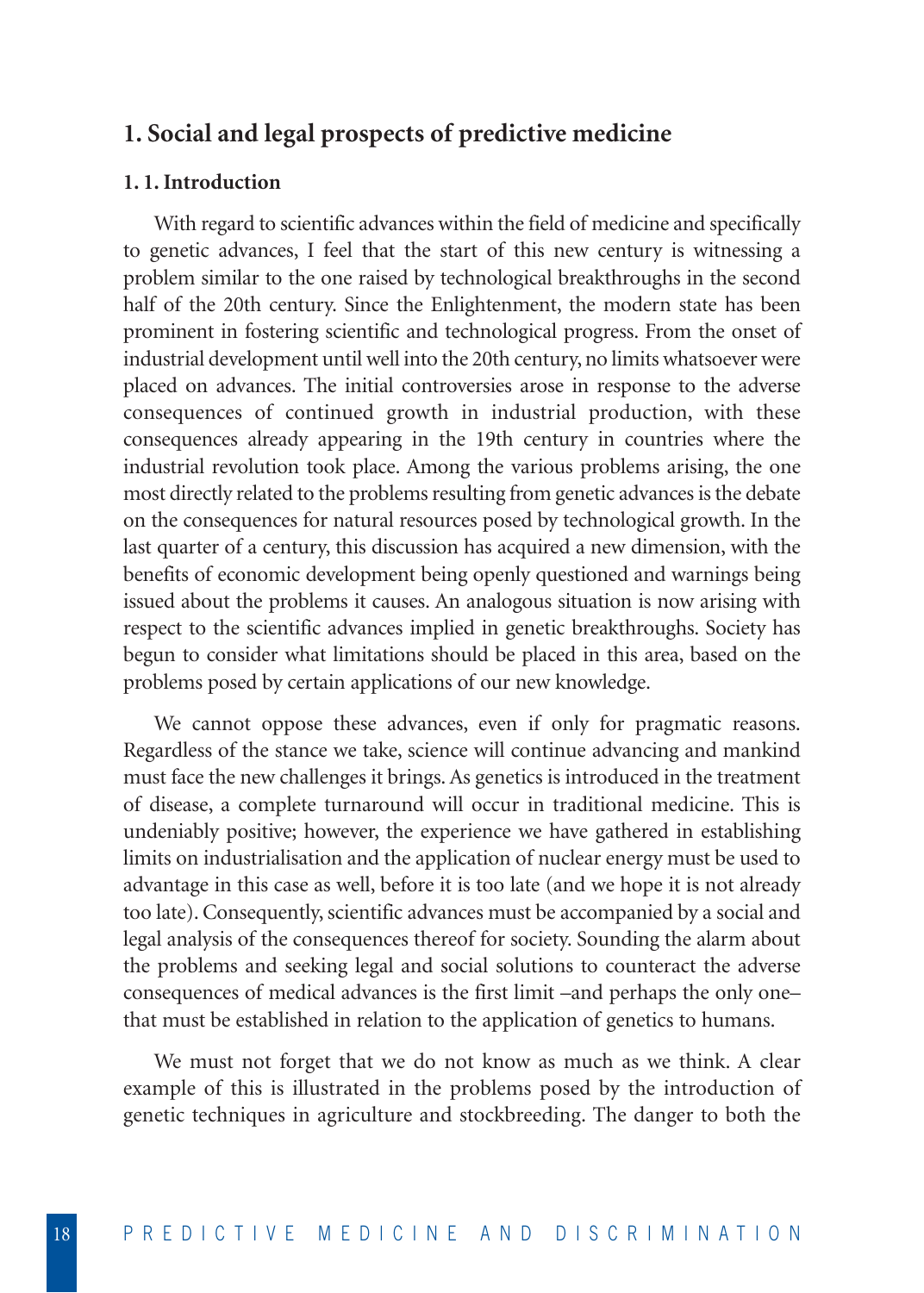environment and to human health produced by genetic engineering as applied to agricultural and stockbreeding development has become evident in recent years and has required government intervention to limit and control these techniques.<sup>1</sup> It is clear that extreme care must be taken when these techniques are applied directly to human beings, whether at the time of conception (embryo screening, genetic treatment of the foetus, etc.) or later (genetic analyses, gene therapies, etc.).

The solutions we are seeking to the conflict between the harm and the benefits of using genetic techniques in medicine (whether in analysis or treatment) must include listening carefully to the opinions of the scientific community, as this is the only way to predict the consequences of genetics with any measure of success. Even these opinions are constrained, however, by the limitations in scientific knowledge regarding the negative results of genetic research and by the tendency of researchers in this area to deny that any related risk exists or that the risk is warranted in all cases on the basis of the inherent goodness of scientific research. For this reason, and because the problems posed often have ethical connotations, the scientific community is not the only one with a right to an opinion. The very nature of the problem means that every facet of society is entitled to express its opinion in this regard.<sup>2</sup> There are numerous difficulties to achieving any degree of consensus, as the scientific community is overly influenced by its inherent eagerness to acquire knowledge. Scientists pursue their research, despite the risks they themselves predict, stating that unless they assume risks, science would not advance.<sup>3</sup> The

<sup>&</sup>lt;sup>1</sup> On 15 October 1999, *The Lancet*, a highly prestigious medical journal, published an article describing an experiment conducted by the researchers Arpad Pusztai and Stanley Ewen, on the possible harmful effects of genetically modified (GM) potatoes. The article was published against the advice of the journal's scientific advisors, including John Pickett, an expert in plant chemistry.

<sup>2</sup> This is addressed by the *Convention on Human Rights and Biomedicine* (the Oviedo Convention) of 4 April 1997, ratified by the Instrument of 23 July 1999, in Art. 28, urging governments to encourage public debate on the fundamental issues raised by biology and medicine, and the subsequent decision by legal experts after hearing the scientific reports from an ethical and legal perspective, concerning which genetic engineering applications are considered admissible by society.

<sup>&</sup>lt;sup>3</sup> In general, scientific work (even when only informative) on genetics and biotechnology is based solely on the benefits produced by these sciences. The discussion has even focused on who will decipher the human genome first and on which teams have advanced further in improving the genetics of plants, animals, etc. To cite just one example, the various articles published by the journal of the International Society of Bioethics in its December 1998 issue contain no dissenting note to contrast with the scientific consensus that research and the application of genetic and biotechnological advances cannot and should not be stopped and that advances should be achieved in as little time as possible.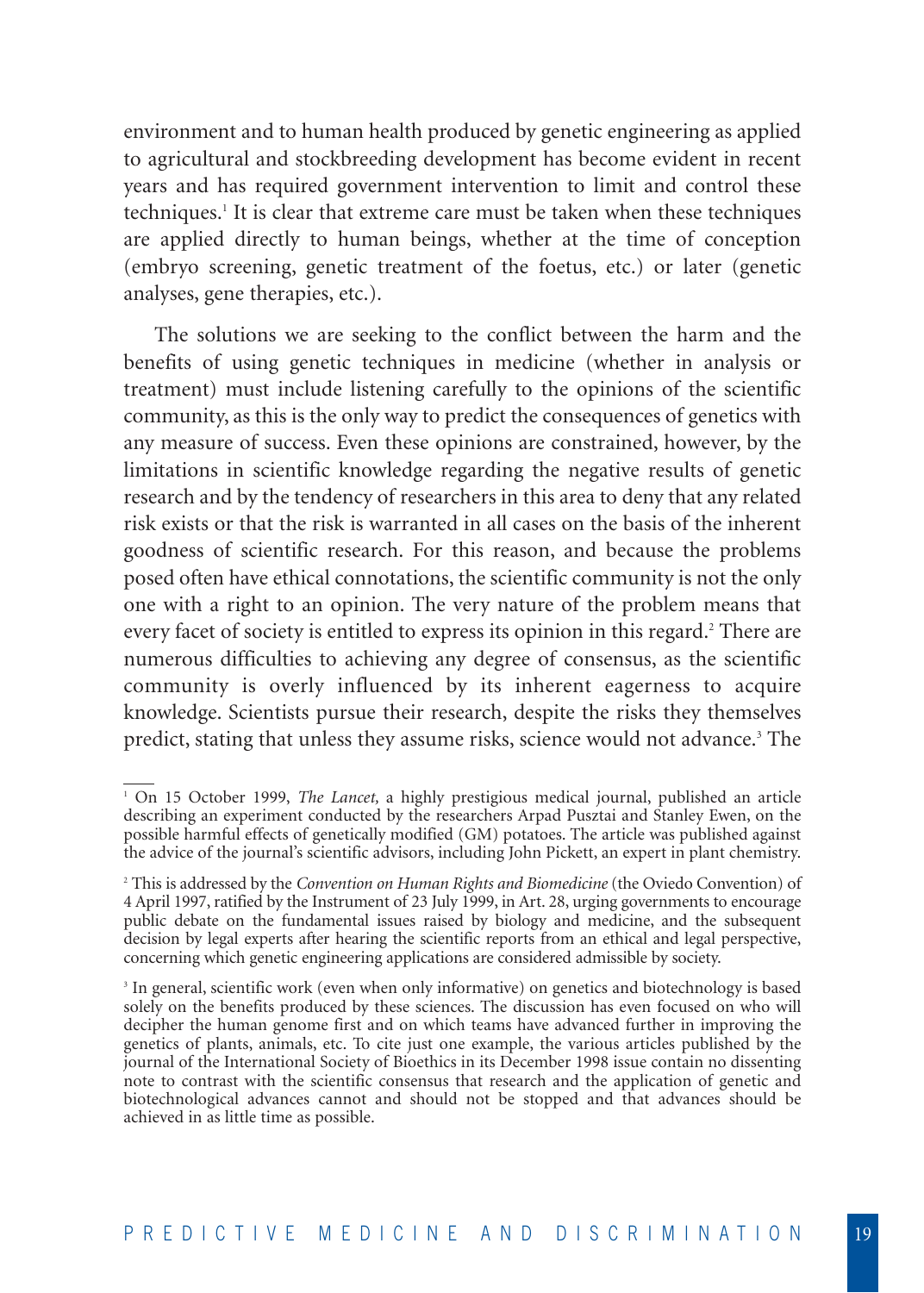principle of scientific freedom leads scientists and researchers to venture forward and modernise their efforts in human research without accepting the need for limits, in fact often exaggerating the benefits offered by certain techniques.4 Researchers may actually conceal the failures of their genetic treatments as much as possible. Recently the deaths of several individuals from the use of gene therapies have been reported in the US. Moreover, severe malformations appearing in genetically modified animals have been swept under the carpet, including a case in which salmon engineered by scientists to grow quickly, actually were born with gigantic heads and practically no body.

Although the need for limits is patent, we must mention that scientific production and creation constitutes a basic right laid down in the Spanish Constitution, Art. 20. 1.b), and this framework includes advances in biogenetics, a science that, in order to fulfil the essential objective of preventing and eliminating diseases on which it is founded, should be promoted by the public authorities. By virtue of Art. 44. 2. of the Spanish Constitution, public authorities must promote science, and scientific and technological research to the benefit of the general interest. Nevertheless, despite the constitutional support of scientific research, we cannot deny the need for limits. This raises a serious practical problem regarding the control or limitation of genetic engineering applications, however, and such control can be attained with some measure of effectiveness only if there is world-wide agreement. Otherwise, any such constraint becomes impossible. This is precisely the situation we are currently facing. In the United States there is broad consensus that the application of genetic engineering in humans and in plants and animals should be widely allowed (in fact, in the US a living cell has been patented), whereas Europe considers that the human genome belongs to the world as a whole and therefore, must be protected but not patented.<sup>5</sup> Nevertheless, the American position has made people in Europe speak up. It has been predicted that if the current attitude prevails, Europeans will find themselves importing genetic

20

<sup>4</sup> For example, at the International Symposium on human implantation held in Valencia in March 1999 Robert Edwards, the scientist who achieved the first test-tube baby in 1978, stated that cloning can be used to "improve the possibility that women who want to have children become pregnant", without discussing the problems derived from this effort.

<sup>&</sup>lt;sup>5</sup> In the United States, experiments with human embryos are only limited by the fact that they cannot be performed with government financing, which poses a problem since all genetic research is being carried out by publicly traded laboratories that are out to make a quick profit.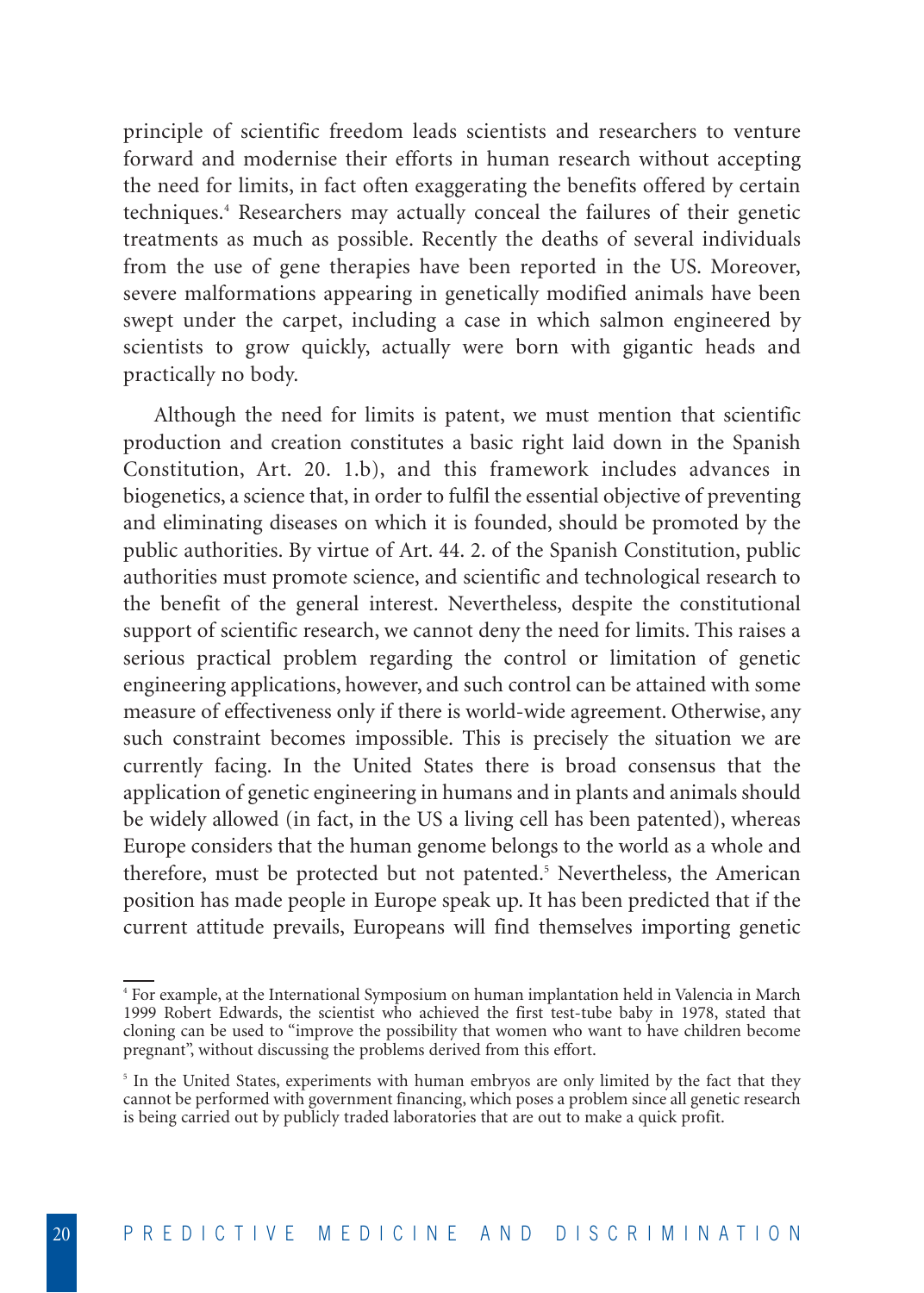advances from North America, creating a source of income for the US and an economic burden for the European Union.<sup>6</sup> Once again, we affirm that society can only achieve some degree of effectiveness when there is legislative harmonisation at the global level.<sup>7</sup> Along this line, the declarations of international organisations will only achieve importance when they are not binding for the various countries. The relative importance of these declarations is evident in the fact that although they generally<sup>8</sup> lean toward the concept that the human genome is common human heritage, the European countries<sup>9</sup> support this stance, whereas in the United States, proprietary positions predominate, as mentioned earlier.<sup>10</sup>

In the midst of this conflict, predictive medicine raises problems of an entirely different type, which can be summarised in two major blocks: one of a scientific nature and one of a sociological and legal nature. For some time, public officials have made it clear that regulations are needed. In particular, a decision handed down by the Council of Europe on 29 June 1990 states that, given the potential risks derived from the uncontrolled use of genetic analyses, "consequently, there are sound reasons to take appropriate measures to prevent unacceptable advances, particularly regarding predictive medicine". Now we will go on to mention the diverse risks that could result from the uncontrolled use of predictive medicine.

<sup>6</sup> The problems stem from the discussion on public or private financing of genetic research. Celera Genomics is fighting to prevent free scientific access to data on the human genome, as has been demanded by Bill Clinton and Tony Blair. Even when Celera and other private companies undertaking research on the human genome achieve this, direct experimentation with several therapeutically useful genes is being reserved only for strictly financial purposes. In other words, Celera Genomics and others have reserved the patent and marketing rights for certain genetic techniques and drugs derived from some human genes.

 $\sigma$  This problem, as expressly related to the possibility of patenting human material versus considering a common heritage of humanity, see Knoppers, B.F., Hirtle, F., Lormeau, S., *Bancos de materiales humanos derechos de propiedad intelectual y cuestiones relativas a la titularidad: nuevas tendencias en la literatura científica y posiciones en la normativa internacional (Part II),* in *Rev. de Derecho y Genoma Humano,* no. 6, 1997, p. 67f.

<sup>8</sup> In this regard, see the World Medical Association's *Declaration on the Human Genome Project* in 1992 or the UNESCO's *Proposed Declaration on the Human Genome and Human Rights.*

<sup>9</sup> Both the Council of Europe and the various member-states (France, United Kingdom, Norway, Netherlands) reject the idea that any proprietary rights to the human body exist.

<sup>10</sup> Limits are indeed set, particularly when the right to privacy is infringed or the person whose cells have been used has not given his or her consent; in general the idea that DNA is an asset is defended. The only point under discussion is who is the owner, an issue that is related to one's right to privacy.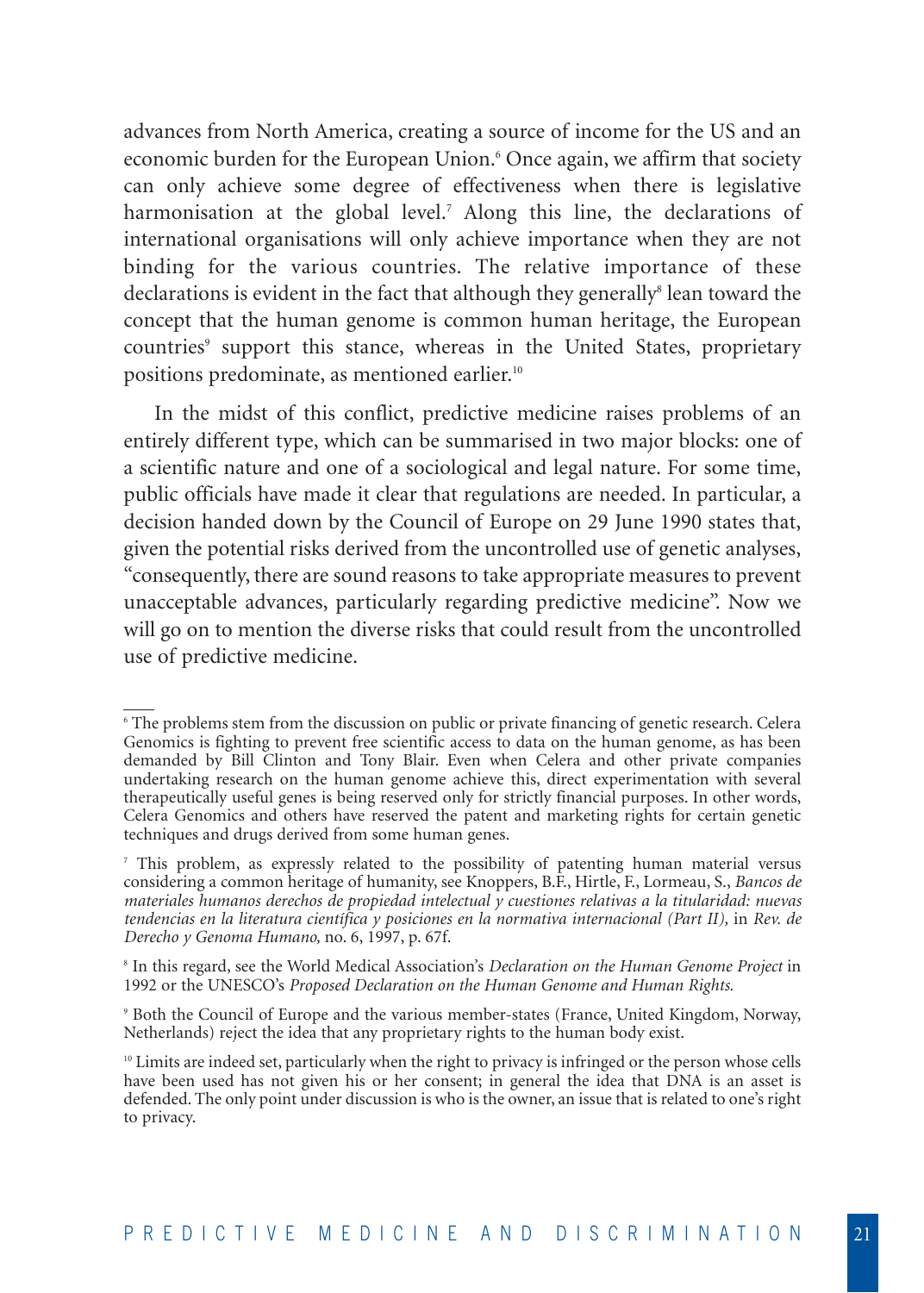#### **1.2. Problems of a scientific nature**

From the scientific perspective, in both groups of cases the root of the problem resides in the lack of sufficient scientific knowledge on the subject. Predictive medicine, particularly the branch related to genetics, is still in an "infant stage", since the current state of the art is only in an initial or incipient stage with respect to the predictions made.

The incipient state of gene therapy means that:

a) The results of genetic tests are not entirely reliable. On the contrary, they can be erroneous or at the very least, uncertain or based on probabilities, a scenario that implies the possibility $\mu$  of discriminatory situations or psychological effects with no real scientific basis. This is not only due to the incipient state of genetics, but also to the fact that external influences are at least as important (if not more) than the genetic makeup, producing what is known as a phenotype.12 Apart from this, the search for more reliable results (at least for the time being) is conditioned by the need to genetically analyse as many individuals as possible. However, this comes into conflict with human dignity, particularly with the right to personal freedom and privacy.

Based on the current knowledge in the field of genetics, even with predictive analyses that provide relatively certain information, the actual development of a disease depends, in most cases, on both genetic factors and other multiple factors of a socio-cultural and environmental nature. Thus the development of a disease is only a probability, which becomes a fact on very few occasions. Only a limited number of genetic diseases are truly monogenic.<sup>13</sup> We now know that most are multifactorial and

<sup>&</sup>lt;sup>11</sup> One simple, explanatory example showing that we are dealing with uncertain, probability-based predictions is the following: a pair of alleles determining a characteristic may not be identical, in which case the dominant allele determines the manifestation of the characteristic, masking the recessive allele. Thus, an individual will be heterozygotic regarding this characteristic and in the worst case, will give rise to the fallacy that he or she has a disease or will develop disease because he or she is "at risk".

<sup>12</sup> Cf. Marshall, K., *A brief history and science of genetic technology,* in *Advances in Genetic Information (A Guide for State Policy Makers),* Lexington (The Council of State Governments), 1993, p. 2.

<sup>&</sup>lt;sup>13</sup> For example, haemophilia, cystic fibrosis, Huntington's disease, some forms of Alzheimer's disease, haemochromatosis, hypercholesterolemia, some types of cancer, etc. are currently defined as monogenic diseases. Nevertheless, the way in which these diseases develop (and the time at which they will do so) is not evident. Alzheimer's disease, for instance, was first thought to be always monogenic, whereas now several types of this disease are known to exist.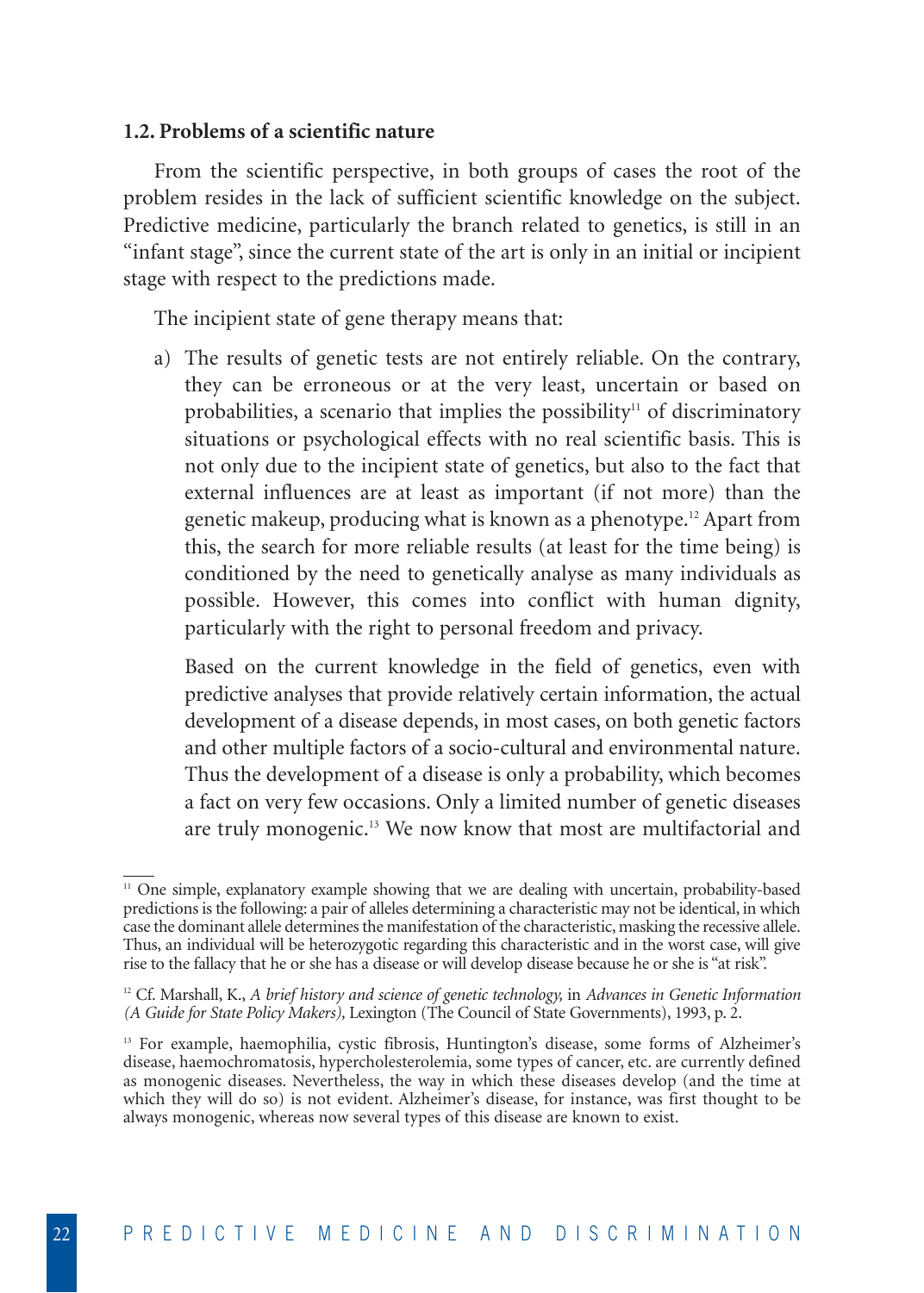result from one or more genes and from the interaction of these genes with environmental factors or socio-cultural factors over which the individual has little or no control, either because he or she is not aware of them or cannot avoid them. In these cases the genetic component just represents potential risk factor, however.<sup>14</sup>

In cases where there is some type of treatment or when measures that can impede or slow the development of the disease are known, in general, we still do not have precise, effective solutions. We can say that data on the conditions and advantages of pursuing a particular lifestyle –diet, exercise, etc. are practically random. Little is known about the type and measurement of the potentially positive effects of "contingent genes", nor about whether or not the positive effects of these genes would be adversely affected by interventions to eliminate the influence of susceptibility.15

b) The problem is aggravated when, with the current scientific knowledge, many of the predictable diseases have no effective treatment that can prevent or cure the disease. As a result, a person who knows he or she is likely to develop a specific disease but can do little or nothing about it obtains no benefits from predictive analysis. Rather, the effects of such predictions are harmful as they can lead to legitimate or illegitimate discrimination of the person in the workplace or when obtaining insurance, mortgages, etc. In fact (as we will see shortly), the situation can and does lead to embryo screening and eugenic abortion, making eugenics the only therapy. The prediction of a disease without any means to treat it can have psychological effects for the person and his or her family.<sup>16</sup> An awareness of one's predisposition to a genetic disease

<sup>14</sup> Cf. Husbands, R., *Employment testing: An international comparison*, in *ILO: Workers Privacy. Part III: Testing in the Workplace,* Geneva 1993, p. 55, which points out that the genetic tests designed to detect polygenic disorders (interaction of multiple genes) are less predictive than direct examination of the specific, still undeveloped, diseases governed by a single gene and, therefore, are a poor element for detection of a disease and are even poorer predictors of development of a disease.

<sup>15</sup> Cf. Roscam Abbing, H.D.C., *La información genética y los derechos de terceros. ¿Cómo encontrar el adecuado equilibrio,* in *Rev. de Derecho y Genoma Humano,* no. 2, 1995, p. 36-37.

<sup>&</sup>lt;sup>16</sup> Genetic analyses have the peculiarity that they reveal other real or potentially affected members within the family of the person analysed, transferring the psychological and social problems from one generation to the next. One paradigmatic example is Huntington's disease, a fatal disorder that can be predicted but for which there is no treatment. The Canadian Collaborative Study of Predictive Testing has reported on the psychological consequences of the tests used to predict this disease, since tests on other family members are needed to obtain results having informative value.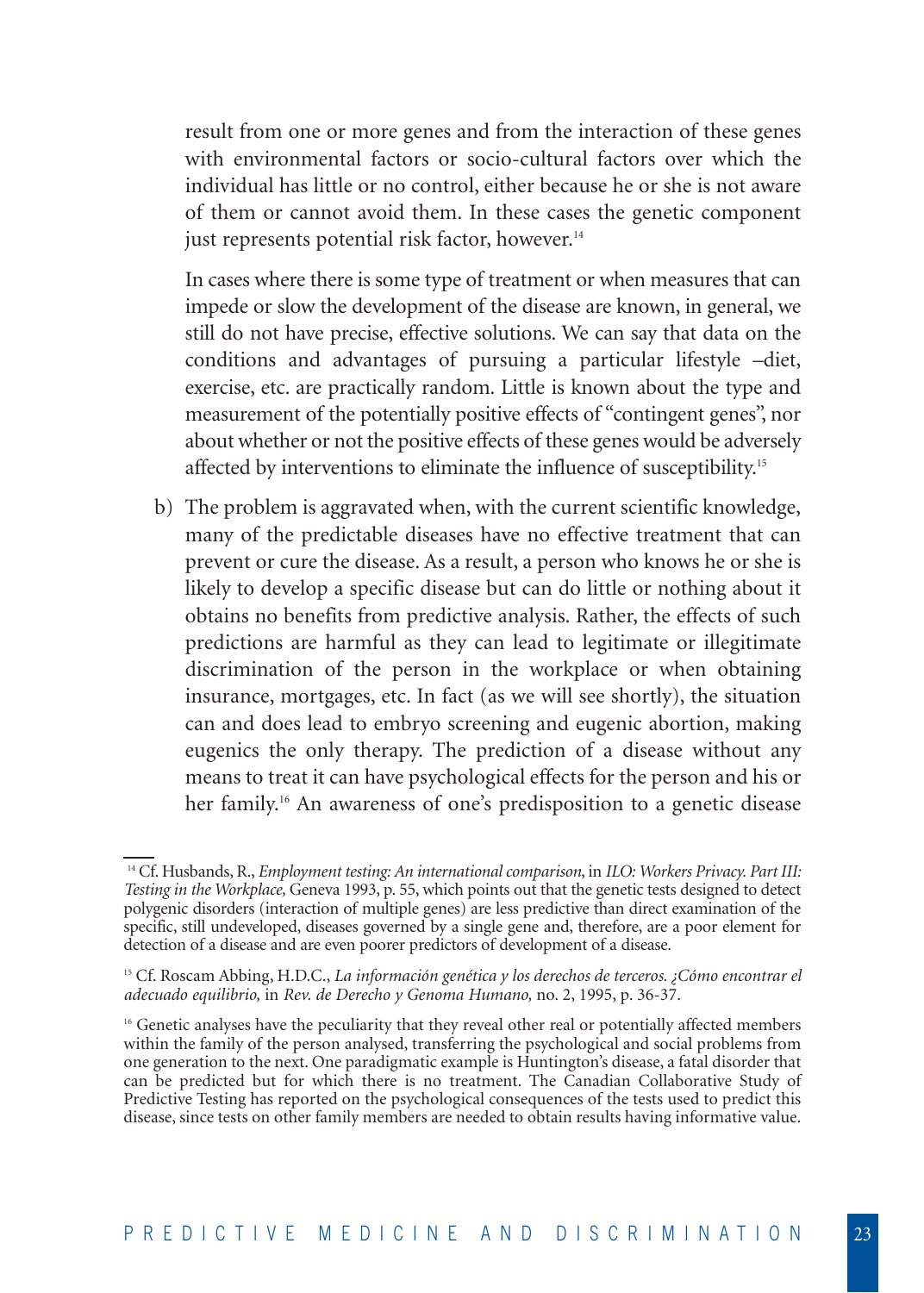can produce a psychological burden with severe psychosomatic consequences. Moreover, it can affect a person's self-image and selfesteem, and the way one plans and orients the future.<sup>17</sup>

Consequently, it is necessary to consider whether or not predictive analyses are pertinent in cases where the detection of a predictable, probable or certain disease is not coupled with a solution to the health problem. In any case, the costs and benefits of predictive analyses and the resulting consequences for the patient and society should be weighed. The lack of treatment options must be a decisive factor in the development of regulations on genetic testing.<sup>18</sup>

#### **1.3. Problems of a sociological and legal nature**

From the sociological and legal perspective, there are essentially two problems:

- a) Awareness of a potential health problem can produce severe anguish, psychological or psychosomatic diseases, and basic life changes (e.g., not having children, losing one's mate, being estranged by friends, etc.), particularly in cases where awareness of the potential disease is not accompanied by any solution to the problem. For example, we know what Alzheimer's disease is and the gene that causes it. However, we do not exactly how and why it develops, except in an occasional specific type, nor do we have a satisfactory treatment. Moreover, there is no certainty that the disease will develop even with the presence of causative factors.
- b) The awareness of predictable disease can lead to severe discrimination both from a labour-related and financial perspective (e.g., in relation to loans, mortgages, insurance premiums) and from an emotional and social point of view. Thus, whereas biologists and doctors must continue their research, the legal field must develop mechanisms that impede or reduce the adverse and discriminatory effects of predictive medicine.

24

<sup>&</sup>lt;sup>17</sup> On the issue of genetic tests conducted within the context of labour relations, see Wiese, G., *Implicaciones del conocimiento genético en las relaciones laborales,* in *El Derecho ante el Proyecto de Genoma Humano,* Fundación BBV, Universidad de Deusto, Vol. I, 1994, pp. 263-264.

<sup>18</sup> Cf. Tabarrok, A., *Genetic testing: An economic and contractuarian analysis,* in the *Journal of Health Economics,* vol. 13, 1994, p. 80.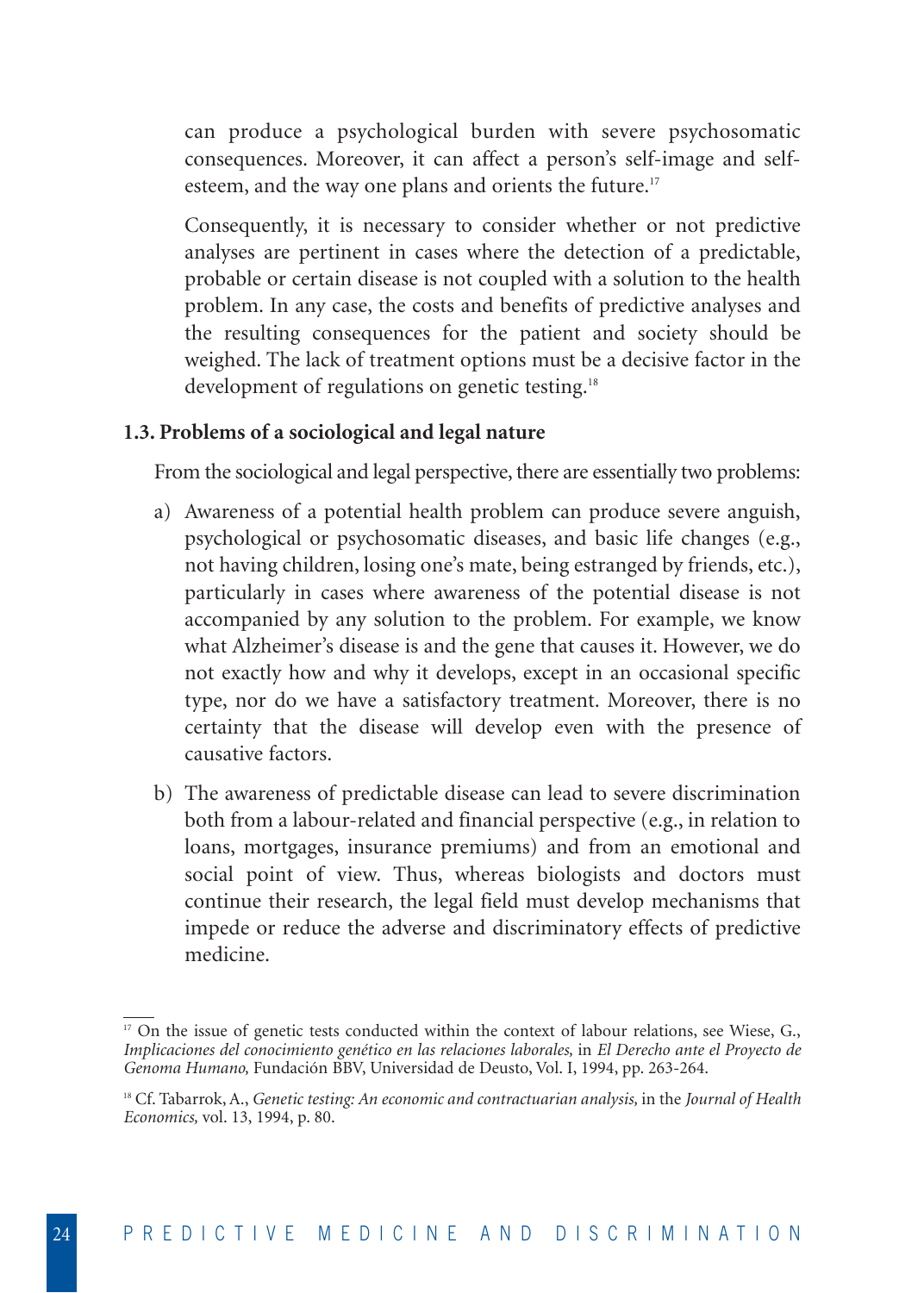#### **1.4. Predictive medicine and respect for fundamental rights**

In view of the relevant conflicts of interest (public and private, ethical and economic), we must consider how to weigh these conflicting interests against a deep respect for fundamental rights. The Convention on Human Rights and Biomedicine sustains that the interests and welfare of the human being shall prevail over the sole interest of society or science. In the same vein, a systematic analysis of the Spanish Constitution of 1978 clearly shows that fundamental individual rights such as life, liberty and privacy, prevail over other rights such as public health and research, which are considered to be principles governing the conduct of public officials.

## **2. Scope and limits of predictive medicine based on respect for the right to freedom –principle of autonomy–**

#### **2.1. Informed consent**

As with any medical care or medical-surgical treatment, predictive medicine must adapt to the requirements set forth in Spain's General Healthcare Act, in particular, to the requirement of informed consent.<sup>19</sup> There is broad consensus, both legal<sup>20</sup> and deontological,<sup>21</sup> on the need for the patient's informed consent as an indispensable prerequisite for undertaking any medical treatment. Informed consent is not only required to perform surgery but also to proceed with any treatment, including analyses. The crucial importance given to consent is grounded in the subject's freedom of selfdetermination and personal autonomy and is considered a fundamental right in all modern constitutions. Consequently, health professionals must not decide by virtue of any "rules governing the medical profession" or any

<sup>&</sup>lt;sup>19</sup> Art. 10. 5 of Spain's General Healthcare Act states that consent is compulsory. The patient has the right to receive complete, continued, verbal and written information on everything related to his or her condition, including diagnosis, alternate treatment(s) and their risks, and prognoses, with such information provided in understandable language. In the event that the patient cannot or does not want to receive this information, the information must be provided to legally responsible family members or individuals.

<sup>&</sup>lt;sup>20</sup> For instance, the new law on the right to health-related information, patient autonomy and clinical documentation of 21 December 2000, passed by the Catalan Parliament, also requires the informed consent presented in Sections 2 and 3, with Art. 22 requiring consent for "all healthcare measures" being particularly relevant.

<sup>&</sup>lt;sup>21</sup> All recently approved medical codes of ethics contain a reference to informed consent.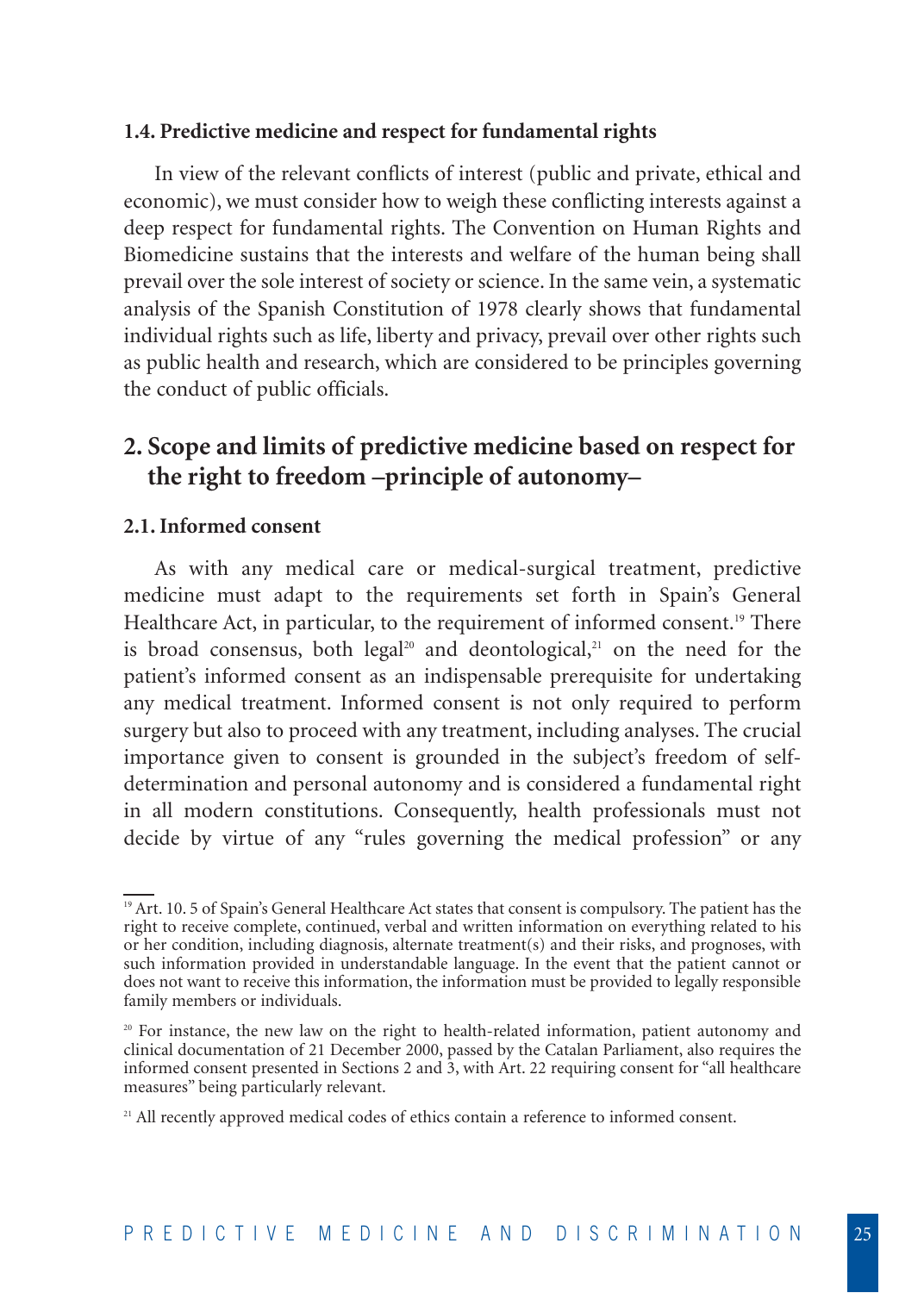supposed "superior judgment". The patient is entitled to decide on the risks he or she is willing to run in pursuit of health. $22$ 

At present, once consent is assumed as a legitimate requirement for any medical intervention, an essential component for validity thereof is stressed: information. Engisch affirmed that medical intervention is only legitimate if consent is given; in the case that an operation is to be performed, consent requires that the meaning of the information be clear in order to be effective, and the patient must give his or her consent. As part of these ideas, the obligation to inform appears only as a hypothetical "obligation" –in the Kantian sense– or precisely as a "burden" that the physician must assume if he or she wants to undertake the intervention.

When it involves a diagnosis, predictive medicine also requires informed consent, with the information in this case comprising not only the nature of the analyses to be performed, but also the intended objectives, consequences and potential treatments if a positive result is obtained.<sup>23</sup> This aspect is particularly important in cases where the decision to undergo certain tests can be conditioned by the fact that there are various treatment options if the results are positive. As mentioned earlier when describing the negative aspects of predictive medicine, a key issue for setting regulatory limits for the performance of genetic analyses is whether or not there is any treatment in the event that the analytical results point to the probability that an individual will develop a certain disease. The information must be simple and appropriate for the patient's cultural and intellectual level.<sup>24</sup>

Even when General Healthcare Act does not require consent because the patient is a minor or incompetent, this fact does not preclude the possibility that the staff provide information and listen to minors or incompetent

 $22$ <sup>22</sup> The Austrian penal code penalises unauthorised treatments in § 110 as a crime against freedom, protecting the patient's right to free self-determination. In Spain the fact that there is no specific law punishing medical intervention without consent does not preclude the possibility that such conduct is punishable as an offence of coercion.

<sup>&</sup>lt;sup>23</sup> In Art. 2.2., the Catalan Parliament Law of 21 December 2000 introduces a useful interpretative criterion for understanding what the information should contain, stating that "information... must be given in an understandable manner that is adequate to the patients' needs and requirements in order to assist them in autonomous decision-making".

<sup>24</sup> Cf. Jorge Barreiro, *Derecho a la información y el consentimiento informado,* in "La declaración de los usuarios de los servicios sanitarios", *IV Congreso de Derecho y Salud,* Ed. Gobierno Vasco, Vitoria 1996, p. 151.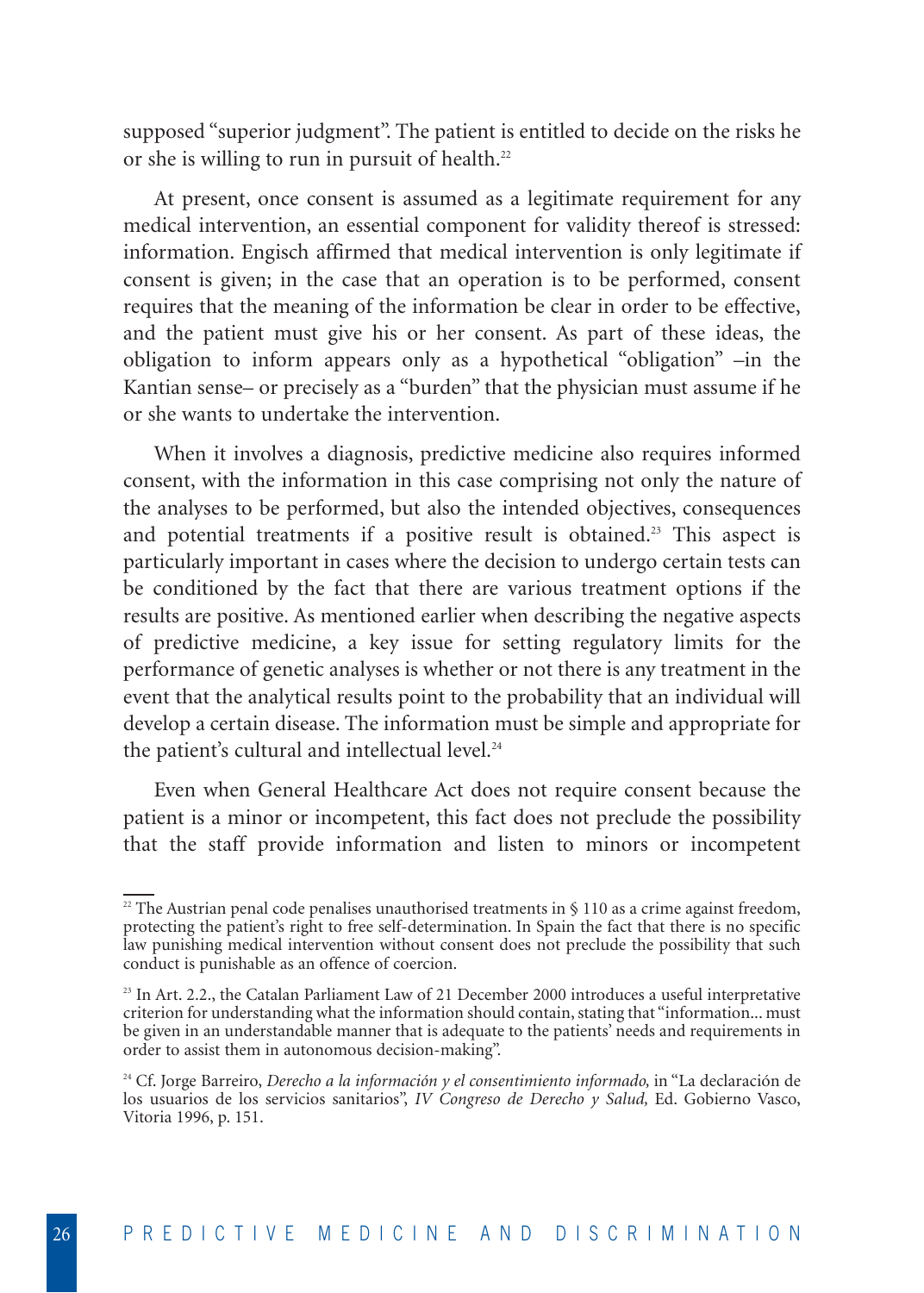individuals to the extent possible, that is, at their level of understanding and discernment. To some degree, these patients can provide consent personally and not only through those having legal authority or guardianship. The condition of minor or incompetent is grounded on one's capacity to manage oneself and one's assets, hence in each case the person's capacity to decide on a specific medical intervention must be considered.<sup>25</sup>

As to the predictive analyses and gene therapies carried out on embryos or foetuses, informed consent must obviously be obtained from the donors of the embryos and, if applicable, from the person or persons who will subsequently assume charge of the future child. In any regard, in these cases the staff must be guided by the principle of the "greater welfare" of the future being.

#### **2.2. Right to informed self-determination. Right "not to know"**

The principle of autonomy determines that consent also includes control over the data that are obtained. The control of any data, apart from the exceptions laid down by law, pertains to the owner.<sup>26</sup> The individual's right to decide about the use of his or her medical data, particularly genetic data, implies the right to gain access to the data, to control their existence and accuracy and to authorise disclosure.<sup>27</sup>

An essential consequence of informed self-determination is the right "not to know". If the owner of genetic data is entitled not to inform third parties of the information concerning him or her, he or she is obviously entitled to remain ignorant of the data, since this right is simply an exercise of the owner's right to freedom. As we mentioned at the start, awareness of the probability of a future disease can affect a person's personality by causing psychological alterations or by changing his or her present and future

<sup>25</sup> Cf. Jorge Barreiro, *La relevancia jurídico-penal del consentimiento del paciente, CPC* (16) 1982, p. 23, before the Protection Act for Minors came into effect, based on a certain capacity of autonomy of minors in Art. 162.1 of the Civil Code after the May 1981 reform, which excluded from the legal representation granted to parents over emancipated children "acts related to personality or other rights that the child can perform for him or herself in accordance with the law and the level of maturity".

<sup>26</sup> Lucas Murillo, *El derecho de autodeterminación informativa,* Madrid 1990, pp. 15ff.

<sup>&</sup>lt;sup>27</sup> Art. 13 of the Catalan Parliament Law of 21 December 2000 is particularly significant and innovative in this regard, as it stipulates that the patient is entitled to access his or her clinical history. Moreover, by virtue of Art. 14, he or she is entitled to active, diligent custody of clinical histories by the healthcare centres.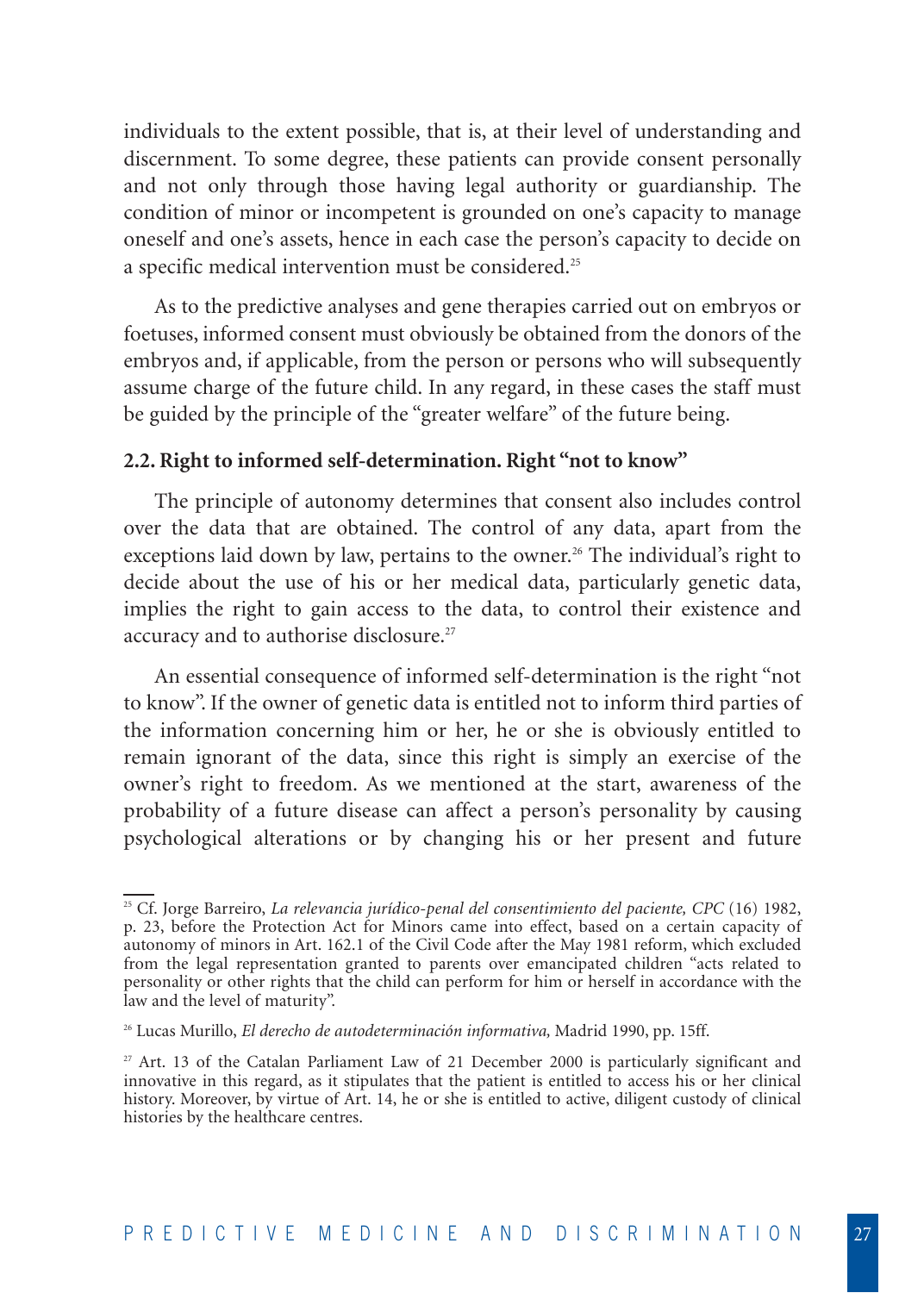behaviour patterns. Thus, it is obvious that a person is entitled not to know, precisely in pursuit of safeguarding his or her health, understood globally as physical and psychological welfare.28 In principle, it is evident that an individual who goes to a specialist for genetic analyses wants to know about his or her condition. The "right not to know" becomes particularly important in the case of genetic analyses imposed on a person for reasons related to the public interest.

#### **2.3. Limits to informed consent requirements**

In a social and democratic state, no right enjoys absolute protection, not even the right to life. Consequently, the requirements derived from the protection of fundamental rights of third parties represent a limit on the principle of autonomy at all times. If we consider that the guiding principle in the resolution of the conflict of interest raised by predictive medicine is respect for fundamental rights, then the limits on the requirement for consent (and if applicable, confidentiality) must be founded on the concurrence of the right to freedom pertaining to an individual who refuses to submit to certain analyses versus other rights pertaining to individuals who could be concerned by this refusal. In order for the right to freedom to wane, in principle the opposing right must involve a threat to the life or health of others. Regardless of existing legislation, therefore, the interpretation of this legislation should be undertaken with this principle in mind, limiting the scope of legislative restrictions to the requirement for informed consent.<sup>29</sup>

Public health should not be considered an absolute that allows limitation of the right to freedom. Instead, it should be regarded as the health of individuals as a whole. Infringement of the inviolability of fundamental rights on the basis of a duty of general solidarity must be exceptional and clearly warranted<sup>30</sup>

<sup>28</sup> Corcoy Bidasolo, F., *Libertad de terapia versus consentimiento,* in *Bioética, Derecho y Sociedad* (coord. M. Casado), Madrid 1998, p. 112f.

<sup>29</sup> Cf. Romeo Casabona, *El médico y el derecho penal,* 1981, p. 289, which states that in medical measures which are not intended to cure (e.g., some cases of predictive medicine), the consent will permit intervention only when it actually takes effect. *"El médico..."*, p. 366f., understands that the physician can act justifiably in these cases due to the need.

<sup>&</sup>lt;sup>30</sup> Hence, the Organic Law on Special Measures relating to Public Health, of 14 April 1986, designed to regulate compulsory treatments related to the existence of danger for the population's health should be applied only on rare occasions.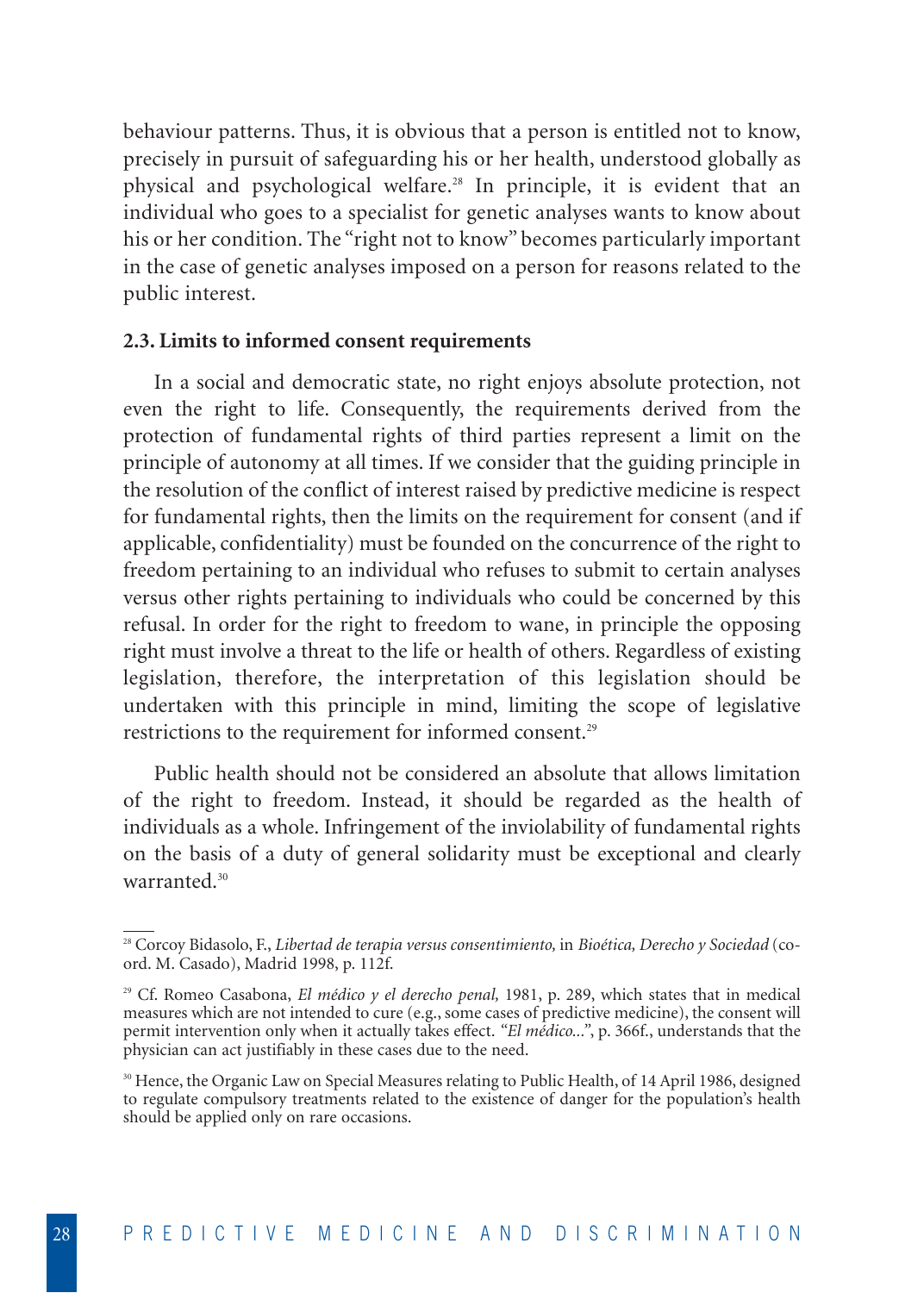A different problem altogether arises when genetic analyses are performed in order to save the patient's life.31 The problem in these cases originates in the discussion about the person's right to dispose of his life at will. Those who defend that a person has not the right to dispose of his life do so from religious perspectives or on the basis of assuming a social component in the legal value of life itself. If our initial premise is that a person can dispose of his life at will, the situation is very clear inasmuch as the refusal to perform genetic therapy would be simply another case of rejecting legitimate treatment. However, based on the opposite premise, intervention by medical staff without consent would be illicit even when its purpose were to save the patient's life.

Another problematic issue that, to some extent at least, also represents a limitation on informed consent, or rather the information, affects the scope of this information. Specifically, the question lies in knowing whether or not inconclusive information should be given, that is, information which, by its nature, would not enable the patient to make independent decisions because the actual meaning and scope of the information is unknown. This doubt becomes particularly significant in the case of genetic analyses since, as we mentioned earlier, all or many of the factors that might determine whether a predisposed individual actually develops a disease are unknown.

## **3. Scope and limits of predictive medicine based on respect of the right to privacy**

#### **3.1. Right to privacy. Confidentiality and legal protection of personal data**

Privacy as a fundamental right of citizens is laid down in Art. 20. 1.d) of the Spanish Constitution and is further developed in two basic organic laws, Organic Law 1/1982 relating to the protection of privacy and self-image and the Organic Law (LOPDCP) and Royal Decree 994/1999 (both modified by Organic Law 15/1999 relating to the protection of data of a personal nature.<sup>32</sup>

29

<sup>&</sup>lt;sup>31</sup> Cf. Romeo Casabona, *El médico...*, p. 366f., understands that the physician may act justifiably in these cases due to need, even if consent has not been given. Jorge Barreiro, *CPC* (16) 1982, p. 21f., is of the same opinion, even consent could be presumed to exist in these cases.

<sup>&</sup>lt;sup>32</sup> These laws modify the LORTAD (Organic Law relating to the regulation of automated data processing), expanding the protection to any kind of personal data and not just computer data, thereby extending protection to samples of DNA or any kind of biological material, provided they contain identifiable personal data. The regulations establish the safety measures for automated files containing data of a personal nature.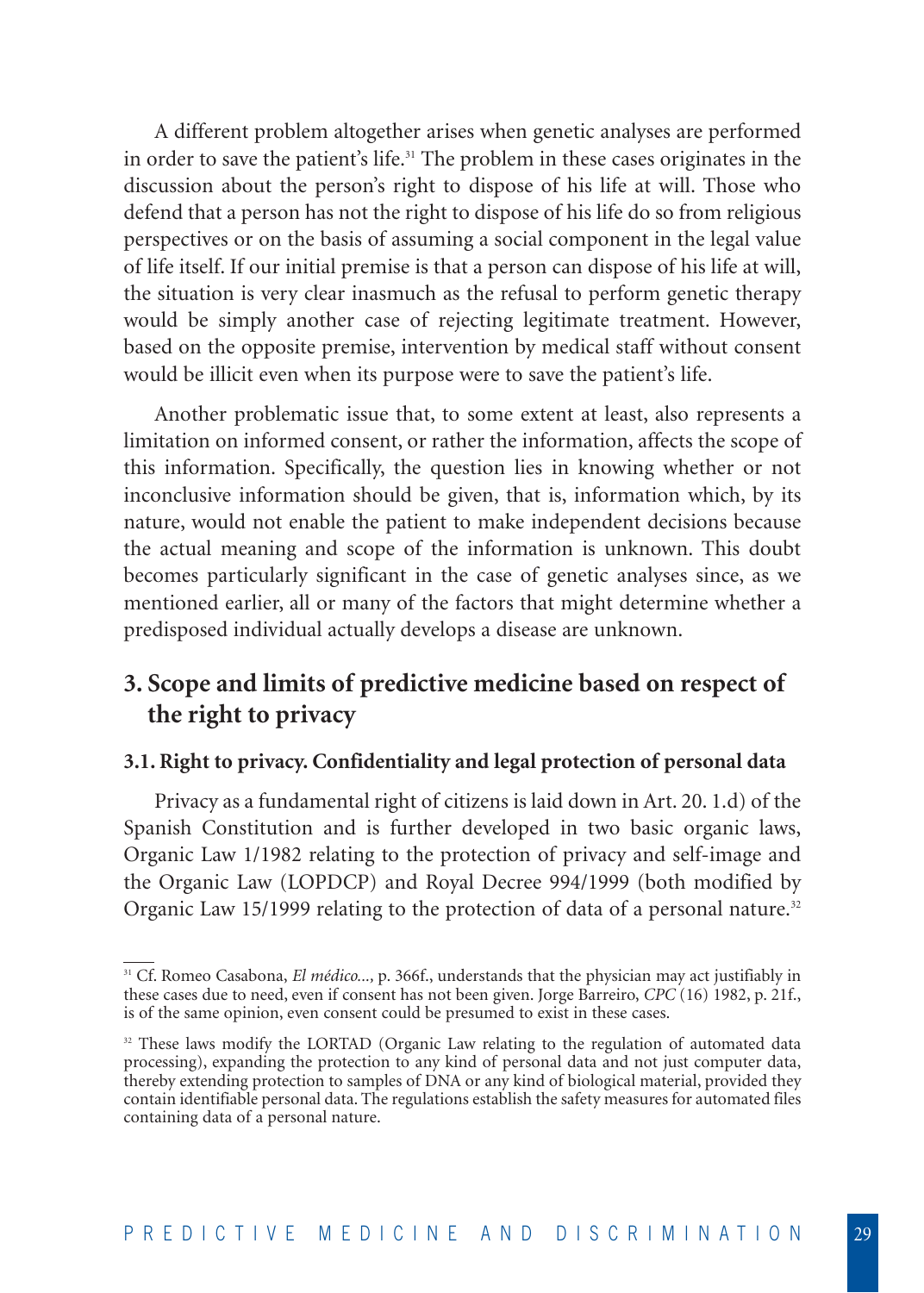Penal protection, even as it existed in the limited, anarchic way described in the 1973 Penal Code, becomes more important and systematised in the 1995 Penal Code which includes a new title designated "Crimes against privacy, the right to self-image and the inviolability of the home". These provisions contain stricter penalties for the disclosure, revelation or dissemination of data of a personal nature that reveal aspects related to health, racial origin or sexual life, increasing the sentence when computer data are involved.<sup>33</sup>

The concept of "privacy" has countless meanings and connotations. In order to further define the concept of privacy, specifically "genetic privacy", we must mention four preliminary presuppositions:

a) In general, the consent of the individual affected by the disclosed data precludes the violation of privacy. Nevertheless, as we will see below 3.2., the special nature of "genetic information" means that not even the person to whom the data pertains has free access to the information. From a legal standpoint, the data pertaining to the person may be kept secret if he or she wishes to safeguard them from public knowledge.<sup>34</sup> In terms of what information is secret, and for which data disclosure would be illicit, this is understood to be any circumstance that the owner considers relevant to protect his or her privacy.<sup>35</sup> A ruling handed down by the Supreme Court on 21 May 1993 defines secret information from a legal perspective as follows: "the knowledge of certain data about a specific object by a limited number of individuals and which, for various reasons, should not be expanded beyond this circle, with the desire of the owner of the information considered as relevant". In relation to the question being raised here, this definition of secrecy highlights the subjective aspect of the owner's preference to reserve knowledge of the data, which are objectively "secret" since they are known to a limited number of individuals. Consequently, in the case of

<sup>&</sup>lt;sup>33</sup> Conduct that violates privacy is even more serious in the case of computer data because of the extent of the damage. This aspect is particularly important in the case of genetic analyses because, as we will see, the information is obtained by using the computer to cross-reference the genetic data of a single person obtained with various means, as well as the data of various individuals.

<sup>34</sup> Cf. Queralt Jiménez, *Criminal Law. Special Part,* 3rd ed. Barcelona 1996, p. 193, "existence of reserved data or facts of a person which, due to their inherent nature, do not form a part of what is usually known by the general public".

<sup>&</sup>lt;sup>35</sup> Cf. Lenckner, in Schönke/Schröder, 25th ed. § 203/5, understand that secrecy, for criminal purposes, may even be an opinion that is defended.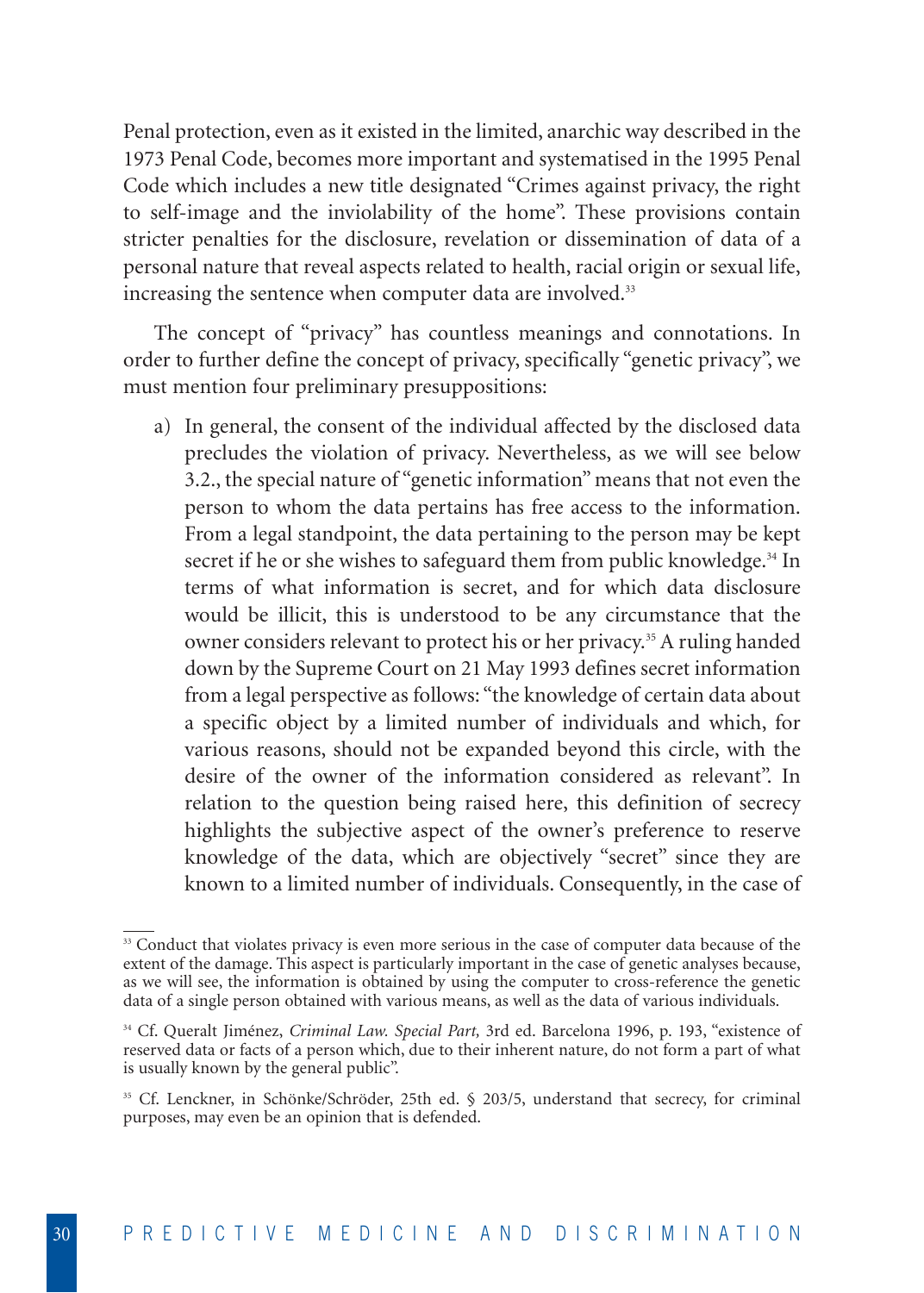genetic analyses, the fact that certain personal data are known by a limited number of staff does not preclude it from being classified as secret. This explains why, regarding criminal protection of privacy in the case of professional secrecy, only the disclosure of confidential data is penalised, inasmuch as these data have been disclosed to other staff members involved in the treatment. In the specific case of the analyses, it is evident that they are carried out so that they can be used by the specialist who requested them, hence communication between the analyst and the specialist would never be legally disapproved conduct.

The problem lies in determining where to draw the line regarding who has access to these data. I feel that the general criteria must be minimal, both with respect to the circle of individuals and to the data to which each individual has access. In determining who has access and what data should be disclosed, the guiding principle must be the need to attain the objectives set by the patient when deciding to have the analyses performed.

- b) Privacy can be violated even when this guideline is followed. As we have stated, the accuracy of the information does not preclude that personal privacy or honour has been injured. This principle is particularly important in the case of predictive medicine, since the data obtained from genetic analyses are usually "accurate", at least holding to the scientific knowledge existing at the time, and such accuracy would never warrant disclosure. Disclosure, as mentioned, is only warranted when the knowledge is needed to prevent risk to individual or collective health, and even in these cases, only when the content of the information and the individuals with a "need to know" are limited.
- c) In the measure that they refer to a person's health and to that of his or her family, genetic data are part of what is considered to be sensitive information and, consequently, are subject to special protection<sup>36</sup> in civil and criminal regulations. "The essential core of privacy"37 is the name given to data related to health, ideology, religious beliefs, racial

<sup>&</sup>lt;sup>36</sup> In this regard, Directive 95/46/EC of the European Parliament and of the Council of 24 October 1995 on the protection of individuals with regard to the processing of personal data and on the free movement of such data includes special protective measures with respect to sensitive personal data.

<sup>&</sup>lt;sup>37</sup> Anglo-Saxon doctrine uses this designation to refer to protection of the most sensitive aspects of privacy.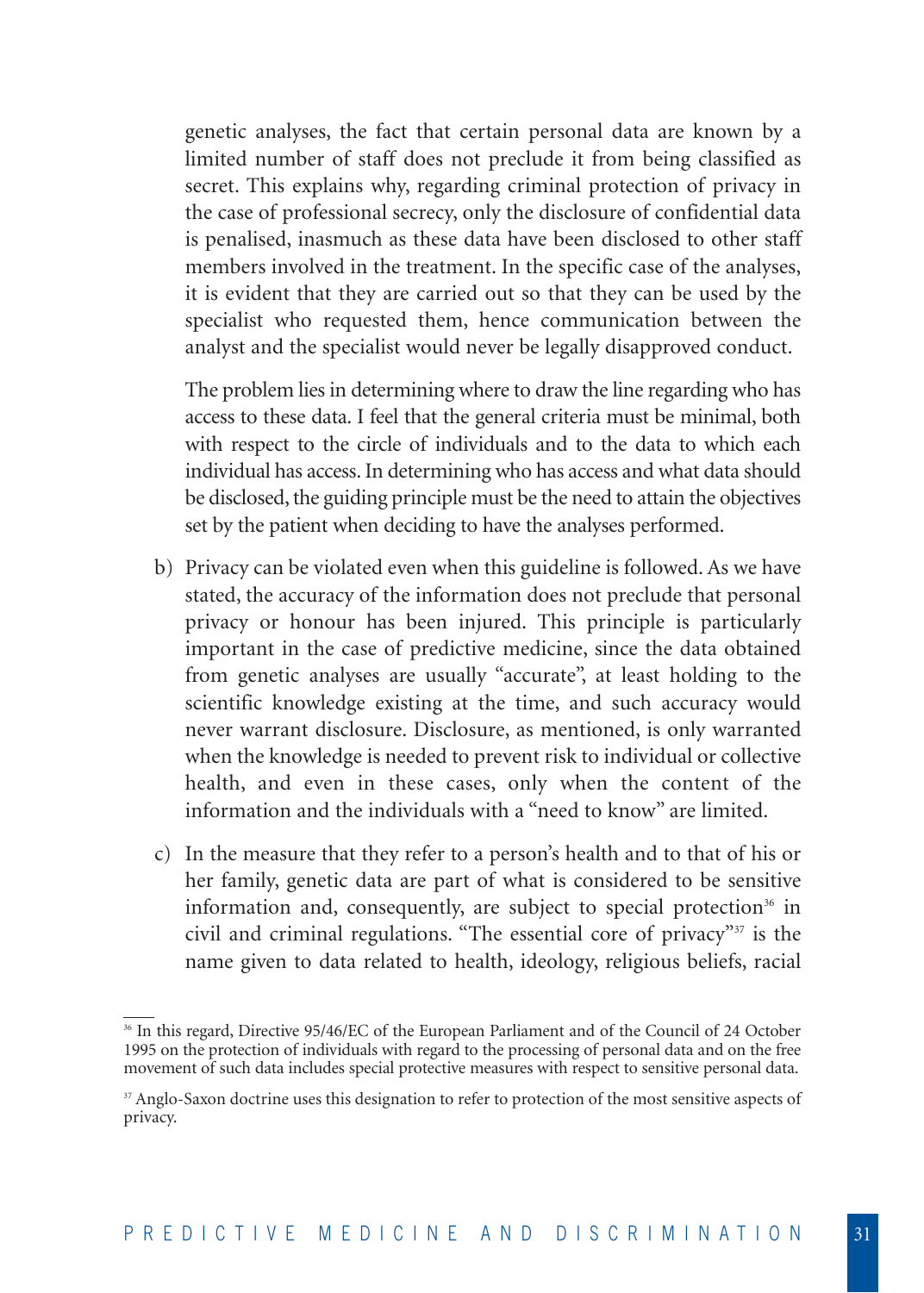origins and sexual life.38 Genetic information would be included among these particularly sensitive data, as it can provide information on the individual's health, racial or ethnic origin and sexual habits.

d) Further protection of genetic information above and beyond that provided for sensitive personal data is still under debate.39 The discussion focuses on whether or not a "genetic record" implies any truly new problems. Fears about "transparency", a concept that could arise from full availability of genetic data would be much more justified if, as appears to be confirmed from a scientific perspective, this "genetic record" included psychological as well as biological data.<sup>40</sup>

The performance of predictive analyses without consent is an intrusion in private life and, as mentioned earlier, could be considered coercion. The subsequent revelation or disclosure of data obtained from these analyses is an attack on privacy which, depending on the entity, could be considered a civil illegality or a crime consisting in the disclosure of secret information. The revelation of certain data affecting the essential core of the person, such as the suffering of certain diseases, could even be qualified as slander (whether civil or criminal in nature) and would affect the individual's personal honour.<sup>41</sup>

In the cases in which the data pertain to a minor or an incompetent person, the obligation to maintain confidentiality is not only present but is also accentuated. The law particularly protects any data affecting a minor or

32

<sup>&</sup>lt;sup>38</sup> Art. 7 of the LORTAD, Organic Law 5/1992, of 19 October, on the automated processing of data of a personal nature (Official Spanish Gazette 147, of 21 June) considers the aforesaid data to be "specially protected". Nevertheless, this LORTAD regulation was contradictory to the provisions of the Council of Europe Convention of 28 January 1981 for the protection of automatic data, ratified by the Instrument of 27 January 1984 (Official Spanish Gazette 274, of 15 November 1985), since Art. 6 establishes the general principle that these data are not computerisable unless they are subjected to a splitting process that prevents the data owner from being identified. As a result, Organic Law 15/1999 on the protection of personal data is intended to solve this problem by adapting the Spanish legislation to the European regulations.

<sup>39</sup> European Directive 95/46, which is mentioned in footnote #36, states that inasmuch as genome analyses are limited to the confirmation or exclusion of specific pathological conditions, current measures for the protection of medical data and secrecy would be sufficient.

<sup>40</sup> In European Directive 95/46, the sufficiency of current protection measures is based on the supposition that the "genetic record" does not include psychological data which, according to the directive, implies a greater risk of abuse than biological data.

<sup>41</sup> A Spanish Supreme Court ruling has dictated that a journalist's disclosure that a particular person had AIDS was slander.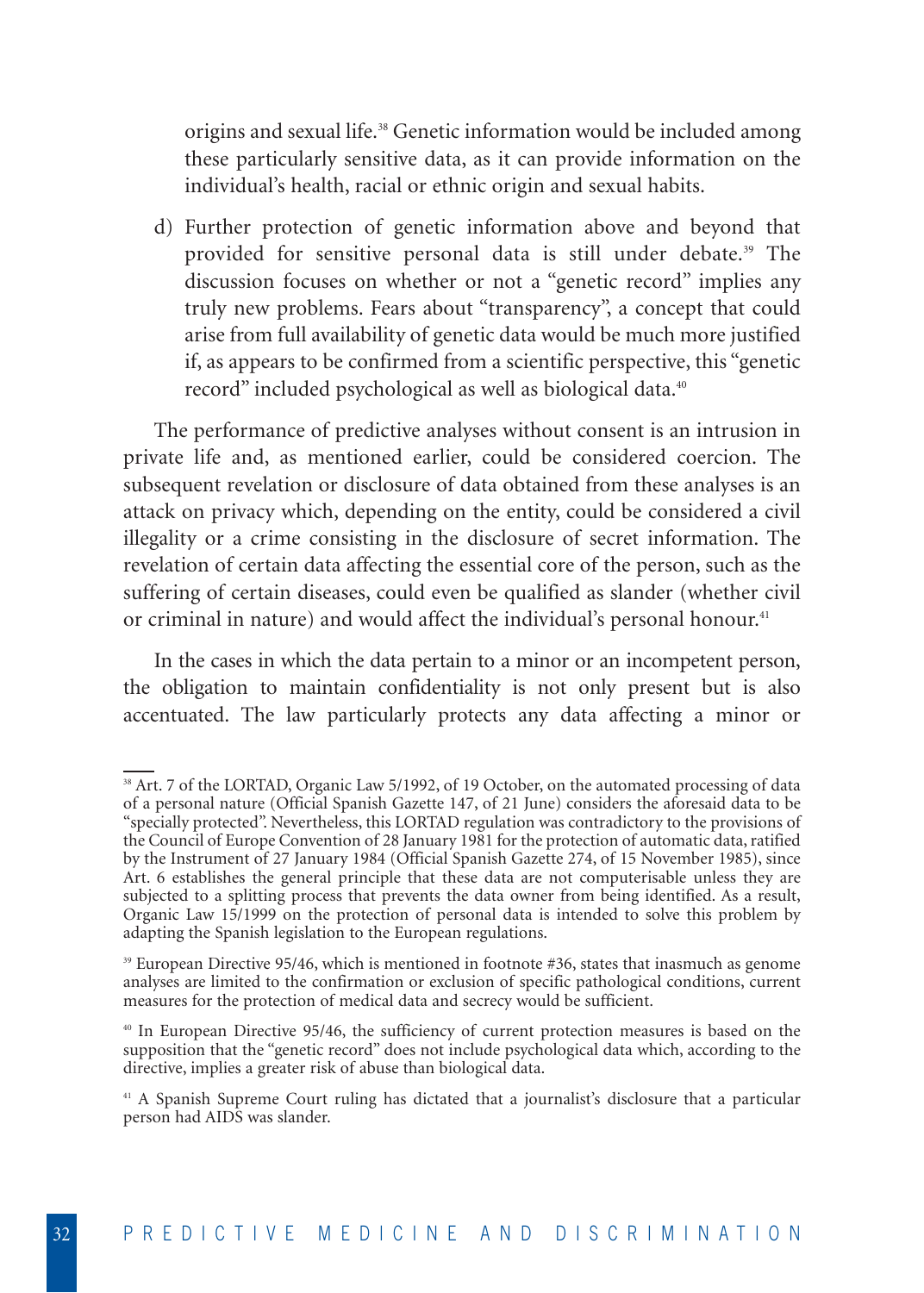incompetent person, precisely because these needy individuals require greater protection. Legally, the protection of secrecy with respect to minors is evident in the removal of parents' and guardians' rights to open a minor's correspondence by the 1995 Criminal Code, in which protection of the secrecy of communications was not limited in any way.42 Likewise, Article 4.1. of Spanish Organic Law 1/1996 on the protection of minors also protects the secrecy of minors' correspondence and communications. Section 5 specifically states that parents are obliged to respect these rights and to require respect by third parties. Such protection of secrecy in the case of minors does not preclude the possibility that there may arise situations where secrecy is justifiably breached, provided that all applicable presuppositions are met. Specifically in relation to minors, this justification may derive from the parents and guardians' right to behavioural correction.<sup>43</sup>

In relation to genetic data, this possibility does not preclude the parent's or guardian's responsibility to respect the privacy of the minor or incompetent person as much as possible. Thus, the parents' or guardians' knowledge of the information should be limited to that which will contribute to the "greater welfare of the minor or incompetent person". A basic assumption should be that the disclosure of a minor's genetic data is only warranted when the aim is to avoid risks to the minor's health,<sup>44</sup> or when nondisclosure of these data implies certain danger for third parties.

The reason why the disclosure and revelation of secrets is a more serious crime when the disclosed data pertain to a minor is based on the greater

 $42$  O. Queralt Jiménez, J.J., DP. PE., 3rd ed., p. 197, understands although the Penal Code does not expressly mention the possibility that parents or guardians in exercising their right to raise their children can disclose their secrets, it is understood that when this is done, it must done with full respect of the minor's personality and will be allowed with the sole purpose of training the minor. According to majority opinion, Lenckner in Schönke/Schröder, 25th ed. § 202/13 states that the secrecy of a person's mail is no longer protected when there is an expressly regulated right that allows the mail to be opened and, in relation to minors, §§ 1626 and 1631 BGB grant parents and guardians the right to supervise the mail of their children or wards.

<sup>43</sup> In regard to the disclosure of other types of data relating to training and education that affect the minor's privacy, Morales Prats in *Comentarios a la Parte Especial...,* p. 303, believes that, in the case of minors, the reason justifying compliance with an obligation or exercise of a right of Art. 20. 7º of the Spanish Penal Code applies in the case of legitimate exercise of rights in childrearing enjoyed by virtue of custody or guardianship of the minor.

<sup>44</sup> The disappearance of the specific rationale, along with the regulation set forth in Organic Law 1/1996, means that this is the only fitting interpretation for the spirit of these legal reforms, inasmuch as the purpose of these new regulations would be not achieved when the rationale is understood generally.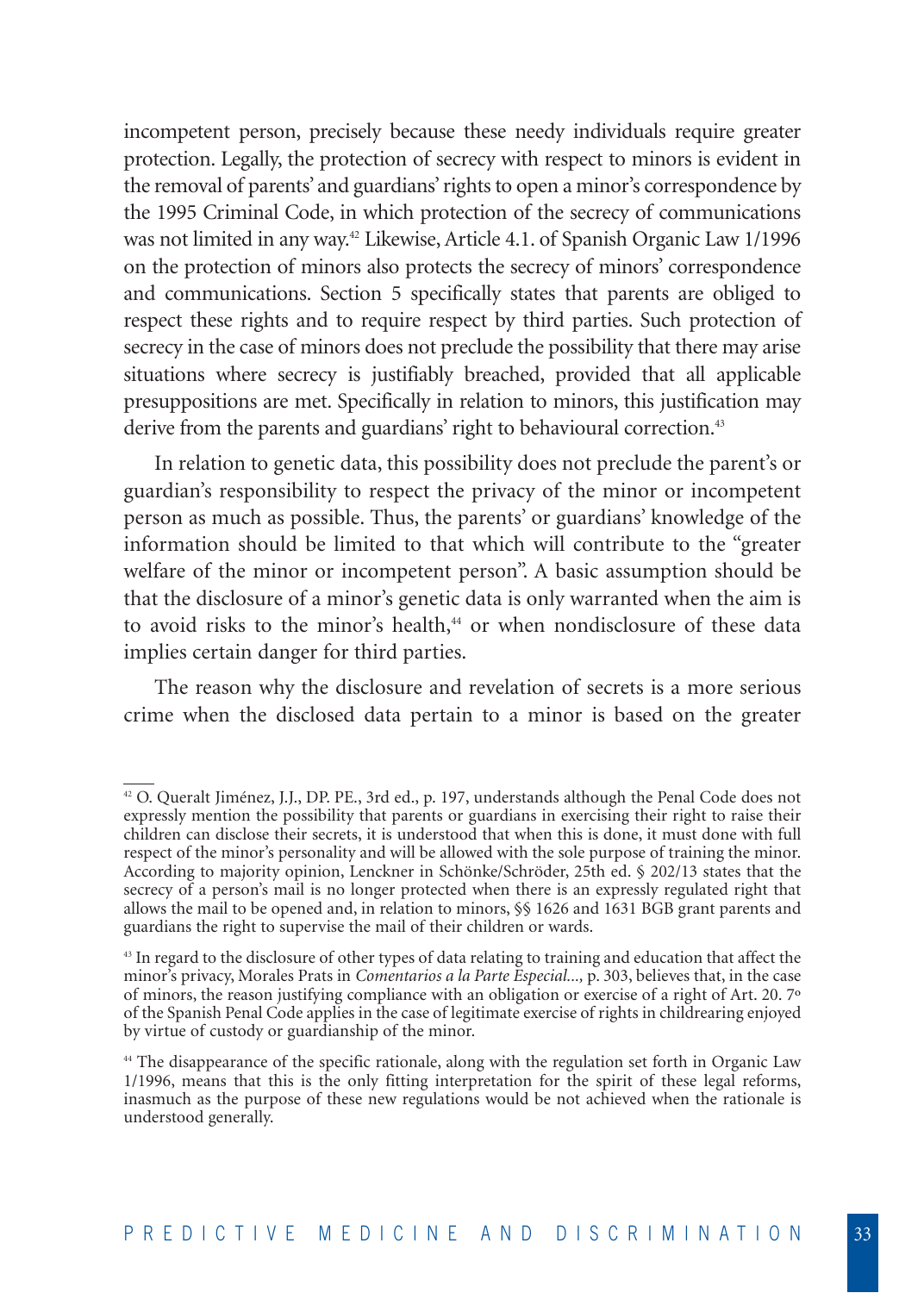vulnerability of these individuals.45 The potential harm is increased, since secrets about minors can affect their future life (i.e., free development of their personality). The implications are even more serious in the case of genetic data, the knowledge of which might modify their character and condition their decisions.

#### **3.2. "Genetic privacy"**

The specific nature of genetic information,<sup>46</sup> which has been designated "polymorphous", has determined a precise aspect of privacy known as "genetic privacy", establishing the basis for what is now called "ethics of genetic information". The concept of "polymorphous" nature derives from the existence of three levels of information. The first level is known as "genetic identity" and comprises the genetic makeup of each individual person; the second level is the capacity to infer the genotypic expression of a person from his or her family, as a normally recessive hereditary condition. The third level is aimed at recognising a social sphere in human genetics. The third level is precisely where protective mechanisms designed to limit stigmatisation or discrimination mainly act, or should act. The enormous information potential (and consequently the potential to violate privacy) of genetic data should put the individual's genetic code not only on the same as level as the individual's clinical history<sup>47</sup> but afford it even greater protection than that provided for sensitive data affecting the "essential core" of privacy.<sup>48</sup>

Greater protection is warranted because of the special nature of genetic information, in which infringement of the right to "genetic privacy" not only harms the right to privacy of the data owner but also that of third parties. Although the data owner can freely access other data affecting his or her privacy, the same cannot be said of genetic information.

<sup>45</sup> The majority opinion is expressed by Lozano Miralles, *Compendio de Derecho Penal. Parte Especial.* Volume II (Bajo Fernández, director) Madrid 1998, p. 222.

<sup>46</sup> Cf. Moreno, R.F., *Información genética (informgenics) e intimidad,* in *El derecho ante el proyecto genoma humano*, T. I, Fundación BBV-Universidad de Deusto, Madrid 1994, pp. 391-392, defines it as the "science of collecting, handling, sorting, storing and retrieving recorded genetic information".

<sup>47</sup> Cf. Martínez Bulle Goyre, *Genética humana y derecho a la vida privada,* in *Genética humana y derecho a la intimidad*, Mexico 1995, pp. 34-35.

<sup>&</sup>lt;sup>48</sup> See above 3.1. on the concept and protection of "sensitive data" and the "essential core".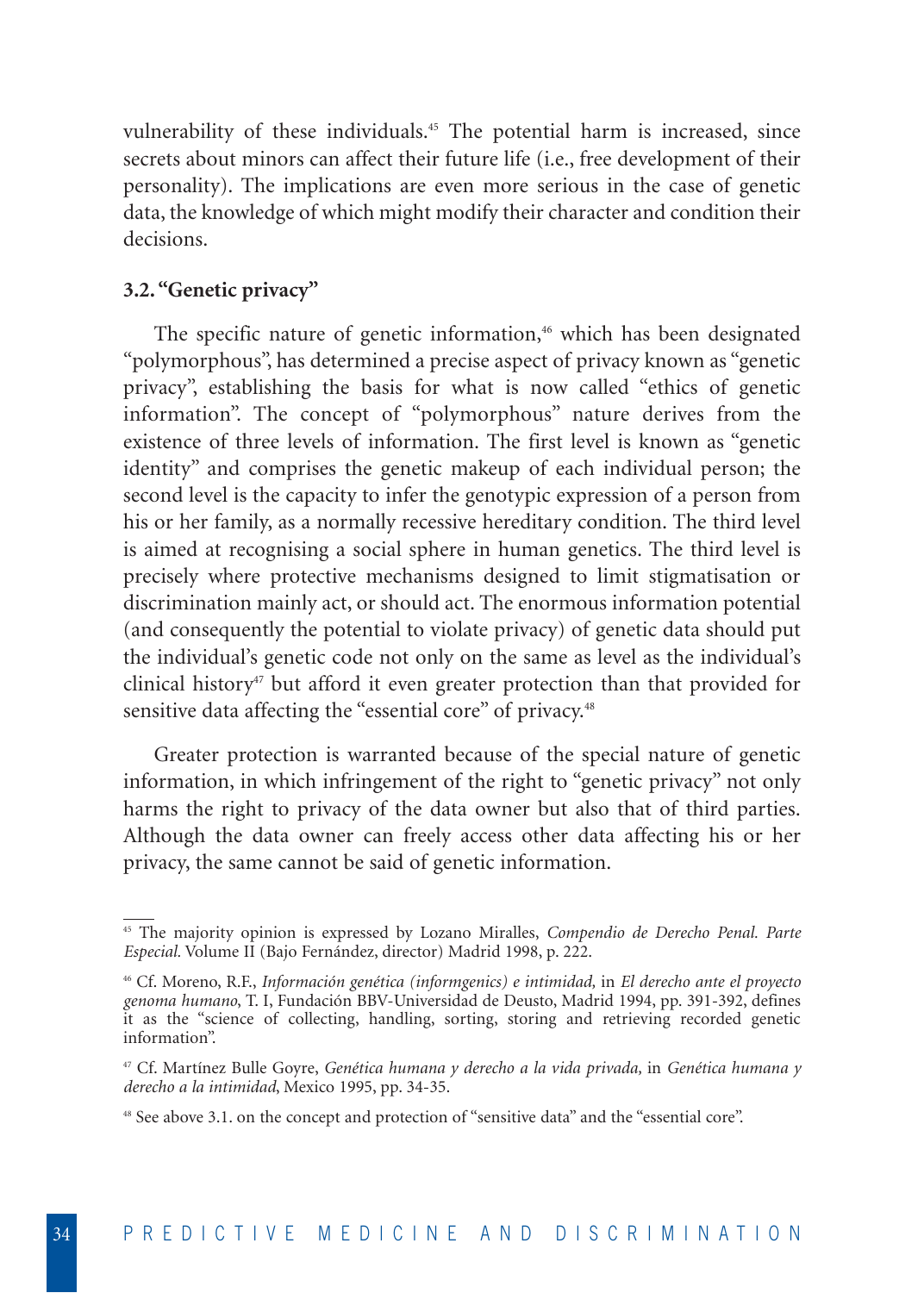"Genetic privacy" not only requires special protection against the obtaining or dissemination of data without the owner's permission. Limits must be established regarding the interference of legitimate public or private authorities, even when they are supposedly acting on behalf of the person or society, because only the individual has the right to decide what he or she considers beneficial for him or herself.

The situation is not, however, so simple. As stated earlier, an individual right cannot be absolutely recognised since conflicts between individual interests and the interests of society can and do arise. For this reason, a distinction is made between "strictly private genetic data" and "genetic data available for public access".<sup>49</sup>

#### **3.3. Exceptions to the protection of privacy**

An immediate consequence of the concept of "genetic data available to the public" is the acceptance that there are limits on the right to "genetic privacy" related to these data. Nevertheless, even in the extraordinary cases where certain data must be reported by legal imperative or for a justifiable reason, disclosure of this information must be limited by determining exactly what data is actually needed. The general rule is that these data are the exclusive property of their owner, although there can be exceptions grounded in public interest. However, public interest cannot be considered a general interest used to rationalise any interference in the privacy of individuals. In contrast, being an exception, the existence of an interest challenging the respect of privacy must be proven in each case. In order to prevail, it must consist in a certain danger to individual or collective health or to public safety.50 The proportionality principle that should be used to weigh conflicting interests implies that a fundamental right (in this case, privacy) may not be harmed when there are less damaging ways to circumvent these risks. From a legal-penal perspective, these exceptions to protection of privacy are justifiable causes and specifically imply a situation of justifiable need.<sup>51</sup>

<sup>49</sup> Zimmerli, W., *Who has the right to know the genetic constitution of a particular person?,* in *Human Genetic Information: Science, Law and Ethics,* Chichester 1990, p. 93f.

<sup>50</sup> Cf. Casado González, *El conflicto entre bienes jurídicos en el campo de la genética clínica: exigencias de salud pública y salvaguardia de la dignidad humana, Rev. de Derecho y Genoma Humano,* no. 4, 1996, p. 31, in relation to the difficulty of reconciling the protection of individual rights with political interests relating to public health.

<sup>51</sup> In relation to the state's requirement of justifiable need, see Mir Puig, *Derecho Penal. Parte General,* 4th ed. Barcelona 1966, p. 453f., stressing the importance of using an "extremely strict version" of the proportionality principle.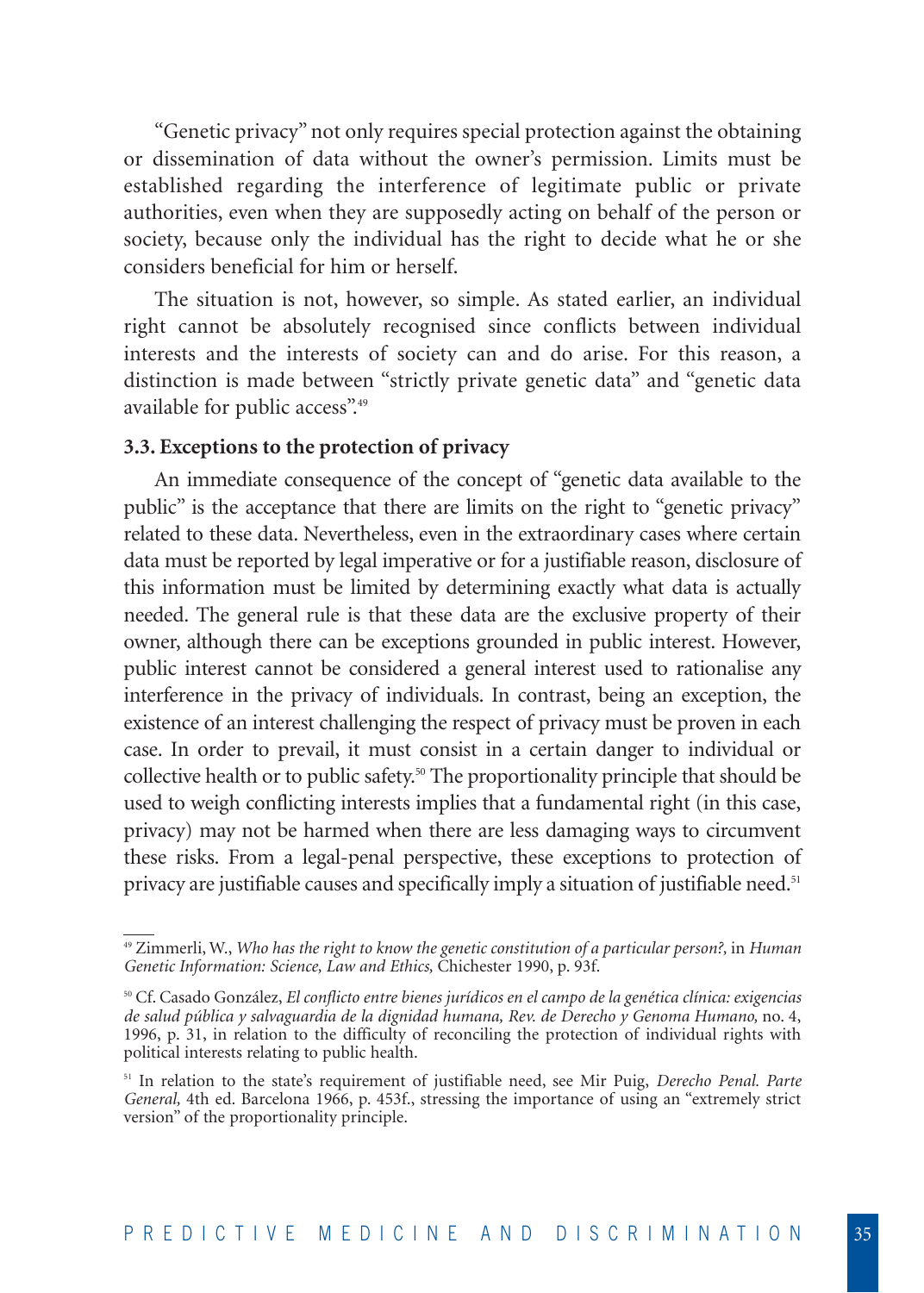Nevertheless, a rationale justifying interference in a person's privacy in certain cases does not mean that there are no limits to this interference. In this regard, Arts. 4ff. of the LOPDCP (Organic Law relating to the protection of data of a personal nature) serve as a guideline when they state that only the obtainment of appropriate, pertinent and non-excessive data within the legitimate scope and purpose for which they have been collected is admissible. These limitations on the type and amount of data that can be gathered in the public interest is particularly relevant in light of the enormous capacity of modern computer systems to interpret results. Computer power now allows scientists to sift through data on genetic differences and statistically associate them to health and disease.<sup>52</sup> In order to construct the so-called "genetic citizen", it is necessary to have abundant data that can come from various tests (paternity cases, legal identification by DNA, prenatal analyses, medical examinations for employment contracts, analyses for obtaining loans or mortgages, analyses for obtaining insurance, etc.). The sources are numerous, but there are no accompanying mechanisms to prevent errors, ensuring the accuracy of the results. Predictive analyses function with statistical criteria and their accuracy depends largely on scientists' ability to cross a considerable amount of data from many individuals. This leads to the idea of an obligation to collaborate with respect to genetic data, since results with some degree of accuracy are only possible by looking at extended layers of the population. Nevertheless, extreme precaution is needed with this activity to prevent abuse by public officials or specific private sectors.

### **4. Positive and negative consequences of predictive medicine**

#### **4.1. Adverse consequences of predictive medicine**

#### **4.1.1. Biodiversity versus "perfection"**

Along with the fears of psychological, job-related and financial problems arising from predictive analyses we mentioned earlier, one extremely important aspect related to these problems is the discrimination resulting from a disease, or rather from the probability of developing a disease.

The problem is accentuated when we do not have a positive response to a particular disease, in which case one solution would be elimination of the sick

 $52$  The geometric increase in the danger of using computerised personal data has been considered by the legislation that protects these particular data and that provides special control measures, which in Spain pertain to the Data Protection Agency.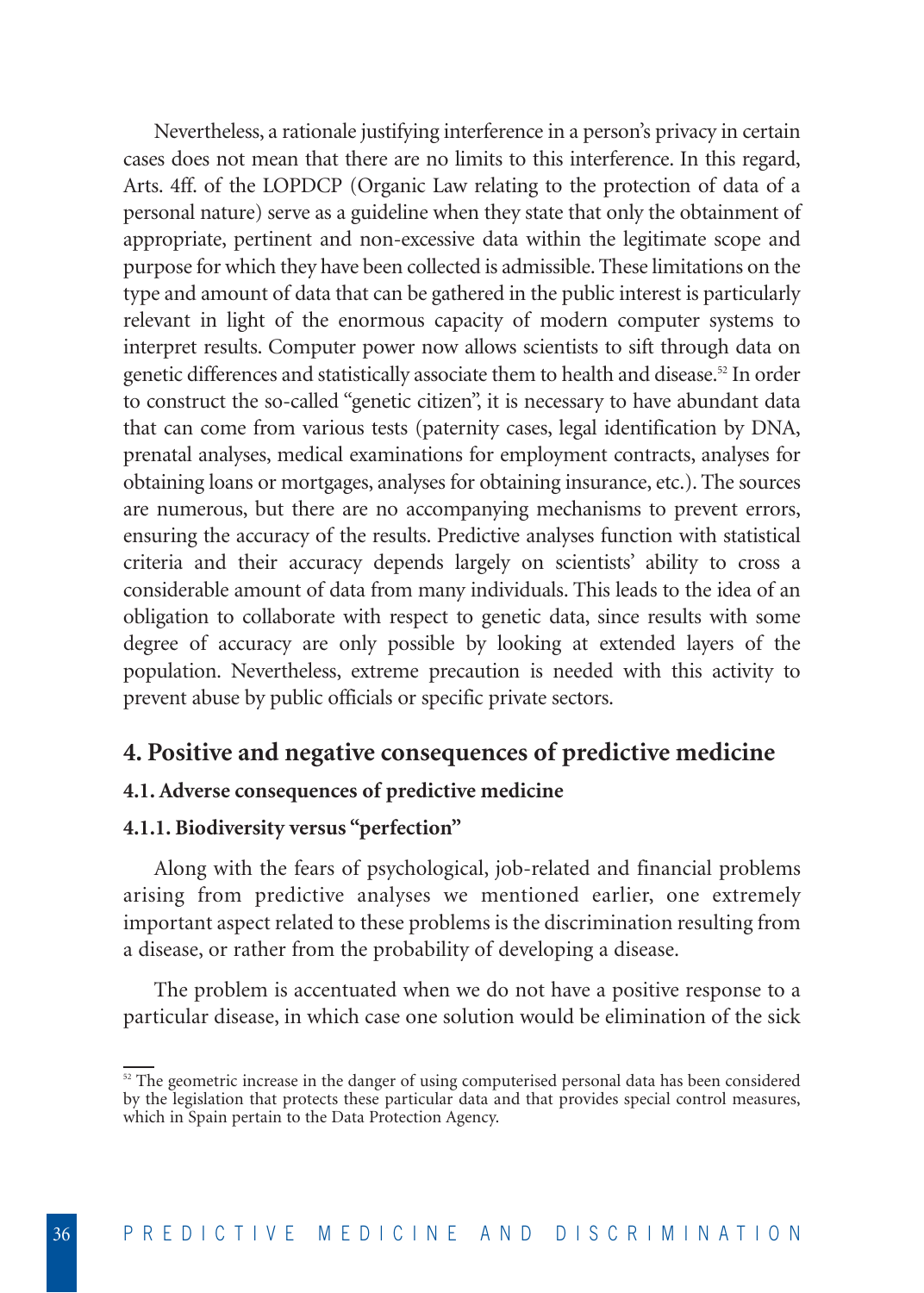person. Though these fears may seem groundless, they are not so; as an example, for many psychological and neurological degenerative diseases, practically the only possible action is negative eugenics. In the case of predictive medicine in embryos (e.g., embryo screening) the problem is similar because, although many physiological factors can be controlled and analysed, we know nothing about the factors making up the personality. In this sense, ignorance is total. It is true that mankind has advanced physically and even culturally, but in the area of instincts, i.e., aspects beyond the cumulative cultural control, 21st century man is equal to prehistoric man.

It is difficult to predict the consequences of achieving a society of "perfect" individuals from a physical standpoint, but with all the negative aspects of character that we are already familiar with. This is irrespective of the concept of "perfection", as this idea is subjective. The various models of perfection that have existed throughout history have been founded on diversity, namely on the contrast between what is perfect and what is imperfect. If diversity disappears, it will be difficult to conceive of perfection. We cannot overlook the importance of biodiversity (now accepted as an indisputable principle in the balance of natural systems) within the human race.

From the perspective of equality and in relation to the generalised application of gene therapies (positive and negative) in the developed world, predictive medicine could lead to an even greater imbalance than the huge distance now existing between developed and developing countries. Biotechnology will allow those with more financial resources to improve by combining biology, reproduction and genetics. Genetic improvements will be passed from one generation to the next, presenting an ethical dilemma in the following terms: only the well-to-do classes will have better offspring, further widening the enormous gap between rich and poor.<sup>53</sup>

#### **4.1.2. Genetic diseases, eugenics and discrimination**

The rise in support for eugenics –even when it is positive, as in the case of "embryo screening", with the idea of selection of species as an individual but common will of society– is contradictory to the will (also generalised) of the state, which promotes the prevention of discrimination on the basis of racial

<sup>53</sup> Lee F. Silver, *Vuelta al Edén,* Barcelona 1996.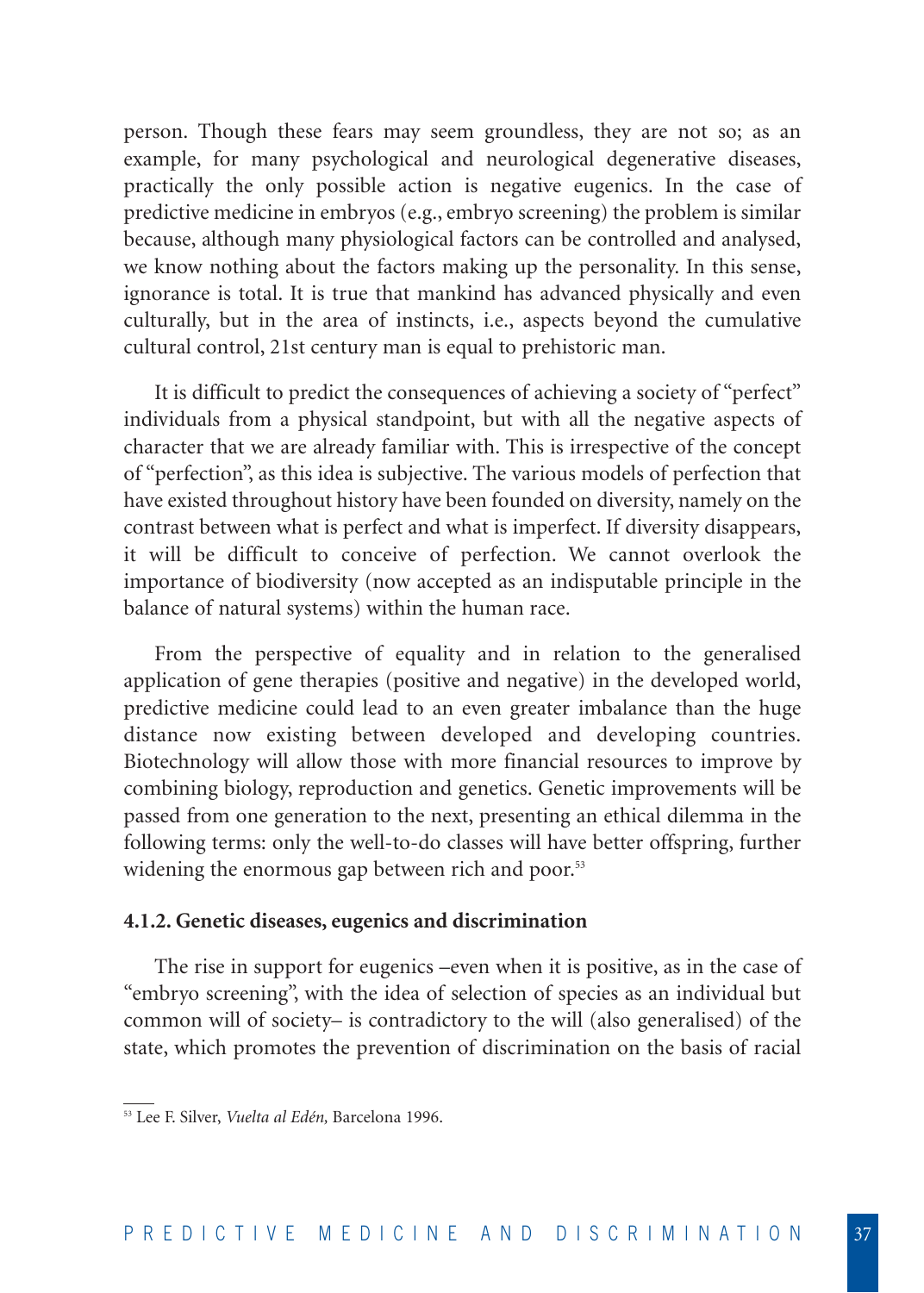differentiation, with the concept of racism including both cultural and biological racism. If genetic engineering can accentuate the inequalities between countries and citizens, it can also, and to a much greater degree, be a source of discrimination by differentiation –infringement of the principle of equality– for particularly horrible or repulsive reasons.<sup>54</sup> These reasons are considered horrible and repulsive when, in addition to the principle of equality, they harm human dignity. Discrimination derived from knowledge of genetic data becomes particularly important because the study of the human genome will allow us, in the not too distant future, to discover personality traits related to intellectual and manual aptitudes, temperament, etc.<sup>55</sup> As a result, the creation of "genetic records" would be detrimental to human dignity because of the social consequences of the "eugenic discrimination" that can result from complete genome analyses.<sup>56</sup>

Non-discrimination is the object of many human rights declarations $57$  and, specifically, of our Constitution (particularly, the Penal Code). The struggle against genocide and any other form of discrimination on the basis of race, creed, sex or disease can be viewed as a desire to defend differentiation and diversity. These regulations, which spare no punishment for these action, also imply a desire to prevent any conduct of this nature. They prohibit conduct which, if no action were taken, would be accepted as the response of a eugenic awareness which, in my opinion, is widespread in current society. Arts. 510 to 512 of the Penal Code prohibit discriminatory conduct and include activity of special interest in this regard set forth in Art. 511.1. and 3. This article punishes civil servants, particularly those responsible for a public service, who deny on the grounds of "disease or disability" any benefits to which an individual may be entitled. Among the crimes against workers' rights, Art. 314 punishes discrimination in public or private employment because of "disease or disability". In both cases, discrimination on the basis of disease would be

<sup>54</sup> Cf. Rodríguez Piñero, Fernández López, *Igualdad y discriminación,* Ed. Tecnos, Madrid 1986, p. 81.

<sup>55</sup> De Sola, C., *Privacidad y datos genéticos. Situaciones en conflicto* (I), *Rev. de Derecho y Genoma Humano,* no. 1, 1994, p. 179.

<sup>56</sup> Eser, A., *¿Genética, "Gen-Ética, Derecho Genético? Reflexiones político-jurídicas sobre la actuación en la herencia humana, Rev. Jurídica La Ley,* Vol. I, 1992, p. 1145, understands that this possibility of discrimination involves not ruling out the need for a specific regulation that safeguards against possible abuse.

<sup>57</sup> For example, see Art. 11 of the *Convention on Human Rights and Biomedicine,* ratified on 23 July 1999.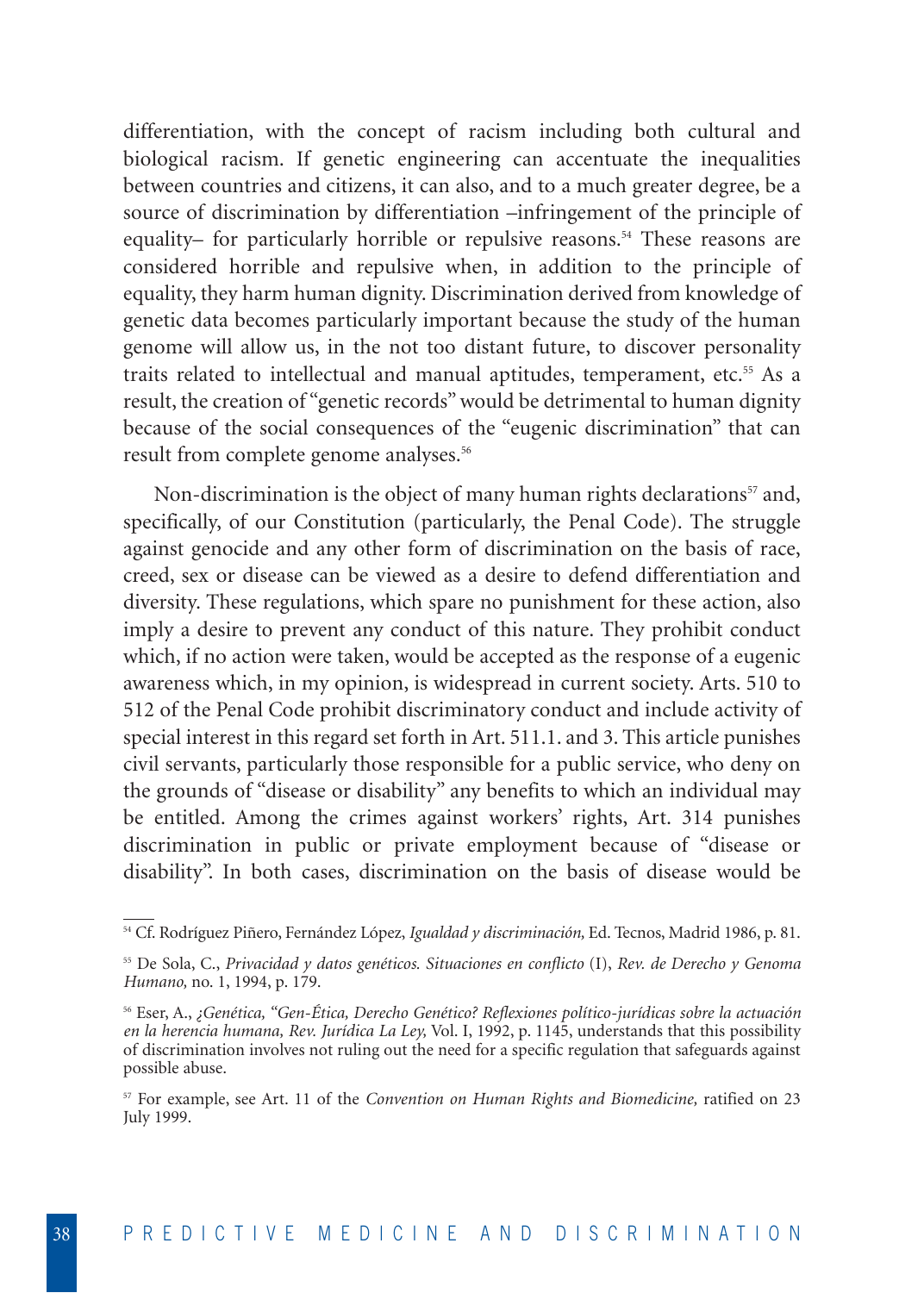placed on the same level as discrimination on the basis of creed, religion, sex, race, etc. However, the application of these measures is practically impossible according to the interpretation suggested. In order for behaviour characterised by denial of service, employment, etc. to fall under this Article, a necessary condition is that it be done for discriminatory reasons and not simply because the individual in question is more or less apt for the job or service.

It is possible that discrimination derived from predictive medicine will be included under "traditional" racial discrimination, marginalising "unhealthy" persons as third-class citizens since they represent a social burden that the State is not willing to take on. It is starting to seem almost "normal" that surgical techniques are chosen and used (or not used at all) on the basis of an individual's productive capacity, and that this activity is grounded on financial criteria that ignore the dignity of every human being regardless of race, health or age, which only a few years ago was considered to be paramount. This principle of human dignity is stated in all charters of fundamental rights but could become a mere declaration without content, because of the numerous State regulations that adhere exclusively to utilitarian criteria without attending to this right to dignity, which encompasses all other basic rights.

The apparently complete legal consensus on banning discriminatory conduct resulting from present or future disease is, in practice, not so complete. In reality, as mentioned earlier, this conduct is only understood to be prohibited when the reason that a service or job was denied is solely discriminatory and not because of the risks posed to the individual or to third parties by the service or job. The question would be: is the consideration of a person's vulnerability to a certain disease discriminatory behaviour?<sup>58</sup> It is clear that new criteria must be introduced, permitting establishment of whether a decision (regardless of the alleged reason) is or is not based on individual or collective risk. This assessment must be performed from an objective perspective, determining whether a risk actually exists in the specific case. The idea of risk should include situations where individual health and/or the health of third parties is jeopardised, including in this concept a person's aptitude to perform a specific job. If the assessment shows that these risks do not exist or that they are distant or uncertain, the refusal must be considered as discriminatory, without going against the principle of presumed innocence.

<sup>58</sup> Cf. Michaud, J., *Las nuevas leyes francesas sobre bioética,* RDGH, no. 3, 1995, p. 297f.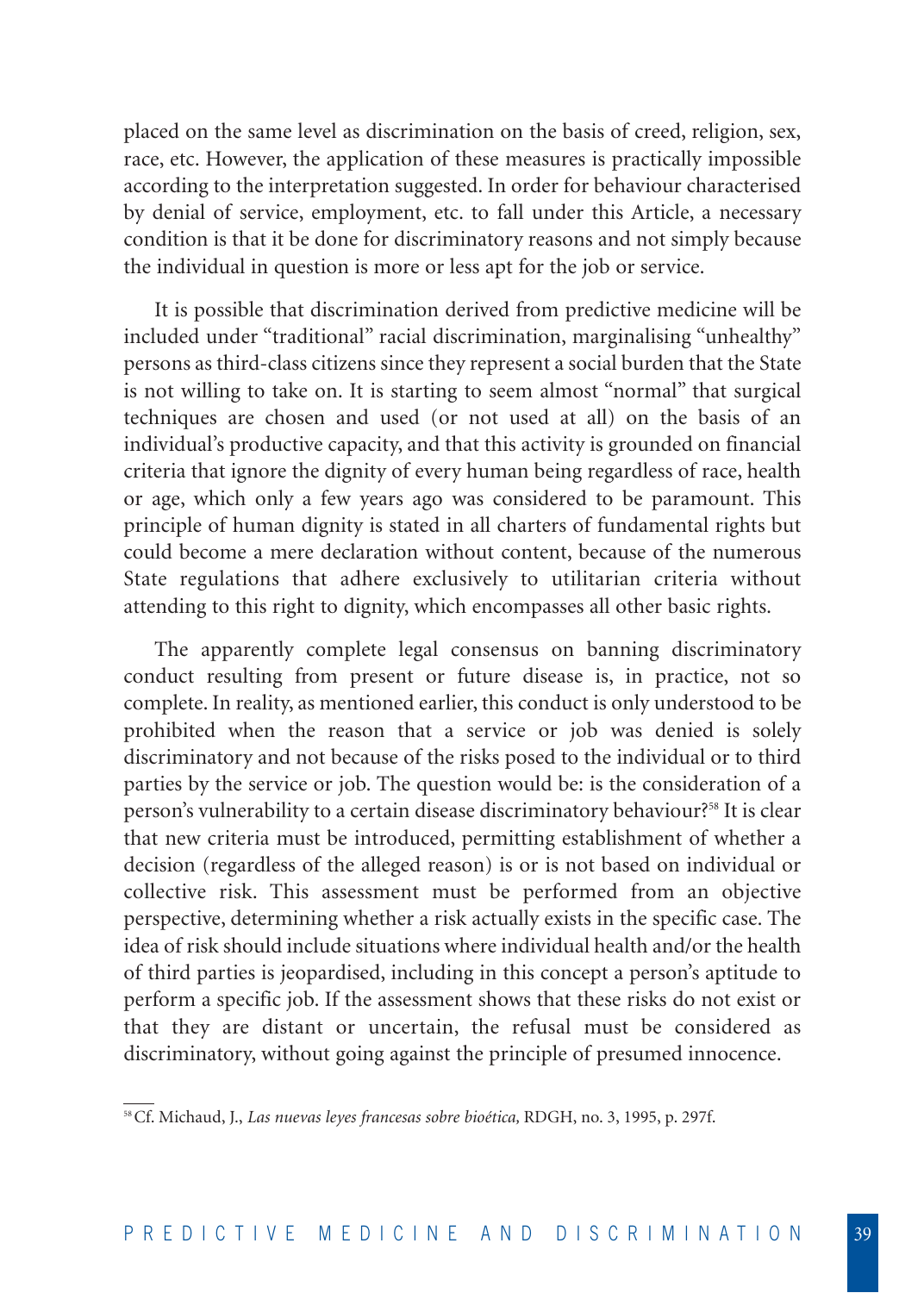# **4.2. Positive results of predictive medicine**

# **4.2.1. Health protection and predictive medicine**

Much that has been described up to this point might be seen as an apocalyptic vision. This is because the intrinsic "goodness" of predictive medicine has not been called into question and, as mentioned earlier, will continue advancing. Predictive medicine (particularly genetic analyses) will undoubtedly lead to significant advances in medical research.<sup>59</sup> The positive, extremely beneficial nature of certain activities, such as "à la carte" treatment based on the individual's genetic map, the possibility of treating a disease before the symptoms appear and the possibility of taking measures to prevent the development of the disease, is something that does not allow discussion from either an ethical standpoint or from utilitarian postures. Both economics and ethics agree on this point.

The advantages of predictive medicine, specifically genetic analyses versus traditional medicine, are based on the distinct nature of the information obtained in each case. Genetic information is understood to be "the set of messages contained in the molecular structures that carry hereditary information –nucleotide sequences of the DNA and RNA– comprising all the structures of the individual and its functioning".<sup>60</sup> A genetic test is any technique used to determine the presence of inherited genetic alterations or genetic changes caused by personal genetic characteristics combined with the predisposition to develop certain diseases. An individual's predisposition to a disease is not based on causality but rather statistics, since certain gene sequences are usually found in people who develop a specific disease, allowing this type of sequence to be used to identify risk groups.

We will group the various types of genetic analyses on the basis of this working objective, i.e., on the basis of the consequences of discrimination or attacks on the fundamental rights derived therefrom. Analyses of genetic data can be classified into three types of "genetic tests": a) DNA analysis b) genetic monitoring, and c) genetic screening.

<sup>59</sup> Santiago Grisolia, chairman of the Scientific Co-ordinating Committee of UNESCO for the Human Genome Project, affirms that knowledge of the human genome will mean social revolution and will allow the practice of individualised, preventive medicine.

<sup>60</sup> Cf. Cadiet, L., Laberge, C.M.., *La génétique humaine (De l'information à l'informatisation)*, Paris-Montreal 1992, p. 45.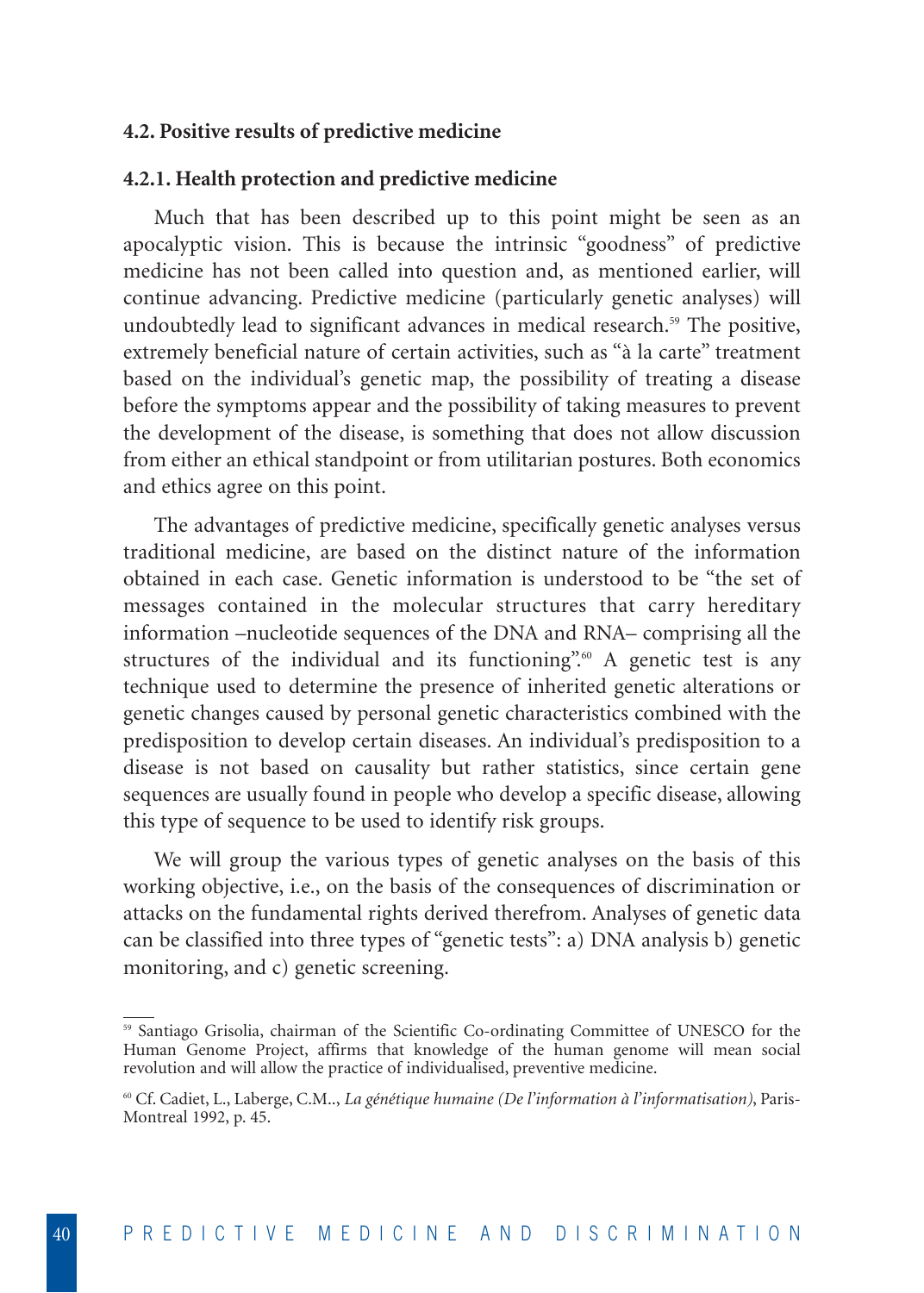Let's take a brief look at the most commonly used genetic tests:

a) **DNA analysis:** This expert forensic test has already achieved a much higher level of reliability than the tests previously used for these purposes. The fact that DNA *–the genetic fingerprint–* reflects the unique character of each individual is proving to be of great service to justice, particularly in the context of criminal and family law. It permits individuals to be identified with a high degree of accuracy, much higher, in fact, than older methods such as fingerprints and blood tests. DNA analysis is being used in paternity suits and to determine who has committed a crime, since this test is accepted by positive law. Use of this kind of testing has recently been proposed for the identification of newborns, in order to prevent careless confusion or fraudulent exchanges of children. The positive aspects and advantages of this test versus previous methods cannot be questioned, as it is a highly valuable tool for justice and makes it possible to eliminate a number of legal errors.

The problems posed by this test arise from the abuse of DNA data banks; thus, this activity must be governed by stringent controls. There are numerous hazards. First abusive use within the legal context; that is, abusive use of these genetic data to "open a file" or indefinitely "label" individuals who have committed a crime, preventing or hindering social reintegration, an objective established for these individuals by Art. 25.2 of the Spanish Constitution for criminal law.<sup>61</sup> Second, problems arise due to the fact that a DNA study on a individual can be used not only for identification but also to provide other types of genetic information that could be used illegitimately. In any case, the risk does not stem from the test itself but rather from misuse thereof. This is precisely the question leading to reticence about the aforesaid use of the test in identifying newborns, particularly because abuse of the data obtained would affect children who did not consent to these tests and who will also be "labelled" from birth.

The existence of DNA banks, as well as computer cross-referencing of data obtained for other purposes –hiring, loans, etc.– will allow

<sup>&</sup>lt;sup>61</sup> In France, a file has been created with the genetic fingerprints of sexual delinquents (National Automated File of Genetic Fingerprints) under the auspices of the Ministry of Internal Affairs, with the data kept for 40 years. In June 1998, a bill was passed in Spain whereby the government is urged to regulate the use of DNA analyses in the investigation of paternity cases and of certain crimes.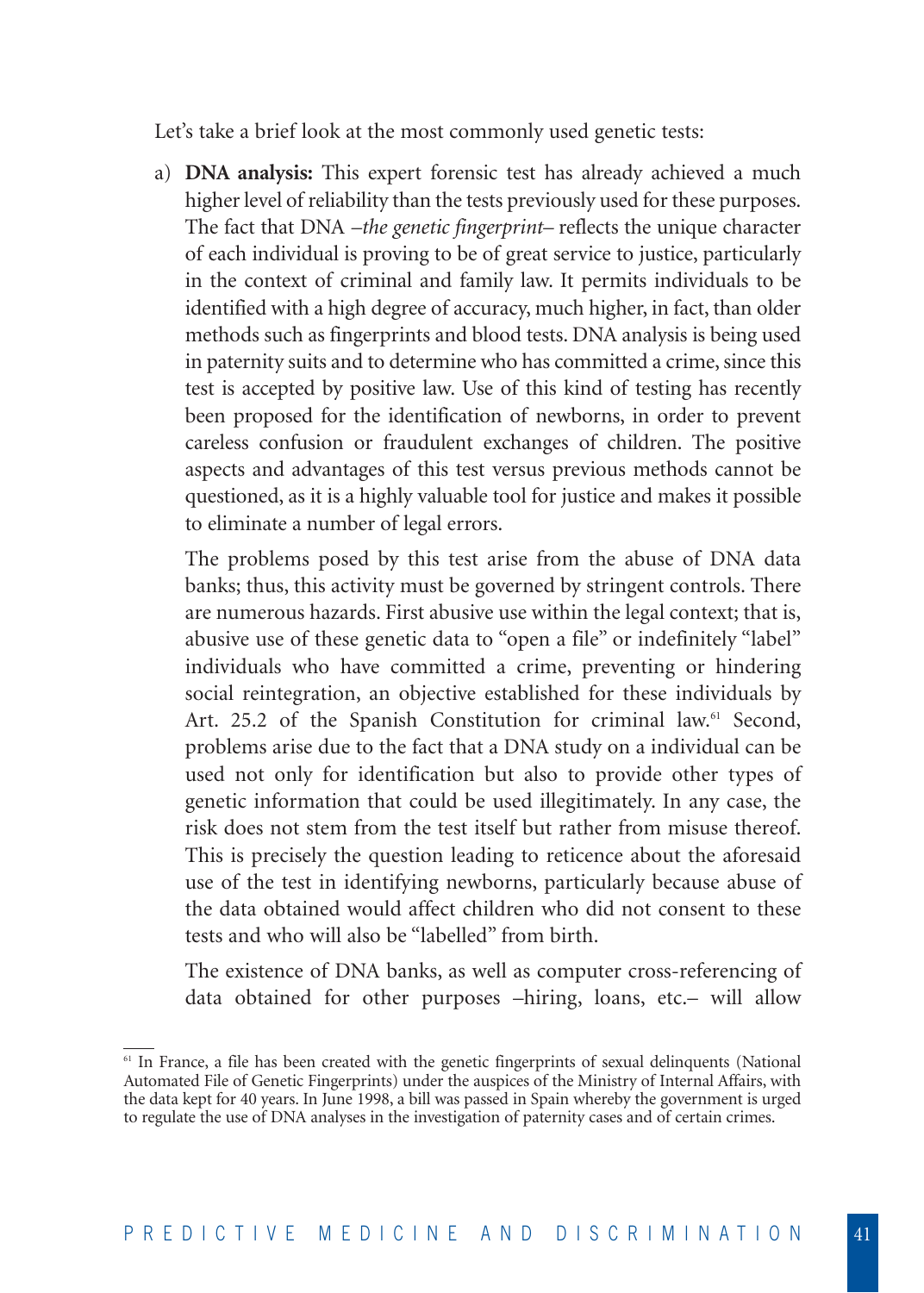governments to control their citizens, such that we could end up being "transparent citizens", with all the dangers this entails. Nevertheless, as we mentioned, this problem is avoidable through adequate control of the data banks and does not involve any risk of attacking fundamental rights.

b) **Genetic monitoring:** These tests are intended to monitor damage that may have occurred in the chromosome (cytogenetic) structure or in the molecular structure of the DNA in the chromosomes (noncytogenetic). Through regular analyses, these tests make it possible identify the effects on cells of exposure to radiation or chemicals in the environment. The tests are designed to detect "biologically significant" genetic damage or mutations in the DNA induced by this kind of exposure. The possibility of learning more about the adverse effects on health of certain substances not only makes it possible to prevent further injury to individuals who have already experienced these alterations, but also to avoid injury to other individuals through the implementation of safety measures or bans on certain substances. Consequently, these tests have an essential importance in occupational risk prevention and generally, in the achievement by public authorities of a nonharmful environment for public health. These tests do not, however, identify the disease or risk caused by these substances in the individual, but only detect which components are harmful to health.

Such tests pose serious problems in the context of labour law since, since just as they promote prevention of occupational risk, they also allow the discrimination of workers whose genetic information make them more prone to a disease, $62$  without necessarily allowing the disease to be identified and treated.

c) **Genetic screening:** Genetic screening is a one-time test, as opposed to genetic monitoring which is done regularly. This type of analysis looks at the genetic structure of a person, making it possible to detect the presence of genetic abnormalities. Based on the test results, the consequences derived from the genetic structure in relation to the probability of developing certain diseases can be assessed.

This test, although apparently enormously useful in financial terms as preliminary tests for hiring employees, granting loans or calculating

<sup>&</sup>lt;sup>62</sup> For more on the problems posed by genetic analyses in labour relations, see 6. below.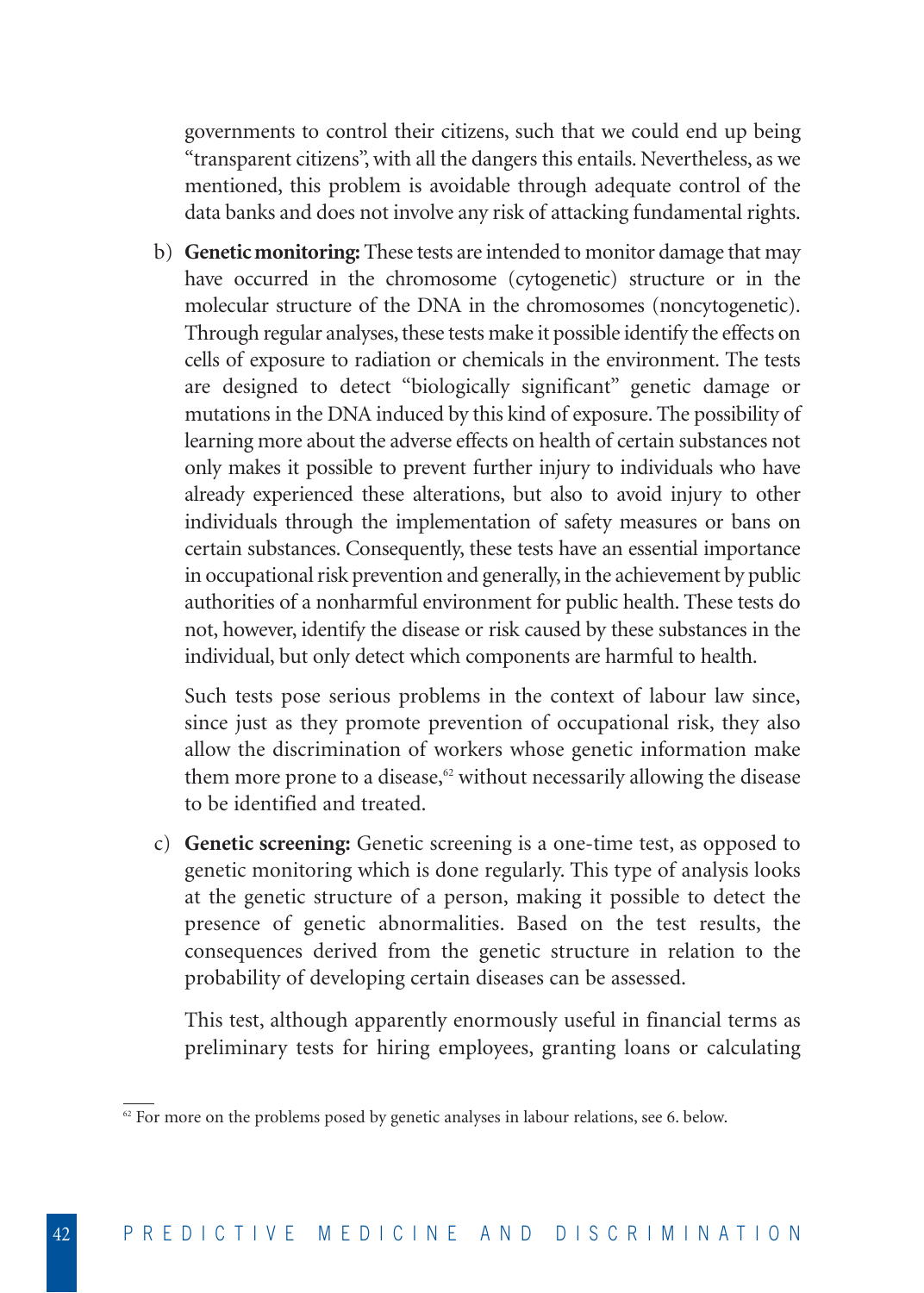insurance premiums, raises important issues in terms of individual rights. The potential discrimination is substantially greater than the discrimination resulting from the other two types. The severity of the problem stems from the fact that there is no scientific certainty about apparently certain conclusions. For this reason, I have used the word "assess". As I mentioned earlier, in most cases there is no solution for the problem revealed by the test.<sup>63</sup>

Viewed as a whole, we can conclude that once it is sufficiently developed, predictive medicine will be enormously positive for individual and public health. Many of the problems we have mentioned are not intrinsic to predictive medicine but rather to the fact that it is still in an early stage. Predictive medicine –in the context of disease prevention and the use of gene therapy– makes it possible to prevent disease and implement faster, less invasive treatments than those now existing in conventional medicine. In relation to occupational risk, the area where predictive medicine is being most highly developed, the limitations of current medicine are being underscored precisely because its preventive potential comes into play only once the disease has developed. Effective occupational risk prevention requires tools that provide information on risks before the symptoms appear, establishing the necessary measures to avoid them.<sup>64</sup> Predictive medicine of a genetic nature allows truly effective prevention of employee health risks resulting from their profession and also risks to third parties resulting from a disease before the symptoms appear. Moreover, genetic predictive medicine enables workers more susceptible to developing certain professional diseases to be identified and is more reliable than conventional medicine in compulsory aptitude tests when hiring workers for jobs involving some risk of disease.<sup>65</sup>

# **4.2.2. Predictive medicine and economics**

As mentioned earlier, once genetic testing becomes sufficiently reliable and gene therapies are available after the tests are performed, genetic tests become beneficial from an economic standpoint, provided we understand economics

 $63$  See Section 6, which looks at the minimum requirements for the legitimacy of this type of genetic test.

<sup>64</sup> Cf. Goñi Sein, *Límites constitucionales a los tratamientos médicos obligatorios establecidos como medida de prevención de riesgos laborales, Rev. de Derecho Social,* no. 5, 1999, p. 50.

 $65$  Cf. Art. 196 of the General Social Security Act, that requires companies to perform a preliminary examination before hiring for job positions involving any risk of job-related disease.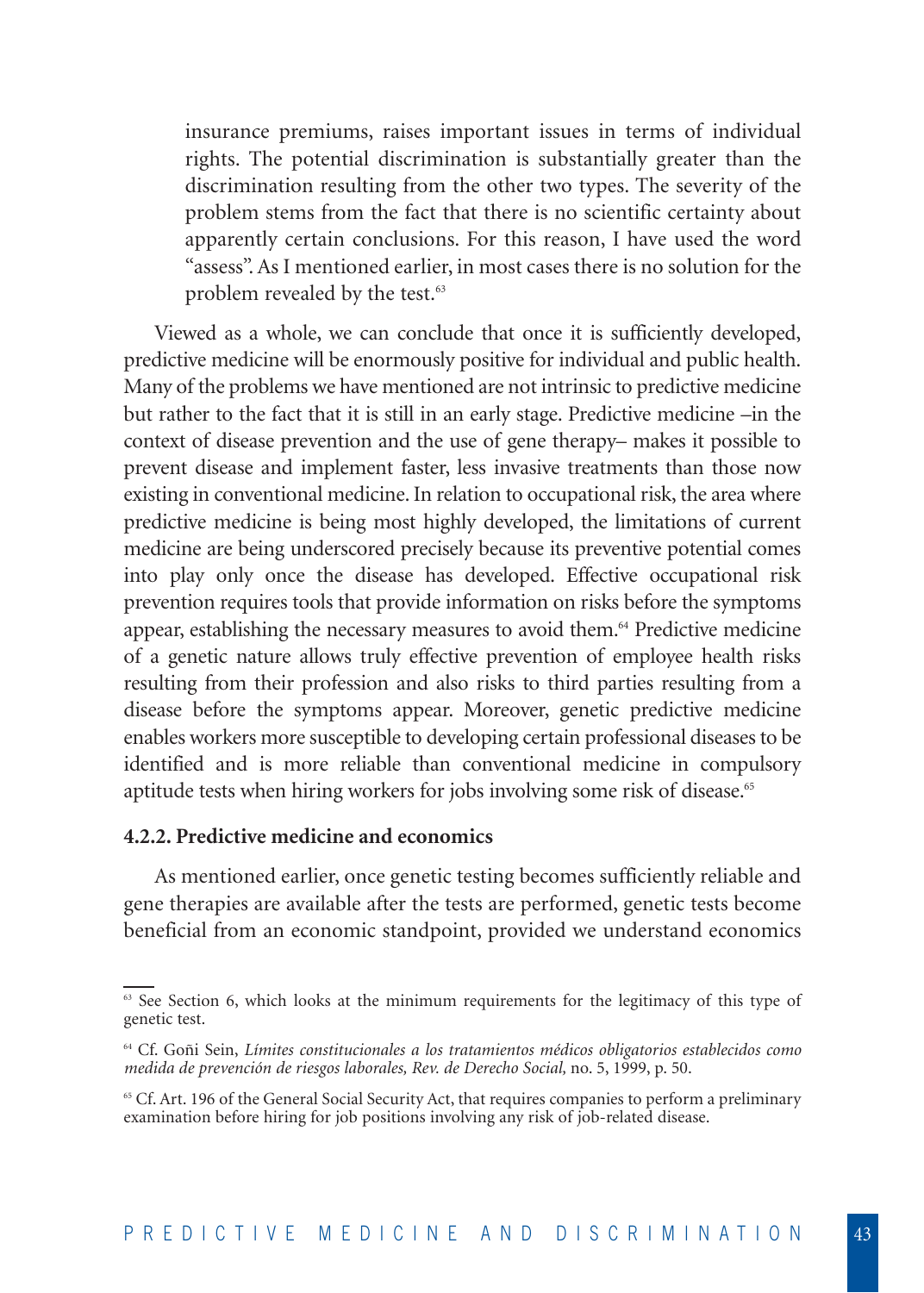in terms of the company or state, since individual economies (particularly the weakest) are severely affected by these tests. As will be seen in the next two sections, both in the context of certain employee relations which are identified by an actual material inequality that contrasts with the theoretical equality required when hiring employees in the private sector, as well as in the context of labour relations, one party is always financially benefited whereas the other party can be financially (and personally) harmed to a significant extent.

In terms of public economics, the benefits or damage to the State or its citizens will depend on the governmental model. In the case of governments with a liberal economy, genetic testing unquestionably favours private enterprise, whether it be banks, insurance companies or any firm with employees. The financial benefits enjoyed by the companies result not only from a lowering of costs but also from the possibility of avoiding future expenses, thereby allowing better planning. In this liberal economic model, the State assumes only a small portion of the social cost of health, unemployment and pensions. Therefore, the public economy will not experience a serious setback, at least not a financial one. However, politically the situation could indeed be disastrous because of the enormous social unbalance resulting from systematic use of genetic criteria for health.

In the case of welfare states, the government is obliged to care for public health and unemployment. This is the case in Spain, as stated in Art. 43 and 49 of the 1978 Constitution which recognises the right of all citizens to health protection. To be effective, this right requires that public officials adopt appropriate measures to meet this need. In response to the constitutional requirements, the Spanish General Healthcare Act of 25 April 1986 acknowledges that all citizens and foreign residents in Spain are entitled to healthcare from the health system. Nevertheless, the right to free healthcare is not implemented globally and immediately; rather it is implemented only gradually in order to carefully assess cost trends.

In my opinion, even with the current state of the art in genetics, predictive medicine may be essential to the aim of complying with the constitutional requirement of a universal public health system. From a regulatory standpoint, this statement is confirmed by Spain's General Healthcare Act where Art. 6.3 establishes that the government must ensure that the healthcare activity carried out addresses the prevention of disease, as well as the cure. In order to comply with these requirements, preventive medicine plays a key economic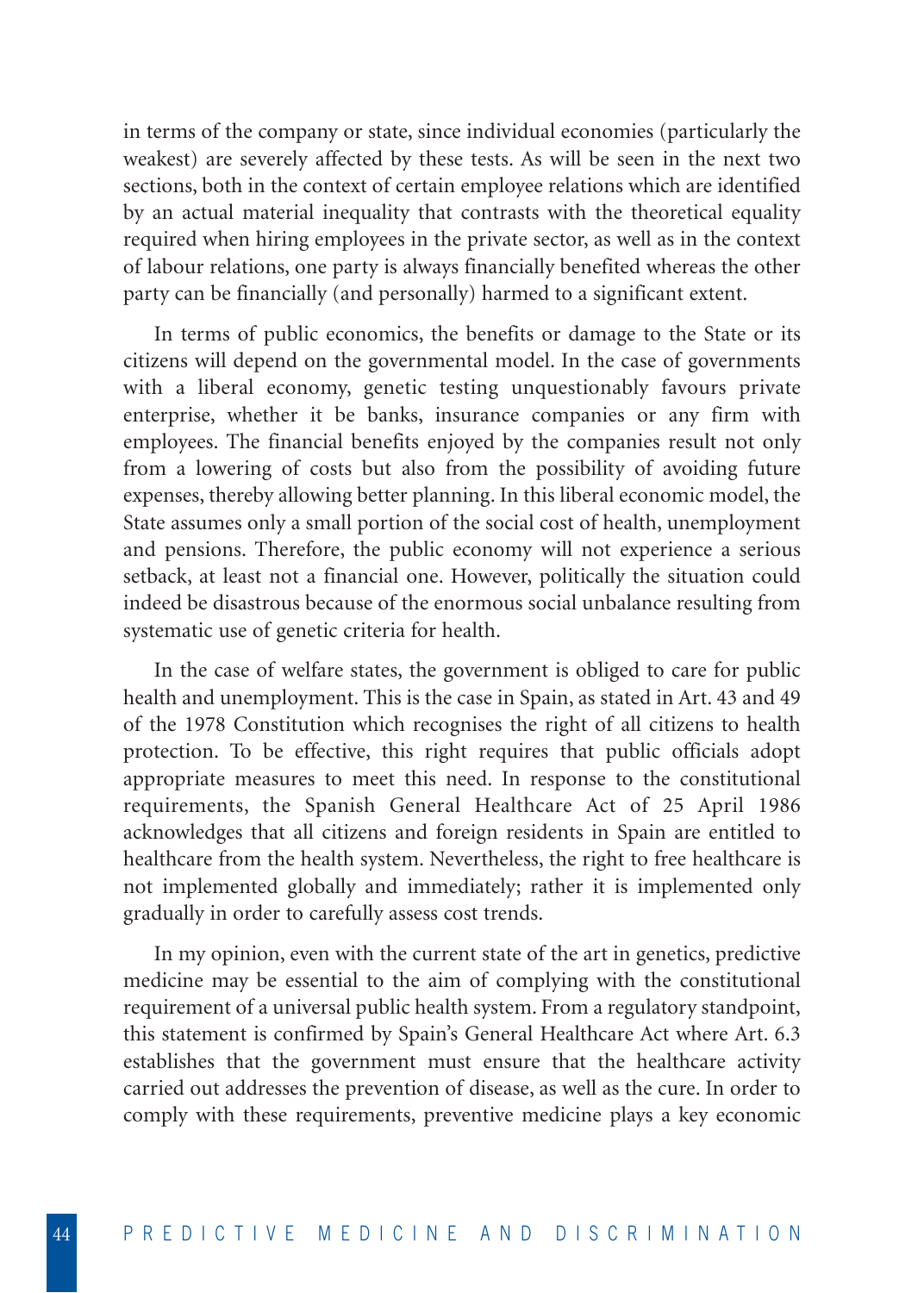role, as it reduces the cost of providing healthcare. Cost-cutting is possible through environmental improvements related to radiation and chemical exposure detected in genetic monitoring and through intervention before the disease develops, based on genetic screening. Costs can be substantially reduced as test reliability improves and as genetic techniques advance to become alternatives to conventional surgical and pharmacological medicine in the treatment of disease.

Genetic tests can also be enormously effective in terms of occupational risk prevention and other relevant aspects implied by the obligation to protect public health. They allow harmful agents to be detected and safety measures to be taken through genetic monitoring. Moreover, as genetic test results improve, it will be possible to reduce the incidence of job-related disease and the dangers resulting from imprudent actions by identifying the individuals susceptible to certain risks or with inadequate characteristics for the job they hold. The Occupational Risk Prevention Act 31/1995 of 8 November relates to the requirements set forth in Art. 40.2. of the Spanish Constitution, which involves the need to develop a policy of employer health protection through the prevention of risk derived from work. This law also transposes Council Directive 89/391/EEC (LCEur 1989, 854) on the introduction of measures to encourage improvements in the safety and health of workers at their place of employment, which specifies the general legal framework for the EU occupational risk prevention policy.<sup>66</sup>

There will be little danger of discrimination due to the use of genetic testing if pertinent control measures are taken to prevent abuse by companies when hiring, reassigning or dismissing workers and if the social welfare systems for unemployment and pensions are maintained. Nevertheless, this optimistic vision is relative to the situation. Although the political and social system has not formally changed, trends in economic policy related to social costs are reversing and we are moving dangerously close to a system of liberal

<sup>&</sup>lt;sup>66</sup> Employee health protection holds a prominent position in EU regulations, as is obvious from the modification of the treaty establishing the European Economic Community (LCEur 1986, 8) by the Single European Act (RCL 1987, 1562). Based on Article 118 A) thereof, the Member States have promoted improvements in the workplace since this legislation became effect, in order to achieve the aforesaid objective of harmonisation in the progress of employee health and safety conditions. This objective was strengthened by the Treaty on European Union (RCL 1994, 81 and 1659 and RCL 1997, 917) through the procedure contemplated therein for adoption through directives of the minimum regulations that must be progressively implemented.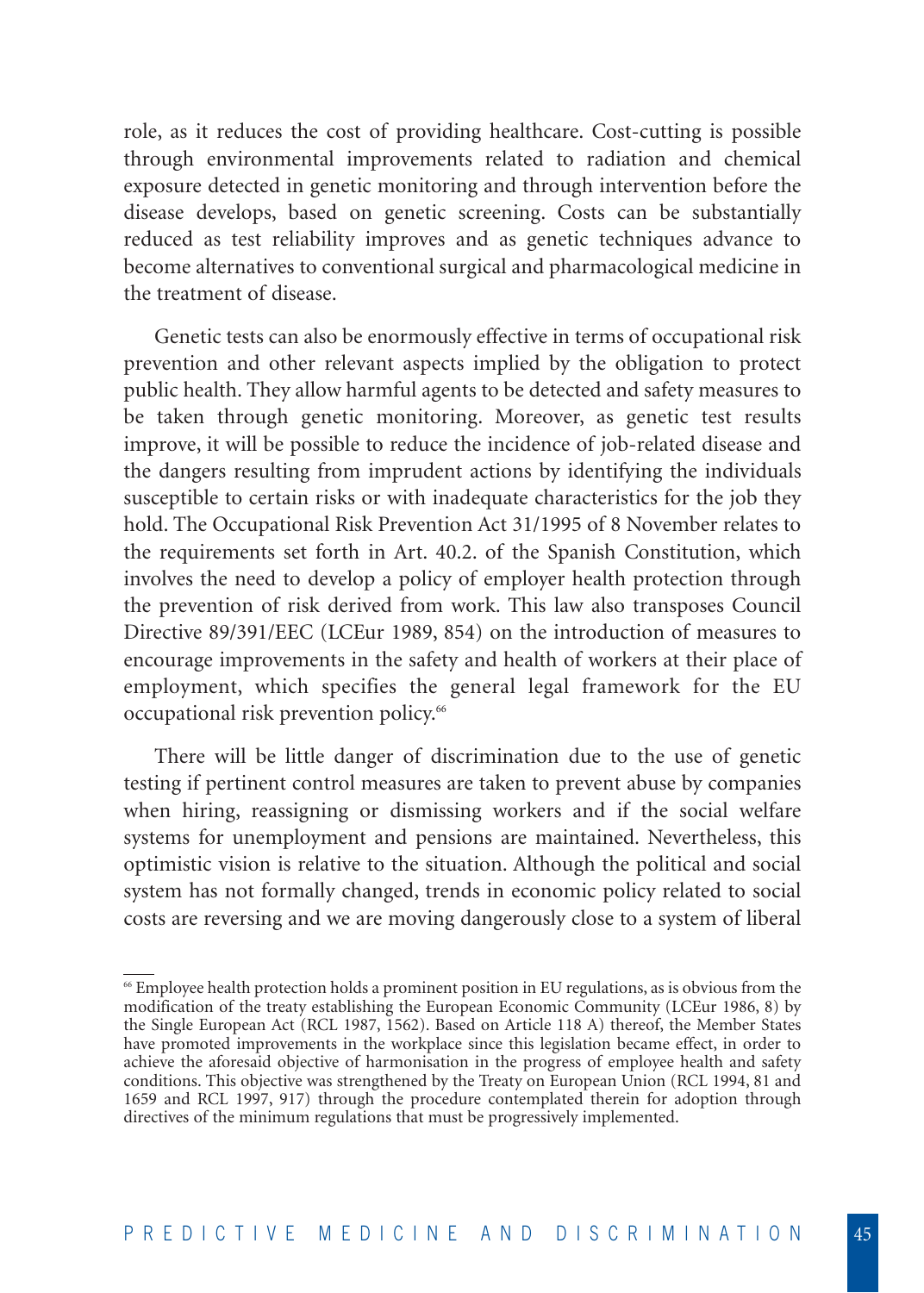capitalism that is increasingly similar to the one advocated in the 19th century. The response to this liberal trend can already been seen in some laws, particularly the Private Insurance Regulation. As we will see, even when it does not refer expressly to genetic testing, this law opens the door to legitimising these tests since its structure begins by assuming the fallacy that the parties involved in these contracts are on equal footing.

# **4.2.3. Predictive medicine and the health of offspring**

Genetic engineering and assisted reproduction make it possible to eliminate genetic defects before or after conception and to select embryos with better genetic material. In this way, advances toward improvement of the human race could theoretically be achieved. One of the indisputable "benefits" of predictive medicine from a strictly scientific or medical standpoint is the ability to detect hereditary diseases and consequently, prevent them from being passed on. Through genetic analyses we can detect genes that transmit a hereditary disease before the symptoms develop and before the person has offspring (at least naturally). If, once a hereditary disease has been detected, assisted reproduction systems allowing embryo screening or gene therapy on embryos are used to avoid disease transmission, certain diseases of a strictly genetic nature can be eradicated.

It is also evident from a human perspective that parents cannot be denied the right to procure the best for their children and this includes the right to prevent them from developing diseases, when science makes this possible. We could even claim that it would be ethically unacceptable for people to transmit a disease to their children, if it could be avoided.

Based on this definition, it appears to be difficult to point out any risk that could derive from the generalisation of these techniques. Nevertheless, in my opinion we should mention several risks briefly discussed earlier in relation to predictive medicine.<sup>67</sup> From the perspective of biodiversity and its consequences for the survival of the human race and the health of future generations, I feel that science is not in a position to guarantee that these techniques are innocuous at long-term. From ethical positions, we must look at the consequences that could arise from the implementation of prenatal gene therapies in developed countries, particularly, in certain strata of the

<sup>67</sup> See Point 4.1.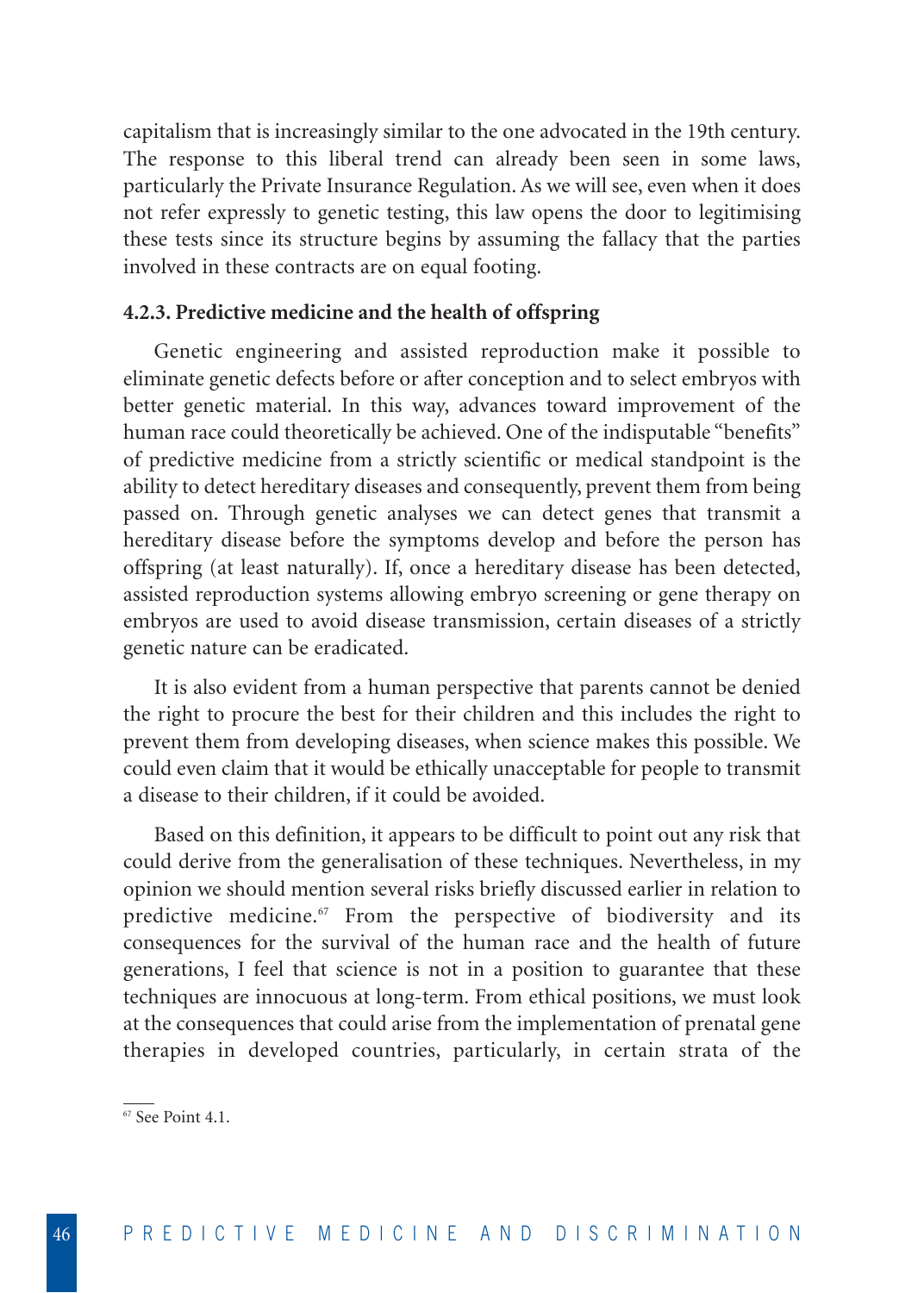population. Financial, physical and even psychological inequality combined with cultural inequality resulting therefrom could create insurmountable barriers for the less fortunate. Both today and at mid-term, it is an idealisation to believe that these techniques could actually be "globalised". Consequently, we must question whether it is legitimate to foster such a situation. Moreover, I feel that we are unable to predict what the social and political consequences of the resulting inequality would be.

# **5. Private law and predictive medicine**

# **5.1. Private law, equality of parties and legitimacy of genetic testing**

A central principle of private law consists in the equality and free will of the parties signing an agreement. Based on this principle, there should be few limitations on the freedom of the parties to define the clauses governing the agreement. If the freedom to establish clauses is based on the equality of the contractual parties and on the fact that neither party is compelled to sign the agreement, the principle of contractual freedom must be revised in the cases where these premises fail for any reason.

Insurance, particularly life, health and pension insurance, deserves particular attention. When the State does not guarantee compliance with the constitutional requirement of universal healthcare and pension, the public is obliged to obtain private insurance. At this moment, one of the premises –voluntary nature of contracts– begins to fail. The same occurs in the case of insurance required by law. An example is the case of car insurance where the obligation of a person to obtain insurance is in conflict with the insurer's freedom to refuse to provide an insurance policy,<sup>68</sup> to set disproportionate premiums<sup>69</sup> or to unilaterally cancel the agreement if one of the payments for a period exceeds the limit of this period. When the legal or social obligation behind many insurance policies is combined with the effective inequality between parties also existing in these cases, the principle of freedom between parties should enter into discussion.<sup>70</sup> Limits should be posed on this

<sup>&</sup>lt;sup>68</sup> A case in point is the current situation of young drivers.

<sup>&</sup>lt;sup>69</sup> In the case of drivers, whether young or not so young.

<sup>70</sup> The Austrian Law 510/1994 on genetic technology provides coverage to anyone requesting insurance, in order to prevent the conclusion of a contract from depending on the results of a genetic analysis.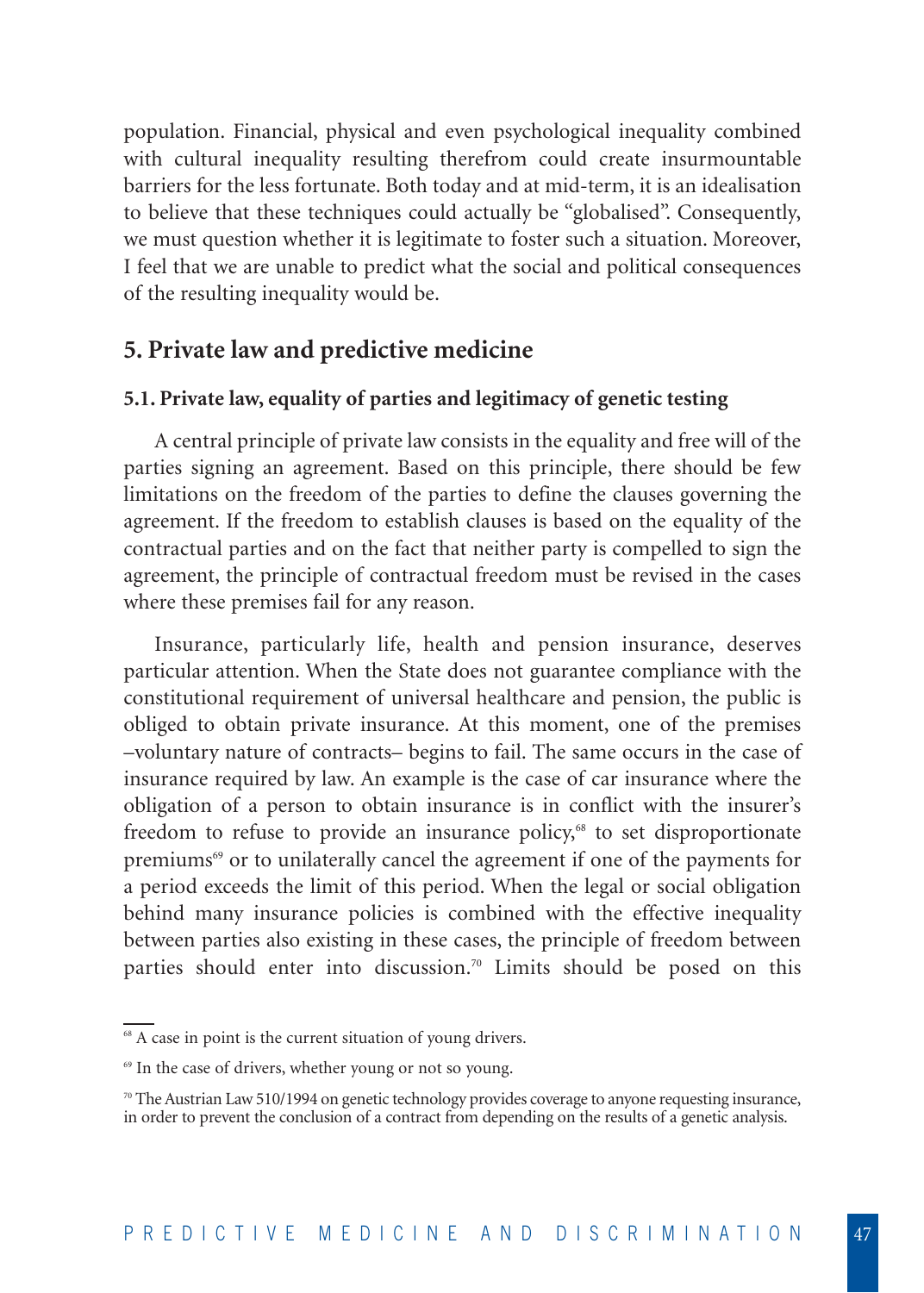contractual freedom because of the existing inequality. This would mean applying the principle of equality in its material sense, namely treat equals as equals and unequals as unequals. This principle of material equality in relation to predictive medicine should lead to a ban on the limitation or refusal of basic services based on a person's predisposition to a disease.

# **5.2. Genetic analyses for insurance contracts. Insured's obligation to declare**

The implementation of predictive medicine can have an extremely negative impact when it is related to the lack of equality and freewill of many insurance policies, since insurers may refuse to underwrite policies for individuals with adverse genetic health, implying that the individuals most needing coverage will be unprotected.

The qualitative differences in genetic analyses (inasmuch as they allow future diseases to be predicted) versus traditional analyses causes severe conflict with respect to the insured's obligation to make an accurate declaration on his or her health condition.<sup>71</sup> According to current regulations in Spain, the insurer can provide direct information on the specific risk it intends to assume only with extreme difficulty and within a limited scope, with this depending on the information provided by the insured.<sup>72</sup> As a result, the insurance contract is considered an agreement of utmost good faith *(uberrimae bona fidei)*. In response to the investigative limitations of the insurer, the law imposes the duty to declare all known circumstances by the insured that could affect the assessment of risk.73 Nevertheless, the insured party, or the policyholder, is exempt from this obligation when there are circumstances that could influence the assessment of risk that are not considered in the insurer's questionnaire.<sup>74</sup> Due to this limitation, the obligation to declare is said to have become an obligation to respond, $75$  which

<sup>71</sup> Sánchez Calero, *Efectos de la declaración exacta del asegurado,* in *Riesgo y Seguro,* no. 11, 1965, p. 54

<sup>72</sup> Sánchez Calero, *Instituciones de Derecho Mercantil,* vol. II, 23rd ed., ed. McGraw-Hill, Madrid 2000, p. 384.

<sup>73</sup> See Arts. 10 and 89 Law 50/1980, of 8 October, on insurance contracts, in effect after Law 30/1995, of 8 November, on the regulation and supervision of private insurance.

<sup>74</sup> This key limitation on the obligation to declare risk circumstances was enacted by Law 21/1990, of 19 December, in order to adapt Spanish law to Directive 88/357/EEC.

<sup>75</sup> Spanish Supreme Court ruling (civil court) of 2 December 1997.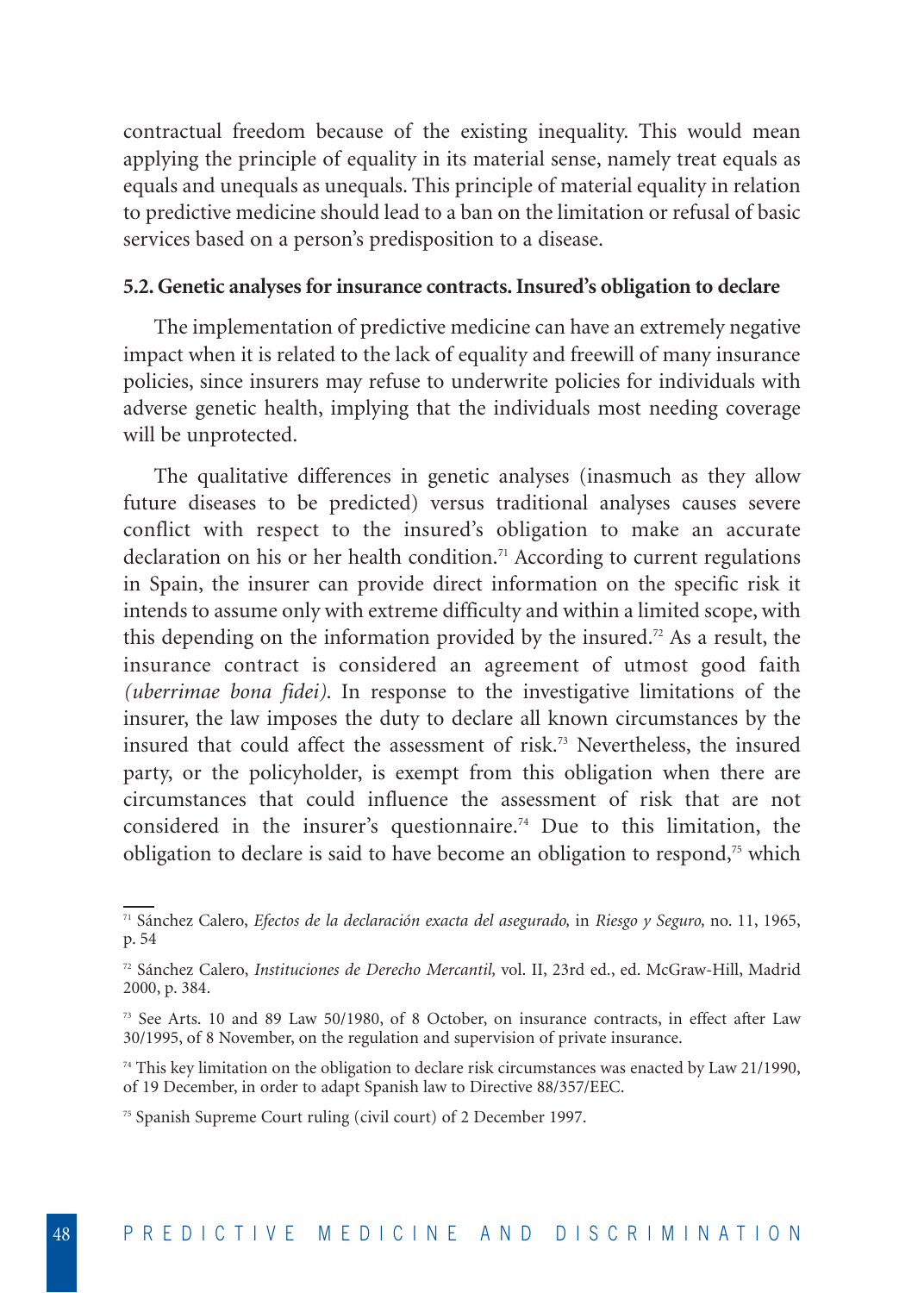would imply that any omission in declaring a circumstance that would modify risk has no relevance. However, this is not true because along with this limit to the policyholder's obligation to declare, the same legislation allows the insurer to cancel the contract when it learns of omissions or inaccuracies in the declaration by simply notifying the policyholder within one month.<sup>76</sup> In addition, premiums for the period in progress must be paid by the insured when there is fraud or extreme culpability regarding omissions or inaccuracies at the time the declaration is made. If the catastrophe occurs within one month prior to the notification and fraud or extreme culpability also exist, the insurer is released from its obligation to pay the corresponding indemnity.<sup>77</sup> If there is no fraud or extreme culpability, the indemnity may be proportionally reduced to the difference between the agreed premium and the premium that would have been applied if the true risk had been known.<sup>78</sup>

The situation becomes even more serious for individuals with "adverse genetic health" who, as part of their obligation to declare, must declare the risk of future disease.79 In Spain there are no regulations on the content of the questionnaires given by insurance companies to the insured, nor is there any legislation about whether questions on genetic tests can be included.<sup>80</sup> In terms of the legitimacy of genetic analyses, we only have Art. 12 of the Convention on Human Rights and Biomedicine, ratified by Spain, whereby predictive genetic testing can only be performed for medical or research purposes. A literal interpretation of this legislation would lead to a banning of

 $76$  Art. 10 of Law 50/1980 on insurance contracts. In any case, this legislation relaxes the above regulation, laid down in Art. 381 of the Commercial Code, whereby an inaccurate declaration, although when made in good faith, allowed the possibility to cancel the insurance.

 $77$  In both cases, the jurisprudence understands that fraud exists by the mere fact that the subject, although he or she knew the circumstance, omitted it, without requiring any specific act performed with the intention of deceiving the other party. Cf. Spanish Supreme Court rulings (civil court) of 12 July 1993 and 31 December 1998.

<sup>78</sup> Cf. Spanish Supreme Court rulings (civil court) of 16 July 1990 and 22 December 1992.

<sup>79</sup> The possibility is not remote. In Great Britain, on 13 October 2000 the Genetics and Insurance Committee –a government institution created to regulate this area– approved insurers' use of tests related to Huntington's disease. Few people question that this will pave the way for insurance companies to request their clients' genetic data.

<sup>80</sup> Cf. Fernández Domínguez, *Pruebas genéticas en Derecho del Trabajo,* ed. Civitas, Madrid, Spain, 1999, p. 103, on the hiring of a genetically defective worker that increases the insurer's risks and "presents in all its harshness the obligation to declare risk imposed on the potential policyholder, which must also extend to the insured in cases where the contract is obtained through others".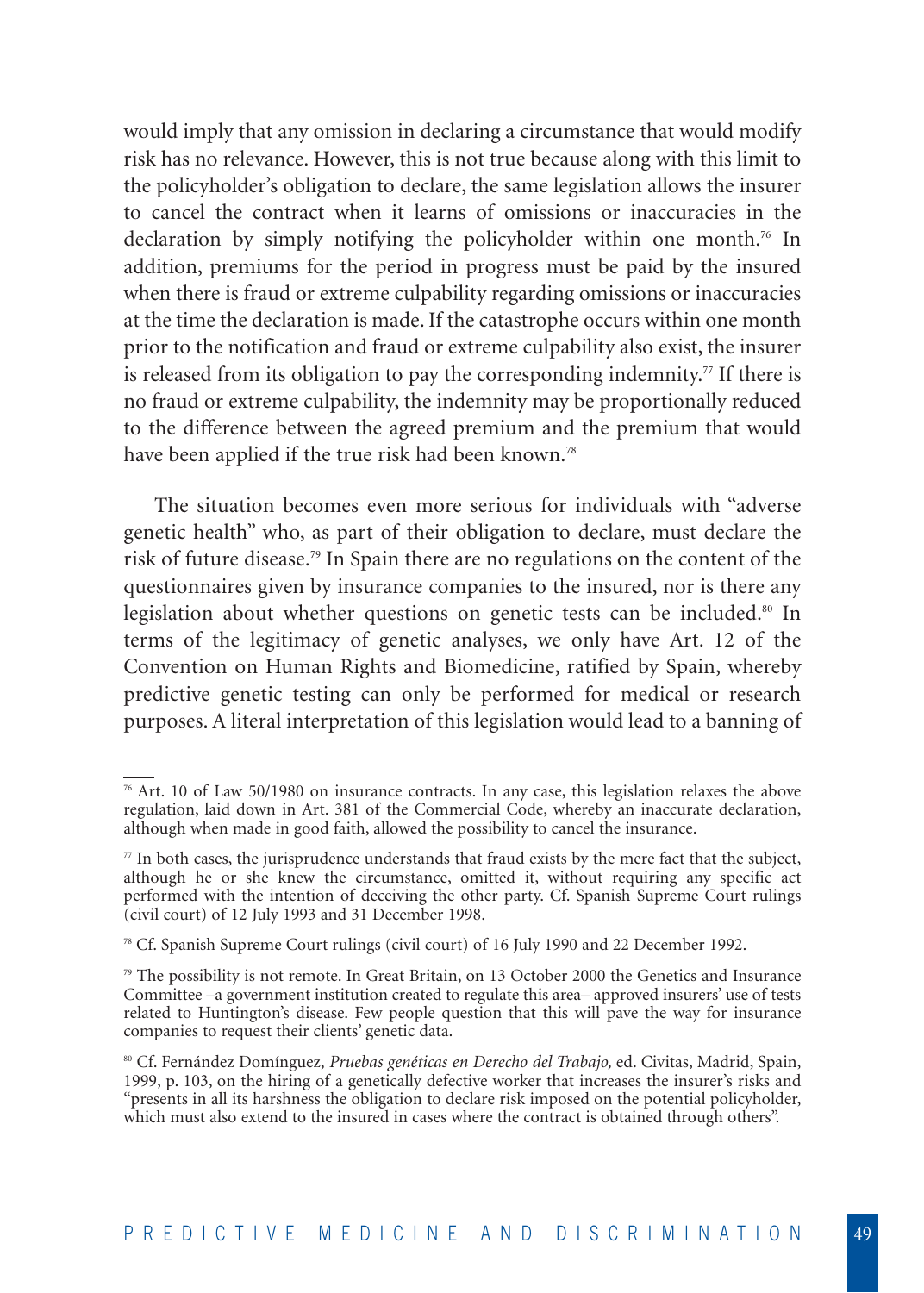predictive genetic testing for insurance or labour relations. Nevertheless, since the declaration is quite generic, I do not believe this interpretation is sustained in practice. This is especially true with the understanding that preliminary or periodic predictive analyses for an insurance or employee contract are to have immediate medical purposes, even when these immediate purposes are other than medical.

Given the current regulations on insurance contracts and in the light of the legal vacuum I have briefly outlined, when the practice of genetic analysis is generalised, the insured would be obliged to declare data on genetic makeup even when this information is not asked for on the company questionnaire. Awareness of a genetic disease indisputably leads to a variation in risk and consequently, the insurer can cancel the agreement and, if it is applicable and fraud or extreme culpability exist, require the insured to pay the premiums and then not provide the corresponding services. In any case, since the obligation to declare any change in risk continues throughout the agreement, if the insurer becomes aware of these genetic data at any time after the agreement is signed, it is equally entitled to cancel the agreement, require that the policyholder pay the premiums and not pay the service or pay only an amount proportional to the difference between the declared and the actual risk.

# **5.3. Predictive medicine and insurance fraud**

50

The lack of legal regulations related to the legitimacy or illegitimacy of genetic testing prior to obtaining an insurance policy or during the contract term may imply not only that the weaker party in the contractual relationship is unprotected but also that he or she can be accused of fraud. If the policyholder does not report a known genetic alteration, even if it is not expressly indicated on the insurance company's protocols or questionnaires, the doubt arises as to whether this will have civil consequences, such as those mentioned in the previous section or even be considered fraud. In Spain I understand that this legal obligation does not exist and, consequently, the policyholder is only under the obligation to answer the stipulated questions, particularly because genetic information does not need to be declared at present.

In the cases where a person, based on examinations that are still not universally recognised and are not under established protocols, becomes aware that he or she will develop a disease relatively soon, although the symptoms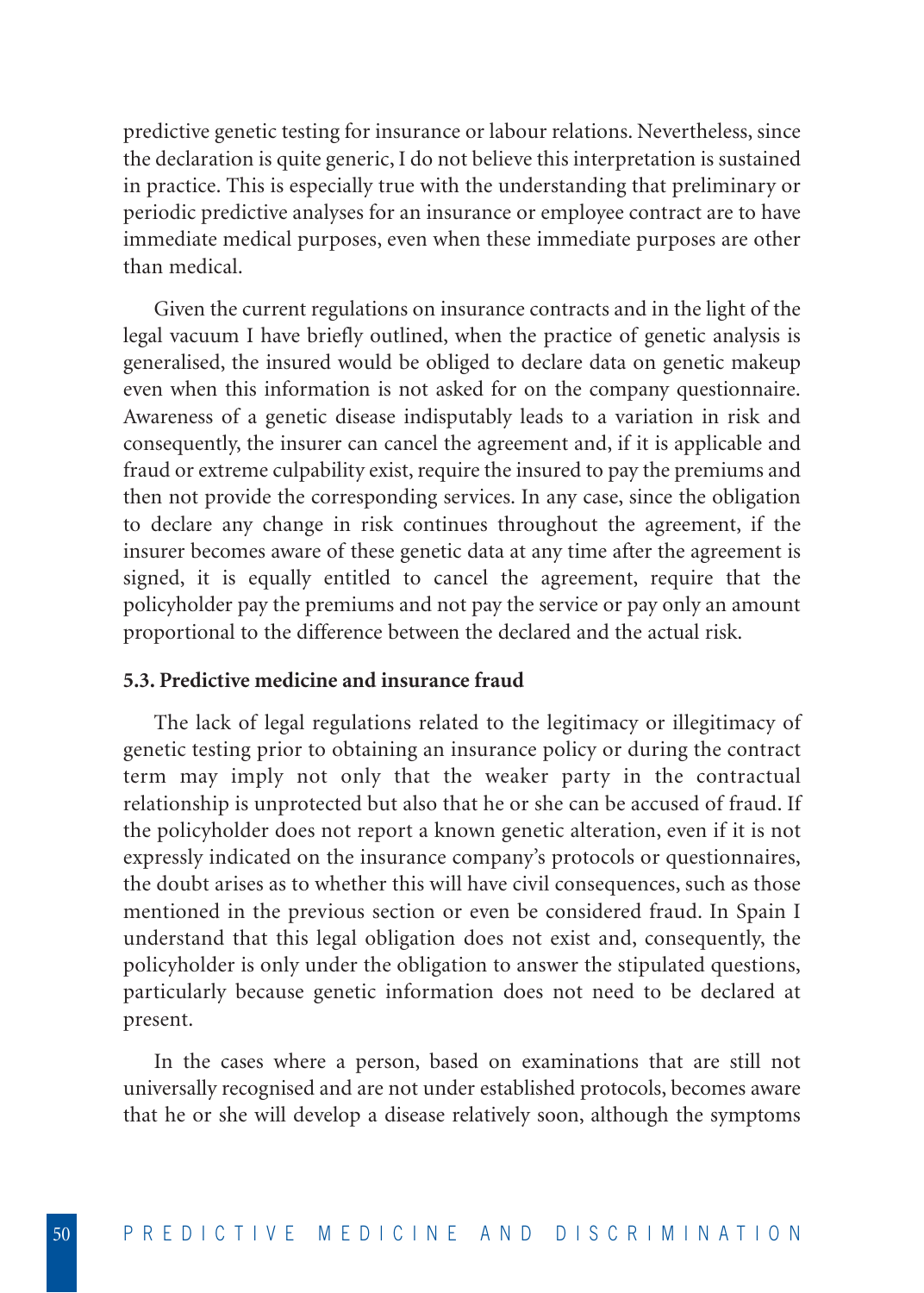have not as yet manifested, one cannot consider that the deceit involved is great enough to constitute fraud. Fraud requires that there be considerable deceit leading to error and that this error determines a distribution of assets in detriment to the party holding such assets or to a third party. In the proposed case, I feel that considerable deceit cannot be said to exist. The omission of information may only be considered deceit when the subject gives biased information that leads to error rather simply omitting information, and not when the subject omits stating adverse circumstances, except when there is a specific duty to declare them.

The issue as to the ethics and/or legitimacy of obliging a person to provide information clearly in his or her detriment is an entirely different question. Based on Art. 24.2 of the Spanish Constitution, the criminal process establishes a guarantee derived from the principle of defence whereby "no one is obliged to declare against him or herself". This principle should be analysed to determine if it could be extrapolated to other areas where a declaration may be detrimental to the person, as occurs in the proposed case.

# **6. Predictive medicine in labour relations**

# **6.1. Genetic analyses in labour law**

# **6.1.1. Genetic analyses in comparative labour law**

The biggest problems related to genetic testing are unquestionably in the area of labour relations, with regard to both the supposed advantages to the company and employee and to the potential discrimination posed to the employee. In some countries, specific regulation limiting compulsory genetic analyses already exists. The European Social Charter of 18 October 1961 recognises several rights, among them those laid down in Art. 1.2. b), "the right of all to equitable working conditions, with prohibition of worker discrimination on the basis of their *genetic heredity*". In an attempt to address the problems resulting from genetic analyses, the Council of Europe's decision of 29 June 1990 indicates that the right to a genetic identity is part of a person's right to integrity and dignity. It also admits that there is a risk that genetic analysis will be performed for control purposes and warns about the need for clear legislation in this respect. A number of legislative bills have been proposed by various European states in this regard, ranging from the Danish Ministry of Labour's total ban on genetic testing in relation to employment and insurance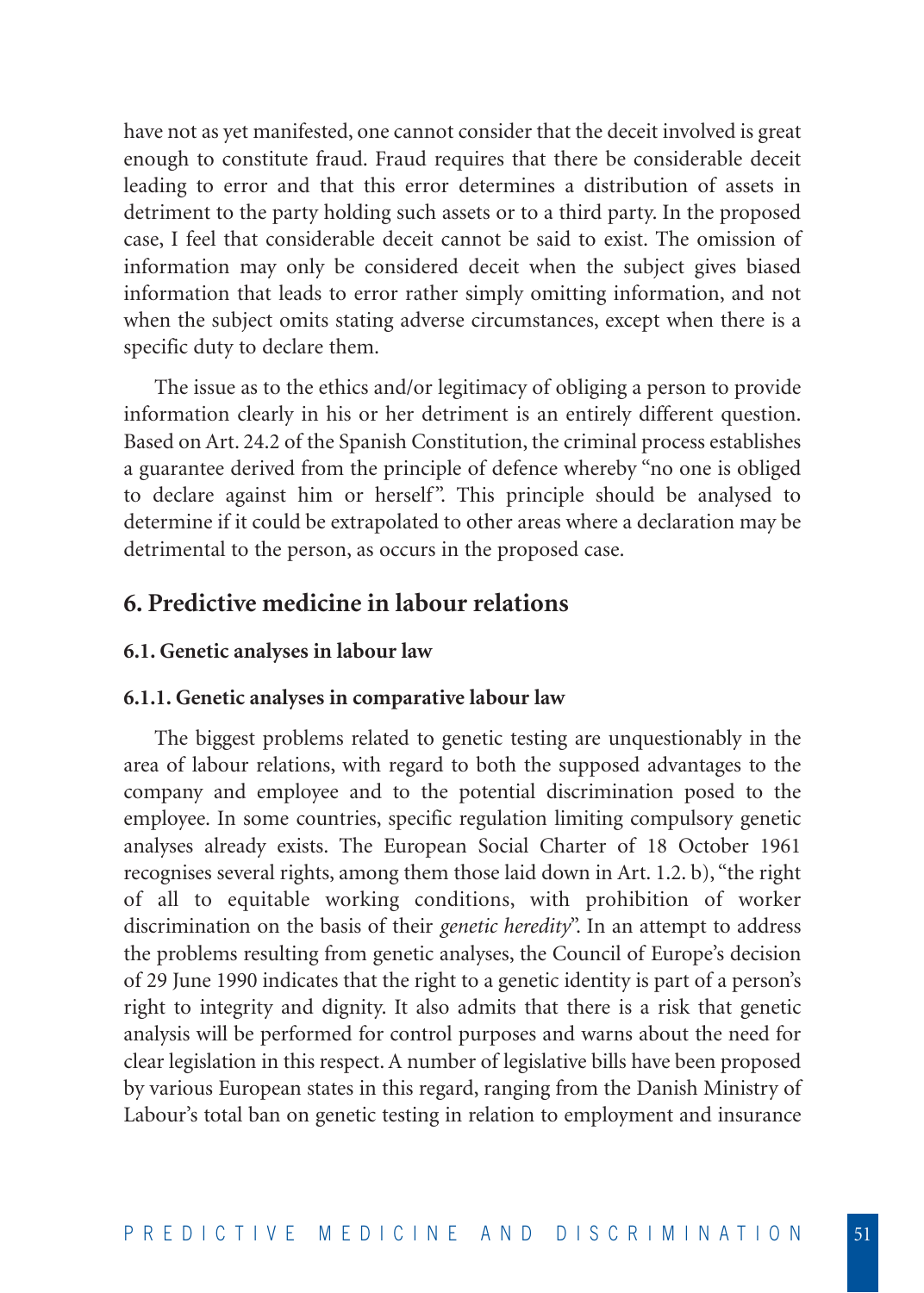in 1992 $81$  to the opinions of the German Society of Occupational Medicine $82$ which openly criticise any restriction on genetic tests as a preventive measure for occupational health.<sup>83</sup> In Italy the Penal Code theoretically prohibits genetic analyses intended to exclude workers prone to certain pathologies in any way related to the type of work involved.84 In contrast, testing to determine the presence of a genetic disease for employment applications and to select the best candidates is allowed for reasons related to individual health and occupational risks and not financial purposes (the reason behind the criminal ban). As a result, this kind of analysis is used with increasing frequency.

# **6.1.2. Genetic analyses in Spanish labour law**

In Spain genetic analyses are neither prohibited nor expressly permitted and, consequently, specific measures or procedures for the performance of these analyses are not regulated. Although there is no express declaration of their legitimacy, it is understood (although limited by certain suppositions) through Art. 25.2. of the Spanish Occupational Risk Prevention Act ("Ley de Prevención de Riesgos Laborables", or LPRL): "Likewise, in the assessments the employer must take into account any risk factors that could affect the procreation function of employees and workers, particularly in relation to exposure to physical, chemical and/or biological agents that could have mutagenic effects and/or toxic effects for procreation, both in the aspects related to fertility as well as those related to the development of the offspring, in order to adopt the necessary preventive measures".

Although genetic monitoring is needed to determine whether chemicals or radiation have "mutagenic effects", no specific regulations exist. As a result, we must resort to the general laws containing principles that are also compulsory

<sup>81</sup> Cf. *Ethics and Mapping of the Human Genome,* Danish Council of Ethics 1992 Report; the Norwegian regulation in the law on the medical use of biotechnology is analogous, being extremely restrictive of work-related genetic testing and allowing it only with the employee's prior consent, the French regulation laid down in Laws 94/563 and 94/654 of 29 July, as Austrian Law 510/1994.

<sup>82</sup> Ammon, U., *Pruebas genéticas en el mundo laboral. Contribución al debate sobre la necesidad de regulación en la República Federal Alemana,* in *El Derecho ante el Proyecto de Genoma Humano,* Vol. IV, Fundación BBV – Universidad de Deusto, 1994, p. 322.

<sup>&</sup>lt;sup>83</sup> Likewise, UK legislation in this area leads to the conclusion that public interest prevails over the right to privacy.

<sup>84</sup> Cf. Catalano, G., *Análisis genético de los trabajadores italianos: un enfoque jurídico,* in *El derecho ante el proyecto de genoma humano,* Vol. IV, Fundación BBV – Universidad de Deusto, 1994, p. 329f.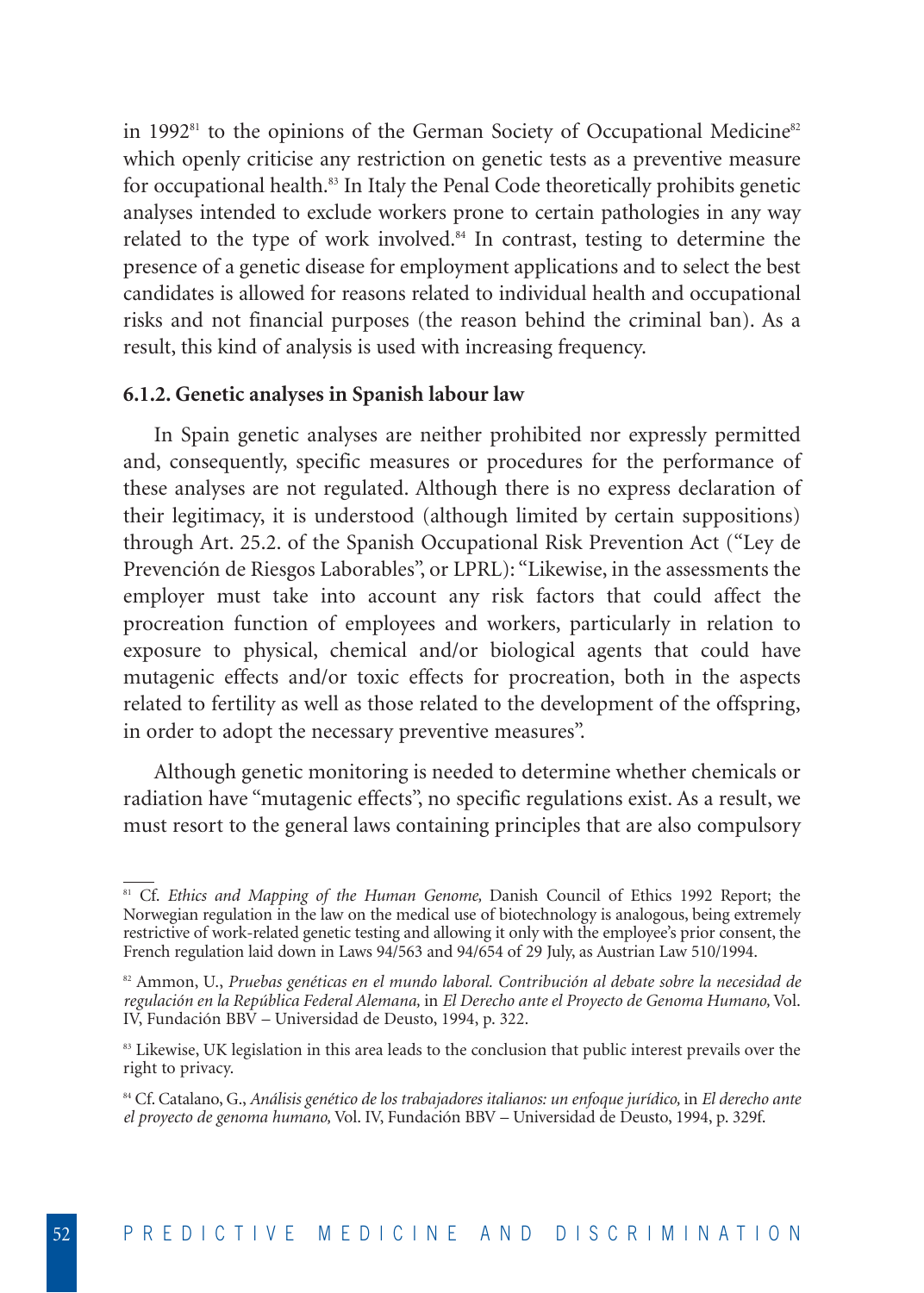in these cases, irrespective of the appropriateness of explicit legislation, given the unique characteristics involved in genetic tests. General criteria for medical exams in at work are included in Art. 22 of the Occupational Risk Prevention Act.<sup>85</sup> The general principle is that health supervision is allowed voluntarily and requires the worker's informed consent. Nevertheless, this general principle is distorted in practice by the voluntary exception of "...cases in which the performance of examinations is essential to assess the effects of working conditions on workers' health or to check whether or not the worker's health condition could pose a danger to him or her, to other workers or to other individuals related to the company or when so established in a legal regulation relating to the protection from specific risks and particularly hazardous activities". In these cases the legislation establishes that the examination will be handled after the workers' representatives are informed, but does not specify the effects of an adverse report, i.e., the connection of the employer with the report is not regulated. Moreover, the fact that this report comes from the worker's representatives does not mean that the decision-making capacity of the person entitled to the right to freedom has been delegated to his or her representatives.

In relation to compulsory examinations, the situation becomes more complicated due to the guarantor status assigned by law to the employer.<sup>86</sup> In

<sup>86</sup> See Goñi Sein, *Rev. de Derecho Social,* no. 5, 1999, pp. 49ff.

<sup>85</sup> Article 22. - Safeguarding of health

<sup>1.</sup> The employer shall guarantee regular monitoring of the health status of the workers employed, based on the inherent risks of the job.

Such monitoring may only be performed with the employee's consent. Exceptions to voluntary consent (with prior notice from the employees' representatives) shall consist in cases in which the performance of examinations is essential to assess the effects of working conditions on workers' health or to check whether or not the worker's health condition could pose a danger to him or her, to other workers or to other individuals related to the company or when so established in a legal regulation relating to the protection from specific risks and particularly hazardous activities.

In any case, the examinations or tests should cause minimal inconvenience to the worker and should be proportional to the risk.

<sup>3.</sup> The results of the health monitoring mentioned in the previous section shall be reported to the workers concerned.

<sup>4.</sup> Data related to the health monitoring of workers may not be used for discriminatory purposes or to the detriment of the worker.

Access to medical information of a personal nature shall be limited to the medical personnel and the health authorities handling the health monitoring of the workers, and the information may not be provided to the employer or to other individuals without the worker's express consent.

Regardless of the foregoing, the employer and the individuals or bodies responsible for prevention shall be informed of the conclusions resulting from the examinations in relation to the worker's aptitude to perform his or her job or in relation to the need to implement or improve protective and preventive measures, in order to carry out their responsibilities with respect to prevention.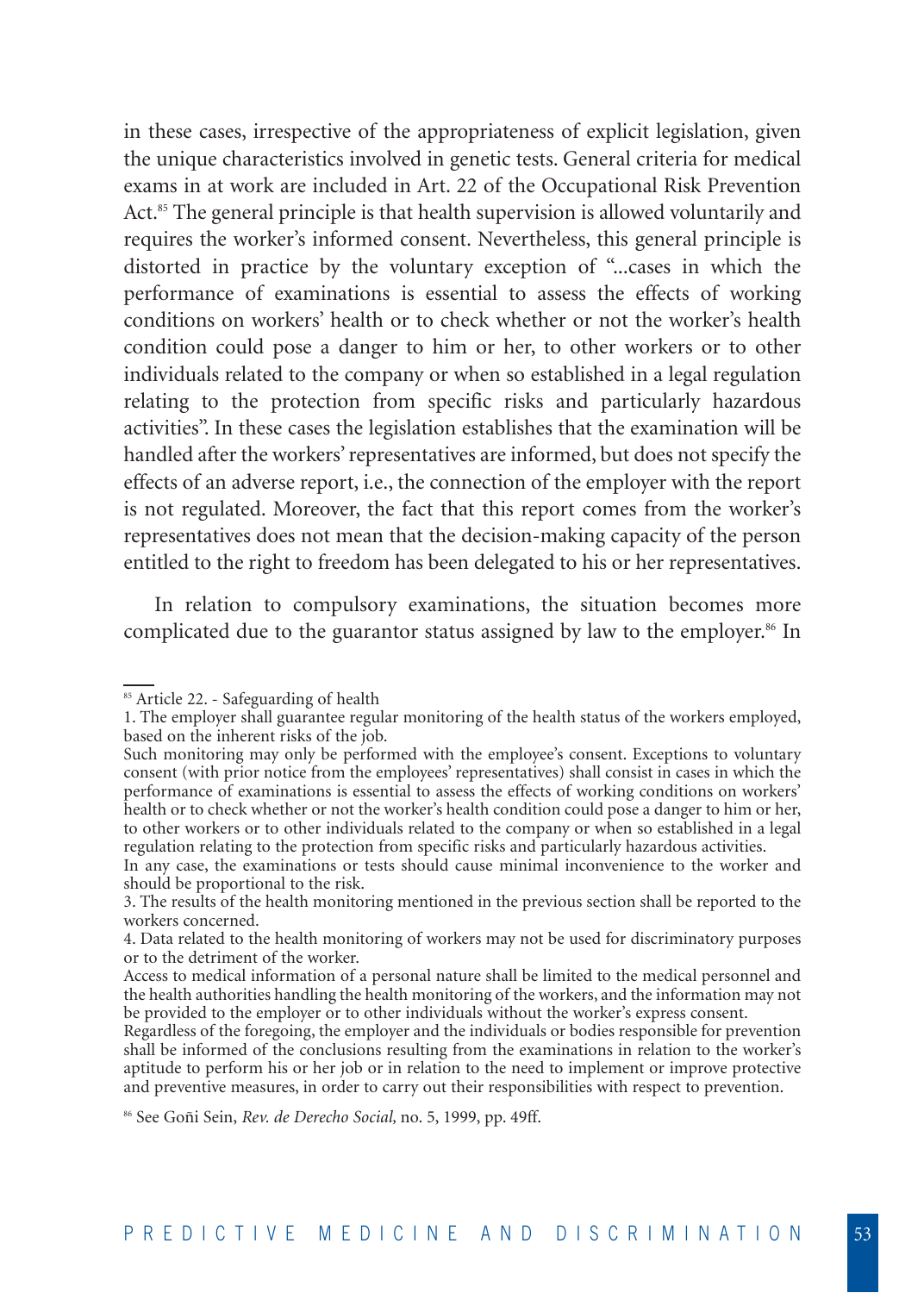Art. 47.2 of the Occupational Risk Prevention Act the non-performance of compulsory medical examinations and regular monitoring tests designed to monitor workers' health conditions set forth in the occupational risk prevention regulations is considered a serious administrative offence. In addition, as stated in Art. 197.2. of the General Social Security Act the employer is considered responsible for all healthcare services derived from jobrelated disease when the company has not complied with its obligation to perform preliminary or periodic examinations.<sup>87</sup>

Compulsory examinations include regular check-ups designed to monitor health as well as examinations performed prior to hiring the employee and aimed at assessing the candidate's psychological capacity to perform the job.<sup>88</sup> The aim in these cases is to verify that the potential employee has the necessary aptitude to perform the job. The major limitation on freedom implied in these compulsory examinations means they should be regulated by law, with the range depending on the degree of coercion authorised for the employer.<sup>89</sup> In no case should the limitation of rights be performed through instruments such as collective bargaining agreements. Art. 43.2 of the Spanish Constitution establishes a legal reserve to determine healthcare responsibilities, including compulsory employee examinations.<sup>90</sup>

<sup>87</sup> Cf. Goñi Sein, *Rev. de Derecho Social,* no. 5, 1999, p. 50, which states that the employer is liable for damage to the worker's health that would have been avoided if these compulsory examinations had been performed.

<sup>&</sup>lt;sup>88</sup> Article 25.- Protection of workers particularly susceptible to certain risks

<sup>1.</sup> The employer shall specifically guarantee the protection of workers who, because of their inherent personal characteristics or known biological condition, including those with an acknowledged physical, psychological or sensorial disability, are particularly susceptible to the risks derived from the job. Hence, these aspects must be taken into account in the risk assessments and, based on the assessments, the necessary preventive and protective measures must be implemented by the employer.

Workers shall not be employed in jobs where –because of their duly recognised personal characteristics, biological status or physical, psychological or sensorial handicap– they could place themselves, other workers or other persons related to the company situations in jeopardy, or in general, be placed in manifestly temporary conditions or situations that do not meet the psychological and physical requirements associated with the respective jobs".

Likewise, Art. 196 of the General Social Security Act requires that companies perform a preliminary examination prior to hiring an employee for a job involving any risk of work-related diseases.

<sup>89</sup> The Spanish Constitutional Court ruling 140/86 advocates the need for an organic law in the case of acts that deprive a person of freedom, as laid down in Art. 81.1. of the Spanish Constitution.

<sup>90</sup> Cf. Goñi Sein, *Rev. de Derecho Social,* no. 5, 1999, p. 66f.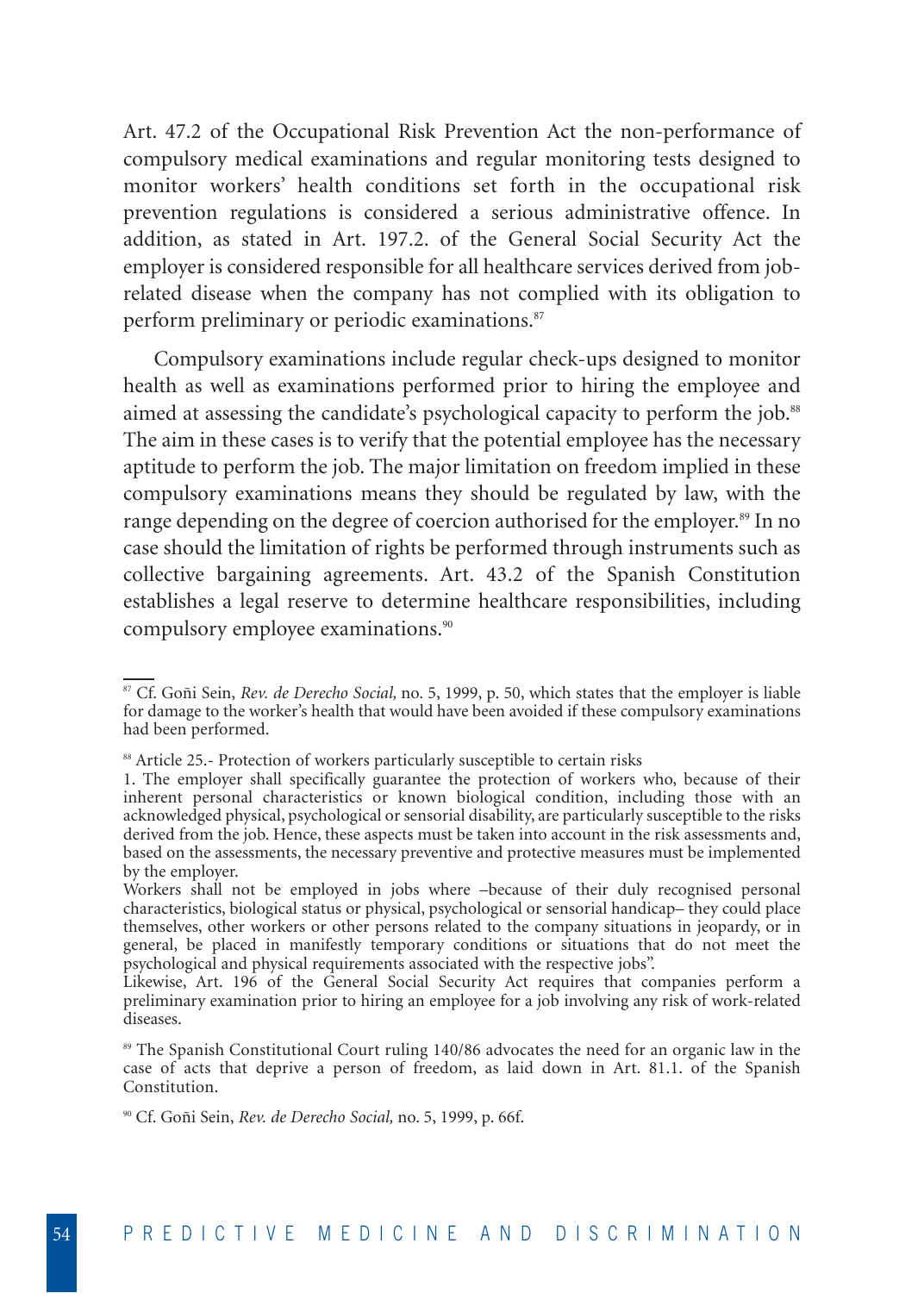# **6.1.3. Requirements of pre-hiring and regular compulsory examinations**

As can be seen, in practice our regulations allow a company to carry out any type of genetic test it deems desirable. Moreover, systematic interpretation of these regulations indicates that in many cases the employer is obliged to perform compulsory examinations of the workers before hiring, as well as subsequent periodic check-ups while the individual is employed and a final examination upon completion of his or her term of employment.<sup>91</sup> For this reason, it is important to analyse the limits to these compulsory examinations until specific regulations addressing the issue are formulated. The limit should be set on the basis of another requirement laid down in this legislation: "that they be essential". This idea of "essential" must be related to the reason that makes them essential, which can only consist in certain risk to the health of the individual or of third parties (employees and non-employees). This rephrases the question to the concept of justification due to need, in which the proportionality principle between the violation of freedom resulting from examination without consent and the predictable risks to health must be strictly adhered to. $92$  Moreover, these examinations must be made in the least harmful way for the worker, "cause the least inconvenience and discomfort", and include only the tests strictly needed for the objectives pursued.

The idea of "functionalising" the examinations in view of the physical and psychological risks and requirements of the specific job follows these same lines. This measure is laid down in Art. 14.1. of the Occupational Risk Prevention Act which requires that the measure be taken "on the basis of the risks inherent to the job".<sup>93</sup> Consequently, the objectives of the analyses must be limited to those strictly required as dictated by the nature of the job.

Equally important is the confidentiality needed for examinations without consent, with such confidentiality being at least similar to that required in voluntary examinations. Art. 22 of the same law establishes respect for privacy

<sup>91</sup> Art. 22. 5. of the Occupational Risk Prevention Act "In the event that the nature of the risks inherent to the job require it, the workers' right to regular monitoring of their health condition shall extend beyond termination of the labour relation under the terms set forth by the regulations."

<sup>92</sup> Cf. Mir Puig, *Derecho Penal…,* p. 453f., on the importance of the proportionality principle in the condition of justifiable need.

<sup>93</sup> Cf. Goñi Sein, *Rev. de Derecho Social,* no. 5, 1999, p. 54.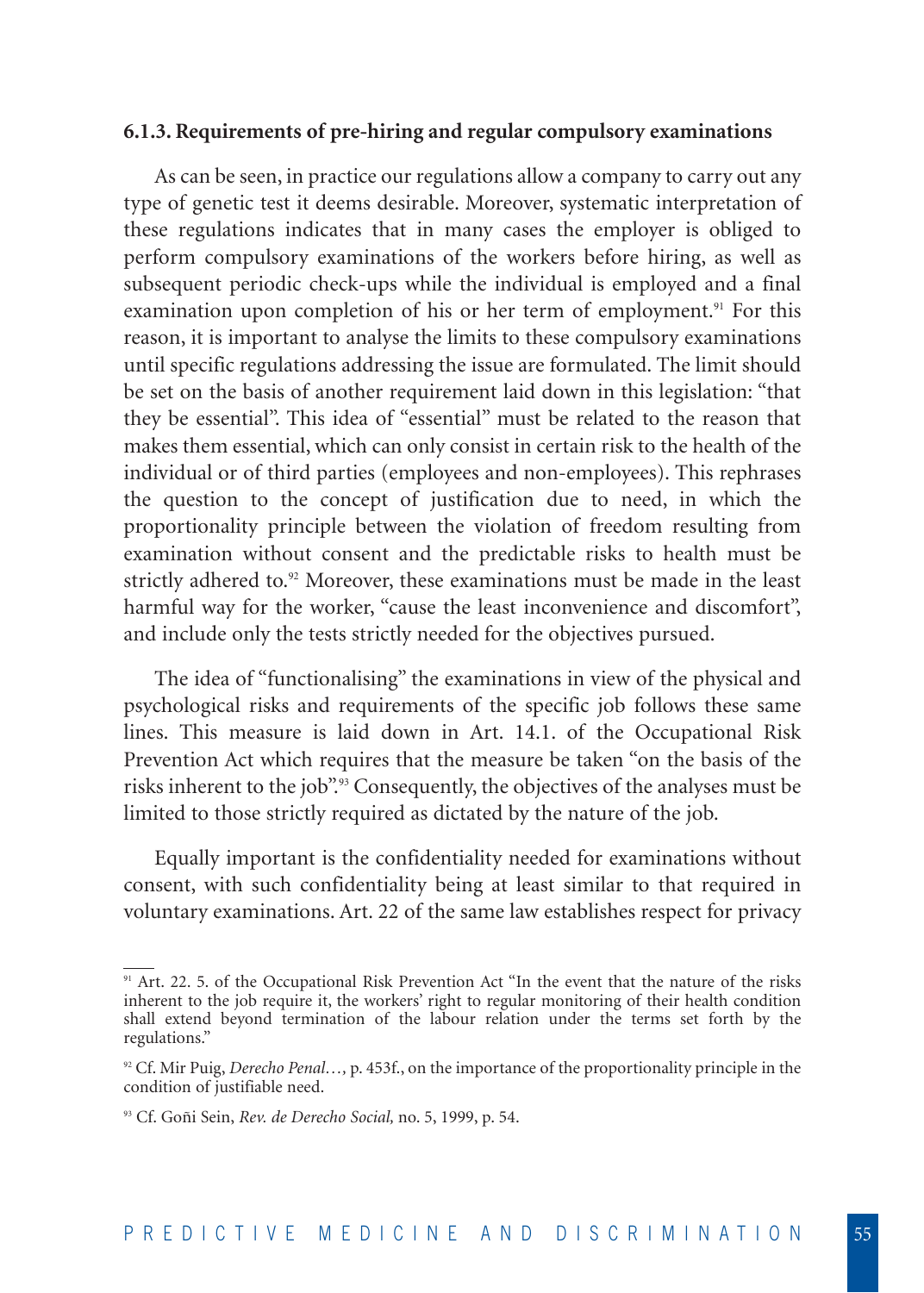and dignity as a general rule, but contemplates an exception that, as occurred with regard to consent, is likely to become the rule in practice: "Regardless of the foregoing, the employer and the individuals or bodies responsible for prevention shall be informed of the conclusions resulting from the examinations in relation to the worker's aptitude to perform his or her job or in relation to the need to implement or improve protective and preventive measures, in order to properly carry out their responsibilities with respect to prevention". The arguments put forth for consent also stand in terms of protecting privacy, understanding that only aspects that are actually relevant to achieving the purpose of prevention and that warrant this interference may be reported.<sup>94</sup>

Although it may seem obvious, I mention that examinations must be performed in such a way that they minimise any harm to the worker's privacy and dignity, and naturally, to their health.. Moreover, the results must be reliable, with the tests carried out properly using appropriate techniques and trained personnel.<sup>95</sup> Therefore, specific protocols must be developed and used on the basis of the risk to which the worker is exposed.<sup>96</sup>

# **6.2. Employer arguments in favour of genetic analyses**

The direct and/or indirect financial benefits potentially enjoyed by the company because of the general use of genetic testing during the hiring process and throughout the employee's working life are unquestionable, particularly as genetic tests become less expensive and easier to use with standardisation and improvements in the techniques. When implementing the use of genetic analyses the company first assesses their cost and reliability. Secondly, the

<sup>94</sup> Generally speaking, collective bargaining agreements usually establish that the employee must agree to any medical examination prescribed by the medical staff. These agreements do not usually refer to the need to justify the obligatory nature of a specific examination in each case. For clauses contained in various collective bargaining agreements, see Goñi Sein, *Rev. de Derecho Social,* no. 5, 1999, p. 61, n. 19.

<sup>&</sup>lt;sup>95</sup> Cf. Art. 22.6. of the Occupational Risk Prevention Act: "Measures undertaken to monitor and control employee health shall be carried out by healthcare staff with accredited technical competence, training and skills".

<sup>&</sup>lt;sup>96</sup> Art. 10. a) of the Occupational Risk Prevention Act entrusts government bodies with establishing "…appropriate means for assessing and controlling healthcare activities carried out in the prevention departments acting within the companies. To do so, they must draw up guidelines and protocols for their activities, heeding the opinion of scientific societies and submitting the aforesaid services to their scrutiny".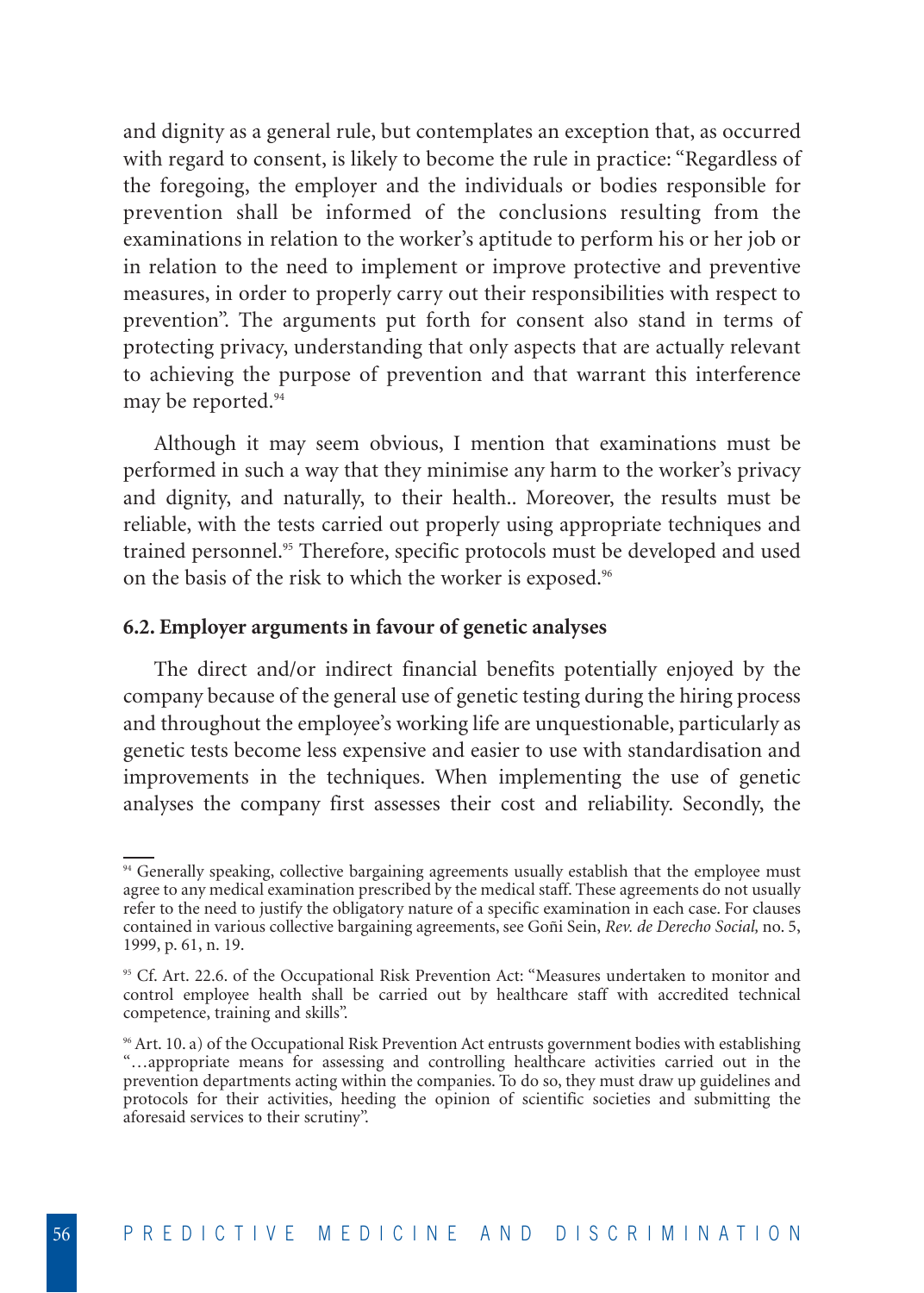various legal difficulties established (whether greater or smaller) are considered. Depending on the reliability and affordability of the tests, multiple benefits can be obtained since genetic analysis allow exclusion of individuals without "genetic health" rather than those already suffering from a disease. This yields a number of benefits, which can be strictly financial, or ethical and social as well.

# **6.2.1. Strictly financial employer arguments in favour of genetic analyses**

Companies that use genetic analyses and exclude employees at risk for genetic disease obtain high job performance, lower absenteeism, decreased staff turnover and therefore, lower costs for professional retraining, ensuring adaptation to the job and a return on investments in training. This also avoids increases in welfare payments, particularly in systems where the employer's share is based on the number of job-related accidents and diseases. Savings are obtained by avoiding the lawsuits and indemnities for accidents by and between employees resulting from negligence in choosing and in supervising workers.

Genetic analyses taken to the extreme will provide power to control and manage the employee above the current limits, since the worker would be a person whose qualities are "crystal clear".<sup>97</sup> Genetic analysis of a worker's phenotype allows the employer to take advantage of the potential and real ability (whether favourable or unfavourable) to assign the most appropriate tasks, the most appropriate location, and the most appropriate pay for his or her productivity and, if applicable, to dismiss the employee when allowed for objective-genetic reasons. In combination, this means that the employer will be able to maintain or increase productivity at a low cost.

# **6.2.2. Social and ethical employer arguments in favour of genetic analyses**

The improvements in productivity brought about by predictive medicine are beneficial to economic and social progress, as well as to full employment, as a guiding principle of economic and social policy laid down in Art. 40.1. of the Spanish Constitution. A competitive advantage in the domestic and international markets is attained by improving product quality and cutting production costs, hence predictive medicine could be tremendously useful.

<sup>97</sup> Cf. Fernández Domínguez, *Pruebas genétics en Derecho del Trabajo …,* pp. 95ff.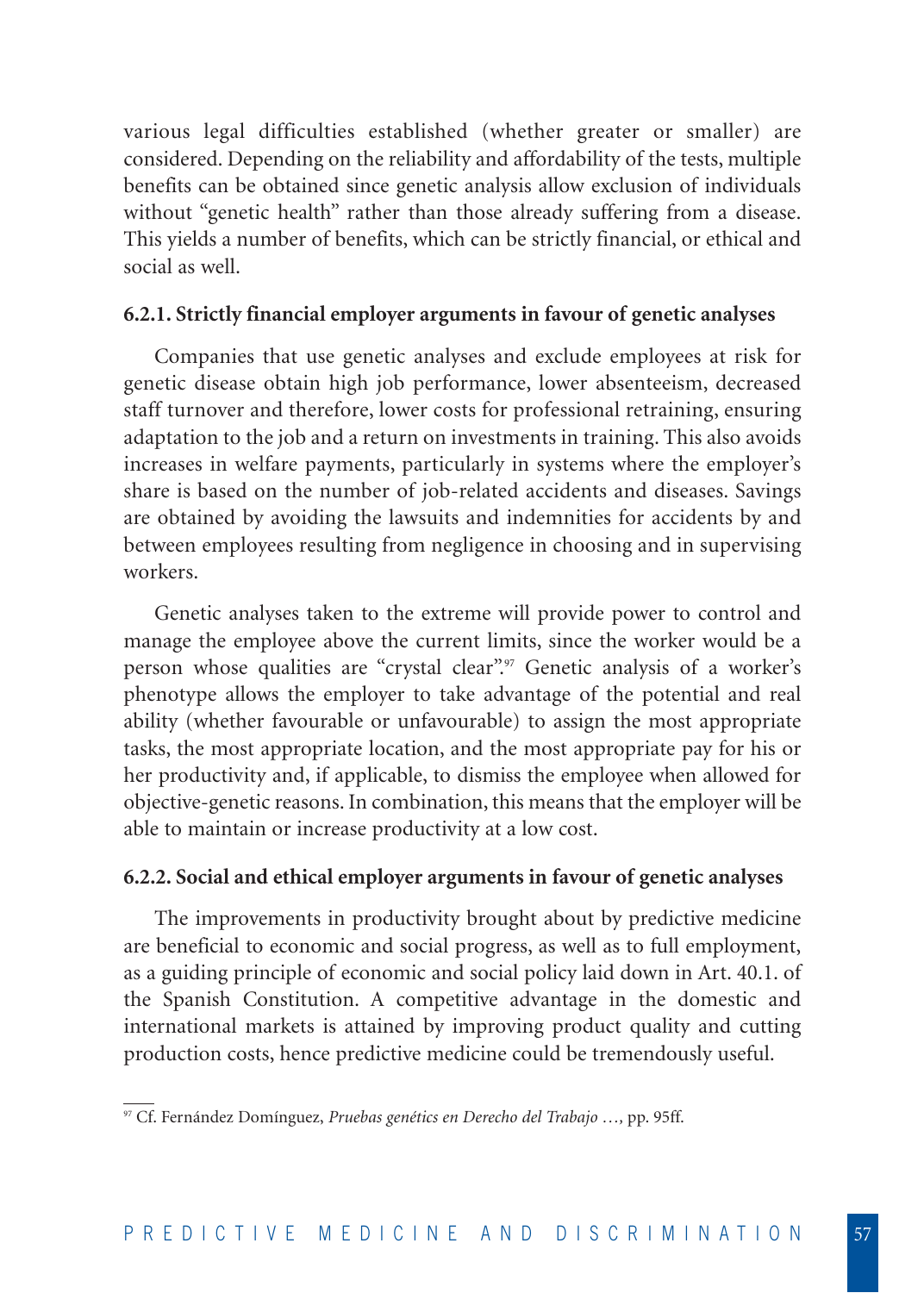Genetic analyses, as we saw from our list of types of genetic testing, allow the employer to adopt safety measures that eliminate risk to worker health resulting from exposure to radiation or chemicals. An awareness of the worker's genetic makeup provides a more precise idea of probable injury and is helpful for seeking ways to prevent it.

# **6.3. Genetic analyses and workers' rights**

Employees are also benefited by an awareness of their genetic makeup, as it allows them to steer their professional career in keeping with their physical and psychological aptitudes and prevents them from running risks that could compromise their health. This awareness also allows them to highlight favourable aspects for attaining a specific job or better compensation. Nevertheless, the risks are also evident. We have already shown the risks of test results that identify an individual with "poor genetic health", where in fact the difficulty of finding employment or performing certain jobs could become insurmountable. "Legal" discrimination of workers with poor "genetic health" will mean that these individuals will be hard-pressed to find a job offering them a minimal degree of satisfaction. The employee's psychological burden resulting from an awareness of genetic testing results cannot be overlooked, particularly when there are no means to minimise or prevent development of the disease.

#### **6.4. Genetic analyses and public interest**

Arguments for genetic analyses are all favourable when we look at them from the standpoint of public interest:

- a) Firstly, the State is enormously aided by predictive medicine in meeting the general needs regarding health prevention required by Art. 43 of the Spanish Constitution.
- b) The interest of Social Security in predictive medicine as a way to reduce the financial burdens associated with healthcare for job-related disease and for genetic disease is also indisputable.
- c) For the employee's colleagues, predictive medicine can decrease or prevent the risk involved in working with a person who is genetically incompetent or dangerous because of a predisposition to develop certain diseases or behaviour patterns.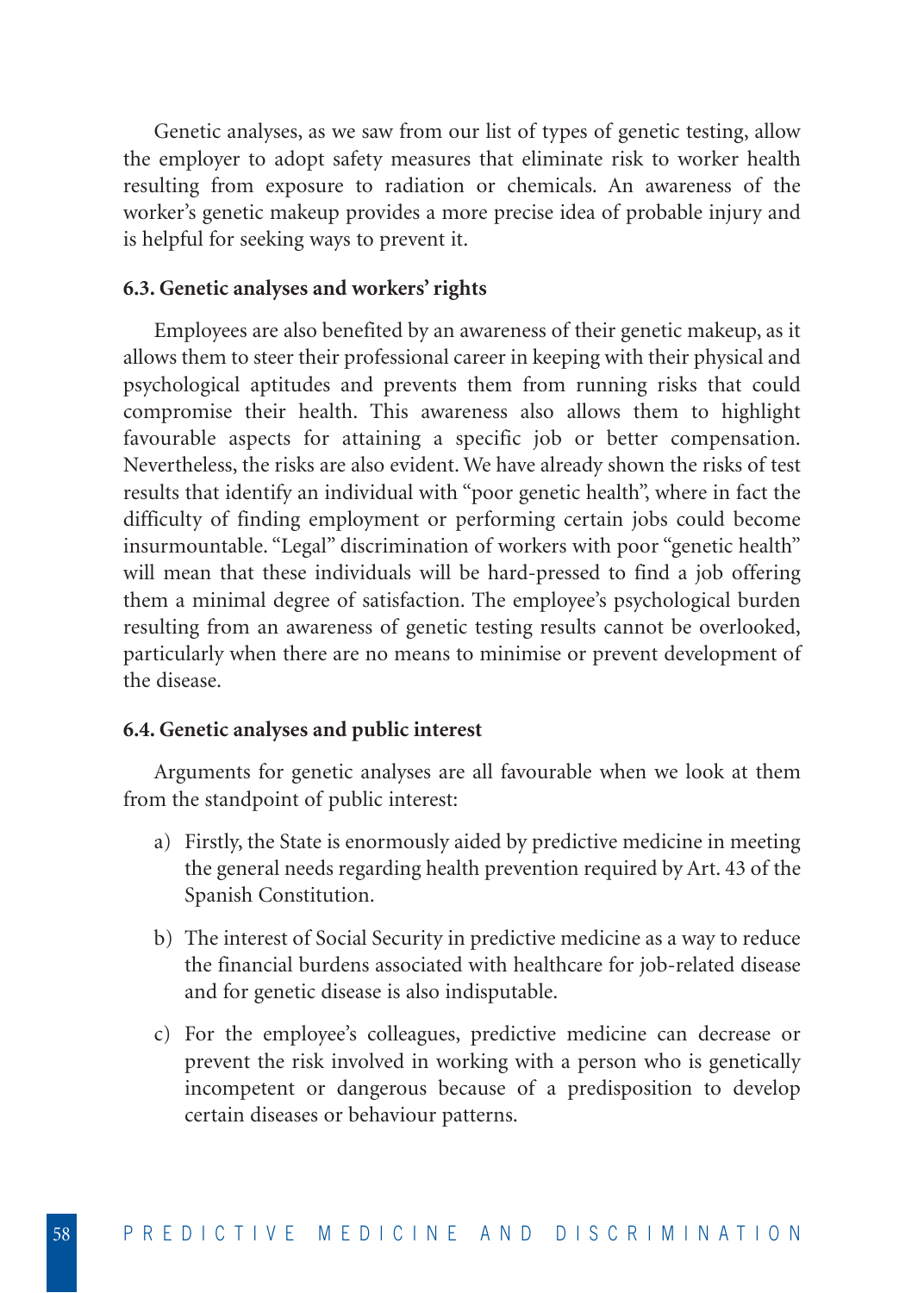- d) It is also useful for the employees' representatives, who are assigned the responsibility for "monitoring and controlling safety and hygiene conditions in the workplace".<sup>98</sup> In this case, in addition to safeguarding this collective interest, the employees' representatives must assume the responsibility for preventing the company from using genetic tests exclusively to cut costs and for preventing discrimination against the worker when the risk is not real but merely a predisposition.
- e) For the benefit of the customers, clients and users of the company or the company's products, it is extremely important to prevent individuals with certain susceptibilities from holding jobs requiring a high degree of reliability (e.g., pilots, drivers, etc.).
- f) Lastly, generalised usage of genetic analyses will evidently benefit researchers and society in general, by allowing them to use the results obtained from this research.

# **Conclusion**

Several conclusions can be drawn, although some are merely provisional. The provisional nature of the conclusions is inevitable, since it is generally agreed that our knowledge of genetics in medicine is only at an early stage. This situation will change as scientific knowledge advances. Thus, we must first make a distinction between the problems resulting from a lack of knowledge and the problems which will not be solved with scientific advances but will worsen unless control measures are introduced (and I feel my opinion is not overly pessimistic).

Regardless of whether we believe genetic medicine will make any qualitative (or only quantitative) differences with respect to the current situation, this is still medicine and as such, it must comply with all the legal, ethical and moral requirements currently in effect. The question rests on whether it is necessary to emphasise this protection, particularly in relation to consent and confidentiality. In my opinion, even if we accept that these differences are quantitative, they are so great that they prompt the need to improve and adapt current systems protecting an individual's autonomy and privacy in relation to predictive medicine.

<sup>98</sup> Art. 64.9. b) of the Workers' Statute and Art. 34.2. of the Occupational Risk Prevention Act.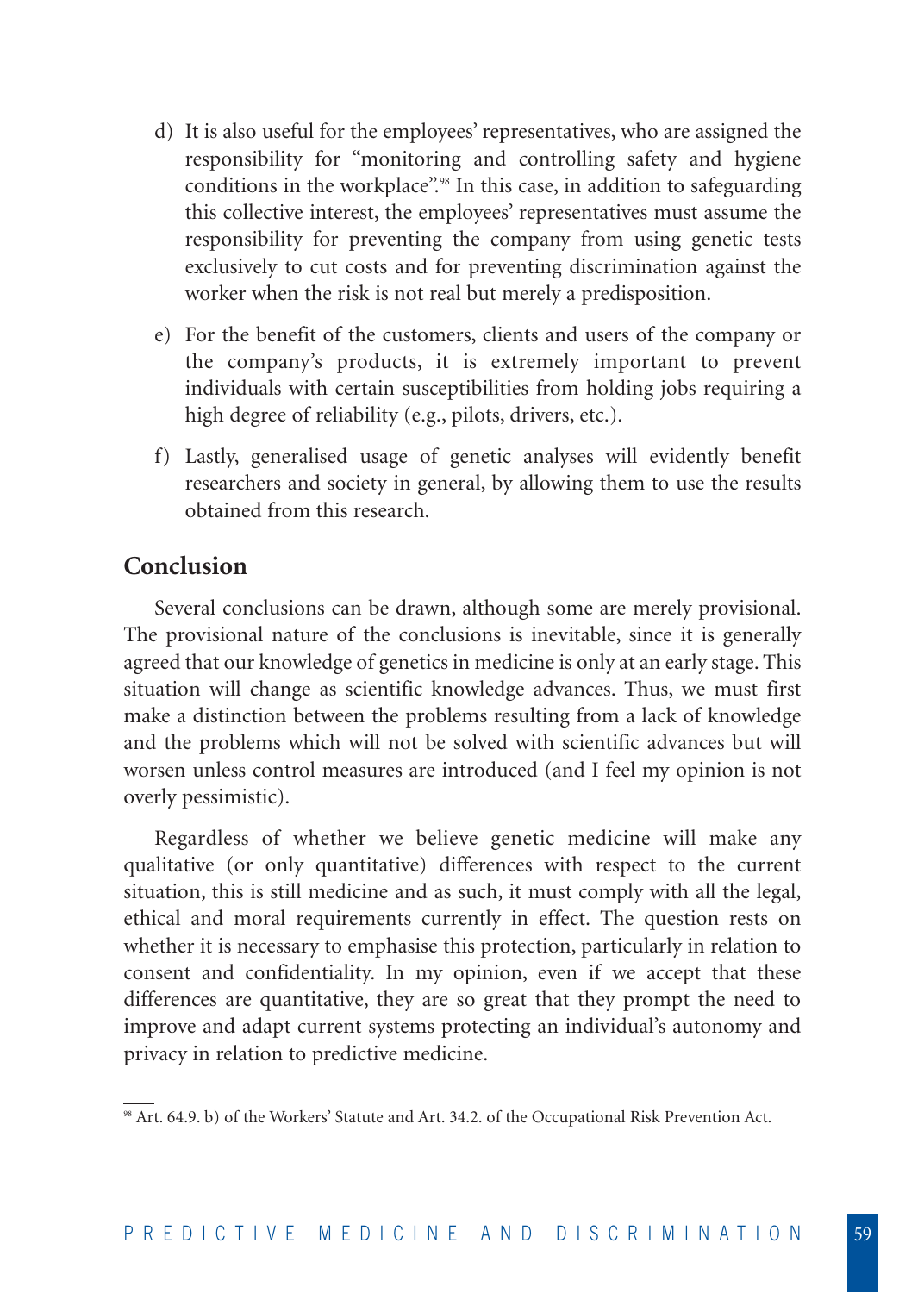Predictive medicine also raises new issues related to collective interests that often run counter to individual interests. The nature of predictive medicine (where research requires data on large population sets to further knowledge) has led to the idea that some personal data is of collective interest, a fact that contravenes our understanding of personal data as pertaining solely to the individual. Similar conflict arises between the interests of the law in creating genetic data banks and the rights of a criminal to social reintegration and human dignity.

Moreover, there is a utilitarian perspective that places collective and individual economic criteria in opposing positions. For the economy of the State or public bodies (social security and national healthcare programmes) or semi-public institutions (insurers, banks, etc.), there are almost exclusively benefits, whereas for the private economy, particularly that of genetically unhealthy individuals, it may be extremely harmful.

Based on the current state of predictive medicine, I feel that a guiding criterion for authorising certain analyses (along with the criteria of essential nature, confidentiality and functionality that must be present at all times) is the reliability of the results and particularly the existence of treatment when the results are positive. Any test that simply reveals a person's susceptibility to a disease but leaves significant doubt about the probability of developing the disease and about the measures that must be taken to decrease or eliminate this risk, should be used only with comprehensive informed consent.

The problems that can be aggravated by advances in predictive medicine are discrimination and inequality. Discrimination may involve personal, social, occupational or financial aspects, or all of them at once on many occasions. Inequality can lead to insurmountable increases in current gaps between the various social levels in developed countries and particularly between these countries and those in the third world. As a result, these aspects must be taken into consideration when controlling or limiting the use not only of genetic analyses (which particularly affect discrimination) but also gene therapies, which can determine insurmountable inequalities between genetically healthy and genetically weak individuals.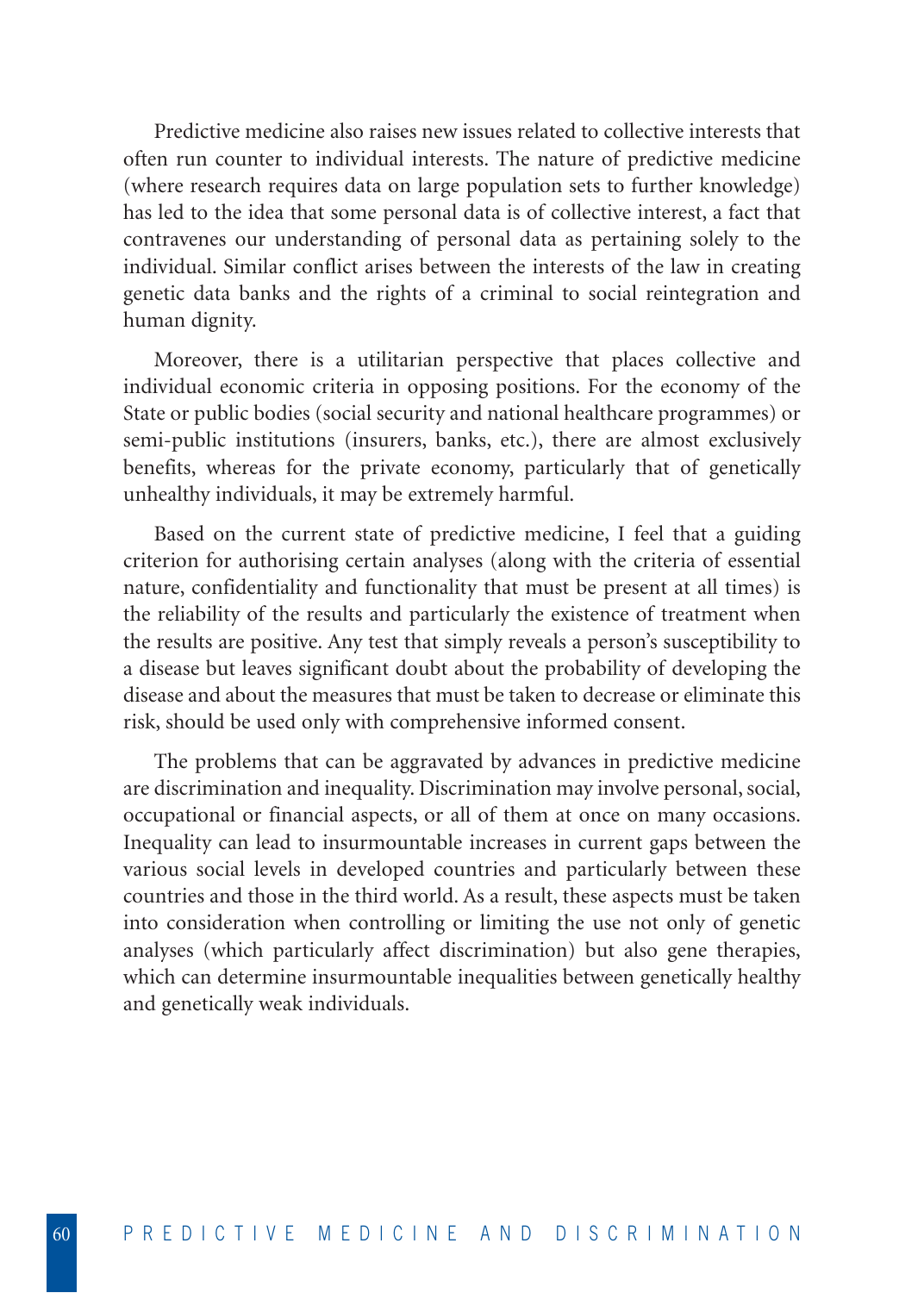# **CONTRIBUTIONS TO THE DEBATE**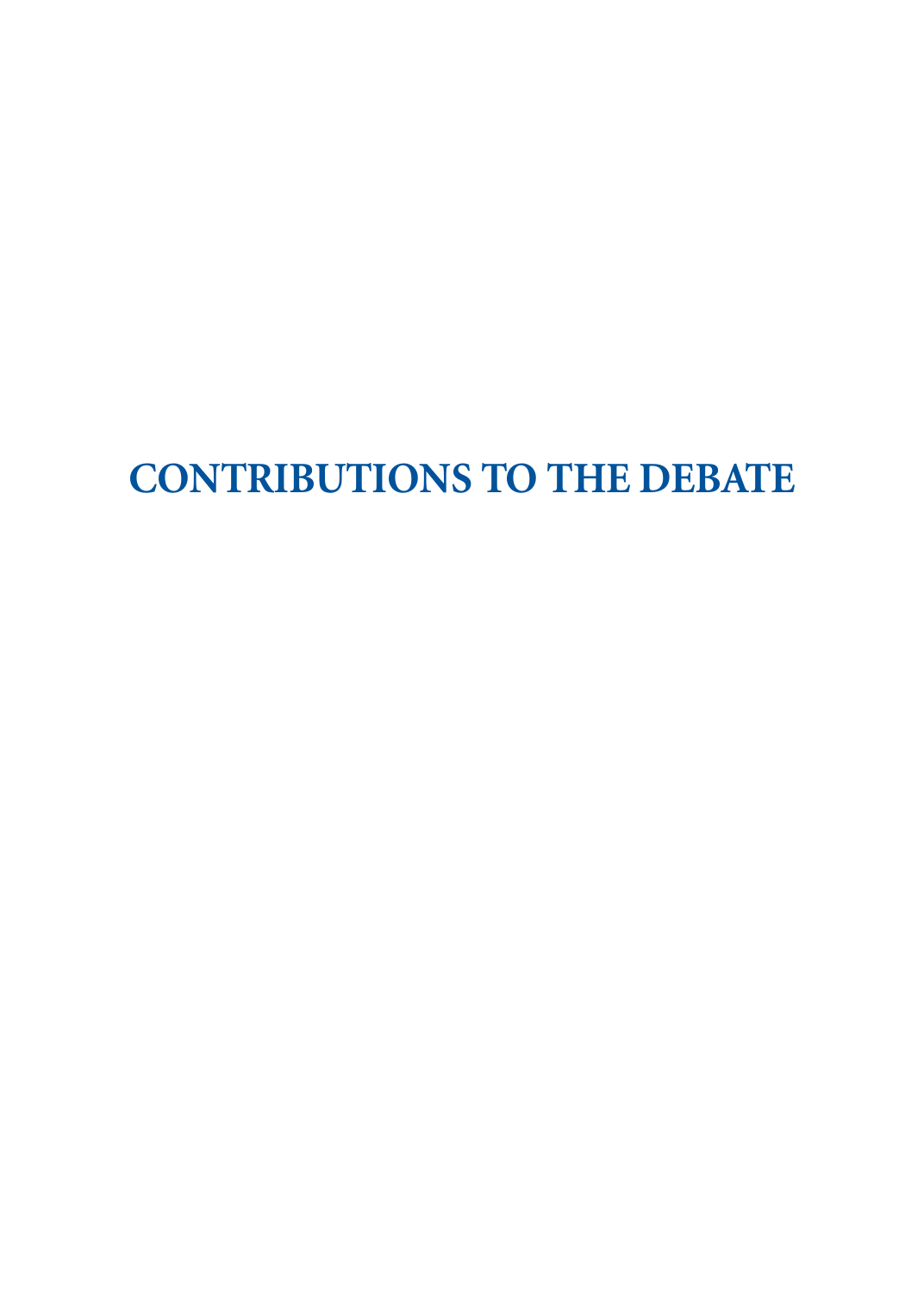### **Josep Egozcue**

*Professor of Cellular Biology, Universitat Autònoma de Barcelona.*

I would now like to give the floor to the experts participating in this debate. The participants will make their contributions in groups, according to their area of expertise. However, I would first like to comment briefly on the excessive use that is made of the term "eugenics".

According to Galton (1983), eugenics is social intervention in the inherited characteristics of the population. First of all, eugenics is obviously impossible because the elimination of affected individuals does not decrease the frequency of the gene in the population. Moreover, forced in-breeding would be necessary to increase the frequency of genes considered to be "favourable", a tactic that would foster the appearance of undesirable recessive genes and is unacceptable in a democratic state. Secondly, because genetics always tends toward the mean, the genotypes considered to "best" at any specific time cannot be permanently established in organisms that reproduce sexually.

The selection of healthy embryos or the detection of foetuses affected by a pathology in order to prevent the birth of diseased children is not eugenics, since it is performed at an individual level. In any case, it could be described as fostering health.

Moreover, the barbaric practices of sterilising physically or mentally handicapped persons frequently performed in the early 20th century, or the criminal policies of eliminating ethnic groups (Jews, gypsies) or those with certain sexual orientations (homosexuals) practised by some political regimes should in no case be considered eugenic practices.

Galton, F. (1883). *Inquiries into Human Faculty and its Development.* McMillan, London.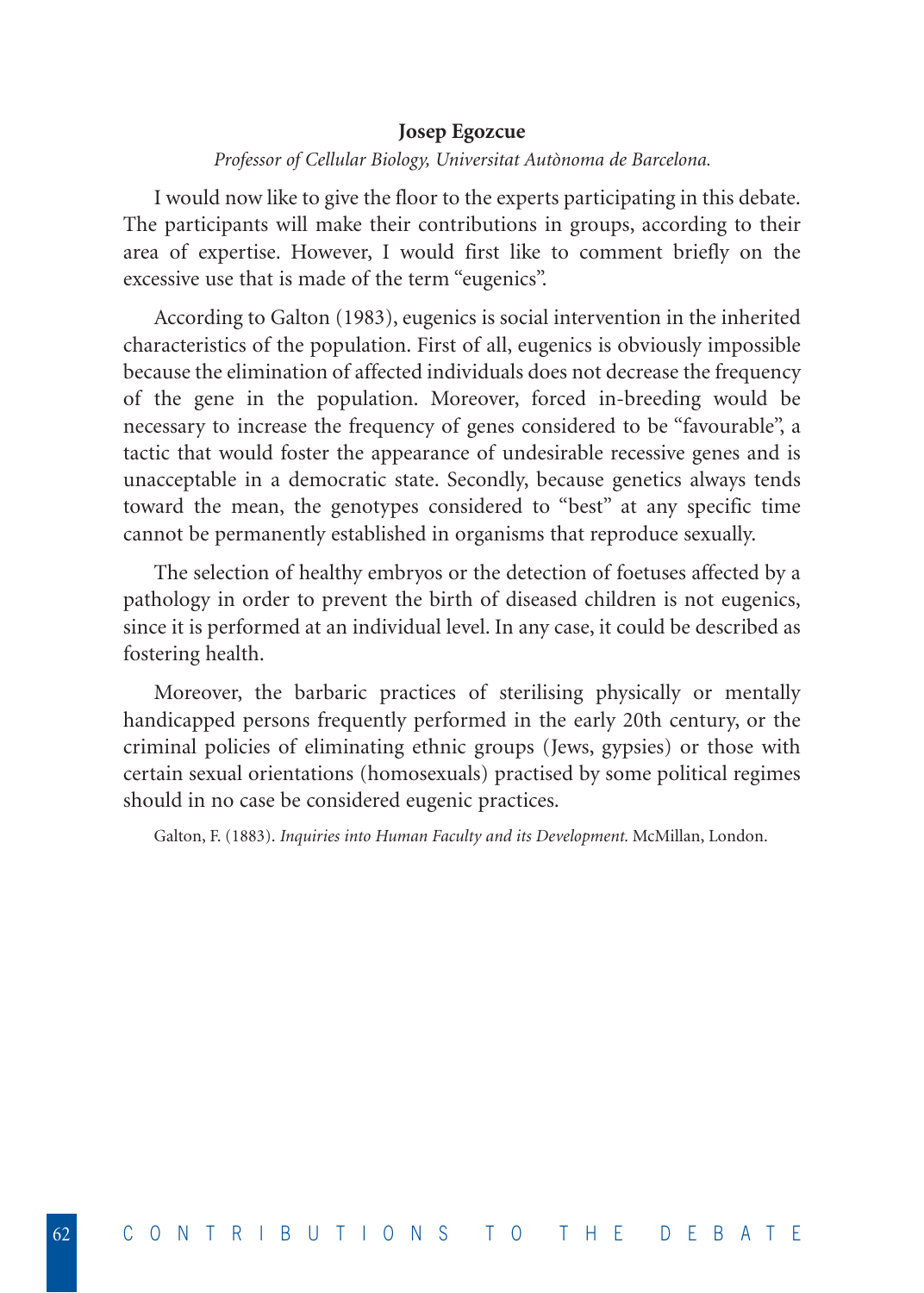# **Opinion of the Scientists**

#### **Ángel Carracedo**

*Professor of Legal Medicine, Universidad de Santiago de Compostela.*

I would first like to express my appreciation to the Foundation for organising this seminar and for inviting me, as well as to the speakers for the excellent work they have done.

As to Xavier Estivill's talk, I agree with each and every point he made. I would simply like to highlight the problem posed by the fact that medical genetics does not exist as a speciality and that there is a lack of specific courses on medical genetics in many medical schools within Spain. In a field such as medicine which experiences enormous changes on an ongoing basis, this situation is causing a handicap that must be dealt with urgently. The genetic information being generated will lead to a number of practical problems that will require adequate answers from both the medical and healthcare standpoint, as well as the educational and social point of view.

Another problem is the need to organise genomic medicine and to implement quality assurance systems in the laboratories. In view of the predictive component of this new medicine and its importance, the patient must have the right to know that the laboratory offers full quality assurance for genetic analysis. This right is not yet guaranteed, however. Nevertheless, the first step consists in solving the issue of creating a medical speciality and proper training in this field.

As to Mirentxu Corcoy's talk, I concur with most of her opinions, although at times the legal and genetic language do not coincide completely. In this regard, I would like to clarify that the DNA analysis used for forensic studies does not provide any information that is useful for predictive medicine and cannot be utilised to deduce any characteristic of a person except his or her identity. Nevertheless, the information is not completely neutral since details regarding family relationship can be deduced in some cases, thereby affecting privacy.

One of the main problems is the genetic files created for individuals by means of DNA polymorphism analysis. Although these files can be positive in terms of more efficient pursuit in crimes, particularly sexual and repeated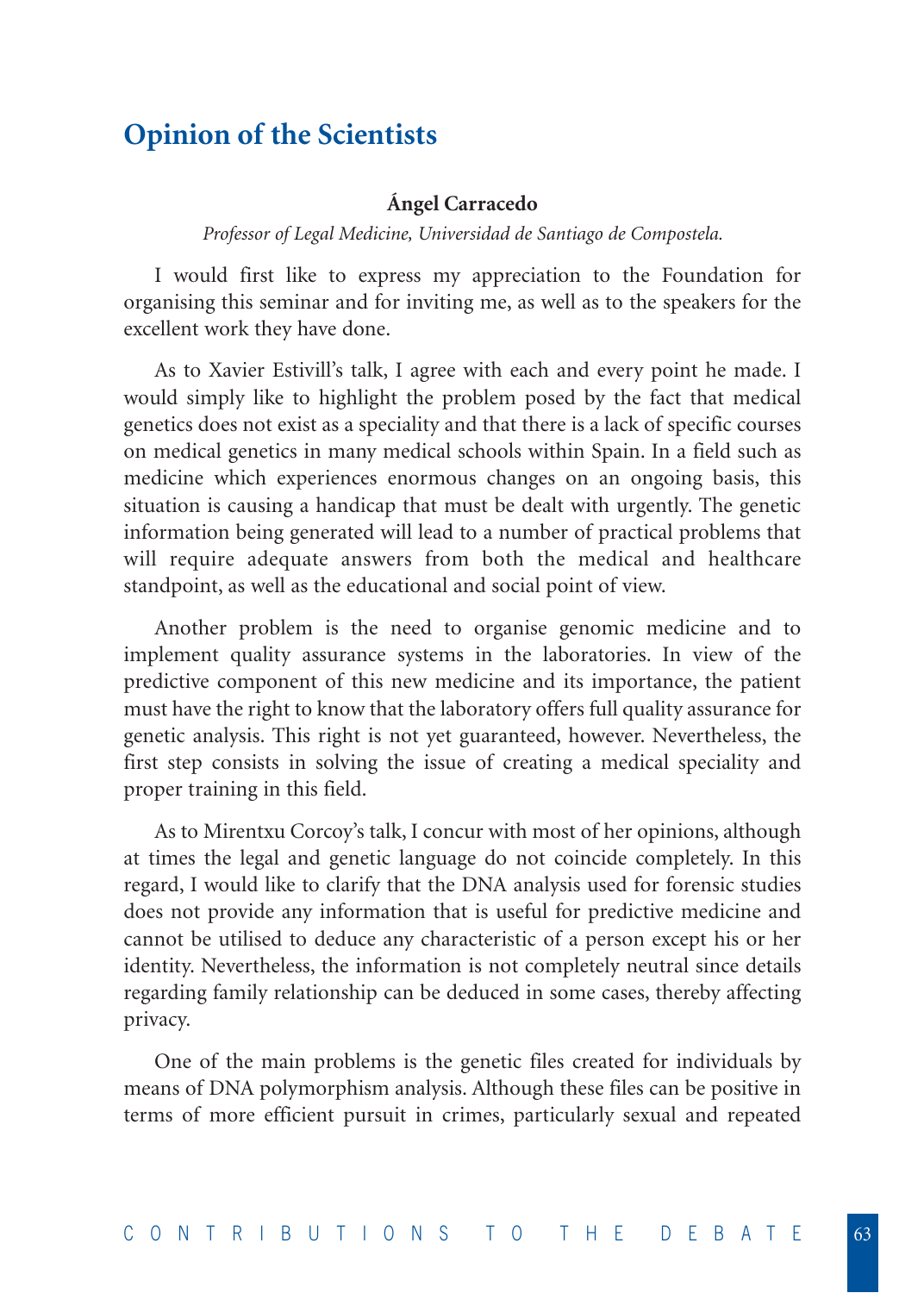crimes, at the very least they affect fundamental individual rights, such as the right to privacy (in the meaning used earlier) and freedom. For this reason, the issue must be addressed urgently by legislation with an Organic Law. Spain is one of the few countries in Europe (along with Portugal and Greece) where there is no specific legislation on the subject, a fact that contrasts with the excellent quality of the forensic genetics laboratories.

I would also like to clarify that, as was stated in the speech, probability is not synonymous with uncertainty, and this causes considerable confusion in the thought on this matter. Probability is merely a measure of the uncertainty of an event (or an analysis, for example), and the safest estimates in existence are the ones governed by probability, in which uncertainty can be estimated accurately and is very low or practically null.

# **Miguel Ángel Peinado**

*Researcher at the Molecular Oncology Centre of the Oncological Research Institute in Hospitalet (Barcelona).*

New knowledge on the molecular basis of a disease and the availability of methodologies capable of decoding the genome are bringing encouraging expectations for improvement in quality of life and health. Nevertheless these advances are not always accompanied by the possibility of implementing them on behalf of patients and therefore, they present ethical problems. It appears to be absolutely clear that the use of genetic information must be restricted only to cases in which there is an obvious benefit for the persons affected or for possible carriers. In other words, in diseases where the genetic diagnosis will not affect treatment strategies or survival rates, the technique should be limited to well-circumscribed research lines under the strict supervision of specialists.

In any case, the results of genetic studies should always be reported by professionals specialising in genetic counselling, who can discuss the implications and restrictions of these studies with the individuals involved. This information must be provided before the analyses are performed. Another important issue is personalised psychological counselling, which should be provided before and after genetic analysis by psychologists with an understanding of genetics.

Therefore, the public health system must utilise the benefits provided by the advances in genetics, but must also offer the structures needed for this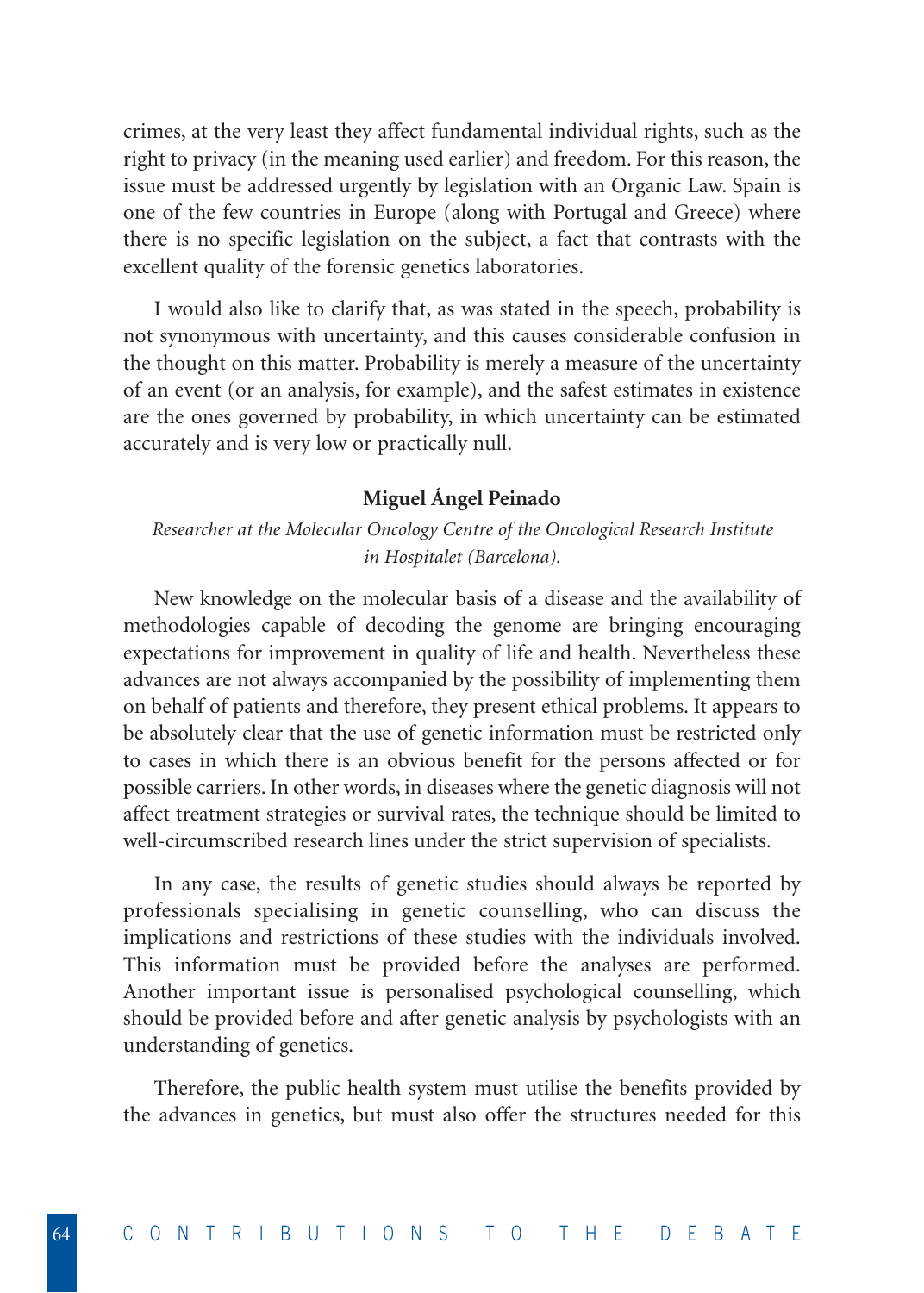information to be used in a framework aimed at improving life expectancy and quality of life. The access to genetic information must be avoided if it is not approved by a team of professionals that offer individuals not only quality information but also medical and psychological support.

#### **Luis A. Pérez Jurado**

*Genetics Unit, Experimental and Health Sciences Dept., Faculty of Sciences, Universitat Pompeu Fabra, Barcelona.*

Genetic testing allows the study of an individual's genotypical characteristics, which can be valuable for predicting and diagnosing disease. Hence, genetic analyses have unquestionable clinical value and allow precise advice to given on the health aspects of those individuals in whom they are applied. Ethical dilemmas are raised by the potential use of such information by third parties (employers and insurance companies, other political or military institutions) for purposes that are not directly related to these ends.

It is not simple to establish the difference between a genetic disease and other types of disease. Genes are the determining factors for some pathologies. In many others, there is an interaction between genetic predisposition and environmental factors. Likewise some tests are clearly considered genetic (e.g., mutation or chromosome studies) whereas many other analyses used for the diagnosis of genetic diseases are useful for other purposes. These include the identification of biochemical or hormonal alterations (e.g., phenylalanine or TSH determinations from filter paper). This demonstrates that there is no clearly defined boundary between genetic diseases and other types of diseases, nor between genetic testing and non-genetic testing.

In principle, genetic testing should be considered in the same way as any other diagnostic medical test with or without additional prognostic value. The ethics governing indication or contraindication must be similar to those established in medical practice and should be based on the principle that they will be performed with regard to benefits and autonomy and without malice. In addition, they must be subject to the same confidentiality criteria required of the physician-patient relationship. It is true that there is general tacit agreement that genetic testing is looked at with special care because of the social fear concerning potential improper usage. Nevertheless, within a few years genetic testing will probably be regarded in exactly the same way as other medical tests, making these special considerations only provisional.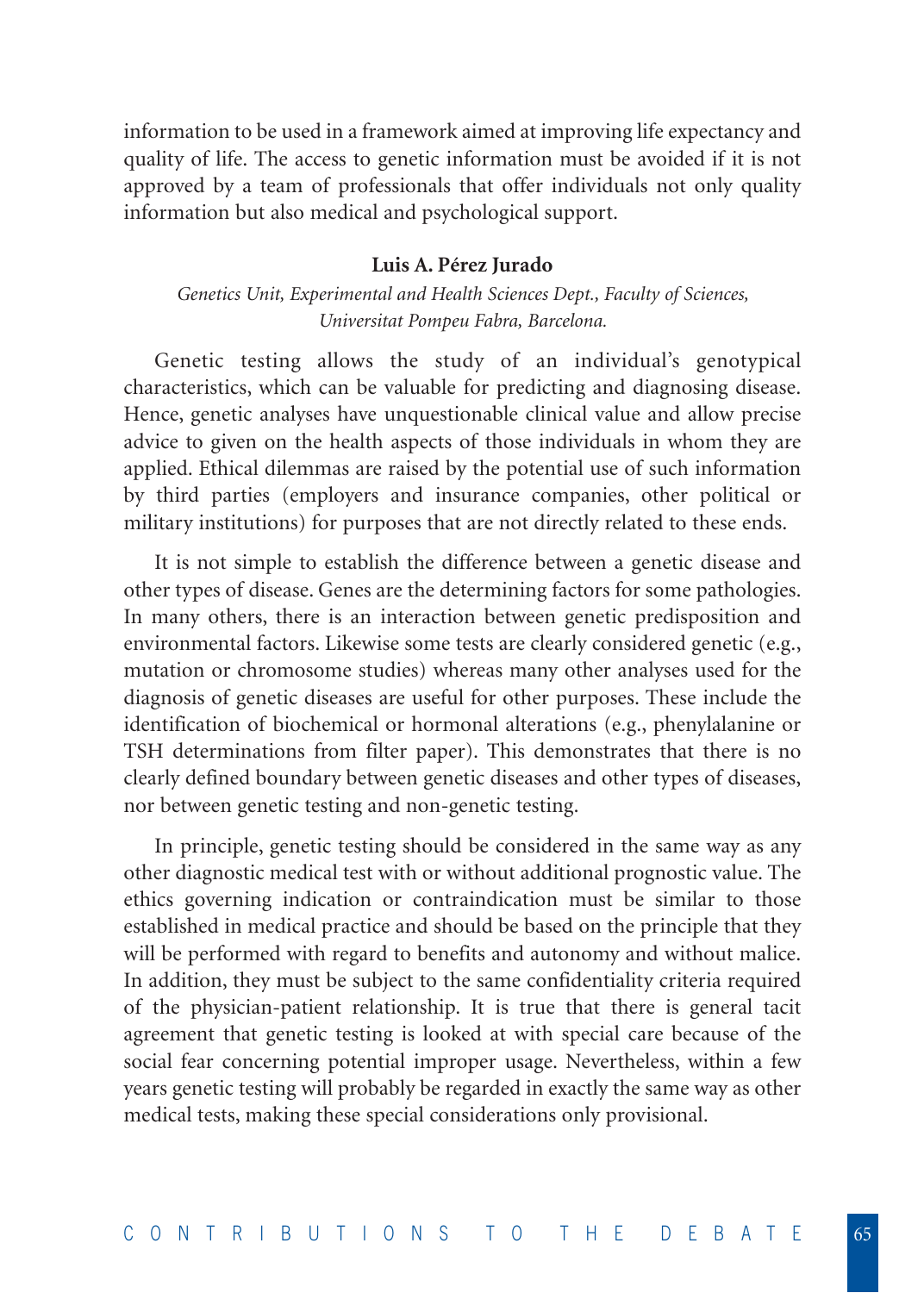These principles of benefits, absence of malice, autonomy and confidentiality are applicable to all tests (genetic and non-genetic) that are used in population studies and social activities such as occupational health and insurance contracts. In keeping with these principles, it may be not much different to indicate the use of a microchip to analyse DNA for determining an individual's risk of developing cardiovascular disease instead of or along with taking their blood pressure or analysing serum levels of lipids. Ethical considerations must be evaluated on an individual basis for each type of study to determine if they are adequate.

The most important consideration to be addressed is that in most cases genetic tests should be prescribed, performed and validated by specialists trained in medical genetics because of their complexity. Adequate information must be provided before the analysis is indicated, informed consent must be obtained from the individual being tested and a system must be in place to report and act according to the results. Adequate infrastructure and qualified staff are needed to ensure that all medical procedures are performed in a rigorous and ethical manner. Unfortunately there is a serious problem in our setting posed by the lack of formal specialised training programmes and the lack of any recognition of the medical speciality of genetics in Spain. High priority should be assigned to solving this problem, in order to ensure that genetic testing is performed in the most suitable manner for individual healthcare, health planning, occupational health and regulation of insurance company requirements.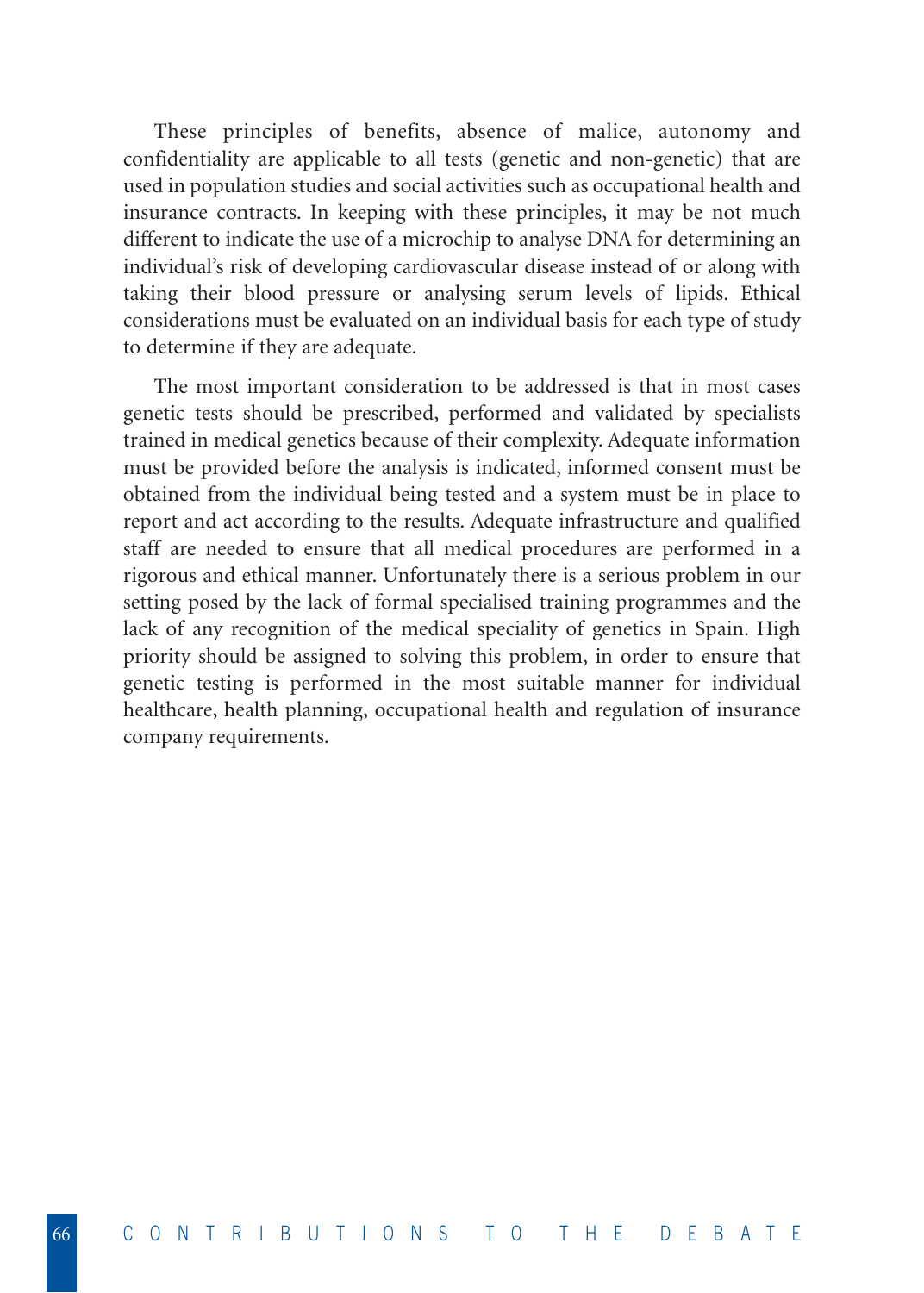# **Opinion of the Legal Experts**

#### **Agustín Jorge Barreiro**

*Professor of Criminal Law, Universidad Autónoma de Madrid.*

First of all, I would like to thank the Grífols Foundation for the invitation they extended, thereby allowing me to be here today among renowned experts to discuss the key issue of "Predictive Medicine and Discrimination". I would like to express special appreciation to Dr. Mirentxu Corcoy for her kind invitation.

1. This morning we have had the opportunity to listen to the interesting speech presented by Dr. Xavier Estivill "On the road toward predictive medicine?". The thoughts of a physician and geneticist have been extremely clarifying for me as a legal expert.

1.1. As a layman, I would like to highlight several comments made by Dr. Estivill:

a) Research into the human genome has made it possible to identify the genes of the main hereditary diseases, and in upcoming years information may be obtained on aspects related to an individual's genetic susceptibility to develop diseases such as asthma, cancer, diabetes, hypertension, schizophrenia, etc.

b) These advances in genetics will obviously have positive aspects, as they will increase our understanding and make it possible to "diagnose, prevent, treat and even cure" disease. Nevertheless, information on the risk of developing certain diseases and knowledge of aspects related to a citizen's "character and personality" entail dangers or potential drawbacks with respect to safeguarding personal privacy. In other words, the advances resulting from human genome research will bring new expectations to humanity concerning the prevention, treatment or cure of diseases. However, they may also be a source of danger to fundamental individual rights such as those concerning freedom –right to selfdetermination (consent)– and privacy. In addition, information on the risks of developing certain diseases affects both the individuals directly involved and their family or certain groups of individuals related to that person.

As Dr. Estivill has stated, the law, or rather legislation, must lay the legal foundation needed to handle this fast-approaching scenario (less than ten years away) with the foreseeable advances in the study of the human genome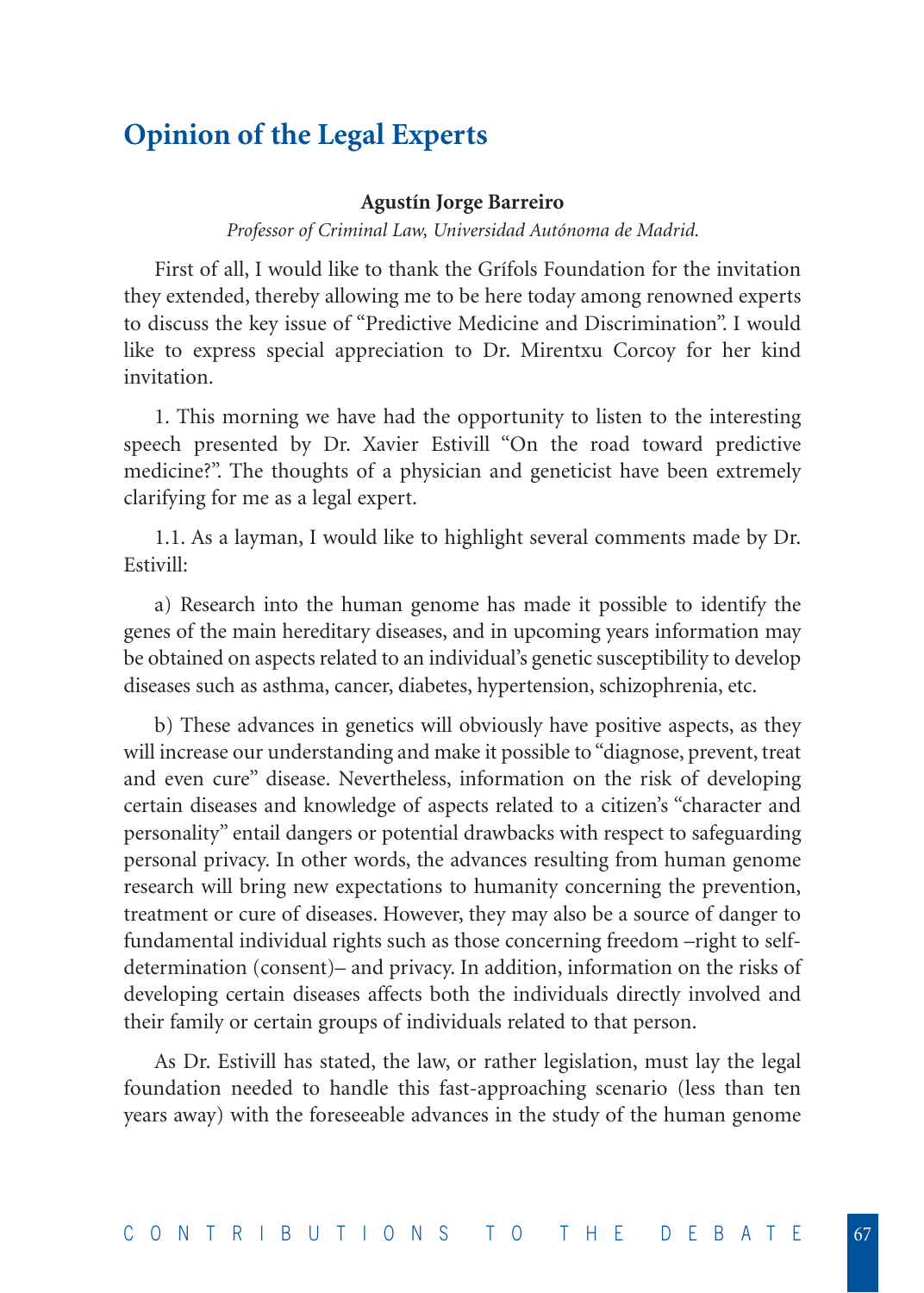and with the contributions –benefits and risks– of predictive medicine. Legislation will be needed to avoid "genetic discrimination", guarantee the "privacy" of genetic information and respect the individual's "right to selfdetermination".

c) Lastly, Dr. Estivill's points about the difficulties of establishing the reliability of the "predictive capacity" of genetic tests depending on the type of disease and genetic test, should be highlighted. The development of diseases depends not only on genetic factors, but also cultural and environmental factors. As mentioned by Dr. Estivill, we must admit that our knowledge about the "causes of disease" is still extremely limited. Valuable information on individual genetic defects can be obtained at present. However, as Prof. Jens Reich, a molecular biology expert at the Max Delbrück Centre in Berlin pointed out recently, some time must elapse before it will be possible to cure or prevent these defects and therefore, many more diagnoses will be made without any potential therapy in sight.

The progressive and impressive advance of biomedical investigation is undeniable, as evidenced by the presentation of the map of the human genome on June 26 2000, the so-called Book of Life, in which 97% of the human genome is deciphered. However, attention must be drawn to the paucity of knowledge regarding the results that may be produced from the application of data from the human genome. In any case, predictive medicine –with all its advantages and disadvantages– that allows some prediction of what diseases a person is susceptible to develop, is destined to become the medicine of the 21st century, as foreseen in 1993 by Jean Dausset, the French doctor who won the 1980 Nobel Prize in Medicine. In this new historic context, the field of law –in co-ordination with the scientific and international community– will be required to offer adequate solutions to ensure freedom in scientific research and prevent genetic information from becoming a discriminatory tool, preserving individual human dignity, privacy and the right to selfdetermination at all times.

2. As to the brilliant speech given by my colleague, Dr. Mirentxu Corcoy, I would like to underscore several issues, adding an occasional personal comment in line with the debate.

I agree with the speaker about the need to listen to the scientific community's opinion on making decisions related to this new, complex field of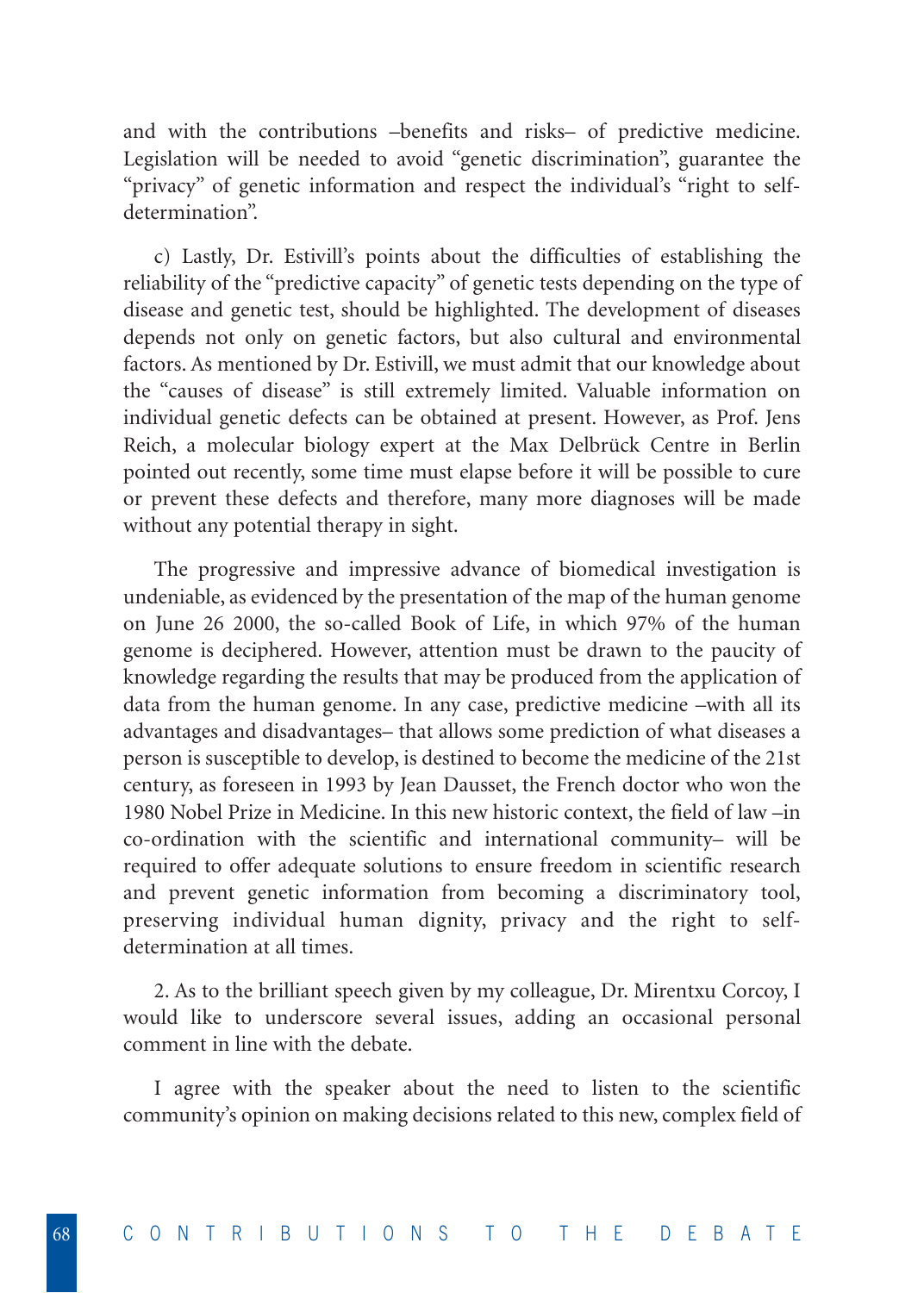predictive medicine. Nevertheless, our understanding of the adverse consequences of research in this field is still very limited. We should take a closer look at this worrisome trend of negating the adverse effects of genetic research techniques which, in any case, would be justified by the inherent value of scientific research. In this final aspect, the European Parliament's Resolution on "the mandate of the Group of Advisors from the European Commission entrusted with analysing the ethical aspects of biotechnology" of 13 June 1997 (Official Journal of the European Communities, 30 June 1997) has stated that "until now the interests of research have received much more attention than the possible consequences in society".

2.1. With regard to limitations on genetic research and the necessary original dependence of legal experts with respect to scientific advances, the first major filter consists in the basic ethical-social considerations of modern society, among them the inevitable respect for human dignity laid down in Art. 10.1 of the 1978 Spanish Constitution, and in the need for the scientific community specialising in this field to draft a "Code of Ethics" for self-monitoring of its research activities (see below European Parliament Resolution of 20 Sep 1996). I would like to draw your attention to one of the points of discussion that came up in the debate: the lack of linguistic co-ordination in the communication between physicians and legal experts. Use of a "common language" has been proposed to facilitate the communication and collaboration needed between genetics and legal scholars. In my opinion, this suggestion should be qualified and reviewed in the following terms: on the one hand, it must be remembered that scientific language has been coined by the medical and legal sciences and this most certainly means that we cannot renounce it on behalf of a "common language". And, although we accept this, we must acknowledge the need for reciprocal interchange and familiarisation of terminology between genetics and legal specialists so as to allow adequate collaboration. Moreover, this should be done without relinquishing the scientific rigor of our own language or neglecting the distinct nature of these disciplines (experimental in the case of genetics and evaluative in the case of law).

2.2. Limits must be set on biotechnology applications, but this control is only effective if there is international agreement, as Dr. Corcoy mentions. In contrast with certain positions expressed in this discussion that are contrary to international declarations of generic bans, this approach is correct in my opinion for two reasons: first, because these declarations allow us to create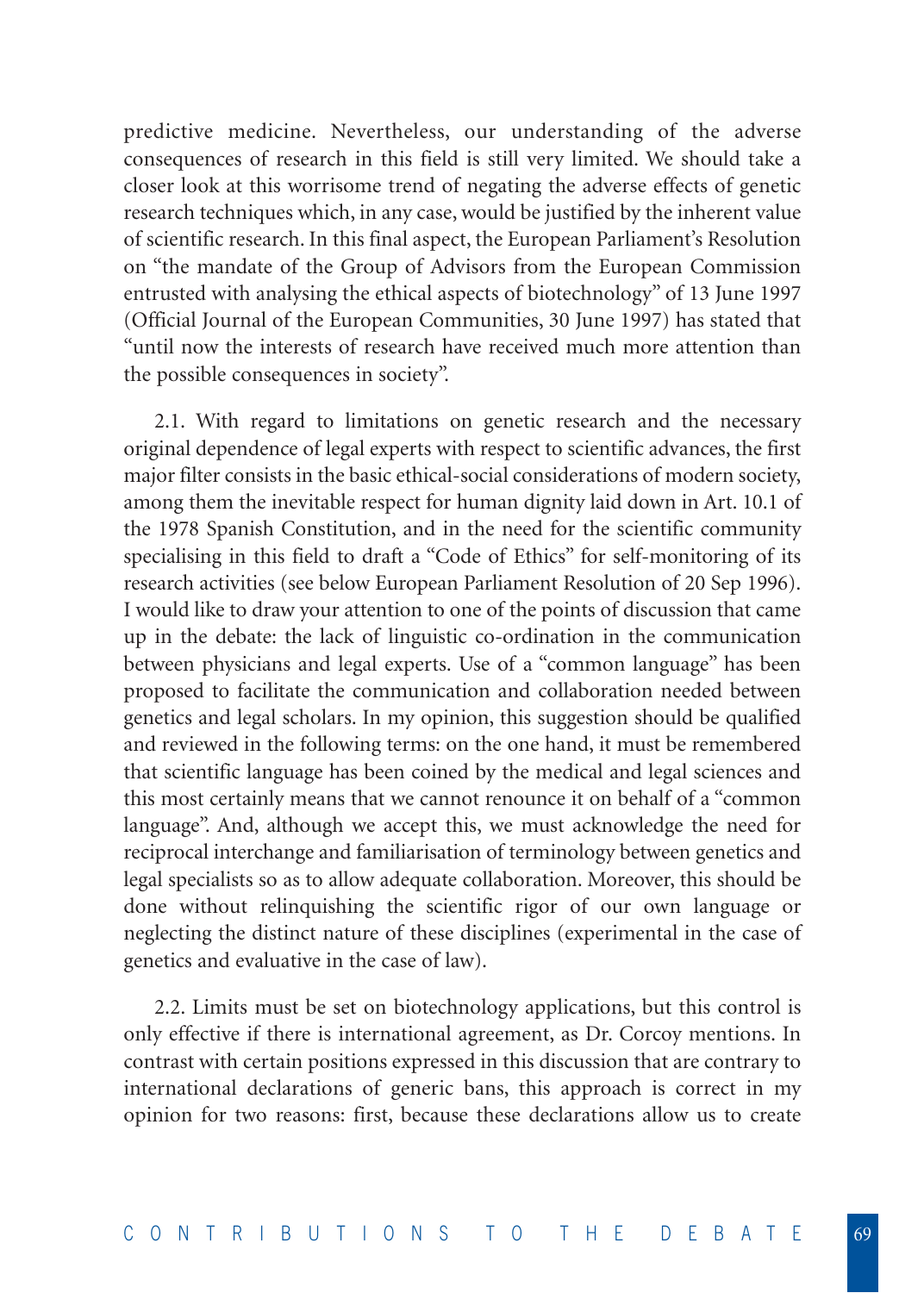international opinion and consensus on basic issues related to human beings and the future of humanity; second, because the signing, ratification and implementation of international conventions on the issue will condition the internal legislation of the countries making this type of commitment.

2.3. From a legal standpoint, the solutions provided by predictive medicine should be based on respect for the individual's fundamental rights. The perspectives of the constitutions and international law, and particularly the principle of individual autonomy or the right to self-determination, as well as the right to (genetic) privacy, must be taken into account at this point. I would simply like to underscore the most relevant aspects and add a brief point related to the issues raised by Dr. Corcoy's speech.

2.3.1. The starting point and basis for any legal assessment of human genetics must be the constitution (in our case the 1978 Spanish Constitution), as mentioned by Albin Eser (ADPCP 1985, p. 350). Art. 20.1.b of the Spanish Constitution is particularly relevant, as it acknowledges and protects "the right to scientific production and creation" as a fundamental right. The legitimacy of scientific research (including research into human genetics) has limits and cannot be allowed when it infringes other fundamental rights, such as those related to life and health –physical and moral integrity– (Art. 15 of the Spanish Constitution) and personal privacy (Art. 18 of the Spanish Constitution) (*Cf*. Art. 20.4 of the Spanish Constitution). Moreover, the supraindividual outlook of scientific research, particularly in the use of genetic techniques, also has limits in the general interest of society (Art. 44.2 of the Spanish Constitution). Lastly, within this constitutional perspective we must underscore the importance and the key role of "human dignity", which is basic to political order and social peace (Art. 10.1 of the Spanish Constitution).

2.3.2. International law includes the resolutions passed by the European Parliament as well as conventions signed and ratified by various countries.

Here we can mention certain resolutions of the European Parliament and the important 1997 Convention of Oviedo:

a) The European Parliament resolution of 16 March 1989 "on the ethical and legal problems of genetic engineering" (Official Journal of the European Communities of 17 April 1989) acknowledges the risks potentially derived from the analysis of the genome, such as using genetic testing as a tool for social control, and emphasises the relevance of "the principle of freedom of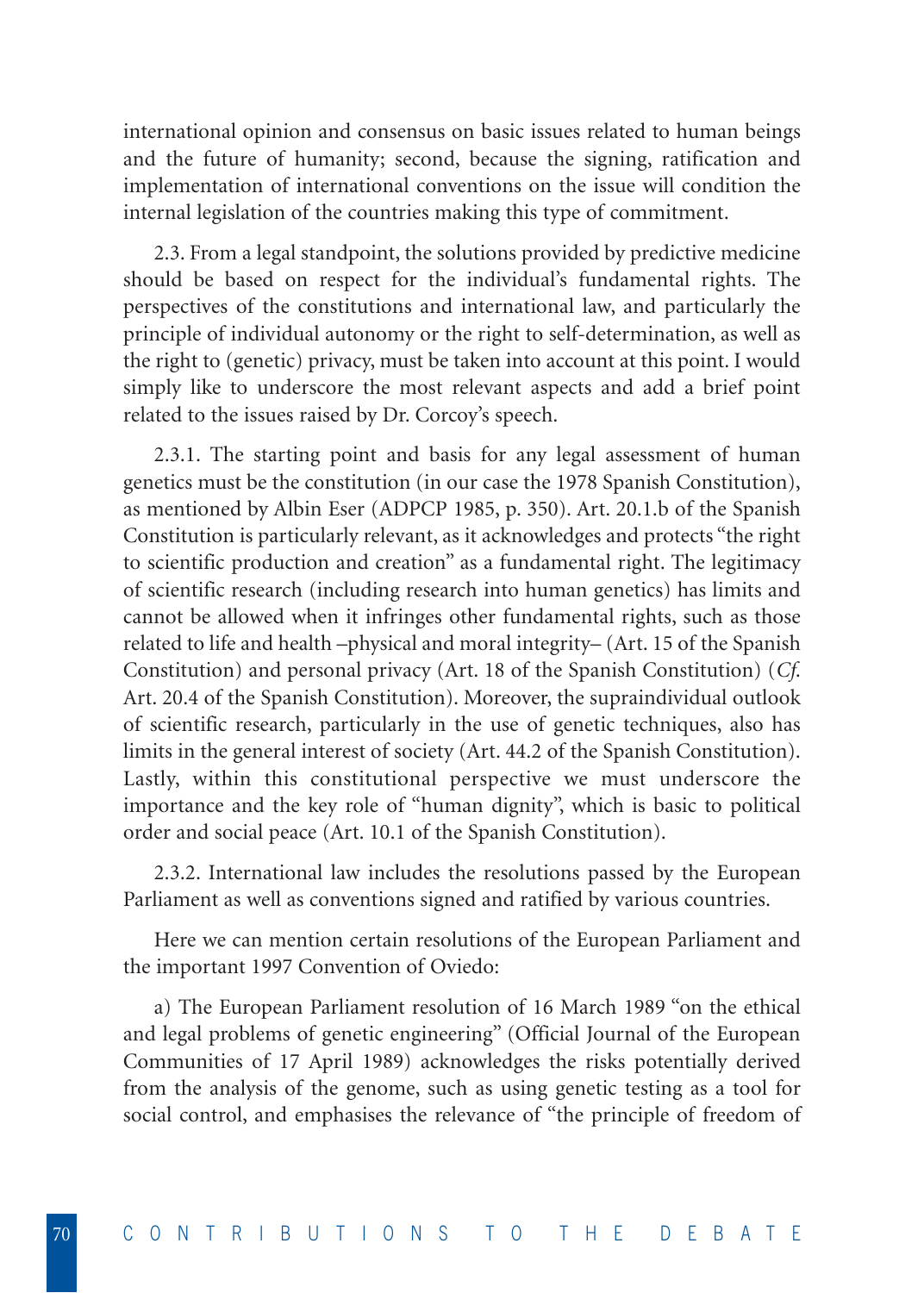science and research" and the restraints imposed by the rights of third parties and of society, without neglecting the key role of human dignity. The analysis of the human genome must be exclusively for the well-being of the person concerned and be based on his or her voluntary agreement, with the priority being the principle of self-determination. The possibility of weeding out employees according to genetic criteria is rejected and, in an attempt to prevent discrimination, insurance companies are denied the right to require genetic analyses when providing insurance contracts."

b) The European Parliament's resolution of 20 September 1996 on "the protection of human rights and dignity of the human being with regard to the application of biology and medicine" (Official Journal of the European Communities of 28 October 1996) considers it essential to establish ethical standards for biology, biotechnology and medicine based on respect for human dignity. The ban on "any transmission of the results of genetic testing to other individuals or institutions –such as insurance companies or firms– except in the event of legal requirement" is described as fundamental. In addition, it states that "the performance of tests aimed at predicting the appearance of genetic diseases or that indicate a predisposition to a certain disease or a disability may only be authorised in severe cases when an effective treatment can be taken...".

c) The Convention on "the rights of humans and of biomedicine" (Oviedo, 4 Apr 1997, ratified by Spain on 1 Sep 1997 and effective 1 Jan 2000) includes several significant general and specific points about the topic we are discussing.

On the one hand, it states generally that the "interests and welfare of the human being shall prevail over the sole interest of society or science" (Art. 2); "intervention in the health field may only be carried out after the person concerned has given free and informed consent to it" (Art. 5.1); and that "everyone has the right to respect for private life in relation to information about his or her health" (Art. 10.1).

In addition, Art. 12 refers expressly to "tests which are predictive of genetic diseases" and states that "tests which are predictive of genetic diseases or which serve either to identify the subject as a carrier of a gene responsible for a disease or to detect a genetic predisposition or susceptibility to a disease may be performed only for health purposes or for scientific research linked to health purposes, and are subject to appropriate genetic counselling".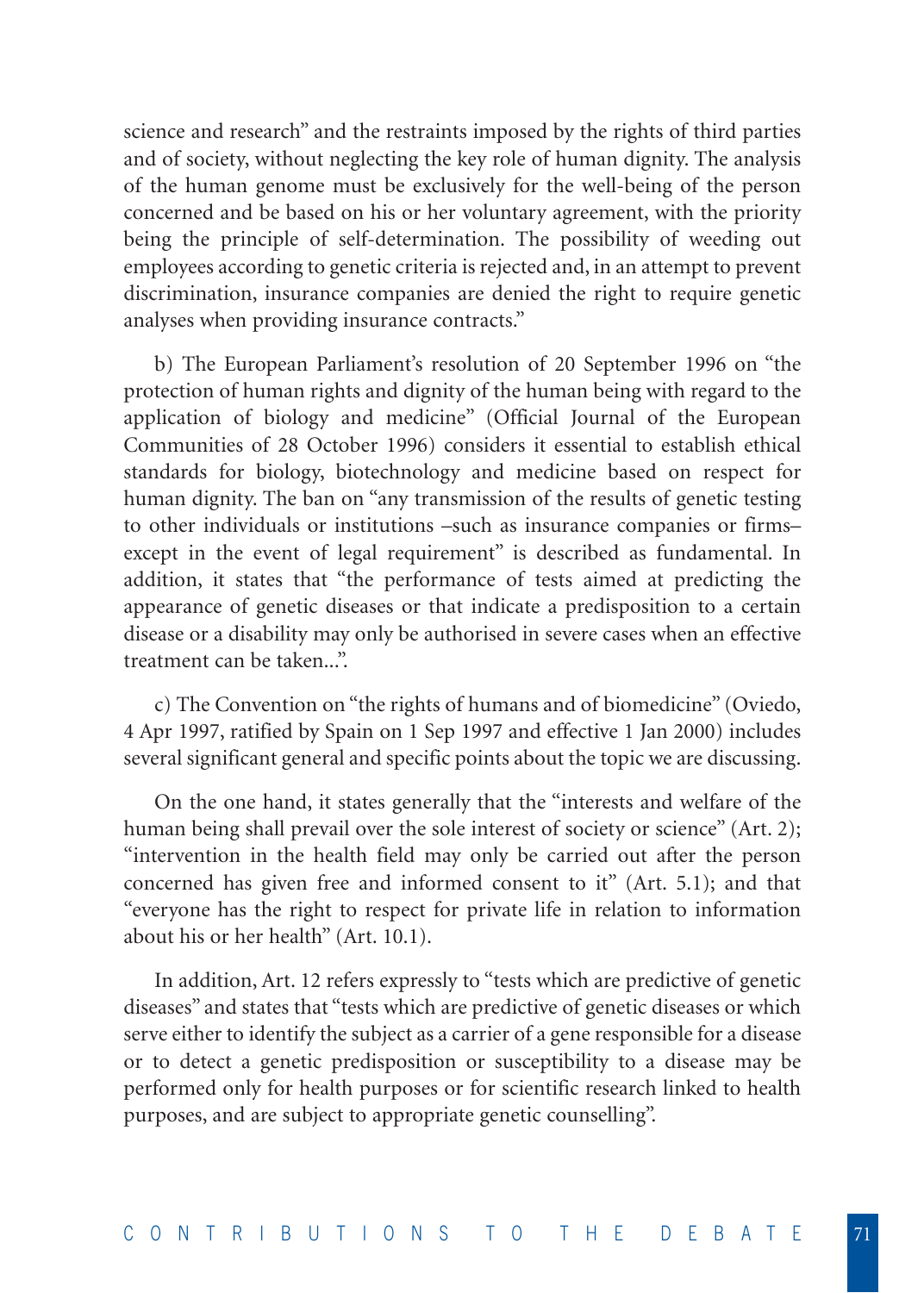2.3.3. As part of the fundamental legal problems that may arise from the performance of predictive tests –apart from those already mentioned in reference to discrimination in the labour world and in obtaining insurance– I would like to comment on certain aspects related to the basic issues of the right to freedom of self-determination (principle of autonomy) and the right to personal privacy, which could be directly and seriously affected by the practice of predictive genetic testing.

2.3.3.1 Any medical intervention in the context of health, and any intervention related with predictive tests, must have the approval or consent of the person concerned, when he or she is competent. This means that a preliminary, essential requirement for performing predictive tests is the freely expressed, informed consent of the individual concerned, provided he or she is capable of giving it. In the event that the individual concerned is a minor or is incompetent, and does not have sufficient capacity to understand and natural discernment to decide on the medical intervention to be performed, his or her legal representative(s) or close family members must give their consent, acting in the benefit or interest of the person they represent. The consent may be revoked freely at any time prior to the performance of the medical procedure.

Art. 10.5 of Spain's General Healthcare Act 14/1986 (LGS) of 25 April requires "prior written consent by the user for the performance of any surgery, except in the following cases: a) when failure to operate represents a public health risk; b) when the patient is incapable of making decisions, in which case the right pertains to the patient's relatives or close family members; and c) when the urgency of the condition does not allow delay because of the possibility of irreversible lesions or a life-threatening situation."

The doctrine has pointed out the shortcomings of this provision of the LGS. On the one hand, it underscores the disadvantages of requiring prior written consent for any intervention, as strict compliance with this requirement (with all the consequences thereof) would make it a mere bureaucratic formality, as if the idea were to mechanically complete a form (see in this regard, Cobreros Mendazona). The most recent health regulations state with a more effective line that "consent must be given in writing in the cases of surgeries, invasive diagnostic procedures and, in general, when procedures are performed involving obvious, predictable risks and disadvantages that could have repercussions on the patient's health (Art. 6.2 of Law 21/2000, of 29 December, of the Catalan Parliament relating to "the rights to information concerning the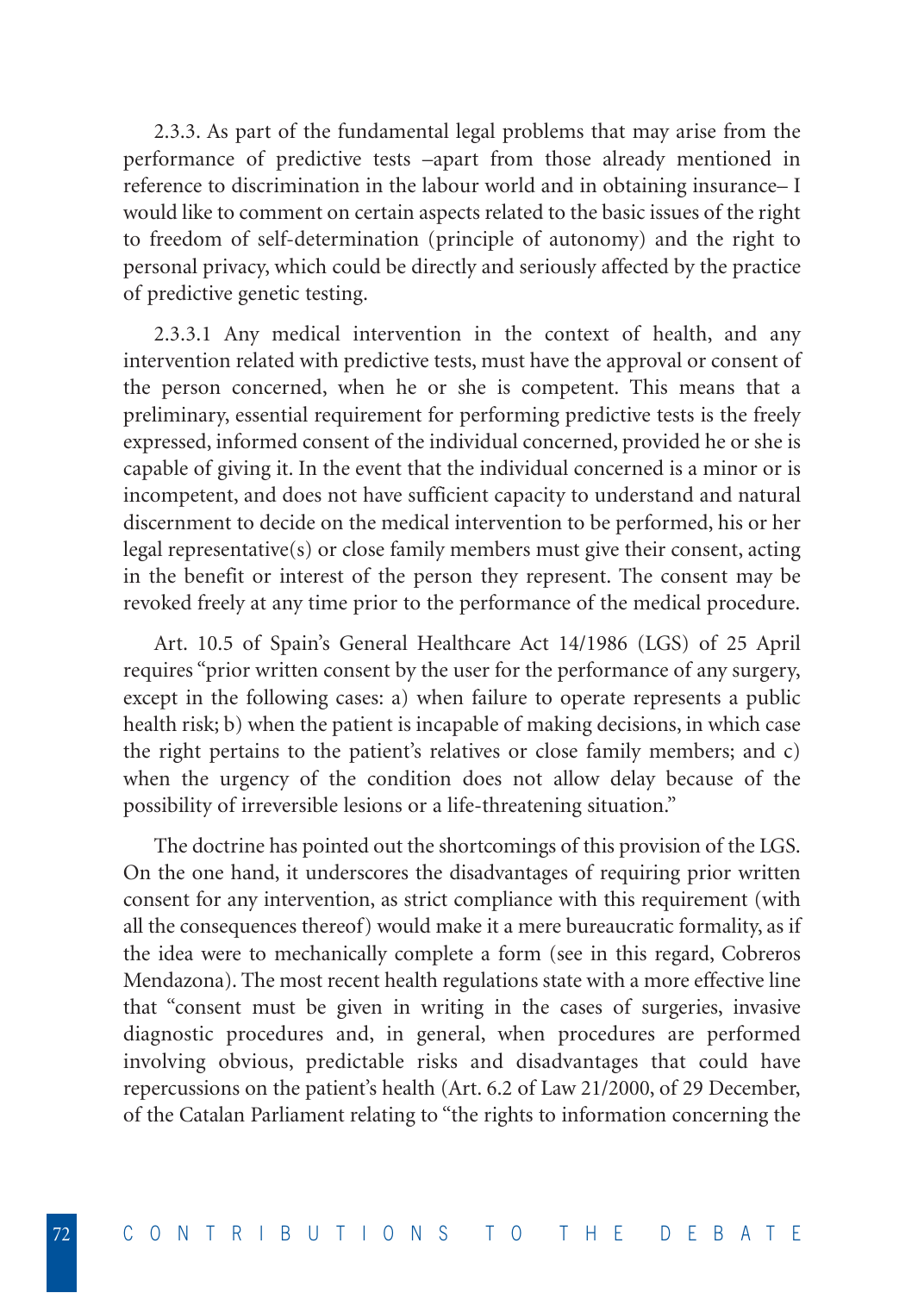patient's health and autonomy, and the clinical documentation" (Official Spanish Gazette of 2 Feb 2001). The performance of predictive tests involving a diagnosis shall require prior consent of the individual concerned in writing. Nevertheless, there has been criticism (by Bajo Fernández and Díez Ripollés, among others) that the General Healthcare Act does not discuss "the right to oppose medical treatment" with enough clarity (*cf.* Arts. 10.9 and 11.4 of the General Healthcare Act), nor is there any reference to the conditions needed for the consent to be valid, such as a lack of malice, deceit, error and coercion on the part of the patient, or to the conditions under which the legal representatives or close family members may give consent.

The validity of the consent of the person subject to any intervention in the context of healthcare requires that the person concerned be previously informed (expressly required by Art. 6.1 of Catalan Law 21/2000, of 29 December), i.e., informed consent is required. This refers to the patient's right to be aware of the medical treatment to which he or she consents, hence the physician's duty to provide the information. Informed consent is required to perform predictive tests and it is to be granted by the person concerned, or his or her legal representatives or close family in the case of minors or incompetent individuals.

In terms of the conditions involved in obtaining informed consent, the following must be considered:

1) In principle, the physician responsible for the patient must ensure the patient's right to receive information (see Art. 10.7 of the General Healthcare Act; this gives the physician assigned to the user the role of "liaison" with the healthcare team. However, the healthcare professionals attending the patient or applying a specific technique or procedure must also assume the responsibility for providing information (see also, Art. 2.3 of Catalan Law 21/2000, of 29 December).

2) As to the form of informed consent, Art. 10.5 of the LGS requires that the information be provided "in understandable language, that is complete and continuous, verbal and written" (*cf.* Art. 2.2 of Catalan Law 21/2000, of 29 December). Basic formal informed consent is preferably verbal. Only in certain cases of risk pertinent to the patient's life or health –surgeries such as a coronary bypass or examinations such as catheterisation involving some risk– is written consent considered essential (see Art. 6.2 of Catalan Law 21/2000, of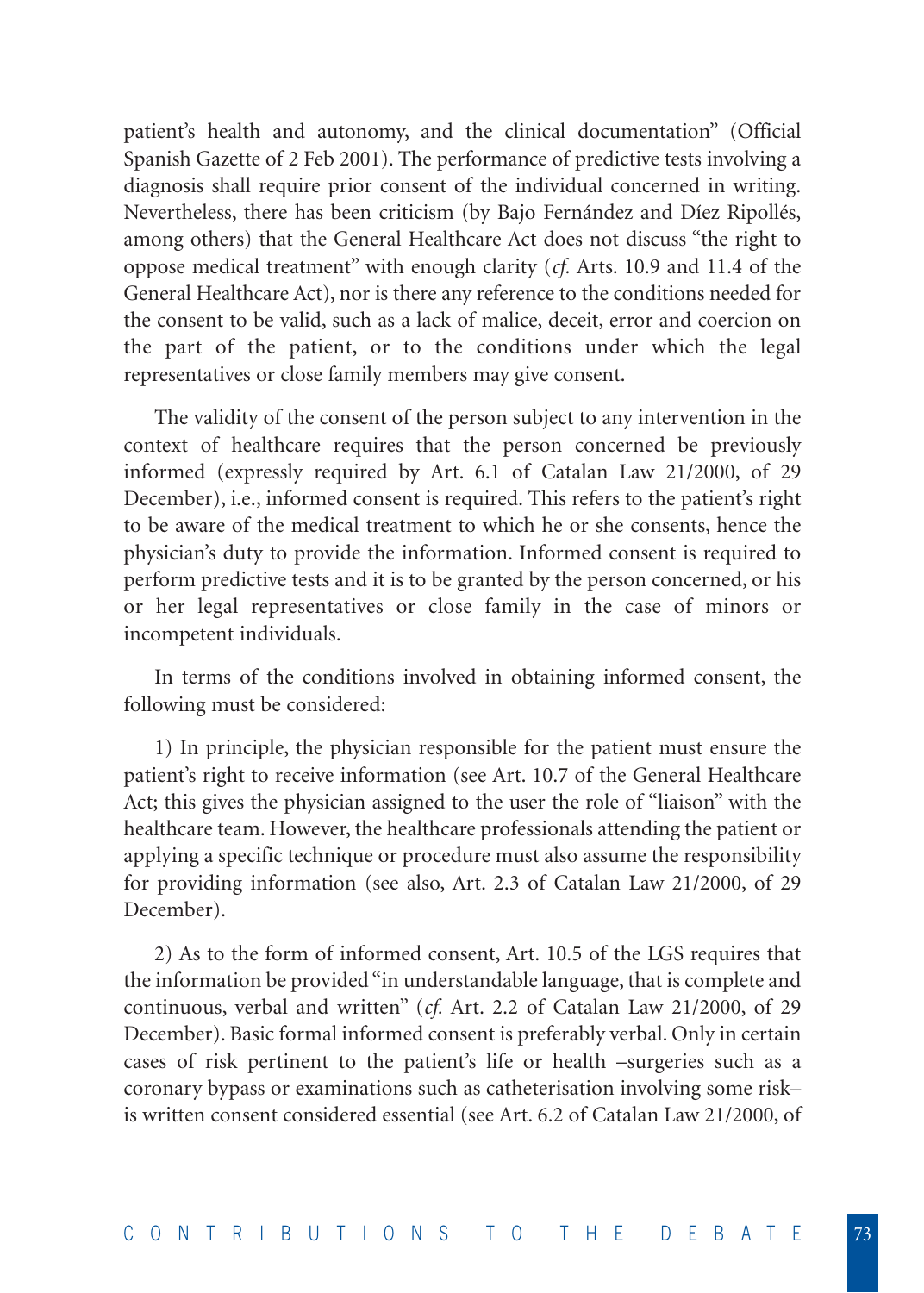29 December). What will happen with the necessary form for free, informed consent when performing predictive tests? Based on the special nature of predictive analyses, their enormous relevance for the individual concerned and for third parties, and the dubious effectiveness of the diagnostic procedure and the therapeutic approach to be taken, we must develop careful processes for information and consent and make use of the written word. Undoubtedly, the requisite of written informed consent is unchallengeable if the predictive tests involve the collection of tissues from the individual concerned, as this would imply a surgical procedure.

There should be specific documents on informed consent for predictive tests (*cf.* proposal on informed consent by the Consejo Interterritorial, 6 Nov 1995: 1.5.5º), which include a series of sections such as the following: who provides the information and who receives it; the nature, risks and consequences of predictive tests; the possibilities of effective treatment of the disease being prevented or cured and, therefore, the indication for performing the predictive analysis; protective measures and assurance of confidentiality of genetic data; the possibility of revocation or relinquishment and the ability to exercise the right not to know...

3) Limits and exceptions to the obligation to inform. Medical information must discuss "the process, including the diagnosis, prognosis and treatment alternatives" (see Art. 10.5 LGS). The problem lies in setting the limits and defining any possible exceptions with respect to the physician's duty to inform. Certain guidelines or basic criteria can be mentioned in terms of limits. One is the need to inform of typical or predictable risks associated with the medical intervention to be performed, with this duty not including atypical risks. Another is the principle of "therapeutic privilege" in English or "assistance" in German, with this being extremely relevant for information on the diagnosis and limiting the information when it is contraindicated for therapeutic reasons. Finally, the precision and extent of the information must be inversely proportional to the urgency of the medical intervention; according to this rule information on predictive tests must be detailed and comprehensive. The following exceptions to the duty to inform must be taken into account: emergency cases where the patient cannot be informed and his or her life or health is endangered; when the patient is incompetent and his or her legal representatives or close family members cannot be informed; when the patient waives the right to receive information, highlighting the patient's "right not to know" in predictive tests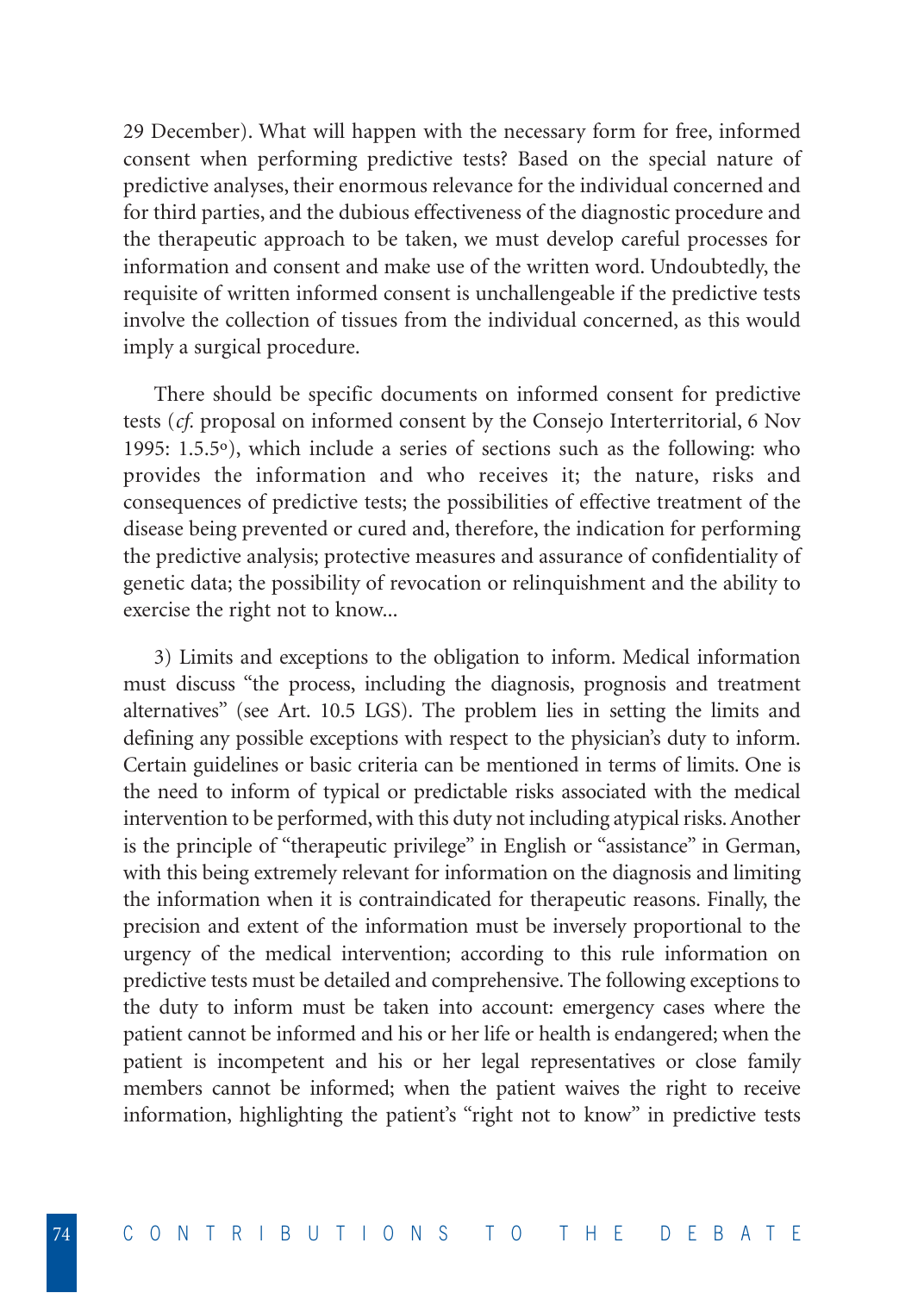based on the refusal of the person concerned to learn about his or her own genetic data and the physician's obligation to respect this decision.

Possible conflicts between the patient's right to self-determination and the rights to life or health of third parties should be resolved, particularly in view of the person's need where the principle of weighing assets, the criterion of proportionality, and constitutional considerations play important roles, with the latter including the impassable limit on human dignity that –according to Art. 10.1 of the Spanish Constitution– is the basis of our political order and social peace.

A medical procedure (e.g., predictive test) that is carried out against the will or without the valid consent of the person concerned would be an attack against personal freedom and could be qualified–according to a major area of Spanish penal doctrine– as a crime of coercion (Art. 172 of the Penal Code, which states that "Whoever, without being legitimately authorised to do so, prevents another by violence from doing what the law does not prohibit, or compels him or her to do what he or she does not want to do, whether just or unjust..."). Nevertheless, it will be very difficult –if not impossible– to include certain arbitrary medical therapies in Art. 172 of the Penal Code, e.g., medical procedures carried out with non-effective consent from the patient because of a lack of sufficient information. Hence, express regulation in the Penal Code of a new criminal offence is perhaps warranted to handle these cases of arbitrary curative medical treatments as crimes against freedom along the lines of the Penal Codes of Austria (paragraph 110) and Portugal (Art. 156).

2.3.3.2. The performance of predictive tests may involve a risk for the fundamental right to personal privacy recognised in Art. 18.1 of the Spanish Constitution. Respect for this right will be one of the limits to the exercise of the right to freedom enjoyed by scientific research (*see* Art. 18.4 of the Spanish Constitution).

Personal data relating to health, such as data from predictive tests, pertain to the "particularly sensitive essential core of privacy" and require special protection (*see* Arts. 4ff. of the Organic Law 15/1999, of 13 December relating to the protection of data of a personal nature).

The performance of predictive tests can lead to an intolerable, illegitimate interference in the personal privacy of the person concerned, when there is disclosure of his or her genetic data without consent. The principle of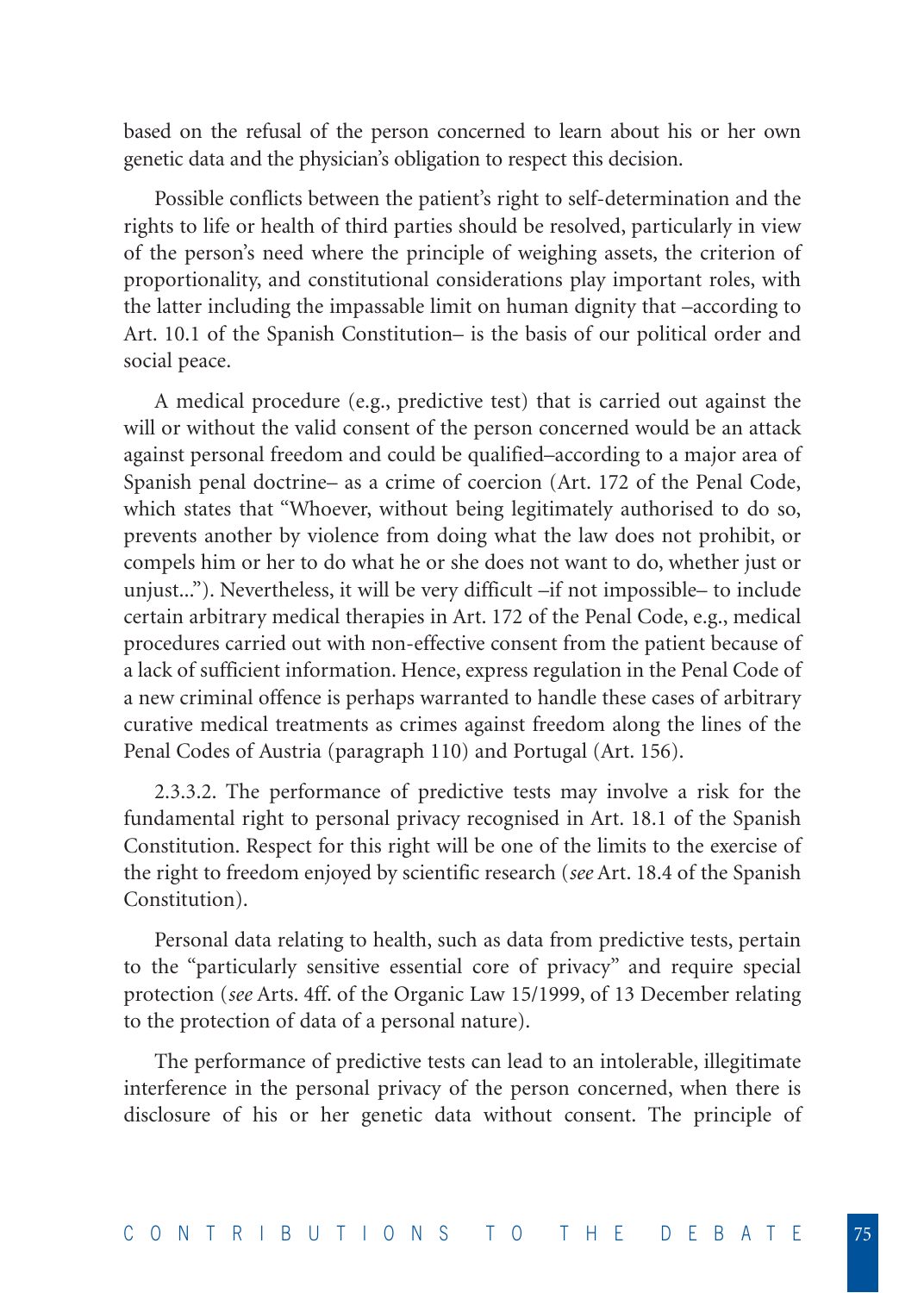autonomy of will is fundamental in this regard, and the express consent of the person concerned must be given in order to obtain access to genetic data pertaining only to him or her, unless set forth by law (see Arts. 6.1, 7.3 and 7.6, and 11.2f of the Organic Law 15/1999 of 13 December for general aspects on data processing related to health). In any case, it is also necessary to guarantee the secrecy –hence, the physician's duty to maintain confidentiality– of the results of genetic tests. However, no specific regulation (law) on genetic databases yet exists (Dr. Carracedo has already made this valid point). A mere reference point or collective guideline could be the provisions of regulations on the protection of automated data of a personal natural, with the protective measures enhanced in the case of custody of genetic information (see Romeo Casabona, "Aspectos específicos de la información en relación con los análisis genéticos y con las enfermedades transmisibles", in *AAVV Información y Documentación Clínica,* Vol. I, Consejo General de Poder Judicial and Ministry of Health and Consumer Affairs, Madrid 1997, p. 355 on the situation in Spanish hospitals in recent years with respect to the protection of personal data, and condemning their serious shortcomings in light of the reflections made by the 1995 and 1996 Reports issued by the Data Protection Agency, see Lucas Murillo de la Cueva, P. "El tratamiento jurídico de los documentos y registros sanitarios informatizados y no informatizados", in *AAVV Información y Documentación Clínica,* vol. II, 1997, pp. 591 and 592).

Personal privacy and therefore "genetic privacy" is unique in that it affects both the person concerned and third parties –family members– and in that it has a public facet –data permitting public access. As a result, it can be legally protected by the aforesaid Organic Law 15/1999 of 13 December, as well as by civil law (Organic Law 1/1982 of 5 May on the civil protection of the right to honour, personal and family privacy and self-image) and by penal law (infringement of the ban on disclosing and exposing secrets: Arts. 197ff., particularly Arts. 197.2 and 197.5, Art. 199 on professional secrecy, Art. 198 –if the public authority or official, outside of cases allowed by law and availing him or herself of his or her office, were to incur in any conduct set forth in Art. 197–, as well as Art. 417 –the public authority or official were to reveal secrets or information to which they are privy by virtue of their profession or position and which must not be disclosed– from the Penal Code. These phrases highlight the fact that physicians who practice medicine at public healthcare centres are considered public civil servants for the purposes of the Penal Code –Art. 24.2 of the Penal Code–).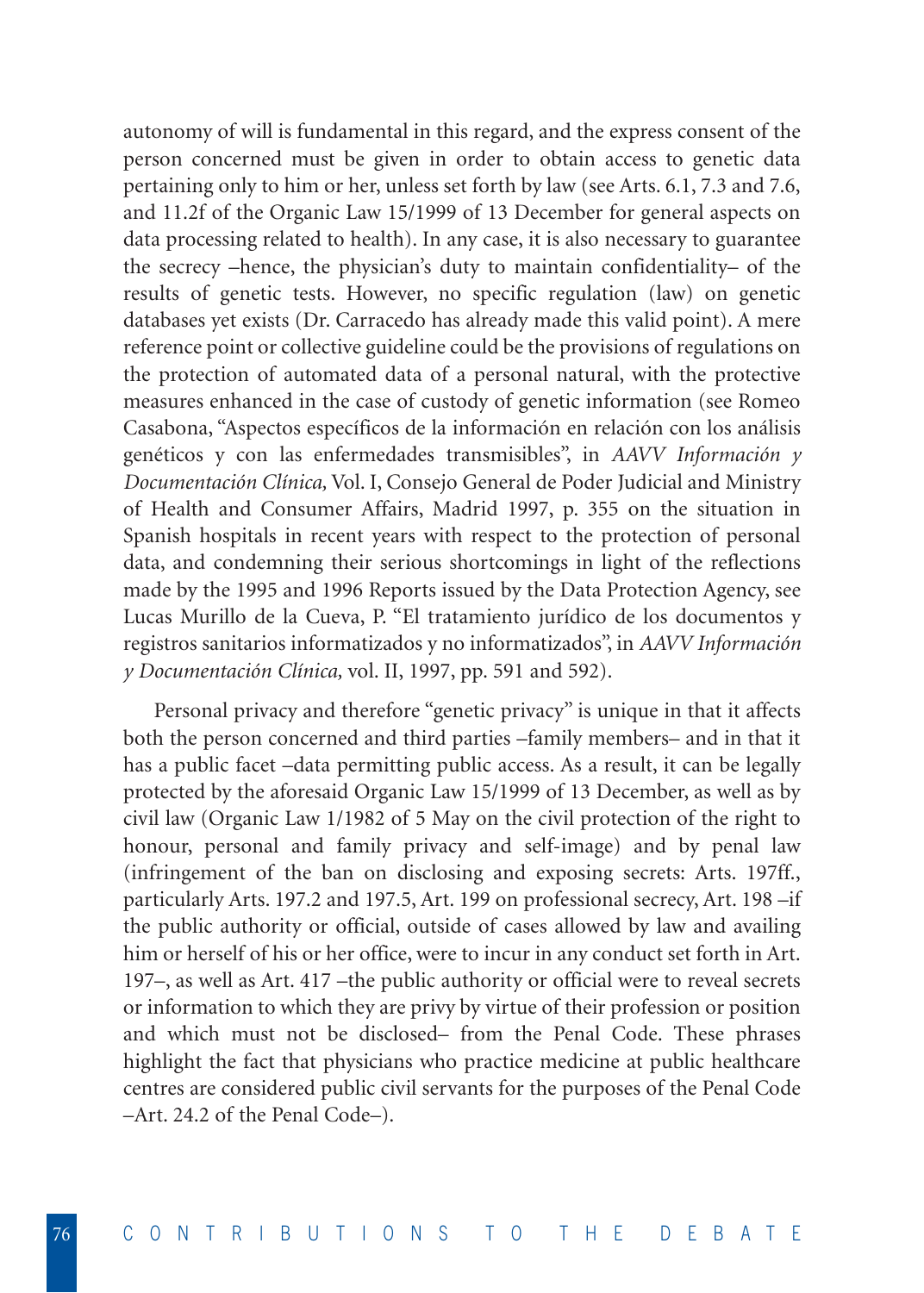3. In conclusion, predictive medicine broadens the horizon of medical research in the field of biomedicine. This has advantages, such as the prevention of disease and the possibility of curing genetic disease, as well as disadvantages, such as serious risks for the patient's fundamental rights of selfdetermination and privacy, and potential discriminatory situations. At present predictive tests function within certain margins of probability when issuing a diagnosis and scientific knowledge is very limited regarding effective medical therapies to prevent or cure the diseases that can be detected. As in everything related to the advances of modern biotechnology, here we must follow the standards of a reasonable, gradual legislative policy along the lines laid out by Albin Eser (*Anuario de Derecho Penal y Ciencias Penales* 1985, pp. 363 and 364). In other words, we must use the moral self-monitoring of the scientific community's code of ethics and move toward the establishment of governmental guarantees for procedures (e.g., legislation relating to genetic data banks, specific regulations on informed consent for predictive tests) in Spanish hospital praxis, eventually introducing –if necessary on the basis of current legislation– civil regulations or penal bans. Since the Spanish regulations are obsolete in light of the new challenges of predictive medicine and biotechnology in general, the Spanish Committee for Ethics in Scientific Research and Technology should take steps to promote the adoption of appropriate measures which, while ensuring that scientific research exercises its right to freedom, will also ensure the patient's fundamental rights to selfdetermination and personal privacy by preventing discrimination on the basis of his or her genetic heredity.

## **José María Goerlich**

### *Professor of Labour Law, Universidad de Valencia.*

From my perspective as a labour fraud expert, the problems posed by predictive medicine are by no means new. Rather they are a manifestation of a classic problem: namely, potential discrimination of workers by their employers. The extraordinary possibilities available in the future as scientific knowledge progresses will increase the possibility that this risk and the causes that explain it will be fulfilled. Not only will personal or social circumstances or the exercise of public rights or freedoms be taken into consideration as occurs now, but abundant information obtained from genome analysis on future pathologies, predispositions or tendencies will also become available. It is no less certain, however, that since the greatest possibilities of discrimination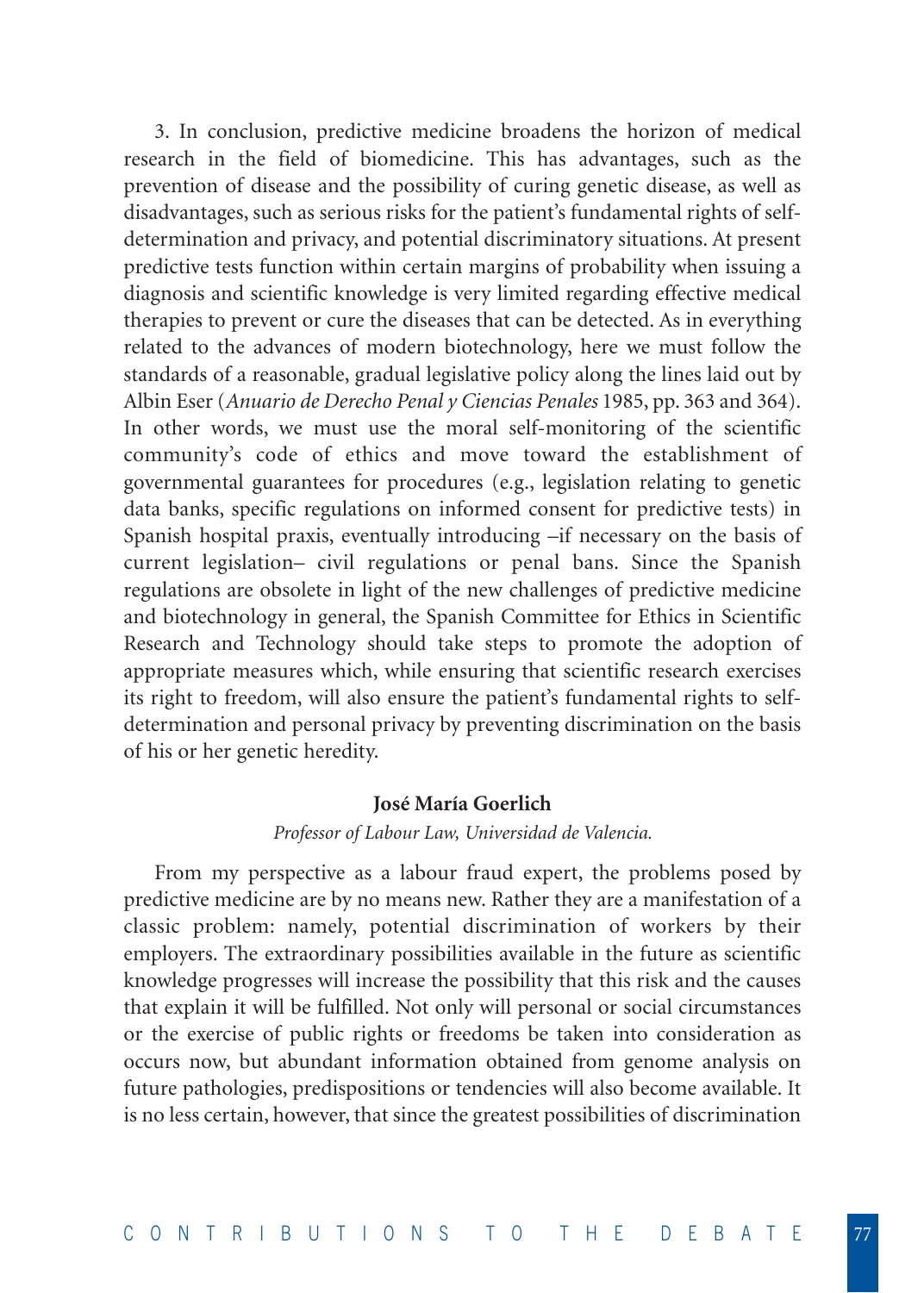are only a question of degree, it is precisely in the area of anti-discriminatory protection where the solutions and remedies will be found.

Anti-discriminatory protection in labour relations has progressed dramatically in the last twenty years, mainly due to the jurisprudence of the Constitutional Court. The jurisprudence is reasonably mature in relation to discrimination occurring during employment but is more limited in terms of discrimination during the hiring process. In both areas (particularly the latter), an essential guarantee of the principle of non-discrimination undoubtedly affecting the issue at hand consists in limiting the possibility that the employer can gain access to sensitive data and information on the employee. This involves preserving the employee's privacy and particularly, protecting him or her from discrimination by preventing others from learning about facets of his or her personality that could lead to discrimination. Consequently, since the employer has been prevented until now from asking about or investigating in depth the employee's opinions on unions, ideologies or religions at the time of hiring, we should start thinking that this type of restriction also affects genetic information and related investigations.

There are significant differences between the two, however. In fact, there are legal provisions that allow the employer to require the employee to undergo medical examinations, but no regulation that expressly allows the employer to make enquiries about the employee's ideology. The legislation relating to the prevention of occupational risks (Art. 22 of the Occupational Risk Prevention Act) outlines possible cases where the employee must undergo such testing to be hired, and also afterwards, during the employment relationship. Although this is logical since medical monitoring is an essential part of any preventive policy, it paves the way for genetic information on the employee to reach the company, with the latter using it in ways outside of this purpose, ways that may be illegal. This might be to discriminate against the worker on the basis of data unrelated to the job or to assess the fact that the worker could develop a particular condition in the future, either alone or partially due to the work environment, making the employee unsuitable for the job.

This risk is well-recognised and has been mentioned in the speeches. Nevertheless, it must be prevented. In my opinion, we should emphasise the following ideas which, once developed in regulations and/or interpretations, could avert this situation: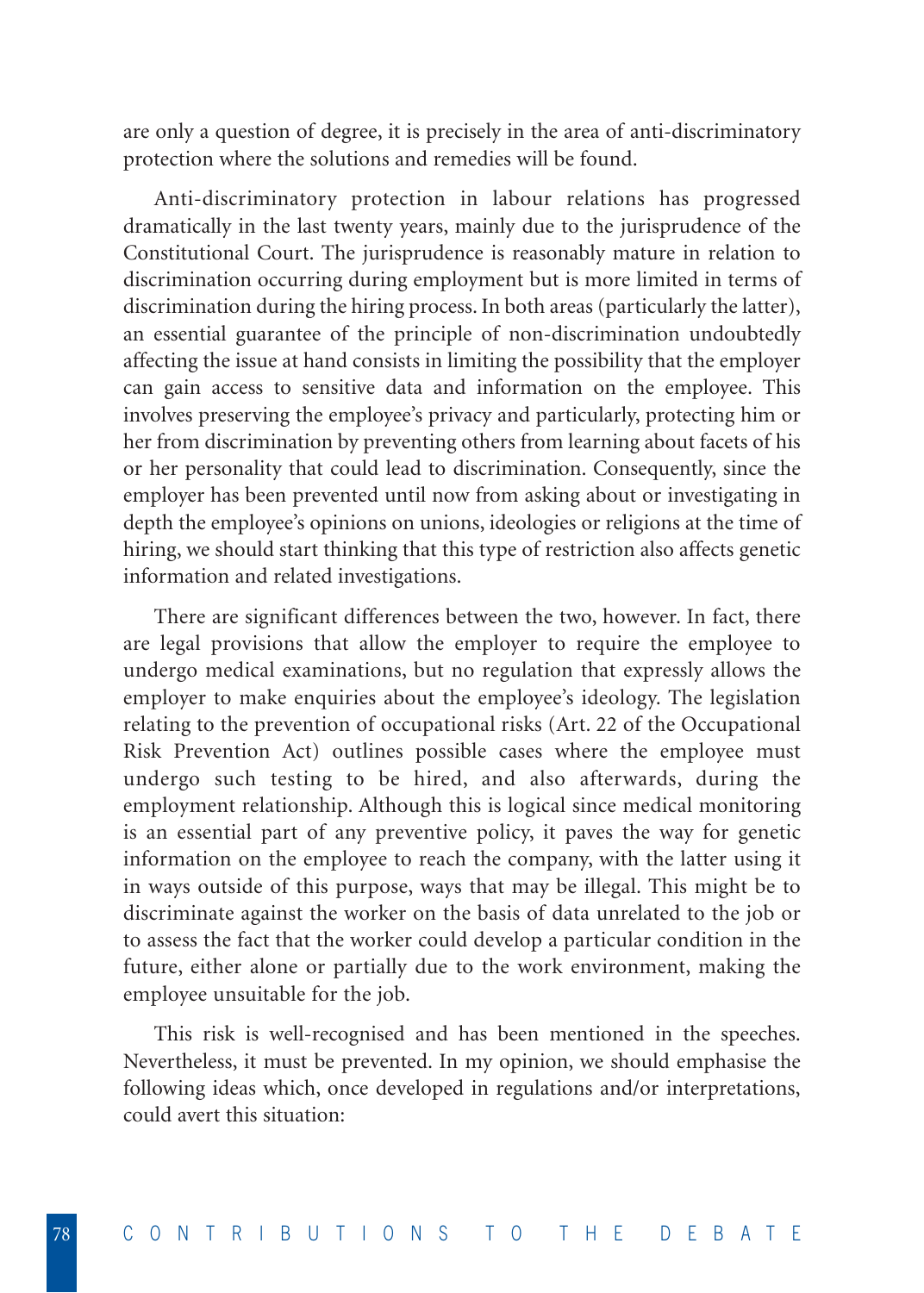1. First of all, medical examinations are essential to any preventive policy, as only adequate medical monitoring makes it possible to identify existing risks and evaluate the effectiveness of measures against them. However, the tests are clearly much more ambitious and their priorities are legally established (Art. 15 of the Occupational Risk Prevention Act). The principles of preventive action do not allow elimination of the risk by removal of the worker posing the risk when he or she comes into contact with the potentially adverse situation. Our first and main goal should be to prevent this at the root. On this basis, we could discuss the possibility of declaring an employee unsuitable because of a potential incompatibility between his or her genetic makeup and the work environment, but only when the possibilities of making the environment innocuous have not been exhausted.

2. Secondly, we must be extremely careful about the possibility of obtaining health information in general and genetic information in particular about the employee. Art. 22 of the Occupational Risk Prevention Act does allow medical examinations to be required. But this must be interpreted fairly. Generally speaking, the employee voluntarily submits to medical monitoring, and any exceptions must be interpreted strictly and restrictively, as occurs when hazards exist for the health of the employee (adequately informed) that he or she has, at least up to a certain point. Moreover, consultation with the employees' labour representatives is needed for compulsory examinations, and these representatives should provide the employee with information.

Moving to another point, health monitoring is instrumental for one purpose. Art. 22.1 of the Occupational Risk Prevention Act subordinates it to the function of assessing work-related risks. General health investigations are not allowed, and only examinations performed for this purpose may be undertaken. Based on this idea, the aforesaid precept lays down a principle of minimum understanding of the employee's freedom, establishing the proportionality of acknowledgement of risks existing in the workplace.

Lastly, the resulting information is not available for free use. Art. 22.4 of this act is extremely important, as it prevents the information from being used for discriminatory purposes and only allows it to be disclosed to the worker and the public authorities. Neither the employer nor the workers' representatives have access to the information unless the worker consents, and only the final information concerning whether the worker is apt or not or concerning the need to improve preventive measures will be obtained, in order for them to comply with their responsibilities.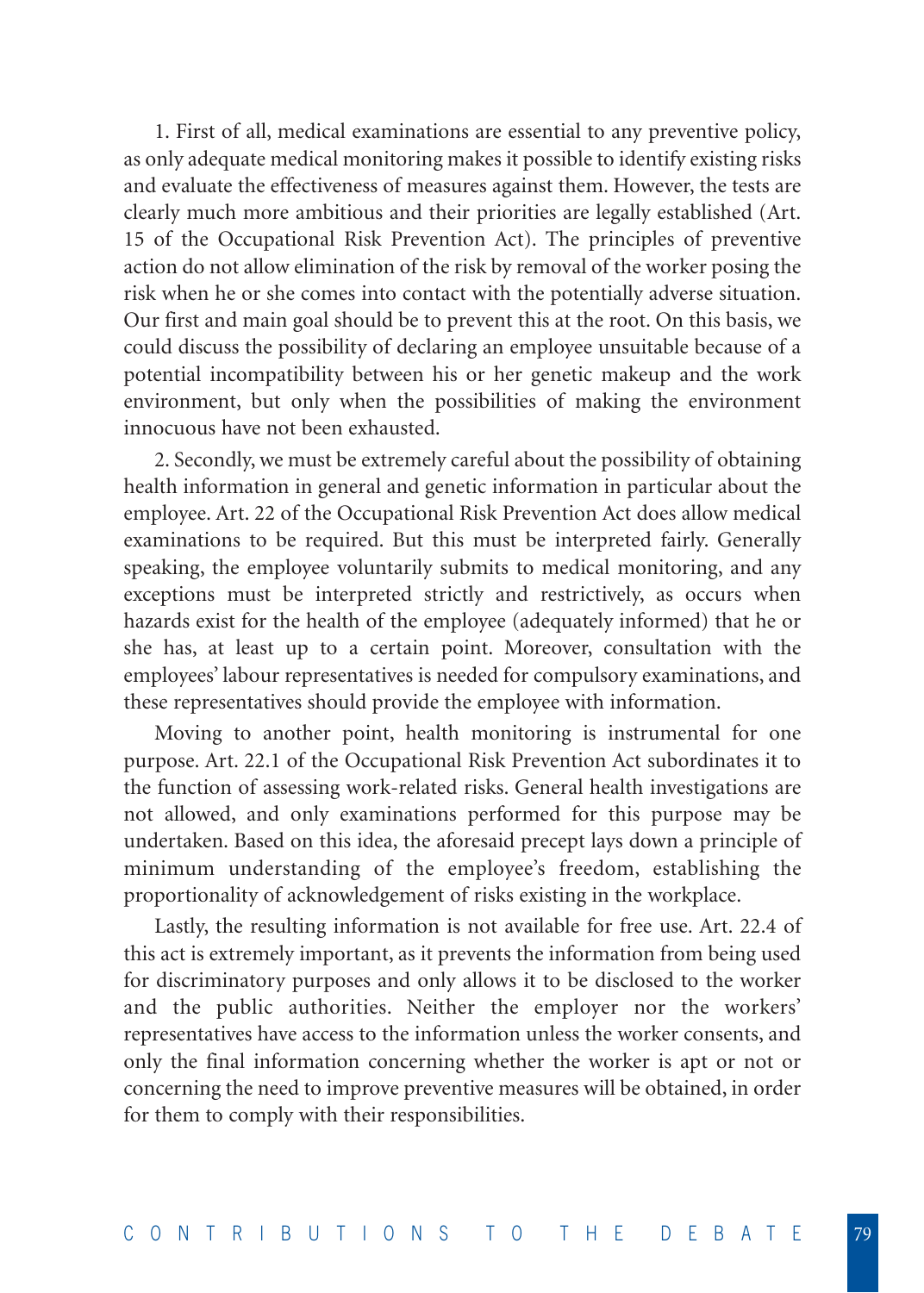3. In short, the professionals who devise the preventive measures and handle the medical monitoring play an essential role. I am referring to the company's medical services which are entrusted by law with these responsibilities (Art. 22.6 of the Occupational Risk Prevention Act) and therefore, are in charge of defining the type of examinations the workers must undergo and of assessing the information obtained.

In one of the speeches these professionals were not fairly viewed and were compared with staff serving private interests (e.g., that of insurance companies), and were excluded from the possibility of prescribing genetic analyses. This is probably necessary. But I feel we should be fair to the company medical staff. In my opinion, in view of the protection against the reprisal they usually receive (see Art. 30.4 of the Occupational Risk Prevention Act), they are not subordinate to private interests but can act impartially in the interest of health within the company.

In this context, the existing restrictions may be related to their potential lack of training, in both scientific and ethical terms, on the use of genetic testing. The solution does not lie, in my opinion, in excluding them from their practice but in including these disciplines in their training, so they are aware of the ethical and scientific issues involved (reliability, etc.). We must not forget that, although extremely worrisome from the perspective of worker discrimination, they may be immensely useful in the area of preventive action.

## **Carlos María Romeo Casabona**

### *Professor of Criminal Law, Universidad del País Vasco.*

In my opinion, the innovation of predictive medicine as a subject of interest for law lies in the information it provides. This information has several characteristics that differentiate it from other kinds of information: it refers to a field of considerable importance for humans, namely, health and other biological characteristics (e.g., ethnic features); it is personal and individual, but also related to the family (biological family); it is not generated by the individual and does not depend on his or her will; it is permanent in the sense that it cannot, in principle, be changed; and, since it is predictive, it also concerns the future in terms of events that will occur unless the person interferes (e.g., to avoid or prevent the manifestation of a disease) or that will probably occur if human behaviour plays any role (e.g., with lifestyle, diet, etc.).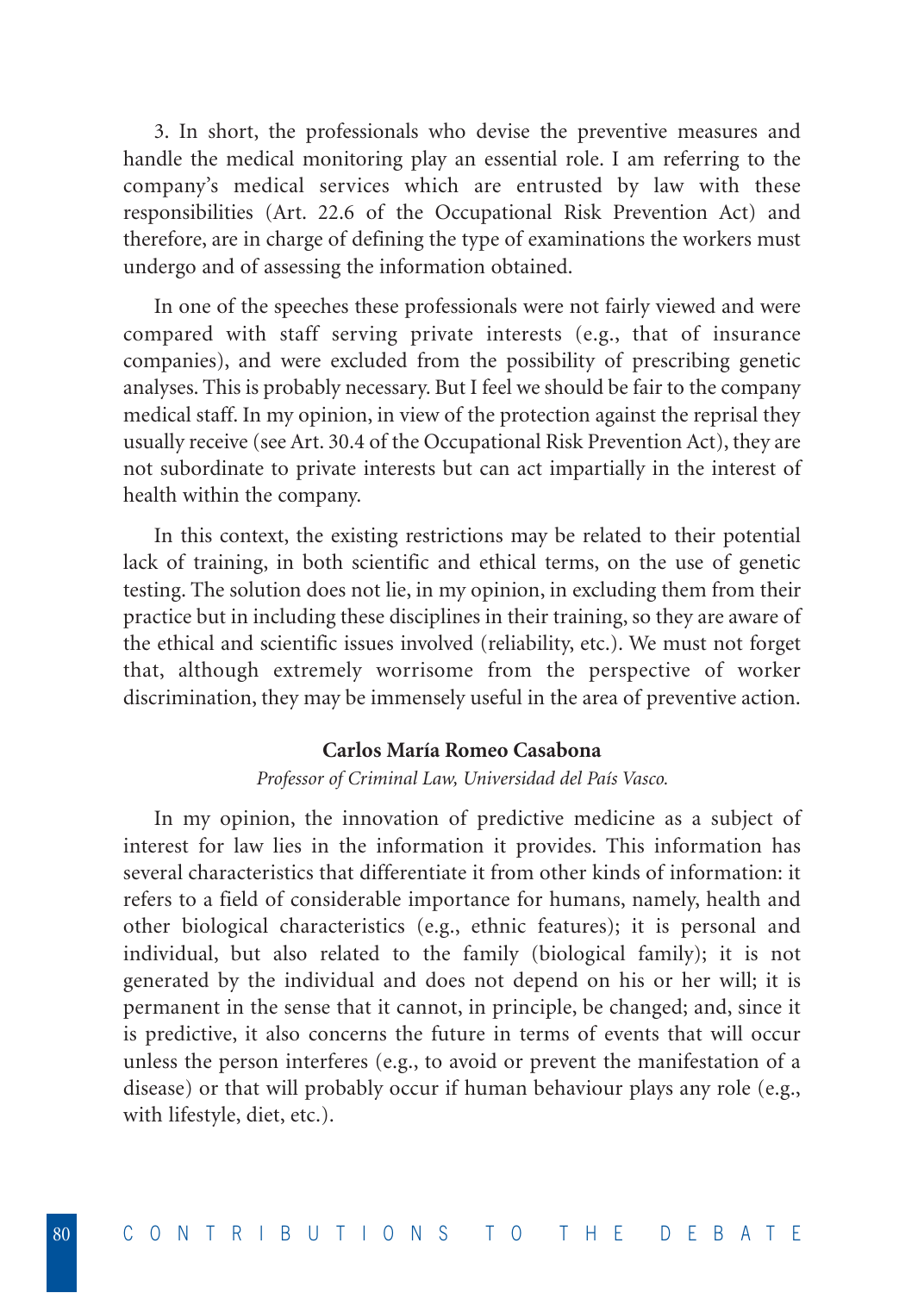Consequently, law must intervene to establish certain guarantees in relation to information in which the individuals are extraordinarily vulnerable. At this time, this is the aspect related to the advance of genetic knowledge that constitutes the greatest, most urgent challenge for law.

First of all (although this does not appear to be innovative for law and is only up to a certain point), free, informed consent of the person involved must be guaranteed for any genetic test, except when urgent circumstances weighing on behalf of the individual preclude the possibility of first obtaining consent. Consequently, the prohibition of compulsory imposition (much less coercive) in benefit of any public or private interest must be established. Exceptions to the obligation of samples being taken for obtaining non-coded DNA profiles in a criminal procedure are allowed, in accordance with the provisions of law.

The information provided to the person concerned before he or she consents to undergo any genetic testing must be complete, in particular on the nature of the analyses and the results (whether expected or unexpected) that may be obtained. Likewise, respect for the individual's refusal to receive information about his or her own genetic data (right "not to know" or not to be informed) must be guaranteed, although also with certain limits.

In my opinion, genetic analyses should be allowed when other diagnostic health tests are imposed by law, to the extent that they are more reliable for the legally established objective and do not provide any other kind of information, particularly predictive information. The law may establish exceptions, but only if there are proven interests of a general nature, e.g., reasons relevant to public health or safety –or of clearly prevailing third parties.

In any case, the secrecy of genetic test results must be guaranteed. In addition, restrictions on access to these results must be established, even regarding the person's family members, notwithstanding the solutions provided by the law in the event of any conflict of interest, even those that could be qualified as a clash of responsibilities. Genetic information must be protected by using similar guidelines and measures (although enhanced) to the ones laid down for data of a personal nature (data quality: pertinence, accuracy, purpose, cancellation, right of access and correction by the party concerned, etc.; physical and logical security, splitting of data to allow partial, selective access, etc.). Moreover, this should be done regardless of whether the data have been obtained to fulfil the law (if required) or with the consent of the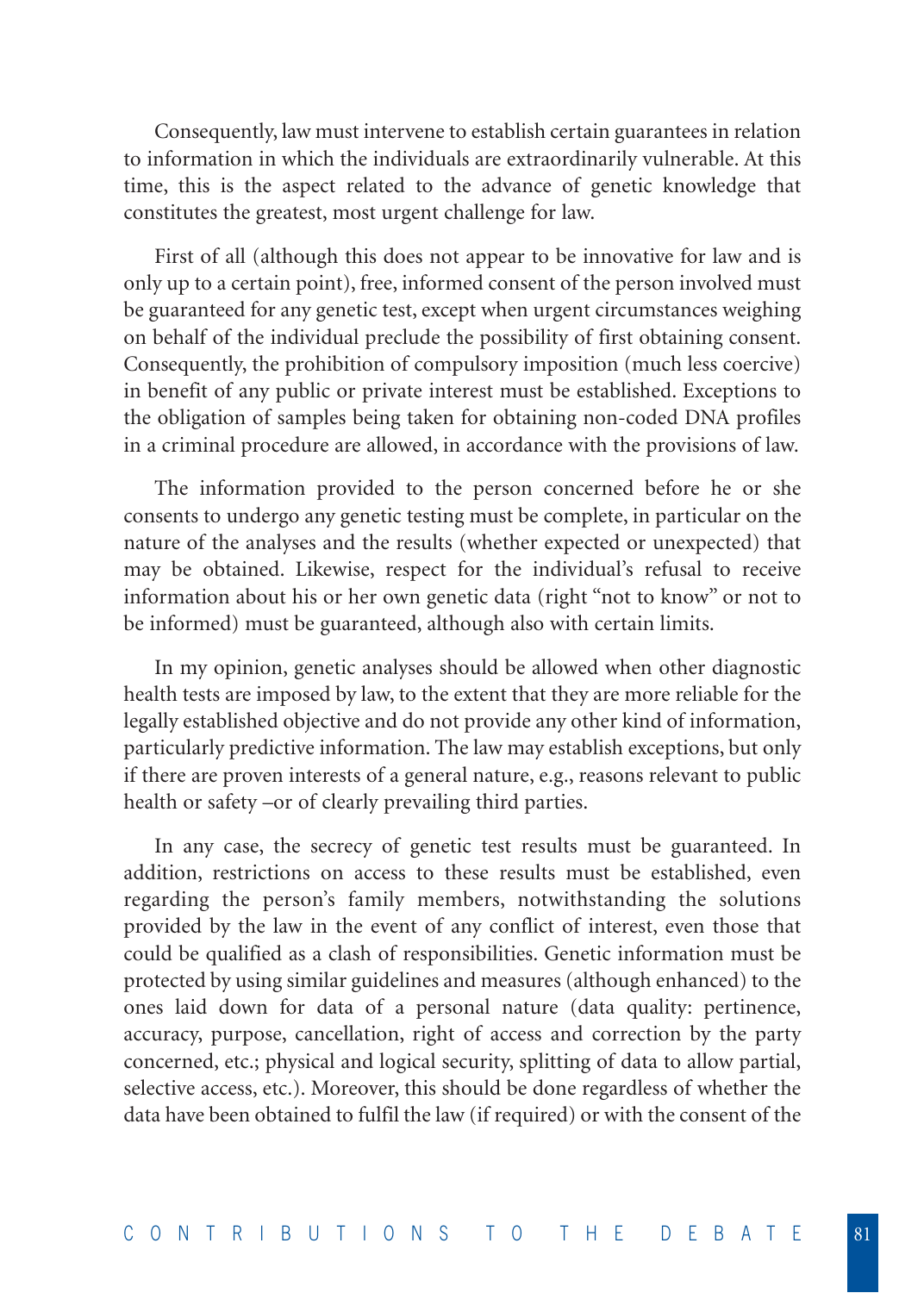interested party. The responsibility to maintain secrecy must also extend to anyone whose job or duties imply access to this information.

In my opinion, the resulting information should also be used only for the originally intended purpose or purposes. For this reason, more restrictive specific measures must be provided for the transfer of genetic data to other files and for the cross-border flow of these data, as current legislation on the automated processing of data of a personal nature do not generally provide sufficient protection.

The results of genetic tests performed for health reasons must not lead to discriminatory practices or interference in private life. In addition, access to appropriate healthcare or social services should not be conditioned and reproductive restrictions should not be implemented (e.g., abortion, sterilisation) except for the conditions established by law for access to assisted reproduction techniques.

## **Juan Antonio Segarra**

*Lawyer and Legal Advisor of the Legal Consultancy, Hospital General de la Vall d'Hebron de Barcelona.*

The brilliant speeches made by Professor Xavier Estivill and Professor Mirentxu Corcoy in the meeting held raised a number of issues for those who have heard or are familiar with them.

Due to the short time available, I would like to make only a brief comment on one of the many aspects raised by Dr. Corcoy in her study.

Recent scientific advances in the area of what we have called "predictive medicine" are so vast that they entail obvious risks for citizens as a whole, as well as countless advantages.

These risks will not halt scientific progress which, in principle, should have no other limit than that of the ethical postulates widely recognised as absolutely essential by the scientific community. This does not necessarily mean that the legislator, the courts and all legal players in general must not be particularly sensitive about the implementation of these advances to ensure that indiscriminate use thereof cannot injure the fundamental rights of individuals.

The fact that these advances could be useful for all mankind would imply that they should be used in the same manner for everyone. Although international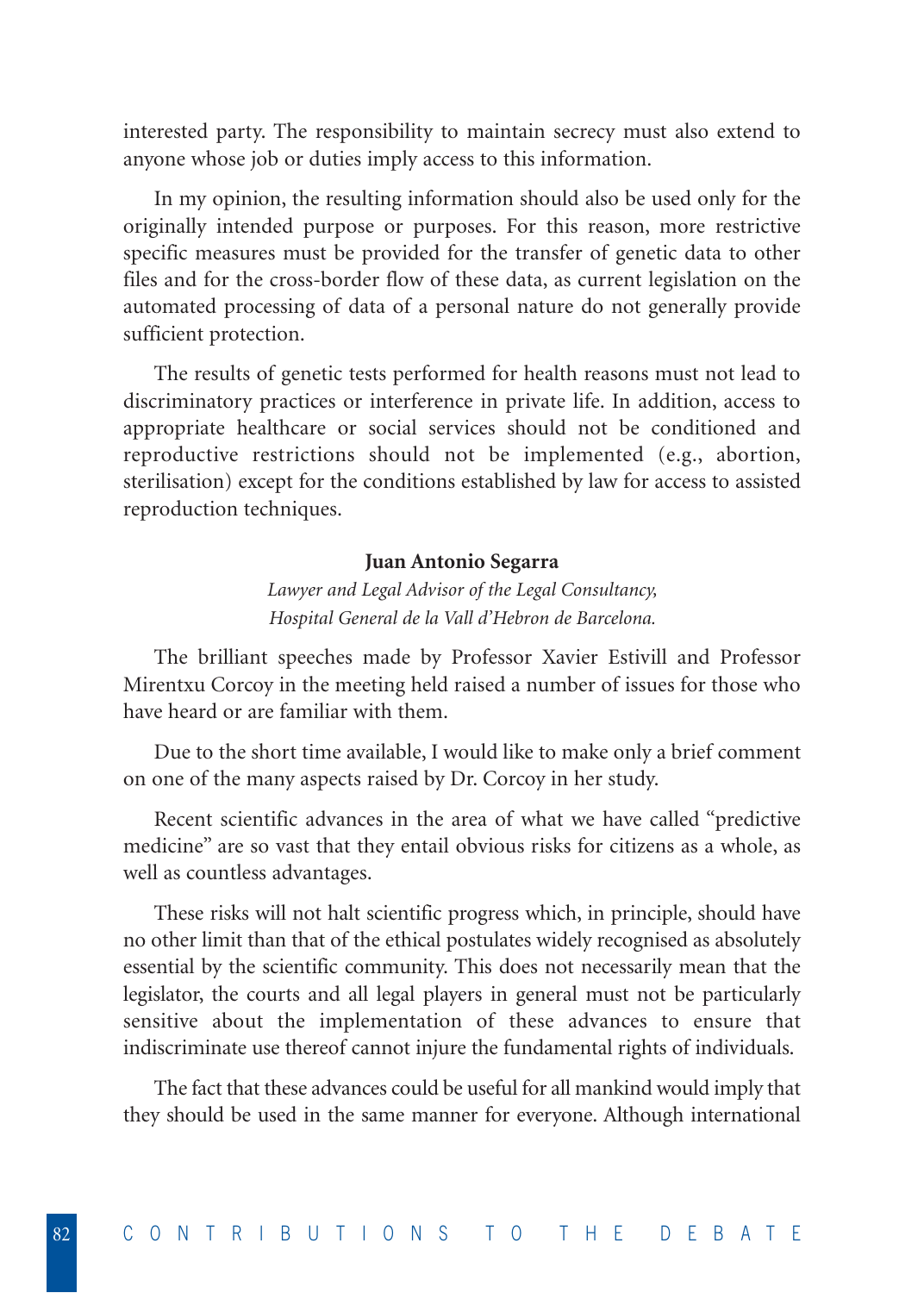texts relating to human rights do exist, there are considerable differences in the interpretation and application of these within each country. For this reason each territorial entity must find a way to assure essential safeguards against the improper use of the scientific knowledge that "predictive medicine" offers us until a paradigm of legislative harmonisation in this field is reached.

In Spain, the Constitution acknowledges a set of fundamental rights and freedoms which are founded on human dignity, including the right to life and health. Many conclusions can be drawn as a result. However, we agree with Dr. Corcoy's opinion that the sacredness of the right to freedom, or better yet the person's own dignity, requires that what the speaker called "analysis" or any other predictive practice be preceded by informed consent as broad, detailed and personalised as possible for the target individual. This is already required in the diagnostic and/or treatment context within conventional medicine. In fact, some laws state that failure to obtain informed consent is an offence against freedom. This should be stressed even more, if possible, in the case of predictive techniques, in which their early stage of development means that a diagnosis is frequently obtained, but unfortunately, there is no satisfactory treatment in sight. Thus, consent given by adults must be accompanied by the utmost guarantee concerning the information, and this includes the information that many of the findings may lack an adequate treatment or that there may be no treatment at all at the present.

Since diagnosis and/or treatment in this field can affect the scope of the individual's self-determination, in the case of minors and/or incompetent persons there should not be an automatic mechanism for granting consent by the parents or guardians of these individuals.

Along these lines and given the inherent risks of the field, we do not feel that it warrants the same application as that set forth in Art. 10 of the Spanish General Healthcare Act for conventional medicine. To the extent that the minor is naturally capable, he or she should be heard. Moreover, additional guarantees by some official body, authorisation from the Minors' Office, disability courts, etc. or even Ethics Committees in hospitals or other healthcare centres should be provided in order to restrain the use of these practices to strictly necessary situations where they are intended to improve the minor's health, thereby avoiding abuse by parents aimed at identifying what we could call a "transparent child".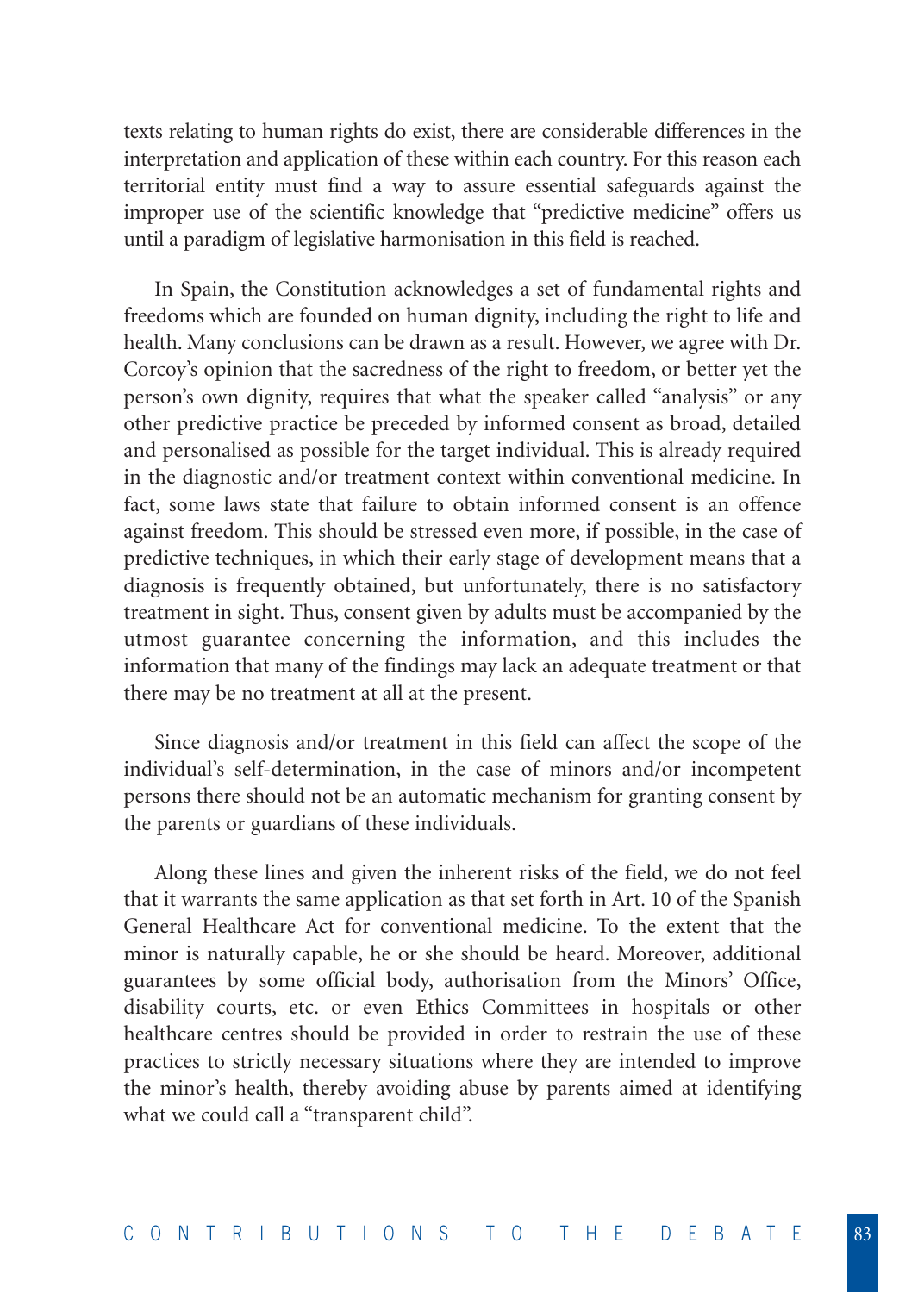The essential core of human dignity must encompass the possibility that the person refuse part or all of the information of his or her genetic map, without this necessarily representing any hindrance to access to certain legal relationships, even governed by private law, because of the discrimination that this might imply.

In short, this is how discrimination can be prevented. In our opinion, the possibility to hold a job in the public or private sector, obtain a mortgage or sign an insurance policy –to mention only a few of the examples cited by the speaker– cannot be indiscriminately linked to compulsory genetic screening.

Since a conclusion of this nature may seem debatable, particularly in relationships governed by private law, we feel that only a constitutional reading of these relationships, and how they are affected by fundamental rights to dignity, freedom and even health, will lead to this thesis. In effect, and only mentioning a few examples, it is unacceptable that in a social, democratic state, a health insurance policy can only be obtained after undergoing all existing predictive practices in fulfilment of requirements laid down by the insurer. It would be different if a possibility for the individual to obtain basic healthcare from a public, compulsory (not necessarily free) system already existed. In this case, the requirement would not be a problem, as the individual would still be freely able to exercise his or her right to self-determination.

Prehiring medical examinations also pose a specific problem, as there are wide discrepancies among the legislations enacted in the various countries.

Although the employer is, to some extent, the guarantor of the employee's health, he or she cannot require that the potential employee undergo a battery of "predictive medicine" tests and link the final results thereof to hiring. In this field (as in so many others where the fundamental rights of the parties must be weighed), the practice of medical examination must be restricted to tests related to specific, immediate risks connected with the job. Any limit on hiring because of a mere diagnosis that the individual will predictably develop a disease not directly related to the tasks of the job is legally reproachable.

Lastly, in terms of the essential content of the right to privacy, the guarantees on the confidentiality of data obtained from the tests must be enhanced, even if consent was given by the person concerned. As a result, we feel that disclosure of these data must be extremely well-protected. The regulation in the 1995 Penal Code for the disclosure of health data without consent appears plausible.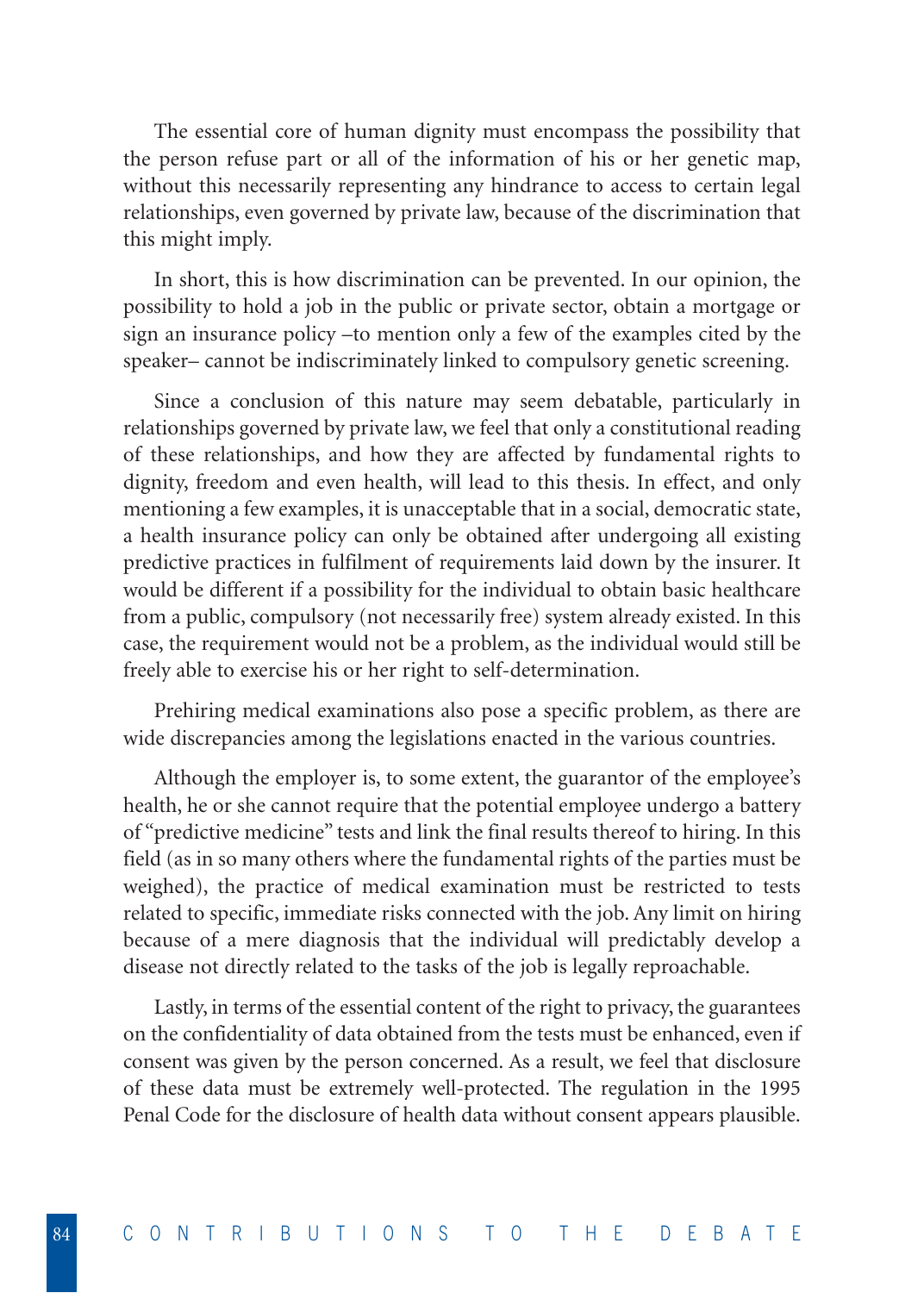Although consent may be granted for one or more tests, this does not mean the data can be used (even anonymously) for any other ends, including scientific purposes, unless express consent is given in this regard.

## **Ana Victoria Sánchez Urrutia**

*Professor of Constitutional Law, Universitat de Barcelona.*

In my opinion, our concern that the development of predictive medicine and genetic diagnosis techniques could lead to discrimination on the basis of genetic characteristics is warranted. In fact, discrimination simply means *treating a person differently without justifiable cause*. The ignorance and malice of individuals with decision-making power can result in unfair, arbitrary, discriminatory treatment.

Genetic analyses offer numerous advantages, as they allow personalised medical therapies. Once the genetic mechanisms behind a disease have been discovered, research can be performed to design drugs that work directly on the pathology without adverse effects for the patient. Nevertheless, poor use of genetic information could lead to the labelling of individuals and cause discrimination, understood to be unjustified different treatment of an individual. A report issued by the Labor Department of the U.S. federal government mentions, for example, discrimination against employees of African origin who are carriers of the genetic defect for sickle-cell anaemia. In this case, the American report states that there may have been hidden racial discrimination.

For this reason, I concur with the cautionary and preventive measures mentioned by Dr. Corcoy in her speech. Genetic information on a person can affect his or her personal and family privacy, since the results of an individual's genetic diagnosis is also pertinent to his or her biological family. In terms of medical data, particularly on the genome and other information that can be generally derived from the DNA, the right to privacy concerns the protection of family privacy in most cases.

Genetic privacy normally concerns confidentiality, secrecy or respect for the privacy of information. Nevertheless, as the circumstances change and genetic testing possibilities develop, genetic privacy is cited in terms of an individual's right to control his or her personal data, i.e., once they are generated, the right to determine what genetic data on a person can be kept, and what data he or she wants known and the right of third parties affected by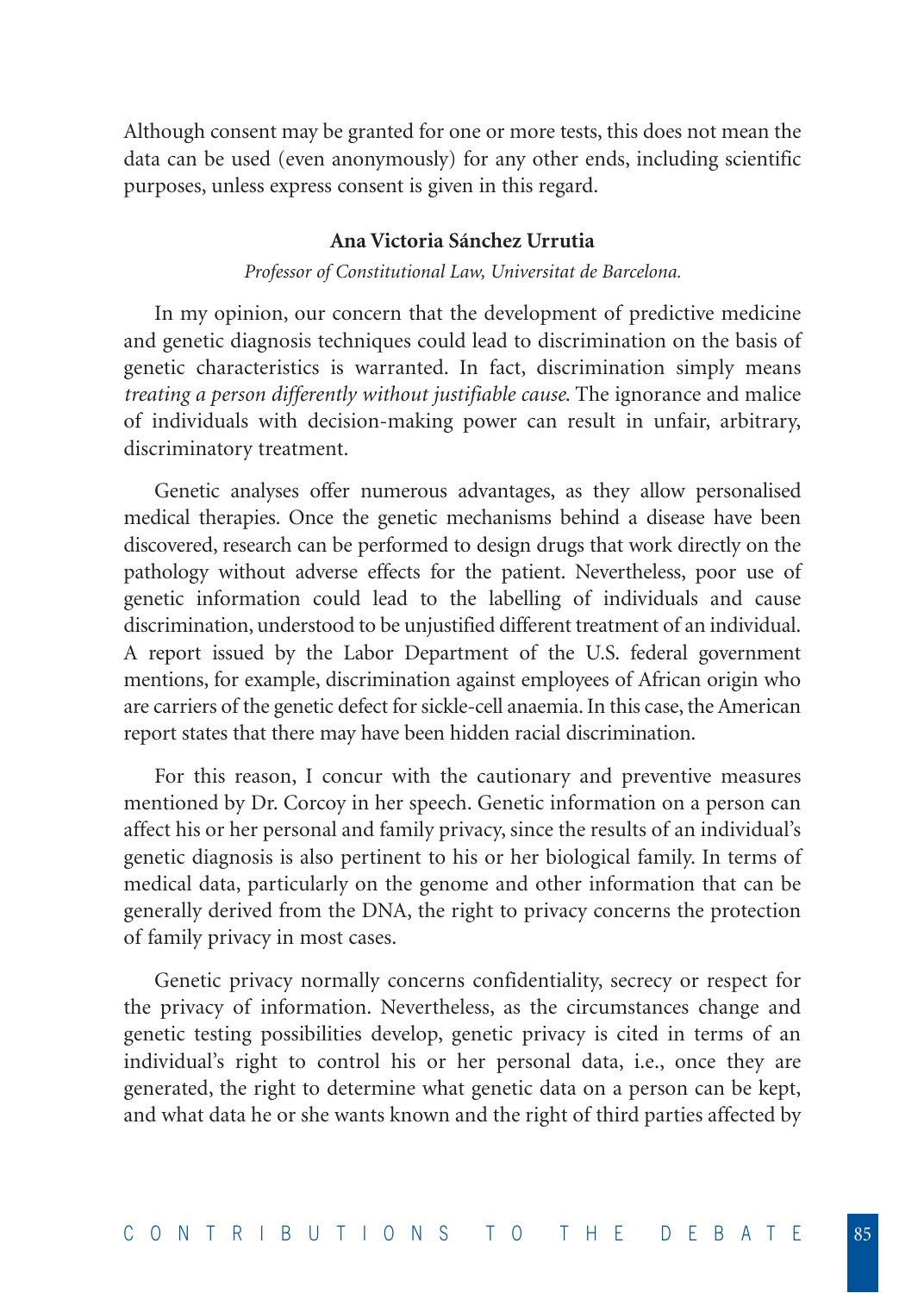an individual genetic test to know the results. The legitimacy of public officials or individuals to store genetic information is also questioned.

Genetic information can be stored in one of two ways: as the results of a genetic test, in which computer analysis of the sample is stored, or as potential genetic samples; that is, tissue samples which could be used for genetic testing.

There is no specific regulation on the use of genetic data and therefore, the protection of medical information must be enforced until special regulation on this type of information exists. In the final analysis, genetic information is actually medical information, irrespective on whether it is related to healthcare or personal identification. Certain additional precautions can be taken with genetic data as indicated by international jurisprudence, treaties and recommendations:

The Universal Declaration on the Human Genome and on Human Rights states that any "research, treatment or diagnosis affecting an individual's genome shall be undertaken only after rigorous prior assessment of the potential risks and benefits pertaining thereto". According to the declaration, "In all cases, the prior, free and informed consent of the person concerned shall be obtained."

The Council of Europe recommends that any genetic or screening test procedure must be accompanied by appropriate consulting, both before and after the procedures. The counselling must be of a nondirective nature: the information must include pertinent medical facts, the test results and the consequences and options. The object and nature of the tests must be explained, and any risks must be mentioned. The information must be adapted to the circumstances under which the individuals and families receive the genetic information. When necessary, every effort must be made to provide continued support to the individuals who have been tested.

Health legislation lays down the obligation to perform epidemiological control of certain diseases, designated as requiring compulsory reporting. In this context, healthcare personnel are required to report the diagnosis of these diseases to the health officials having jurisdiction. The reporting may require numbers or names, or urgent completion. In the latter two cases, the diagnosis must be accompanied by the particulars of the patient. The health authorities of the state or autonomous community handling personal data obtained from the diagnosis of these diseases requiring compulsory reporting can transfer these data for epidemiological studies, statistical processing and scientific research. Both the government and the ones receiving the data must protect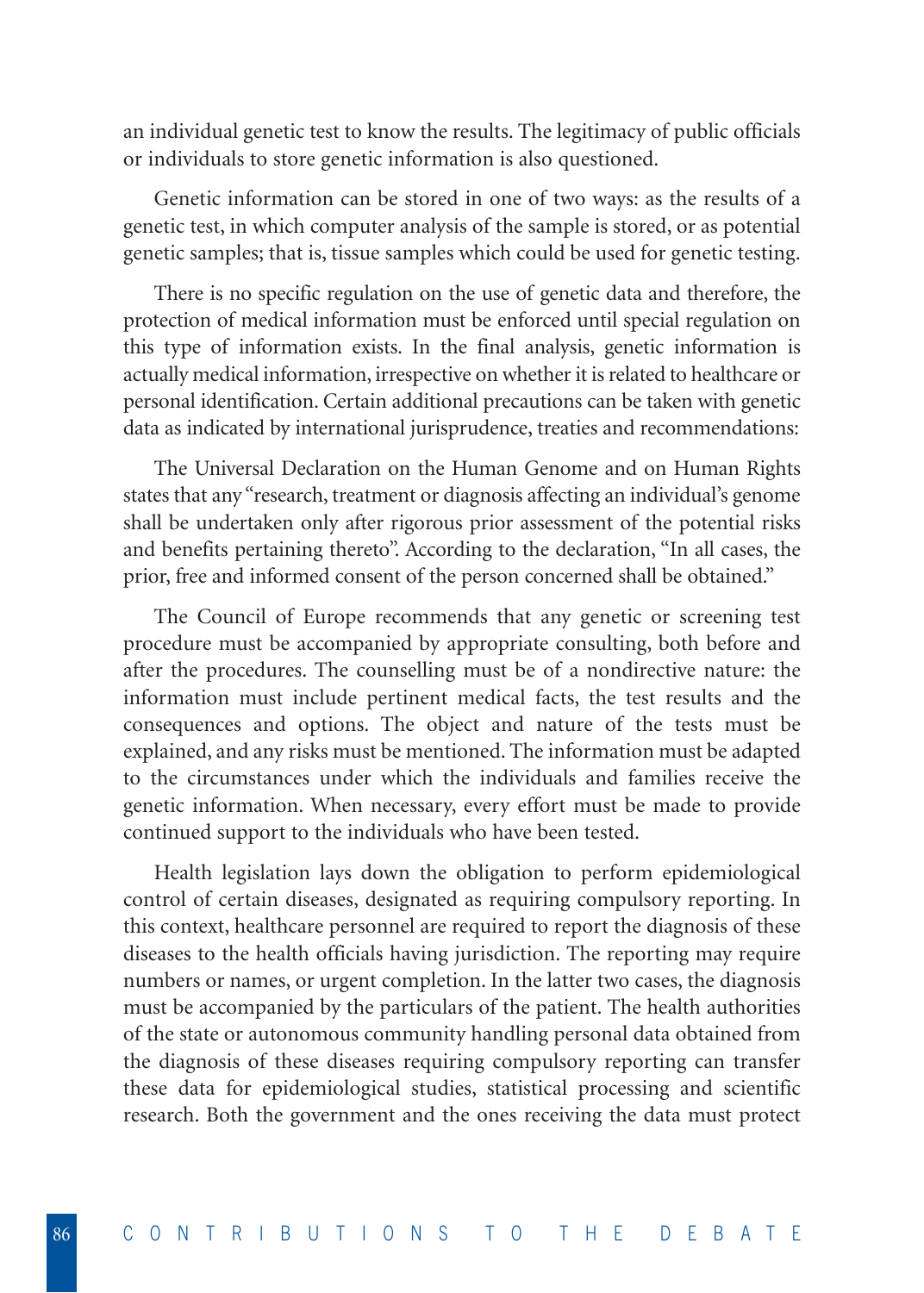them with the extreme security measures set forth in the regulation on the safety of personal data. The processing of genetic data is justified in this context. Nevertheless, despite the fact that epidemiological studies exist on genetic diseases, normally these diseases are not expressly named in the decrees of the autonomous communities that list diseases requiring compulsory reporting. Moreover, it is surprising that only one file on genetic disease studies is recorded in the Data Protection Agency. Hence, in most cases, the creation of data banks on genetic diseases and the storage of tissues for subsequent study take place outside the law and therefore, lack any legal guarantees.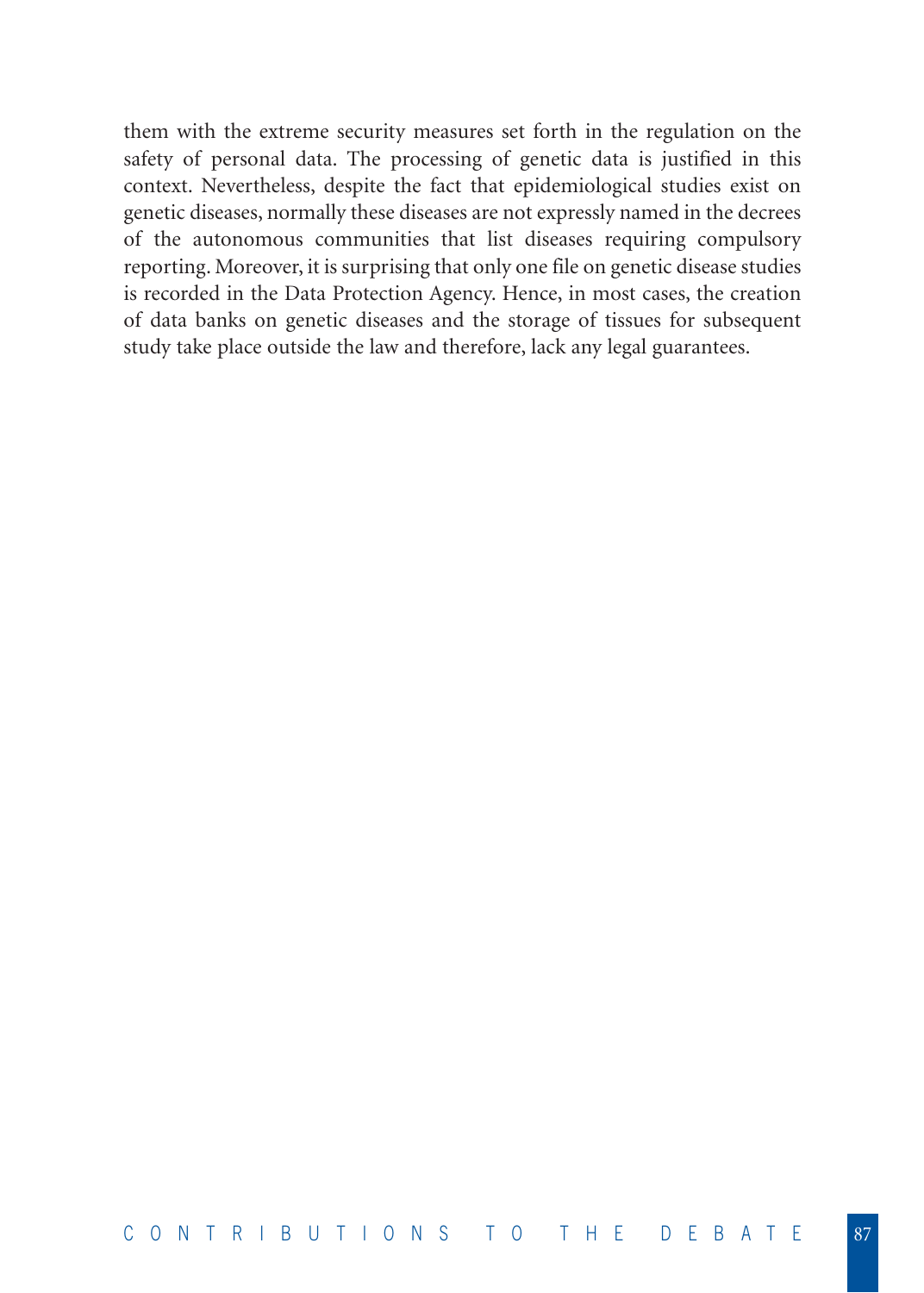# **Opinion of the insurers**

#### **Màrius Berenguer**

*General Director of CaiFor (Insurance Group of "la Caixa").*

Advances in genetic research –the possibility to predict with more or less accuracy the probability that a person will develop a particular disease, and society's use of this information– opens many doors; most are positive (possible identification, prevention and cure of hereditary diseases), but some are negative, including potential discrimination resulting from their use.

In the case of insurance, particularly life insurance, a clear understanding of the technical principles and bases is needed in order to clear up certain concepts and foster a richer, more objective discussion on the actual and potential effects of this information.

## **1. Introduction: Risk and insurance activity**

The insurance business is based on combining risk situations as a whole, in order to allow compensation or mutual protection, in which many individuals pay relatively small amounts so that a few (those affected by an adverse event) receive significant amounts.

Thanks to a combined treatment of homogenous risks explained mathematically and represented by statistical laws, the insurance industry can provide previsionary mechanisms that offer solutions in terms of indemnity or lump sum payments in the case of an adverse event.

In practice, this means that no problem is solved and no situation is resolved by an individual simply knowing that his or her probability of dying next year is 0.6%, i.e., that six of every one thousand individuals of that age will die. An insurer who has insured one thousand individuals in the same age bracket does find this useful, because it knows that there will be about six deaths. On the basis of these data, it can define the respective premium for the amount of the policy; for example, a capital of 10,000,000 pesetas would have a premium of 60,000 pesetas per year.

This compensation or financing system by sharing the risk is the foundational principal of insurance and is supported by the mathematical and statistical theories we mentioned earlier on a general basis: the larger the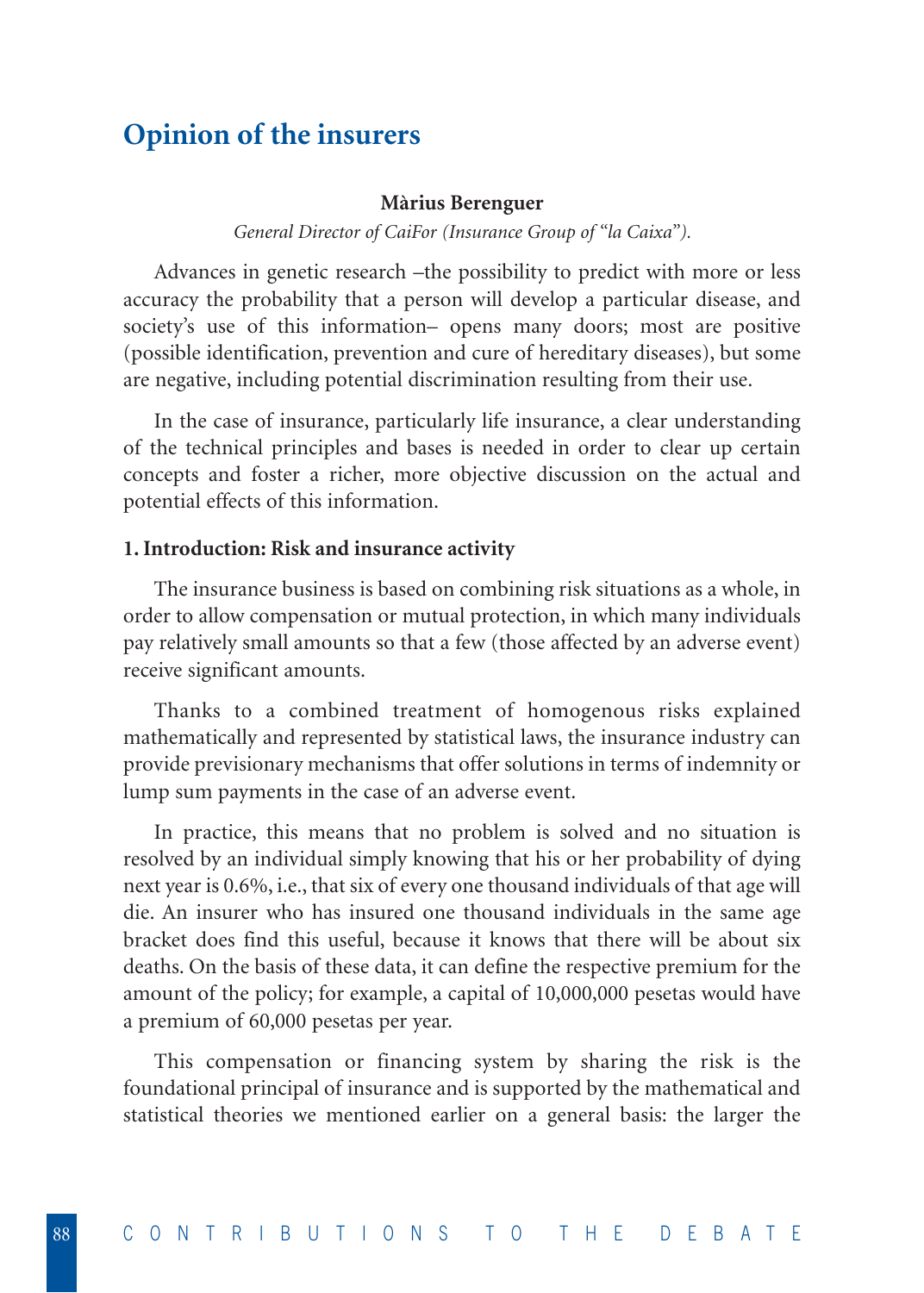population set exposed to risk, the greater the probability that the projected population outcome will be met.

Aggregate treatment is what distinguishes insurance from a simple game of chance. Although both share a stochastic behaviour of the variables, the aggregate treatment of a set of risks is the rationale behind the insurance business. This approach is used to set insurance premiums, with the premium encompassing the statistical experience plus a safety margin and representing the expectation that the statistics applied to the population will be fulfilled. The determining factors for the safety margin parameters are, among others, the total number of policyholders and the reliability of the contract process.

The influence of the number of policyholders is obvious; the actual behaviour of the insured variable approaches the initial projections as the number of elements increases. In contrast, fewer policyholders means that chance is more likely to skew the expected results and that the actual situation will vary considerably. The same thing occurs during the contract process, which is intended to measure the insurability of the risk and then to set the price of the risk being insured, based on available information.

Obviously, the term "risk" refers to the possibility that something might occur, not to something that has already occurred or will undoubtedly occur. In the latter case, the event cannot be insured, or if it were, fraud or malice would exist on the part of the person or entity attempting to pass off a past event as a simple risk.

### **Transfer of risks; the extent of the variables**

In other types of financial or business transactions, the proportion between goods or services provided and the payment is around five or ten per cent, in the form of the interest rate or profit margin.

In insurance, the difference between the price and the benefit is enormously disproportionate in comparison with other businesses, since the premium is 60,000 pesetas in our example and the capital paid out is 10,000,000 pesetas.

Naturally this is the result of the low probability that the insured adverse event will occur, but this also means that the contract process and premium calculation must be rather meticulous since an error in a transaction would only be offset by hundreds of transactions.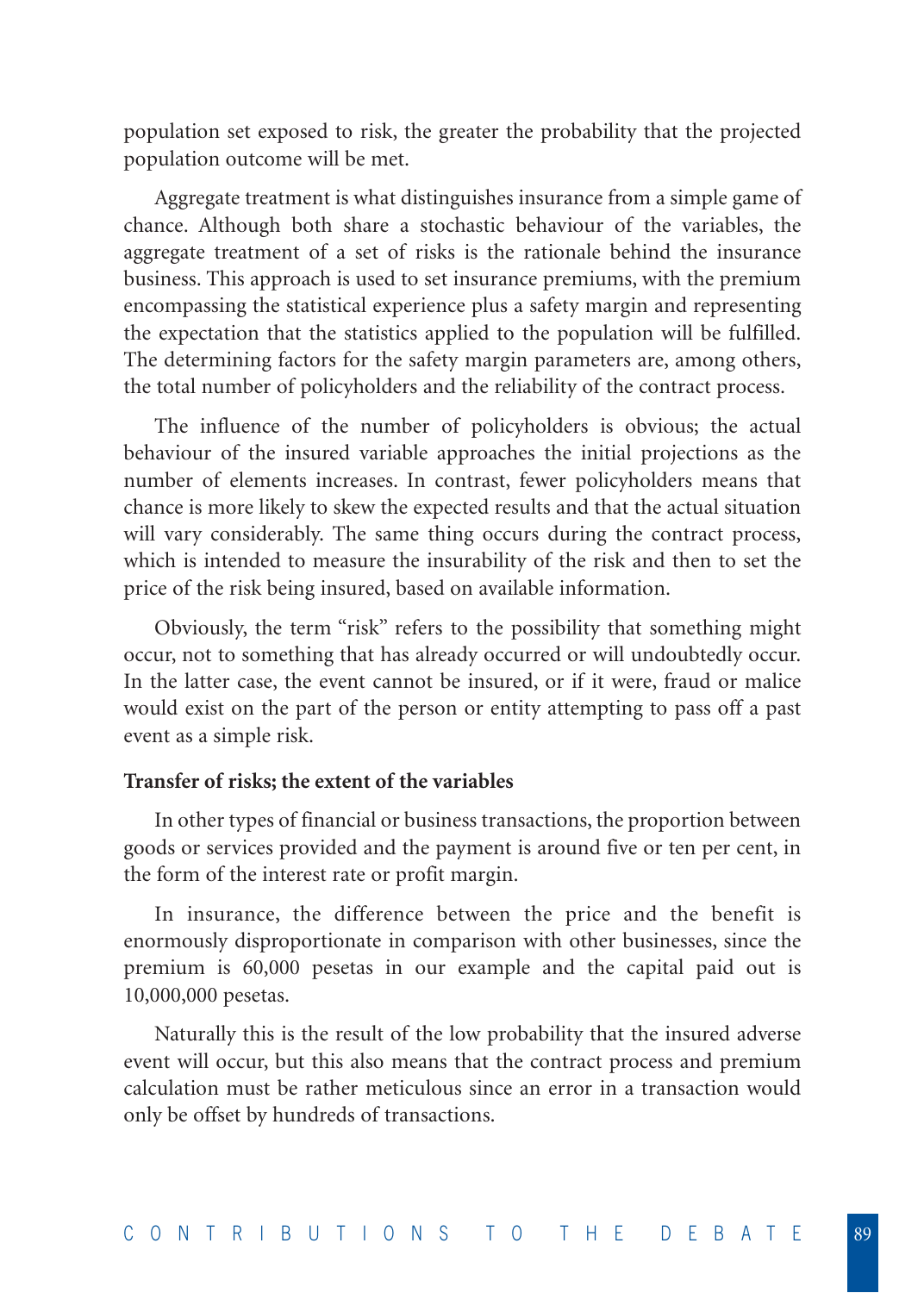In our example, 167 policies are need to bring in the full 10,000,000 pesetas being insured and paid out for a single event. If the probability is fulfilled and six people out of every 1,000 die, the balance is maintained. However, if there is fraud and a person who is not simply exposed to the risk but is a carrier of the adverse event joins the insured population, two deaths will result. The final cost will be 20,000,000 pesetas and the premium that should be collected from the policyholders will be twice as large to offset the fraud.

It is precisely the insurance contract process that must prevent this type of alteration, since the situation is not managed by simply adjusting the premium by 10% but is an upset to the entire balance of the operation. For the insurer, the process must guarantee that the known risk characteristics mean that the individual can be insured; and the insured must have the guarantee that, in the measure necessary, the insurance company is solvent and will be able to pay the policy amount if there is an adverse event.

## **Information and good faith in the insurance contract process**

Due to the legal characteristics of the agreement and based on the good faith of all contractual parties, the insurer bases its acceptance of the risk on the information provided by the candidate for insurance. Only in the case of extremely high policy amounts or deviations from the standard risk parameters (e.g., health condition, profession, athletic activities) may the insurer ask for additional information.

In other words, if a portfolio comprises 1,000 policies with a mean policy amount of 2,000,000 pesetas and 10 policies with a policy amount of 80,000,000 pesetas each, mathematical compensation of the risk is not possible to the same degree: the 1,000 policies of small capital represent a sufficient number of risk units to be well-adjusted to the six deaths forecast by the statistics. The remaining ten policies could be more seriously influenced by chance, with one, three or no deaths. Here the insurer must manage carefully to prevent collapse resulting from exposure to chance, because the limited size of the portfolio does not permit stable predictions.

## **Changes in the insuring process**

90

The balance that should result from the good faith on which the agreement is based can be upset when the policyholder already knows that an event has occurred or will occur, and conceals this fact to gain coverage that would normally be accepted only at a higher premium or perhaps even denied.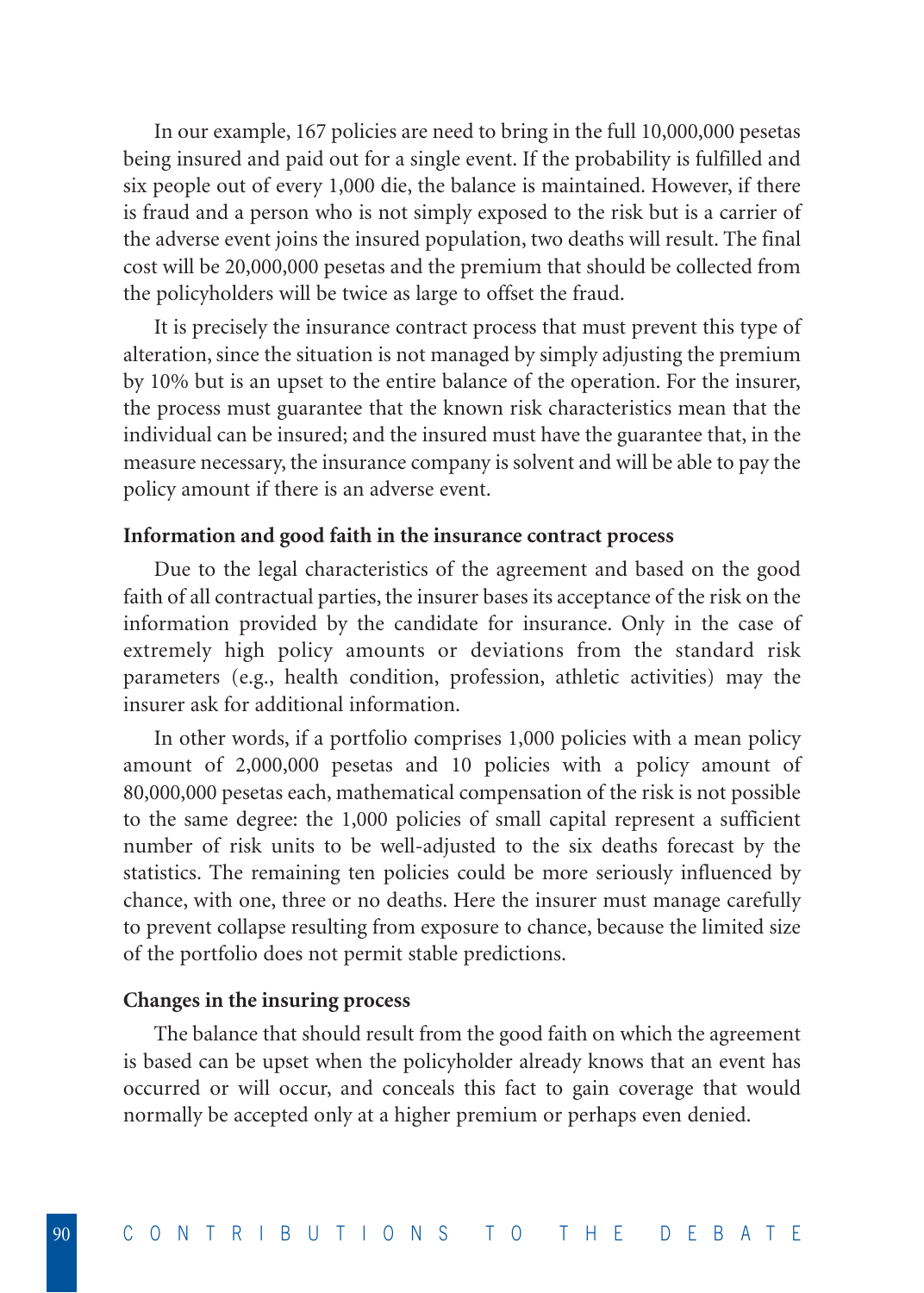The insurer can only handle these situations by analysing or checking the information provided when the policy is being taken out, such that if fraud or bad intentions are proven and information was withheld, the agreement becomes null and void. For this reason, the Insurance Contract Act requires that the insurer must be informed by the policyholder and the insured of any circumstances that could affect the assessment of risk and which, if known by the insurer, could mean that the insurance policy would not be granted or would be granted at another price.

When the law establishes this criterion, it does not protect the insurer, as might appear, but protects the solvency of the insurance institution by preventing fraudulent acts that could injure the other policyholders. The same goal is sought when the law establishes the principles of equity and sufficiency in defining the premium amount so that each person pays the risk that he or she represents.

## **2. Life insurance policy rates**

The greater the likelihood that the risk will materialise and the more serious the consequences, the higher will be the premium. When assessing the risk in order to set the premium amount, the company uses two kinds of information:

1. Statistical information, which gives an idea of average risk, and

2. Specific information concerning individual risks.

In the case of life insurance, the statistical information is presented in mortality or survival tables used to calculate the probability of death and the probability of survival.

Along with the great majority of individuals who have a life expectancy that fits the tables, there are also some with enhanced risk (sick individuals, or individuals with a hazardous occupation, to cite two obvious examples). These individuals have a lower life expectancy and special interest in obtaining life insurance is foreseeable.

The insurer cannot systematically reject higher risks because it would be depriving insurance benefits to the individuals who most need it. Moreover, the company can assume the risk without any problem, provided the rate is appropriate to the increased risk.

Exc eptional risks must be specially analysed, assigned rates and offset by staff with training in actuarial and medical life insurance techniques using specific information.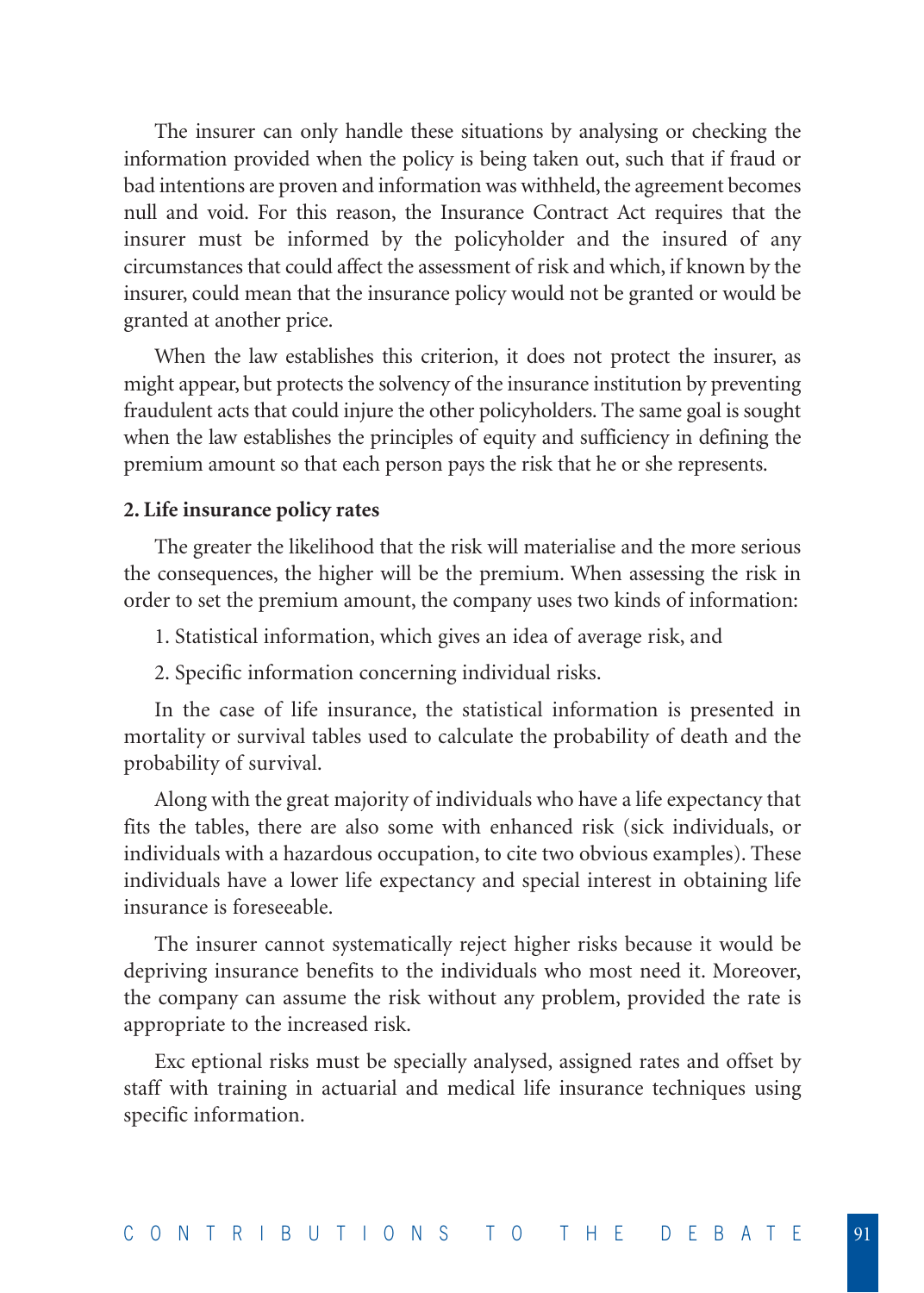This information consists in medical screening which is simply the compilation of medical information aimed at determining the insured's current health condition and the factors that could determine his or her future health. The information is compiled on a "health status declaration", a questionnaire included in the insurance application that must be filled out and signed by the insured. It includes questions on the applicant's height and weight (body mass), personal history (e.g., prior accidents or diseases), whether he or she smokes, etc.

In relation to certain policy amounts or when there are affirmative answers to some of the questions on the simplified medical questionnaire, the company performs a more extensive questionnaire which contains questions on family medical history. This is important because the answers indicate the probability of developing a hereditary disease, as does the genetic information now under debate.

The insurance applicant may even be required to undergo a medical examination, which will be meticulous and can include a traditional medical examination (physical examination), urinalysis, EKG, etc.

## **Acceptance or refusal and "additional premiums"**

After the health condition declarations are filled out and/or the medical examinations are completed, the results are analysed by specialised medical staff employed by the insurance companies. These staff members accept or reject the application.

When the insurance contract is signed, the premium is finally set by comparing the information on the mortality or survival tables, the medical data and any other information, the type of insurance requested, the policy amount and the term of the insurance policy.

# **3. Genetic tests and life insurance**

92

Let's look at how genetic information can affect the process of selection and assignment of rates. For some diseases, genetic tests can show that there is an above-average probability of developing this disease in the future. For others, the result of the tests is less certain. Nevertheless, every indication is that in the future genetic tests will provide more information on a larger number of diseases.

To some extent, the factors currently examined by the insurance company (family medical history or certain medical tests) are indirect indications of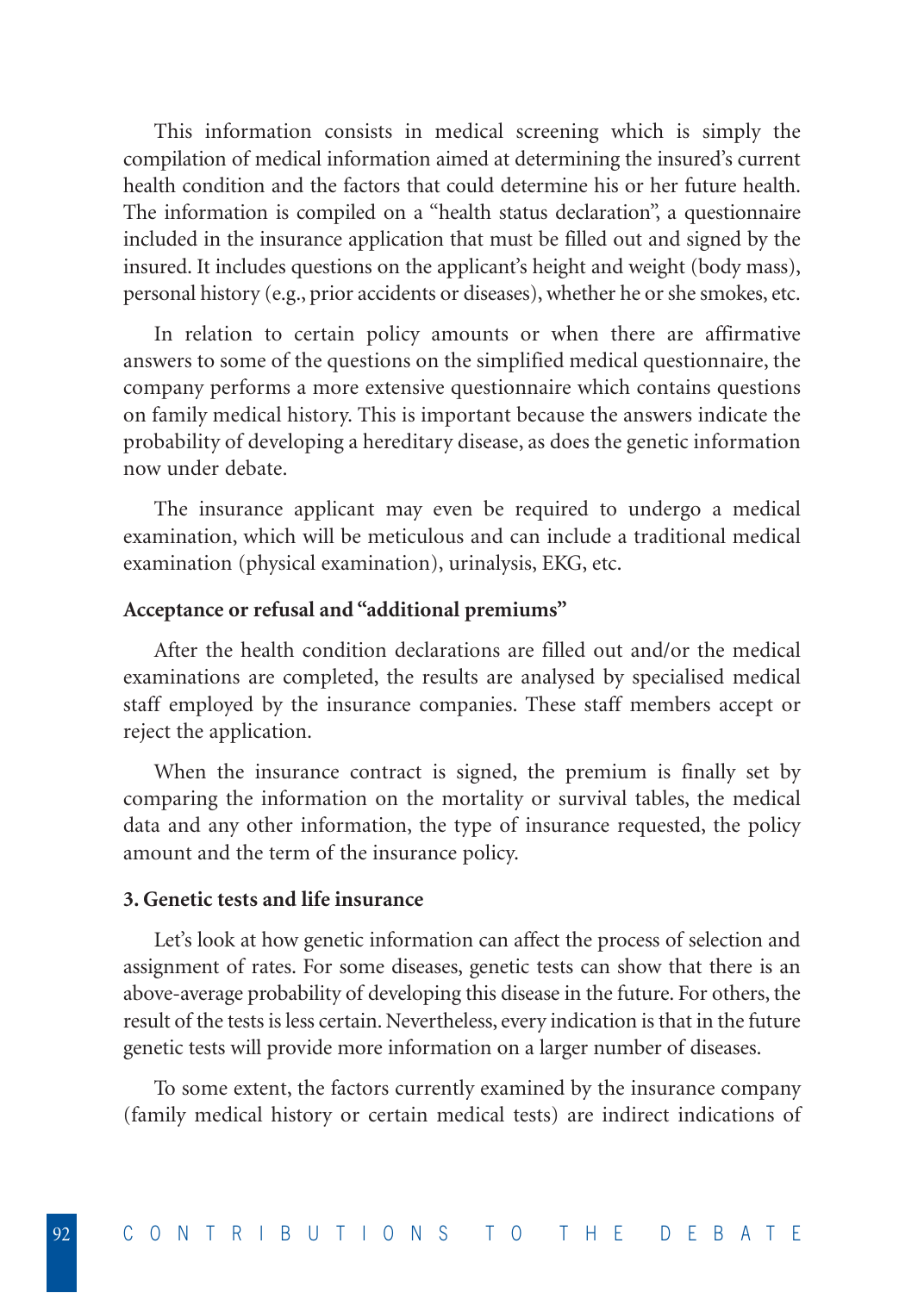genetic characteristics; that is, such information forms a part of the medical data. Use of this information when setting rates for life insurance is beneficial for the insured population as a whole.

For example, if companies could not ask life insurance applicants any questions about any diseases such as cancer or AIDS, all the individuals affected by these diseases would be able to obtain insurance without additional premiums and the overall cost of these deaths would have to be assumed by the premiums of all the policyholders.

In line with the above, a potential concurrence of policyholders with genetic problems would result in a technical imbalance in the insurers' system unless these institutions were aware of the higher risk and could apply the respective additional premium. This situation would mean that the premium payments would be insufficient to pay the benefits due for actual deaths. If this circumstance continued, the premiums would quickly rise. If the increase were not too high, new insurance policies would not affected too much but if the premium were to increase significantly, the increase could hinder the inclusion of "healthy policyholders", jeopardising the insurance institution by comprising its future viability and thus, its social function.

## **4. Legislation on insurance and genetics in Europe and Canada**

Some European countries (Austria, Belgium, Denmark or Norway) have specific legislation that prevents insurers from gaining access to genetic information. In France and the Netherlands, there is no formal legislation; however, a voluntary moratorium does exist. In other countries such as Spain, Finland or Iceland to mention a few, there is not sufficient specific legislation. Nevertheless, the companies have not included any kind of question relative to genetic information in their questionnaires.

The ban on their use is generally a result of the willingness of legislators and politicians' to impose a period of waiting and reflection until genetic science is more advanced, and not of their desire to prohibit it categorically.

In the United Kingdom, the government has drawn up a code of conduct to which all institutions can adhere voluntarily. This code of conduct is based mainly on two principles:

1. The person who requests a life insurance policy should always have the option to undergo a genetic test or not. **No insurer may oblige an applicant for an insurance policy to undergo a genetic test as a condition to be insured.**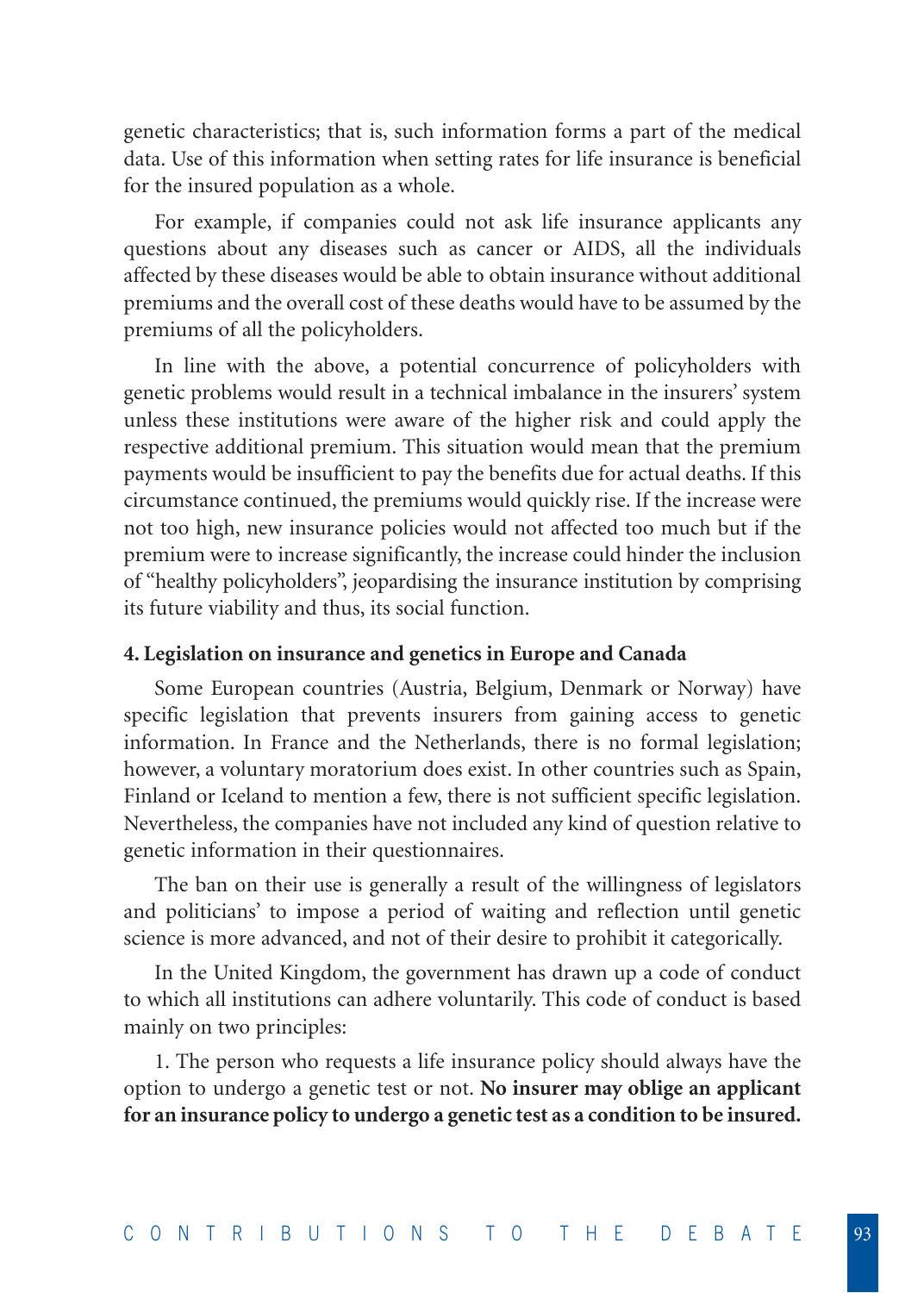# 2. **Nevertheless, when the insurance applicant has undergone a genetic test, the test results should be provided to the insurer unless the latter indicates that the information is not required.**

This obligation is logical, since an individual who has already undergone genetic testing may be more likely to want to insure a specific risk from that time on. Therefore, this measure is intended to avoid an adverse selection.

This principle is consistent with the current operation of insurance companies. Once all the information needed to assess the risk has been compiled, the premium is set and the policy is issued. After this point, the companies are not allowed to request any additional information from the insured individual.

The UK case is certainly an example of the maturity and tradition of the insurance industry in that country. British society understands that, as analysis offers increasingly better, more reliable results, genetic information becomes to some extent an additional component that improves the assignment of rates to risk and prevents adverse selection and the resulting general increases in premiums.

The Canadian system is also particularly interesting. Canada has a single independent clearinghouse for all genetic tests that is used by any institution that needs information for its regular activities. In response to the requests for information, the centre does not provide a copy of genetic test results, as this would not provide any protection against potential misuse; for example, in the case of the insurers the answer is limited to an indication of increased risk and contains no further information.

## **5. Conclusions**

Genetic information can be beneficial to the insurance business and its social function for the following reasons:

- It makes it possible to obtain predictive information on diseases that could allow the life expectancy to be extended through a more accurate estimation of expected death or survival rates.
- Discrimination is treating "equals" as different. However, treating different individuals as "equals" is also discriminatory; it is presently wellunderstood that a person should pay higher or lower premiums on the basis of age or the diseases they have. Why should genetic information be any different? We should not confuse the right to information needed for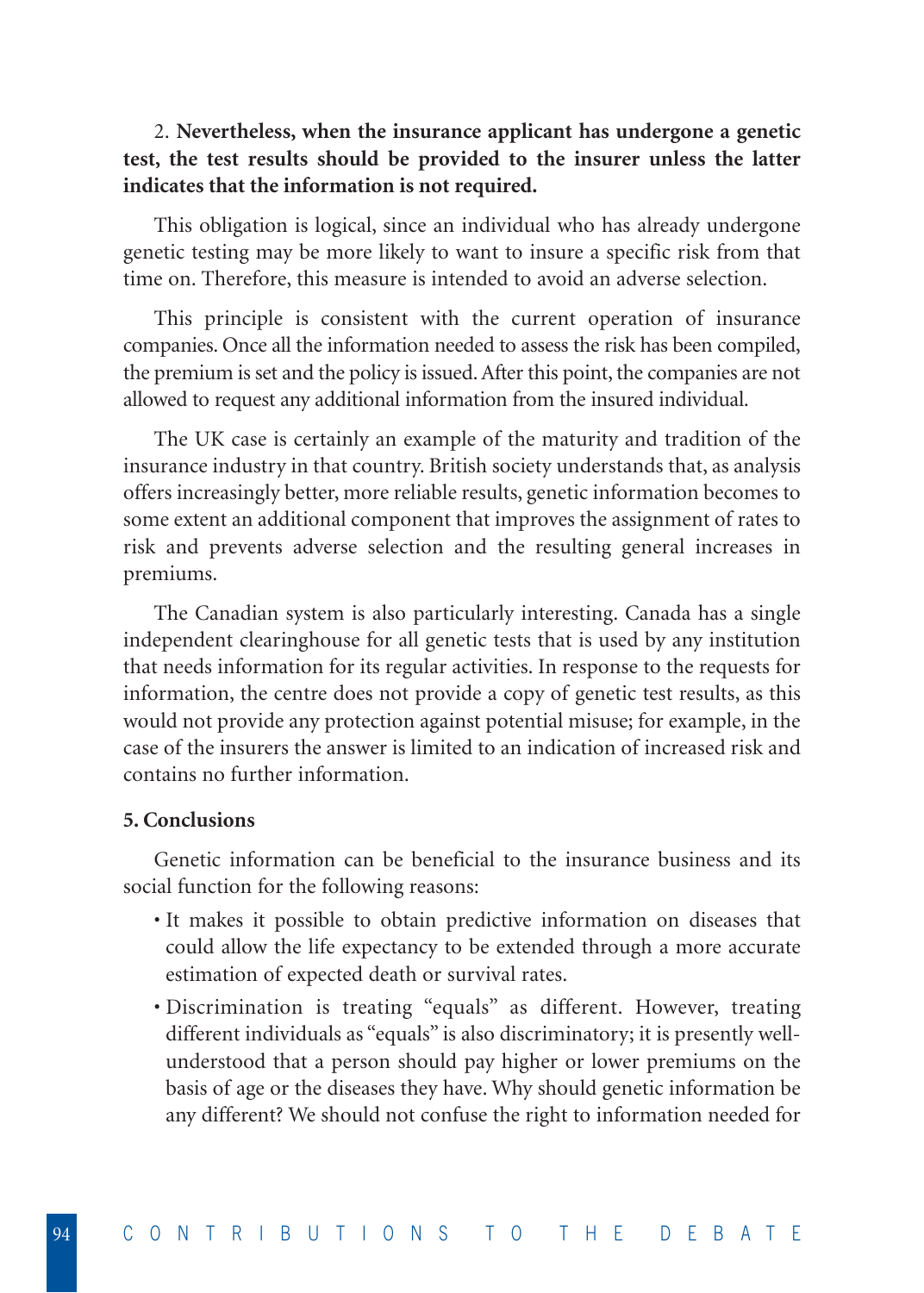doing business in the insurance industry with potential misuse of this information. Misuse must be avoided at all costs, but without reaching the extreme of withholding relevant information.

• This prevents restraints on the use of genetic information from leading to fraud or adverse selection that would jeopardise the balance and solvency of the insurance industry.

In short, genetic information helps to improve assignment of rates, as it raises and lowers the cost of insurance, thereby benefiting the entire insured population and aiding the solvency and continuity of insurance firms.

Its use requires:

- Implementation of mechanisms and processes needed to ensure that the interpretation, utilisation and confidentiality of genetic information is adequate.
- Increased development for proper use of genetic information.
- Flexible regulation that can be systematically adapted.

In addition, we could mention the following points:

- Genetic information is simply additional medical information, which allows a person's life expectancy to be assessed more accurately.
- Insurers already assess the family medical history when screening for persons at risk.
- Life insurance policies are often long-term contracts and genetic information can help to improve rate-assigning on behalf of the policyholders.
- The use and correct interpretation of genetic tests will be possible in the long run.
- Legislation relating to genetic information must be flexible and must adapt to the advances in science and medicine.

Companies use medical and scientific advances as they become popular and available. The objective is to improve risk assessment to the benefit of the entire insured population.

All fields, including the insurance industry, must handle these medical advances in a **responsible, prudent** manner in order to maximise their impact on the improvement of mankind and on the well-being of society in general.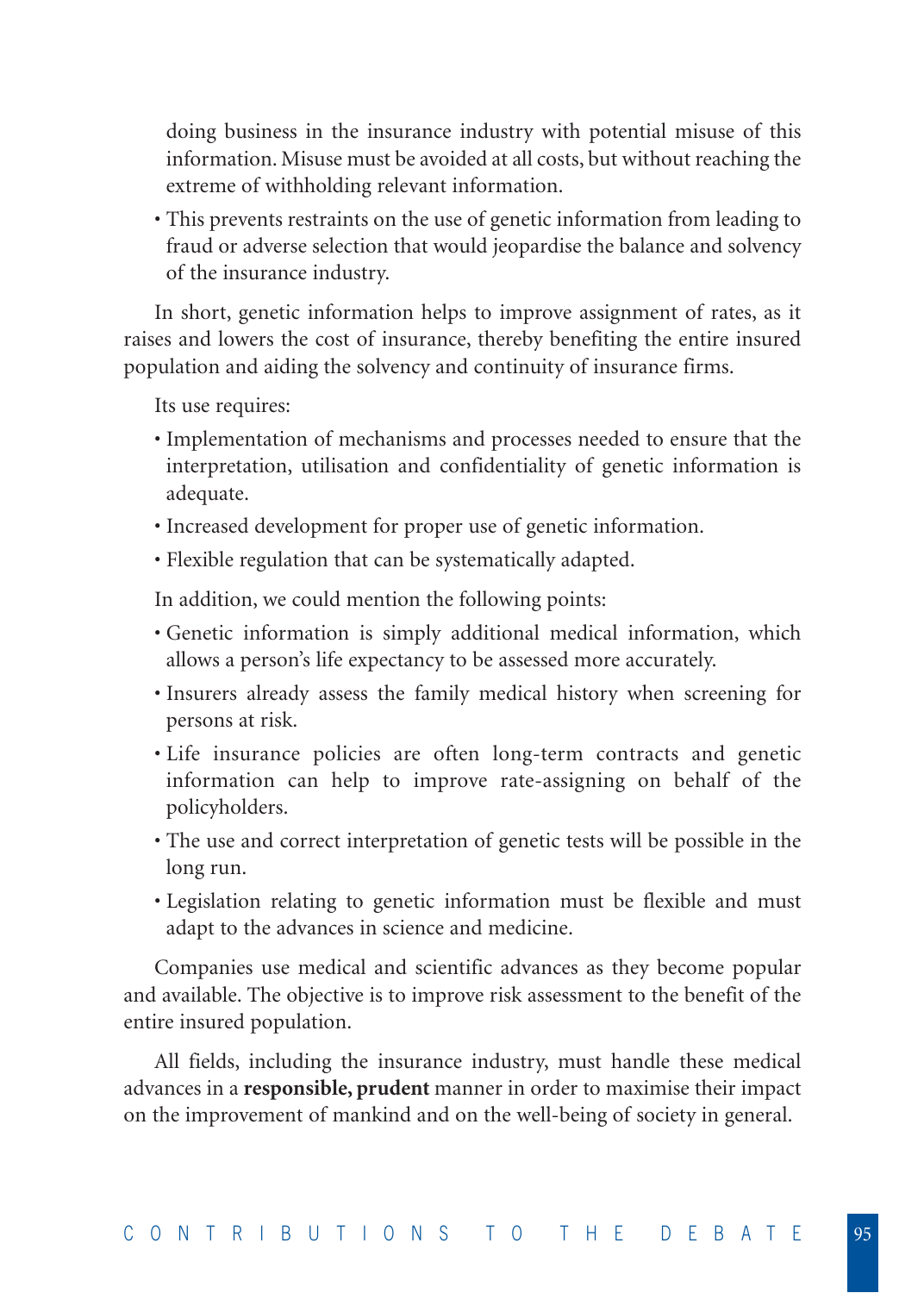# **Opinion of the Philosophers**

### **María Casado**

*Director of the Bioethics and Law Observatory, Parc Científic de la Universitat of Barcelona.*

The ethical, social and legal implications of predictive genetic medicine and of the information obtained through genetic diagnosis are evident, and each new step is naturally accompanied by bioethical reflection. The genetic information available today can be used in a wide variety of fields and for a wide variety of purposes.

First of all, advances in the study of genetic pathologies enable us to understand their molecular causes and provide new possibilities for diagnosis. This will have repercussions on the prevention of these diseases and on their potential treatment. Hence, an awareness of the individual's genetic makeup will enable us to design new personalised therapies that are appropriate for each case, thereby decreasing the harmful effects and enhancing the efficacy of new treatments. The possibilities of these treatments will gradually increase as new functions of the genes and their relationship to diseases are identified. These developments have irrefutable advantages for public health but can also entail disadvantages for individuals and be a source of new forms of discrimination.

Nevertheless, the capacity to accurately identify individuals is useful for the State and can also be useful for people. This is the case of identification in civil and criminal procedures (e.g., paternity cases or the analysis of samples found at the site of a crime). This is reassuring for the population, but it can also generate fear of a world in which we are converted into completely "transparent" individuals with no privacy whatsoever. The public is just as concerned about the insurance companies' use of these data when they take out policies, or when they are applying for mortgages.

These advantages and disadvantages lead to the perception that biotechnologies are a two-edged sword and cause the public to have many fears and hopes concerning their potential. This ambivalence can be seen in the bioethics debate, and is particularly obvious in the media and public opinion. As a result, much emphasis is placed on the need to draw up regulations that prevent and curb potential abuse. Regulations already exist at the national and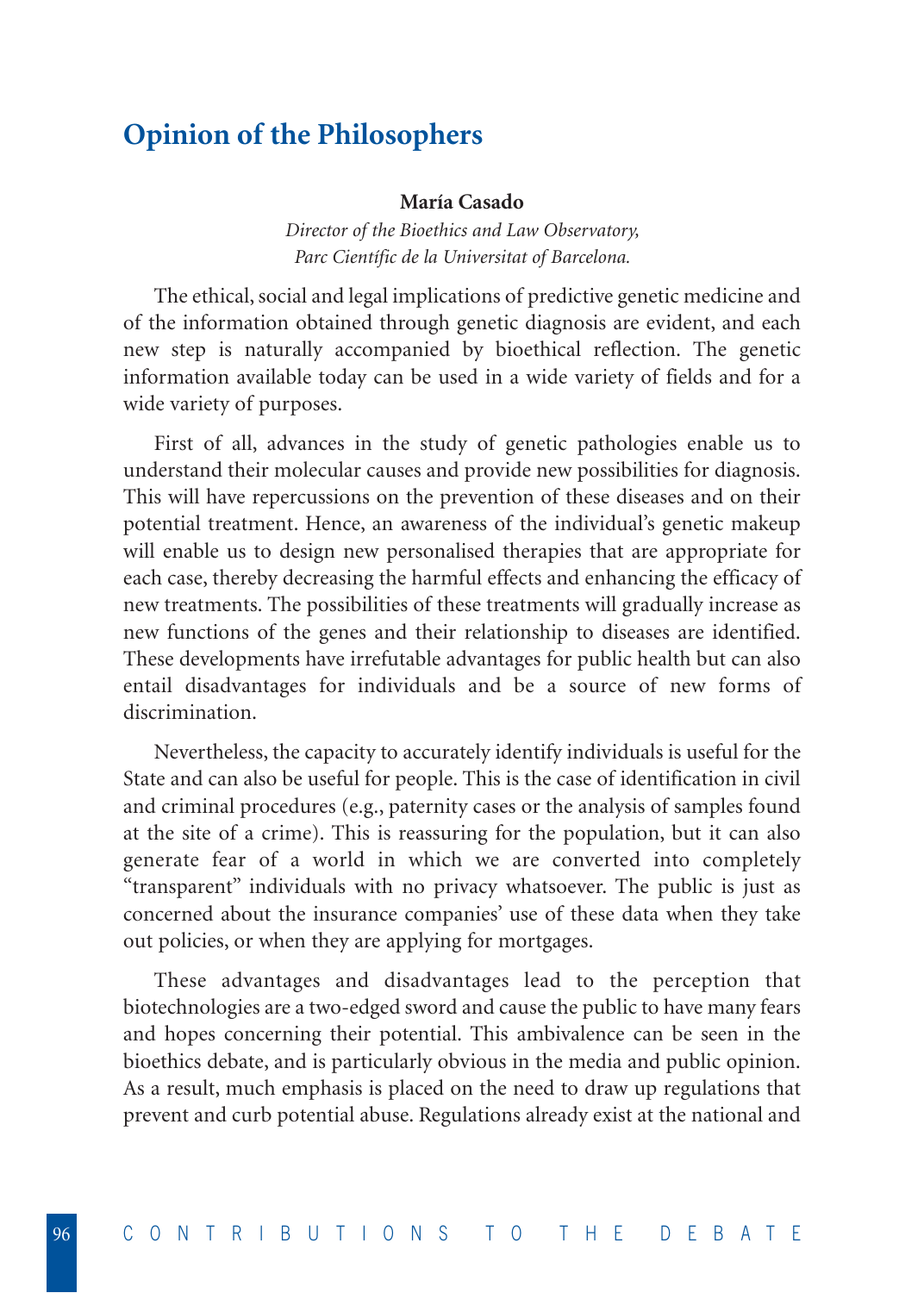international level; however, the mere existence of rules is not enough. Regulatory measures from the top are insufficient; rigorous information and prior debate on the implications of biotechnology are needed in order to establish agreements, even if they are partial, provisional and revisable.

The reference framework for decision-making is not comprised of personal beliefs (which are worthy of respect but not universal). Rather it consists in a respect for human rights and the promotion of such rights, which are the ethical and legal basis of our coexistence. The new possibilities of infringement of rights already recognised in key international protective documents and the need to protect new rights have led to the adoption of the Universal Declaration on the Human Genome and on Human Rights under the auspices of the UNESCO on the 50th anniversary of the Universal Declaration of Human Rights (1948) and the Council of Europe Convention on Human Rights and Biomedicine, which was published in the Official Spanish Gazette of 20 March 1999 and is currently in effect in Spain. The aim of these agreements is to protect human dignity and human rights against the new potential of biomedicine by establishing the voluntary nature of genetic testing, the confidentiality of the results, the ban on discrimination for genetic reasons and on the modification of non-pathological genetic heredity, the equitable access to the benefits obtained from biotechnology, the solidarity and respect for freedom in research, as well as the obligation of countries to encourage interdisciplinary dialogue and the creation of ethics committees that foster public debate and information.

### **Francesca Puigpelat**

### *Professor of Law Philosophy, Universitat Autònoma de Barcelona.*

As has been mentioned throughout our discussion, the results of predictive medicine can have positive and negative aspects. In terms of positive implications, we have highlighted the prevention and cure of disease, but we have also mentioned that, although we can measure the probability of developing certain diseases we still do not have suitable therapies to cure them. It is not surprising, therefore, that we find it necessary to point out the threats of genetic testing for both individuals and society; anxiety and frustration for the individual and possible attempts to justify discriminatory social practices, particularly in labour relations and in life and health insurance contracts. Since the tests are still expensive, their general use is not of interest to companies as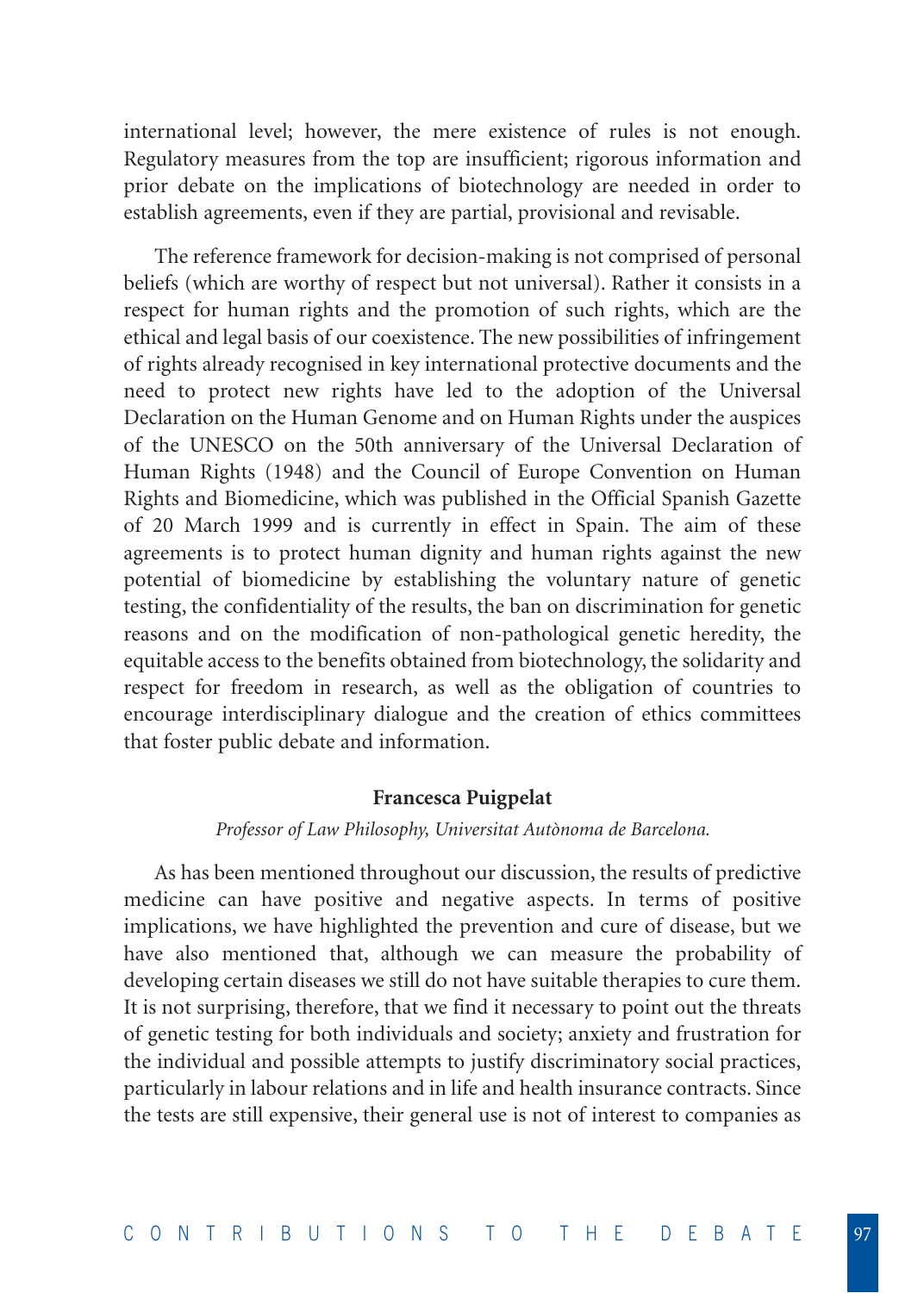yet. However, the costs are bound to drop with time and an in-depth social debate will be needed to prevent the misuse of genetic information.

From my perspective, genetic diagnoses and the information they provide offer more advantages than disadvantages within the context of reproduction. Thus, these techniques can be widely used by the entire population. A social and democratic state under law must guarantee access to preconception, preimplant and prenatal diagnoses, particularly for individuals with more limited capacity to use their resources for health. In my opinion, it is essential to prevent the use thereof from being influenced by the ideological choices of the physician.

Information on the results must be clear, confirmed, complete and impartial. In any case, the decisions made by individuals on the basis of the information provided by the tests should be respected.

My rationale for using these tests is not based on any eugenic idea. I do not feel there is any moral obligation to perfect humanity through the selection of certain biological characteristics which could be considered more desirable than others at any particular point in time. I also do not feel it is fair to prevent the births of human beings with serious impediments on the basis that, although this does not consist in a prejudice to them, it is an injustice to introduce a specific ill in the world without cause, as Feinberg affirms.

Conceiving a child has never been considered illicit simply because it could have a serious disease. It is hard to allow, therefore, that it would be worse to live with these impediments than not to have lived. Many countries do not allow eugenic abortion, and the legislation allowing it does not make its practice *compulsory*, making it safe to assume that continuing with the pregnancy is *allowed*. This means that we give more value to life than to preventing someone from being born with serious anomalies. We cannot say, therefore, that bringing children with problems into the world is an *injustice* if the alternative is something worse: not having given them life. Of course, this has nothing to do with cases where the anomalies are caused by improper behaviour on the part of someone who has harmed an initially problem-free pregnancy.

The reason behind the advisability of genetic diagnoses is that parents will satisfactorily attend to the physical and psychological welfare of a child with severe or not-so-severe disabilities once born, only when the birth is the result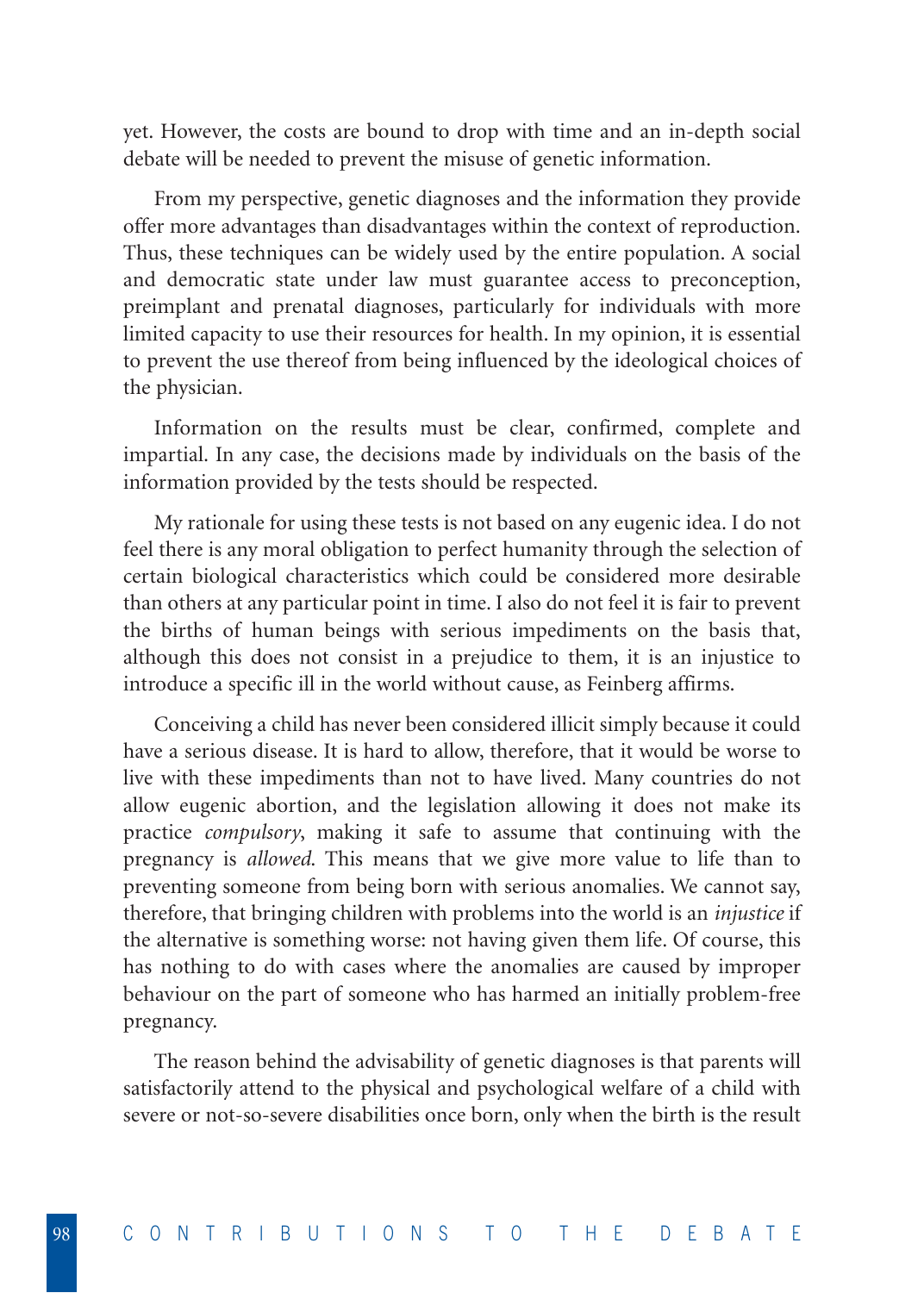of an informed, voluntary decision. I feel that the State should provide all the resources needed for its citizens to take responsible, autonomous decisions in the area of reproduction. Naturally this should not preclude that significant economic assistance from the State be granted for handicapped children with special needs once they are born.

The greatest danger behind predictive medicine in general and prenatal and postnatal diagnoses in particular is that of biological reductionism. Eradication requires a well-developed cultural critique that exposes the relationship between disease/disability and the socio-political environment. In most cases, diseases are the result of an interaction among the different genes as well as between the genes and the environment. Focusing only on the genetic aspects of diseases has a negative side, as seen in the eugenics movement of the early 20th century, in that disease is considered basically the individual's problem, social integration of individuals with disabilities is prevented, and no effort is made to investigate into or transform the specific socio-political structures that favour and condition diseases.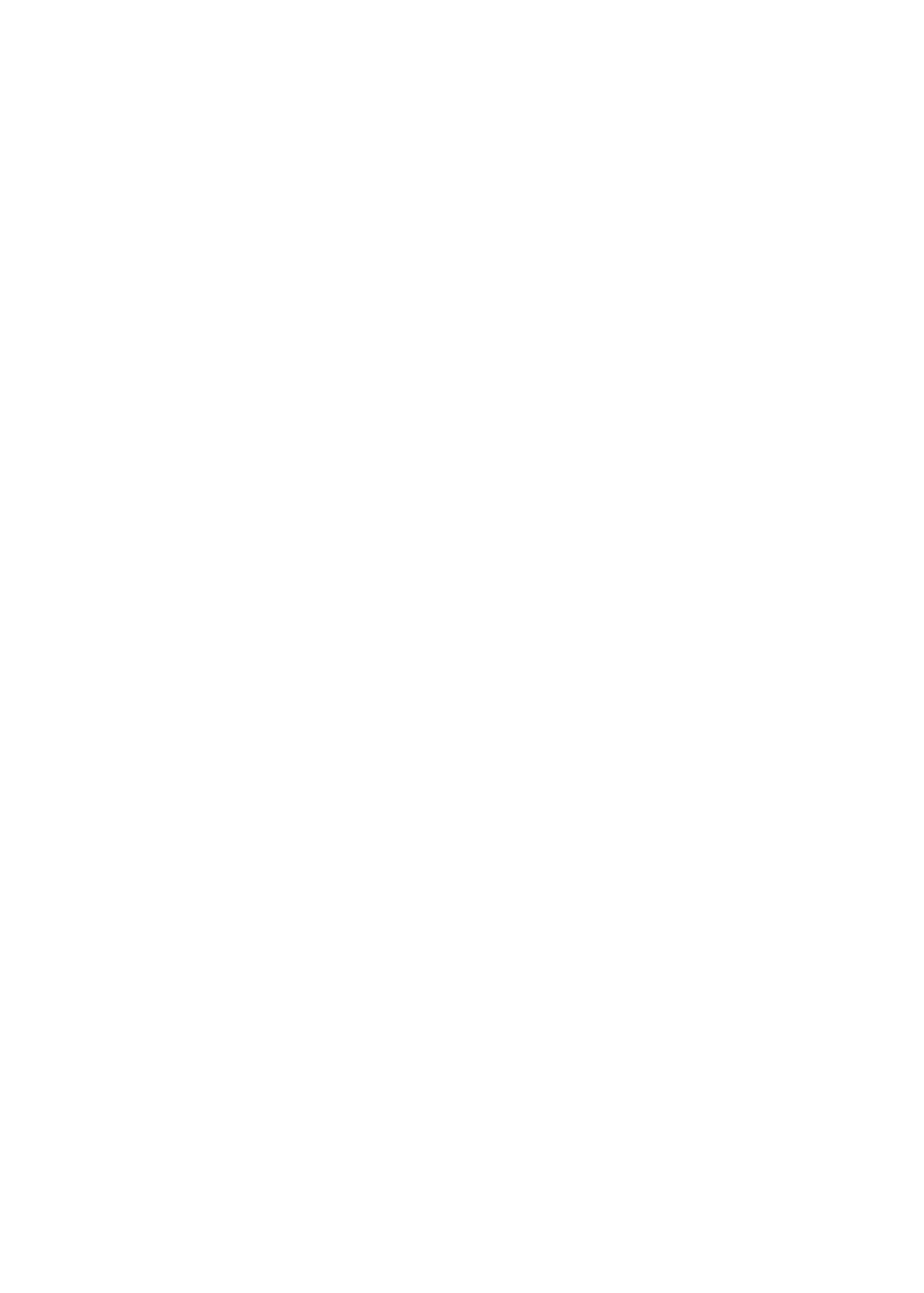# **PARTICIPANTS IN THE SEMINAR**

Speakers: **Xavier Estivill**, Head of the Medical and Molecular Genetics Centre, Oncological Research Institute (IRO), Hospital Duran y Reynals del Hospitalet de Llobregat, Barcelona.

> **Mirentxu Corcoy**, Professor of Criminal Law, Universidad Pública de Navarra.

Moderator: **Josep Egozcue**, Vice President of the Grífols Foundation and Professor of Cellular Biology, Universitat Autònoma de Barcelona.

# **PARTICIPANTS IN THE DEBATE**

- 1. **Montserrat Baiget**, Head of the Genetics Department, Hospital de la Santa Creu i Sant Pau, Barcelona.
- 2. **Màrius Berenguer**, Director General of CaiFor (Insurance Group of "la Caixa").
- 3. **Margarita Boladeras**, Professor of Moral and Political Philosophy, Universitat de Barcelona.
- 4. **Manel Canivell**, Physician and member of the Board of the Grífols Foundation.
- 5. **Angel Carracedo**, Professor of Legal Medicine, Universidad de Santiago de Compostela.
- 6. **María Casado**, Director of the Bioethics and Law Observatory, Parc Científic de la Universitat de Barcelona.
- 7. **José María Goerlich**, Professor of Labour Law, Universidad de Valencia.
- 8. **Agustín Jorge Barreiro**, Professor of Criminal Law, Universidad Autónoma de Madrid.
- 9. **Montserrat Milà**, Consultant of the Genetics Department, Hospital Clínic de Barcelona.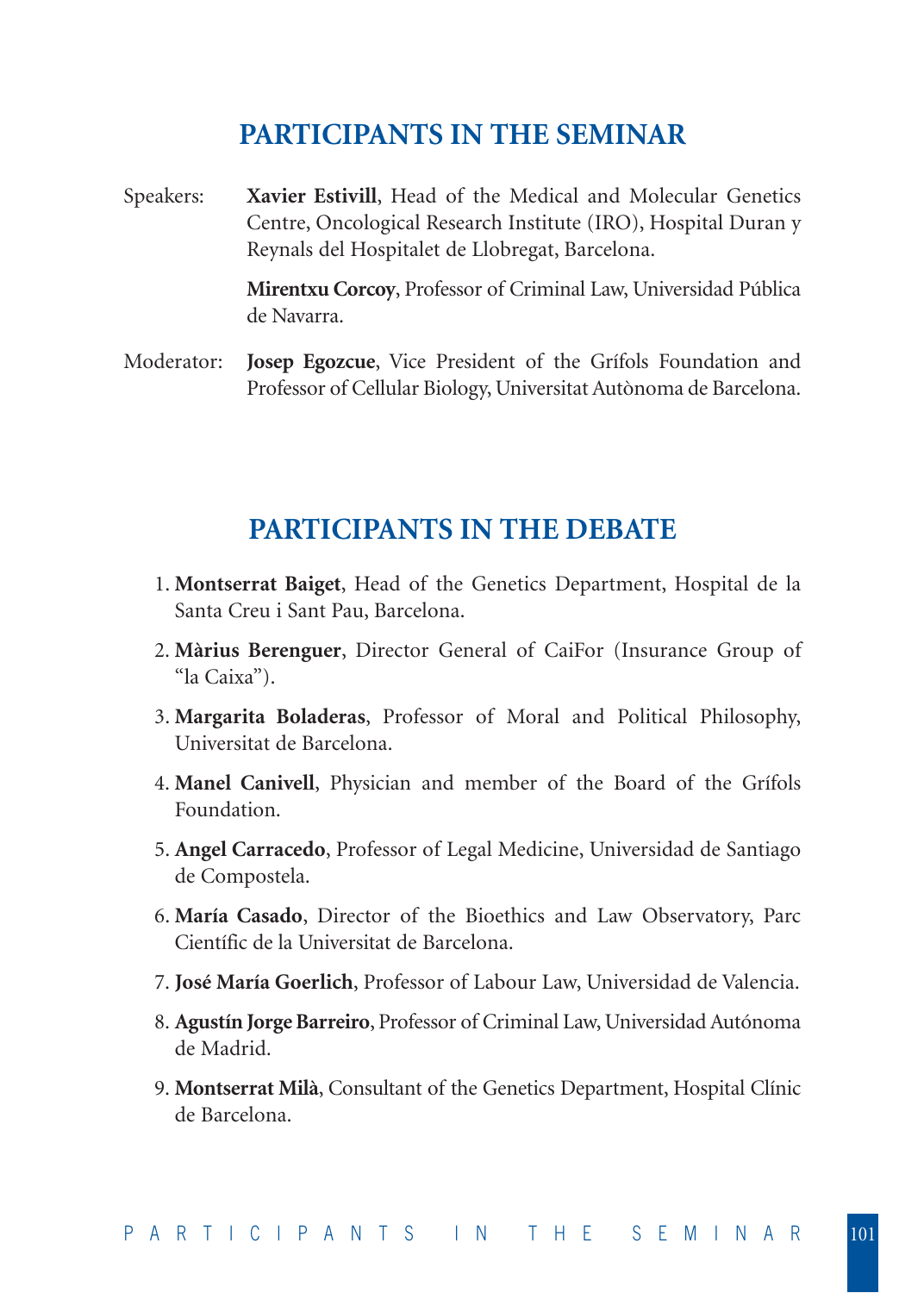- 10. **Miguel Ángel Peinado**, Researcher at the Molecular Oncology Centre of the Oncological Research Institute in Hospitalet (Barcelona).
- 11. **Luís Pérez Jurado**, Professor of Genetics, Faculty of Sciences, Universitat Pompeu Fabra, Barcelona.
- 12. **Rafael Oliva**, Medical Staff of the Genetics Department, Hospital Clínic de Barcelona and Professor of the Faculty of Medicine of the Universitat de Barcelona.
- 13. **Francesca Puigpelat**, Professor of Law Philosophy, Universitat Autónoma de Barcelona.
- 14. **Joan Josep Queralt**, Professor of Criminal Law of the Universitat de Barcelona.
- 15. **Carlos María Romeo Casabona**, Professor of Criminal Law, Universidad del País Vasco.
- 16. **Ana Victoria Sánchez Urrutia**, Professor of Constitutional Law, Universitat de Barcelona.
- 17. **Eugeni Sedano**, Director General of Health Resources, Generalitat de Catalunya.
- 18. **Juan Antonio Segarra**, Lawyer and Legal Advisor, Hospital General de la Vall d'Hebron de Barcelona.
- 19. **Anna Veiga**, Head of the Biology Section, Reproductive Medicine Department, Institut Universitari Dexeus de Barcelona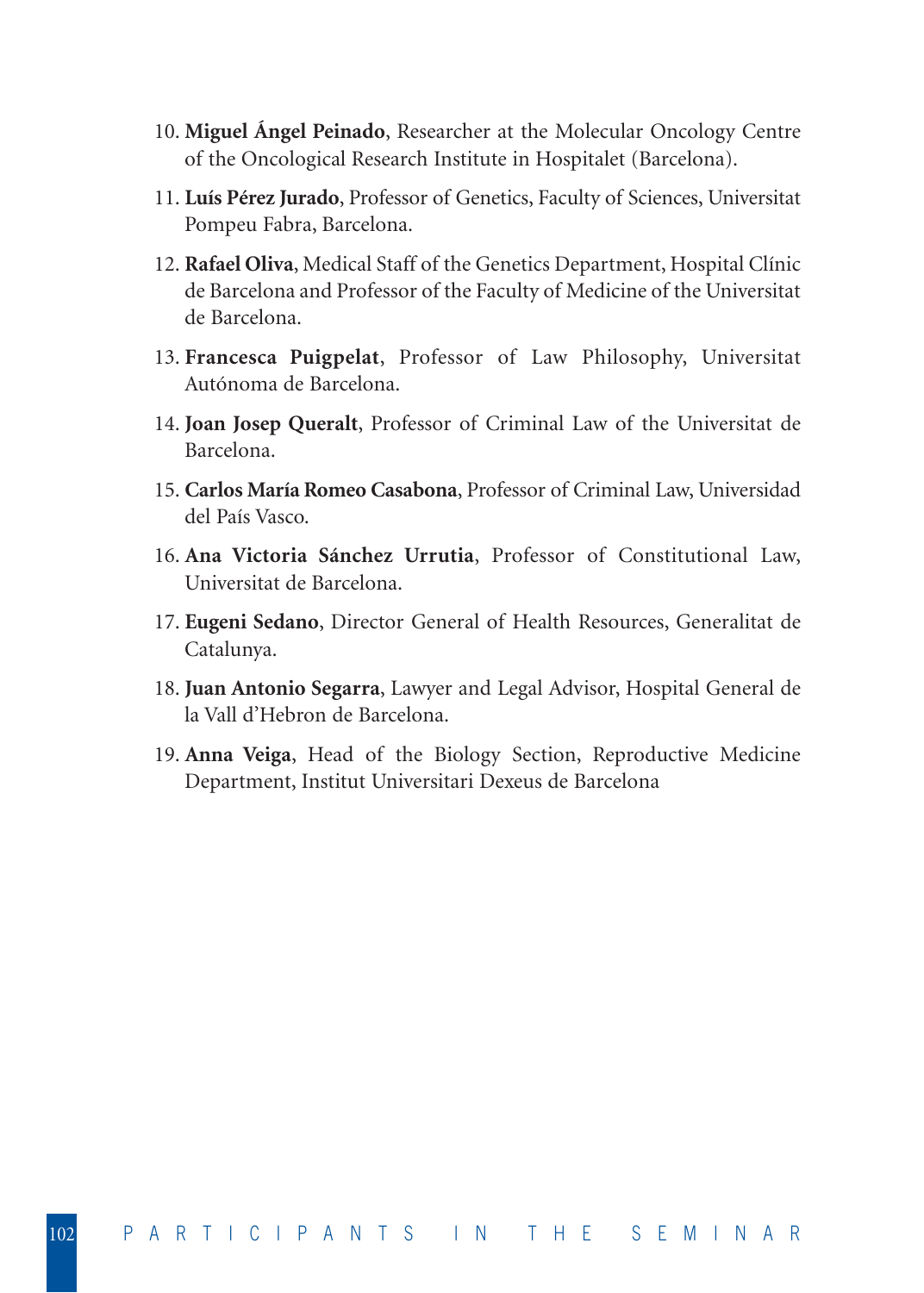# **OTHER PUBLICATIONS**

Monographs of the Foundation:

- 4. *Predictive medicine and discrimination*
- 3. *The pharmaceutical industry and medical progress*
- 2. *Ethical and scientific standards in research*
- 1. *Freedom and Health*

More information in: www.fundaciongrifols.org